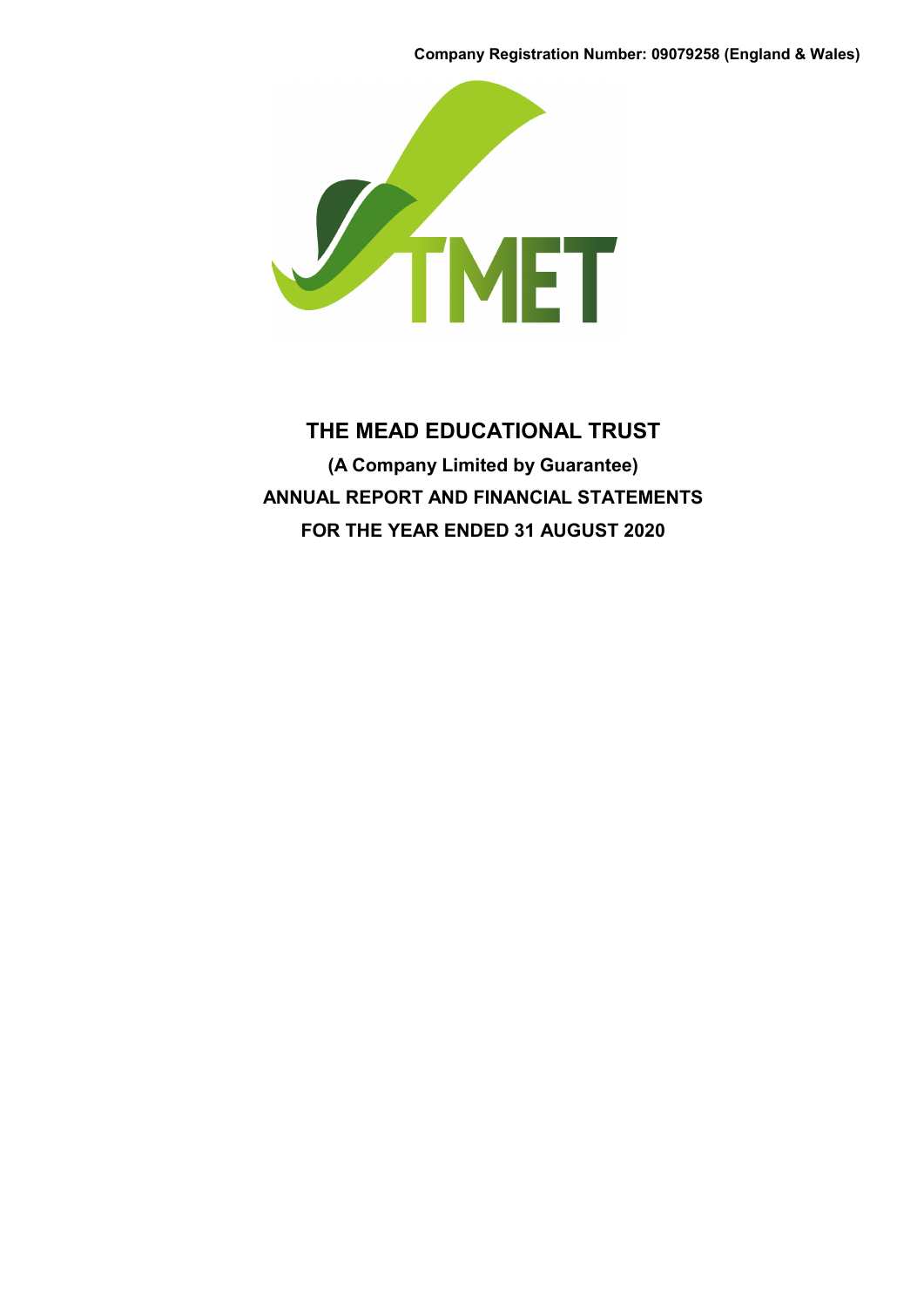# **(A Company Limited by Guarantee)**

# **CONTENTS**

|                                                                                | Page      |
|--------------------------------------------------------------------------------|-----------|
| <b>Reference and Administrative Details</b>                                    | $1 - 2$   |
| <b>Trustees' Report</b>                                                        | $3 - 24$  |
| <b>Governance Statement</b>                                                    | $25 - 30$ |
| <b>Statement on Regularity, Propriety and Compliance</b>                       | 31        |
| <b>Statement of Trustees' Responsibilities</b>                                 | 32        |
| <b>Independent Auditors' Report on the Financial Statements</b>                | $33 - 36$ |
| <b>Independent Reporting Accountant's Report on Regularity</b>                 | $37 - 38$ |
| Statement of Financial Activities Incorporating Income and Expenditure Account | $39 - 40$ |
| <b>Balance Sheet</b>                                                           | $41 - 42$ |
| <b>Statement of Cash Flows</b>                                                 | 43        |
| <b>Notes to the Financial Statements</b>                                       | 44 - 80   |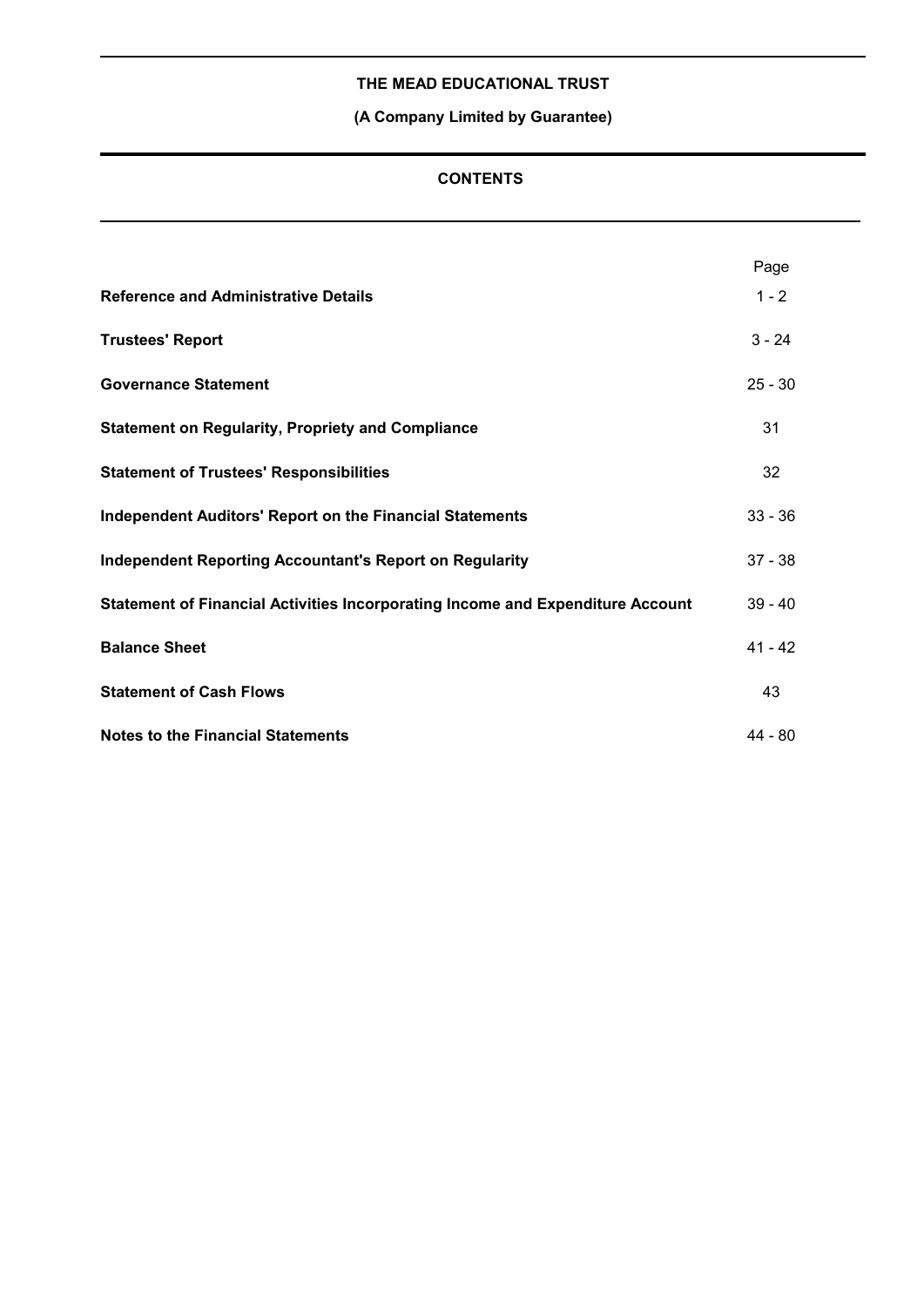# **(A Company Limited by Guarantee)**

# **REFERENCE AND ADMINISTRATIVE DETAILS**

| <b>Members</b>                            | Azam Mamujee<br><b>Kishor Tailor</b><br>Chris Wilkinson<br>Sally Cox (appointed 12 December 2019)<br><b>Anthony Glover</b>                                                                                                                                                                                                                                                                                                          |
|-------------------------------------------|-------------------------------------------------------------------------------------------------------------------------------------------------------------------------------------------------------------------------------------------------------------------------------------------------------------------------------------------------------------------------------------------------------------------------------------|
| <b>Trustees</b>                           | Anthony Glover, Chair of Trustees2,3<br>Carolyn Robson, Chief Executive<br>Gemma Bhagalia3<br>Rachael Clarke1,2<br>Victoria Bishop (resigned 25 September 2019)<br>Elaine Taylor <sub>2,3</sub><br><b>Kirsty Holt</b><br>Kasar Singh1<br>Deepak Karia1<br>Hetal Parmar, Vice-Chair of Trustees<br>Hiten Mehta1<br><sup>1</sup> Finance & Audit Committee<br><sup>2</sup> Remuneration Committee<br><sup>3</sup> Education Committee |
| <b>Company registered</b><br>number       | 09079258                                                                                                                                                                                                                                                                                                                                                                                                                            |
| <b>Company name</b>                       | The Mead Educational Trust                                                                                                                                                                                                                                                                                                                                                                                                          |
| <b>Principal and registered</b><br>office | The Mead Centre<br>343 Gipsy Lane<br>Leicester<br>LE4 9DD                                                                                                                                                                                                                                                                                                                                                                           |
| <b>Company secretary</b>                  | Cathy Brown                                                                                                                                                                                                                                                                                                                                                                                                                         |
| <b>Chief executive officer</b>            | Carolyn Robson                                                                                                                                                                                                                                                                                                                                                                                                                      |
| <b>Senior management</b><br>team          | Carolyn Robson, Chief Executive Officer<br>David Wyatt, Chief Financial Officer<br>Cathy Brown, Head of Governance<br>Rita Hindocha, Director of Secondary Education<br>Sarah Ridley, Director of Primary Education<br>Dave Roper, Strategic Director of Teaching School<br>Mark Oldman, Director of Inclusion and SEND                                                                                                             |
| Independent auditors                      | Magma Audit LLP<br><b>Chartered Accountants</b><br>Unit 2, Charnwood Edge Business Park<br><b>Syston Road</b><br>Cossington<br>Leicestershire<br><b>LE7 4UZ</b>                                                                                                                                                                                                                                                                     |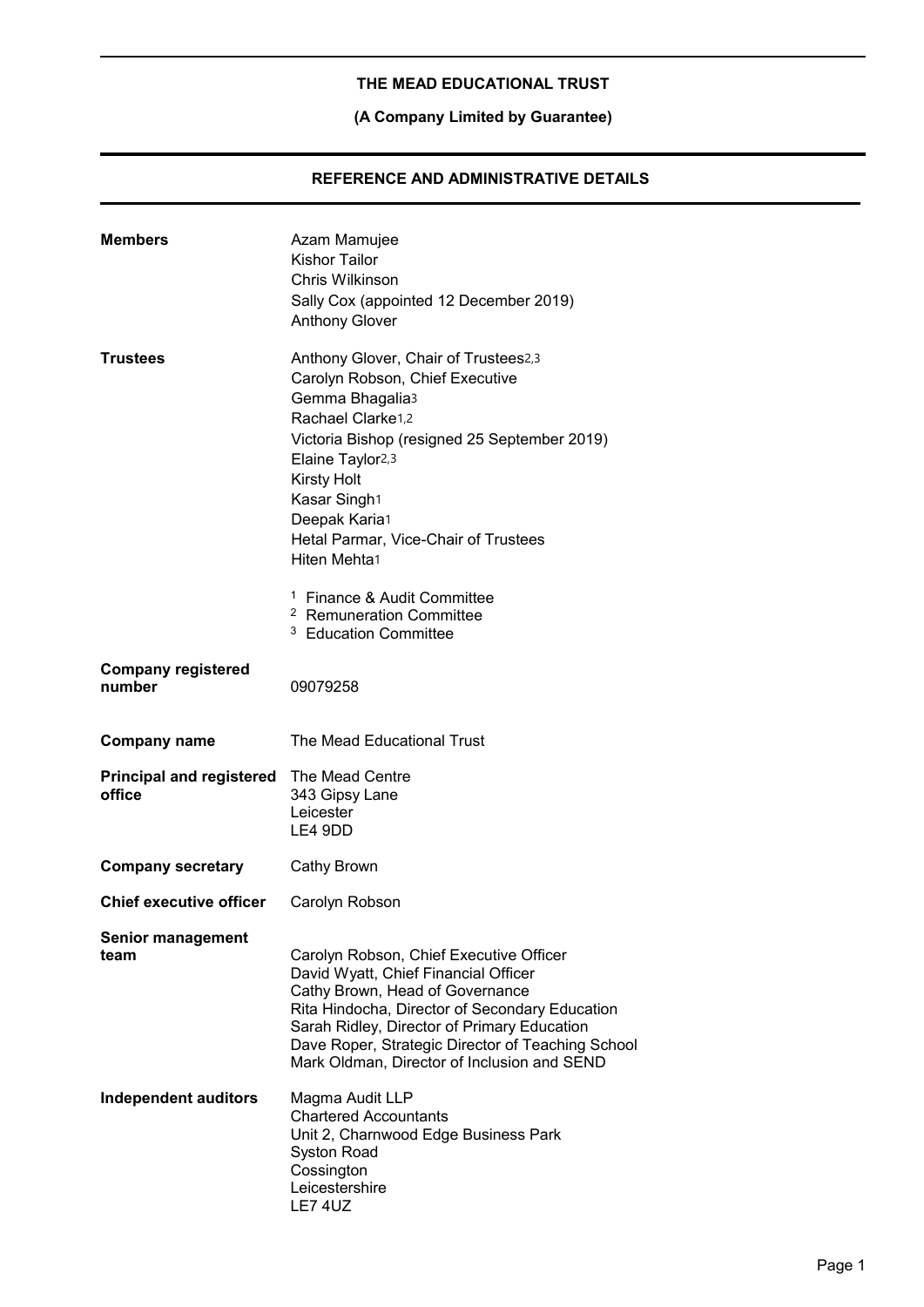# **(A Company Limited by Guarantee)**

#### **REFERENCE AND ADMINISTRATIVE DETAILS (CONTINUED) FOR THE YEAR ENDED 31 AUGUST 2020**

**Bankers** Lloyds Bank High Street Leicester LE1 4FP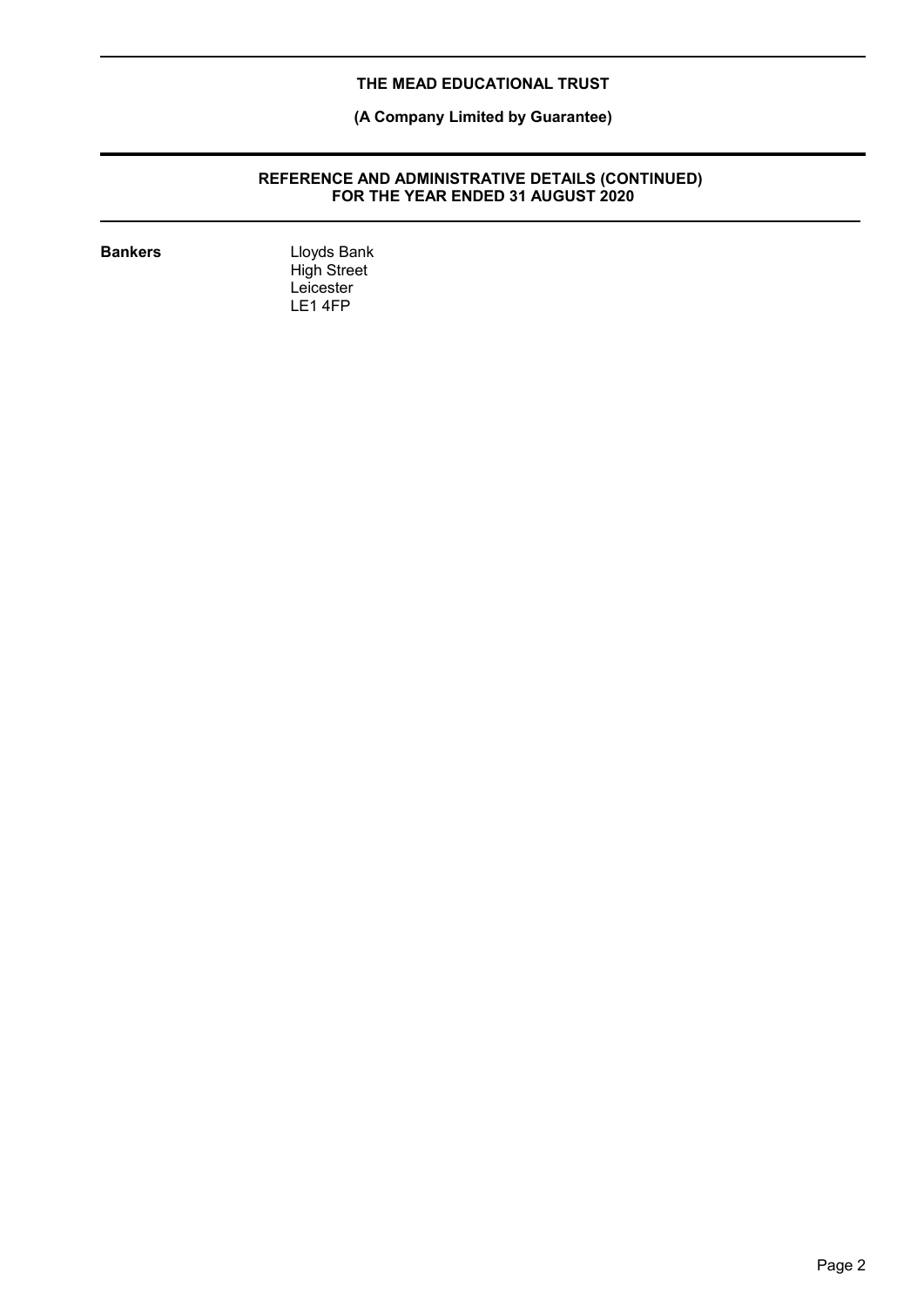#### **(A Company Limited by Guarantee)**

# **TRUSTEES' REPORT FOR THE YEAR ENDED 31 AUGUST 2020**

The Trustees present their annual report together with the financial statements and auditors' report of the charitable company for the year 1 September 2019 to 31 August 2020. The annual report serves the purposes of both a Trustees' report and a directors' report under company law.

By 31 August 2020, The Mead Educational Trust (TMET) comprised ten schools (seven primary and three secondary), Leicester Teaching School and Leicestershire Secondary SCITT (School Centred Initial Teacher Training), all of which are based in Leicester. TMET's schools have a combined pupil capacity of nearly 7,000 and a combined number on roll of approximately 6,300.

During the 2019-20 financial year, two Leicester primary schools joined the Trust: Abbey Mead Primary Academy and Kestrel Mead Primary Academy both joined on 1 September 2019.

TMET was established to provide a local sponsorship solution and became fully operational in November 2015 with its first two schools, Rushey Mead Academy and North Mead Primary Academy (previously Northfield House Primary Academy). By the end of the 2018-19 financial year TMET has grown to an 'Established Trust' of eight schools and, by the start of September 2019, to ten schools. The Trust is due to open another secondary Free School, Brook Mead Academy, in August 2021. The Trust is deliberately a cross phase entity, believing that everyone has much to learn from each other and that primary colleagues in particular have a rich, holistic understanding of their learners.

TMET has always been underpinned by a strong moral purpose and commitment to improving life chances for all young people. There has been a long history of collaboration and system leadership through the National Support Schools at Rushey Mead Academy and Willowbrook Mead Primary Academy (previously Willowbrook Primary Academy) and through its Teaching School and Leicestershire Secondary SCITT. North Mead Primary Academy has become a National Support School since joining the Trust. The TMET Board of Trustees is determined to continue to develop a high performing multi academy trust (MAT) that delivers the very best educational experience for pupils at both primary and secondary level.

As a MAT, TMET builds on reciprocity and partnership to develop excellent opportunities and ambitious, aspirational outcomes for all, whilst nurturing self-worth and resilience. Alongside this reciprocal partnership arrangement sits clear accountability measures facilitated by strong governance and quality assurance.

In its pursuit of delivering the best educational experience for its pupils, the Trust continues to develop a cost effective, sustainable organisation and a business model that delivers efficiency, effectiveness and economies of scale in order to free up more resources for pupils and school improvement.

There is a fast pace of change in the educational landscape, particularly as more schools convert to academies, and especially in Leicester City where TMET is based. The Trust has strategic plans for the next three years which support the core focus of delivery of outstanding education and school improvement. Alongside this TMET is carefully growing its number of schools and central team to create further capacity within the Trust.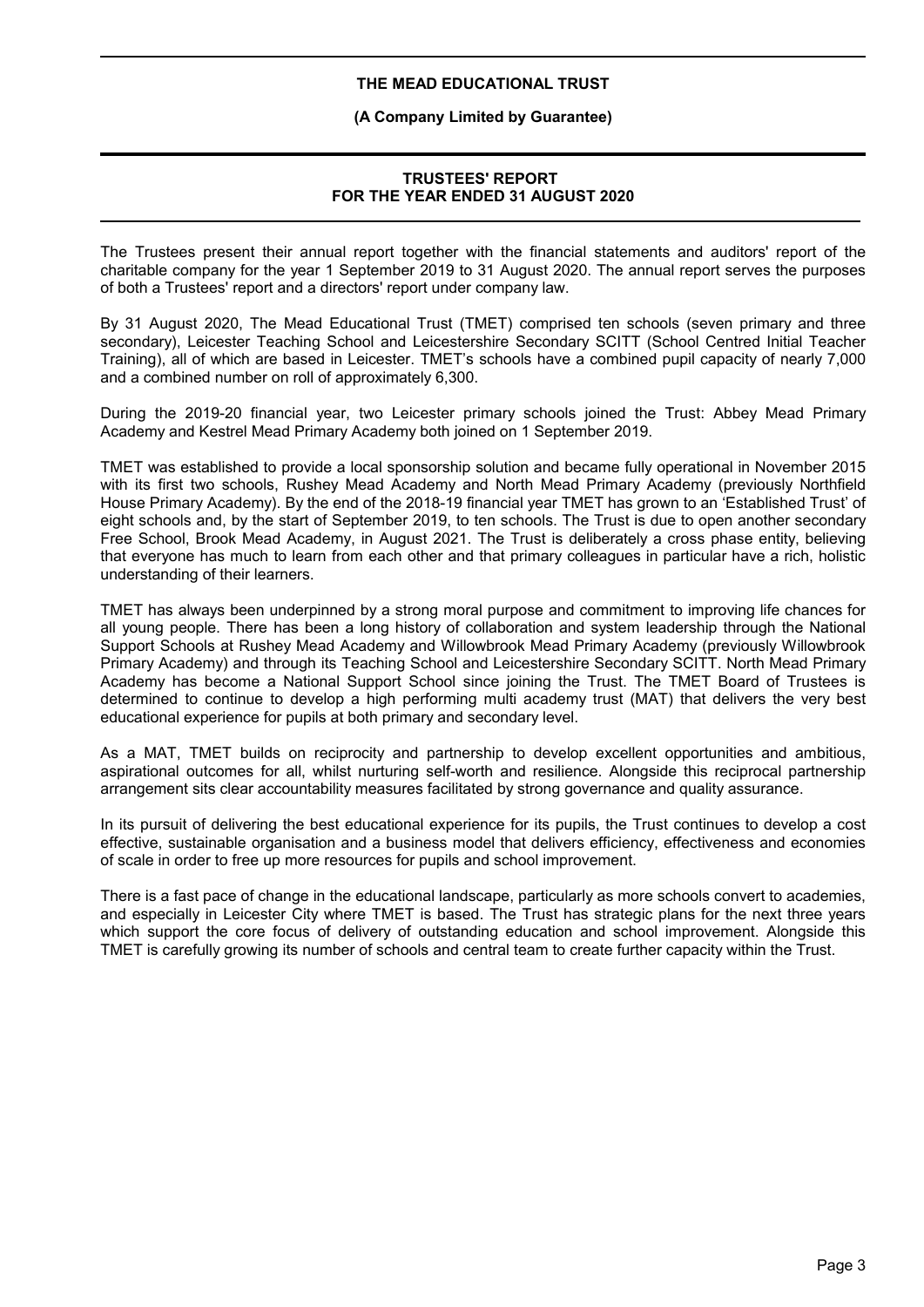# **(A Company Limited by Guarantee)**

#### **TRUSTEES' REPORT (CONTINUED) FOR THE YEAR ENDED 31 AUGUST 2020**

#### **Structure, governance and management**

# **Constitution**

The Mead Educational Trust is a company limited by guarantee (No. 09079258) and an exempt charity in accordance with the Academies Act 2010. The charitable company was incorporated on 10 June 2014.

The Mead Educational Trust changed its name from Rushey Mead Educational Trust on 19 July 2018.

The governance of the Trust is defined in the Memorandum and Articles of Association together with the funding agreements with the Department for Education (DfE). The Trustees of the Trust are the directors of the charitable company for the purposes of company law and the Trustees for the purposes of charity law.

The charitable company is known as The Mead Educational Trust.

Details of the Trustees who served during the year, and to the date these accounts are approved are included in the reference and administrative details on page 1.

#### **Members' liability**

Each member of the charitable company undertakes to contribute to the assets of the charitable company in the event of it being wound up while they are a member, or within one year after they cease to be a member, such amount as may be required, not exceeding £10, for the debts and liabilities contracted before they ceased to be a member.

#### **Trustees' indemnities**

TMET has opted out of the Department for Education's risk protection arrangement (RPA) scheme in favour of a comprehensive package of insurance with Zurich. This policy includes general coverage for Public Liability (£25m) Employers Liability (£25m) as well as a specific policy for Governor Liability (£2m). It is not possible to quantify the Trustees and officer indemnity element from the overall cost of the scheme as the insurance is costed on a per pupil basis.

#### **Method of recruitment and appointment or election of Trustees**

Trustees are appointed on the basis of skills, competencies and experiences following a skills audit and selfreview by the Board. Some Trustees have been recruited with support from Academy Ambassadors and Inspiring Governance and some from the networks of existing Trustees. As set out in the Trust's Articles of Association, six trustees are appointed by the Members and some are appointed by the Trustees.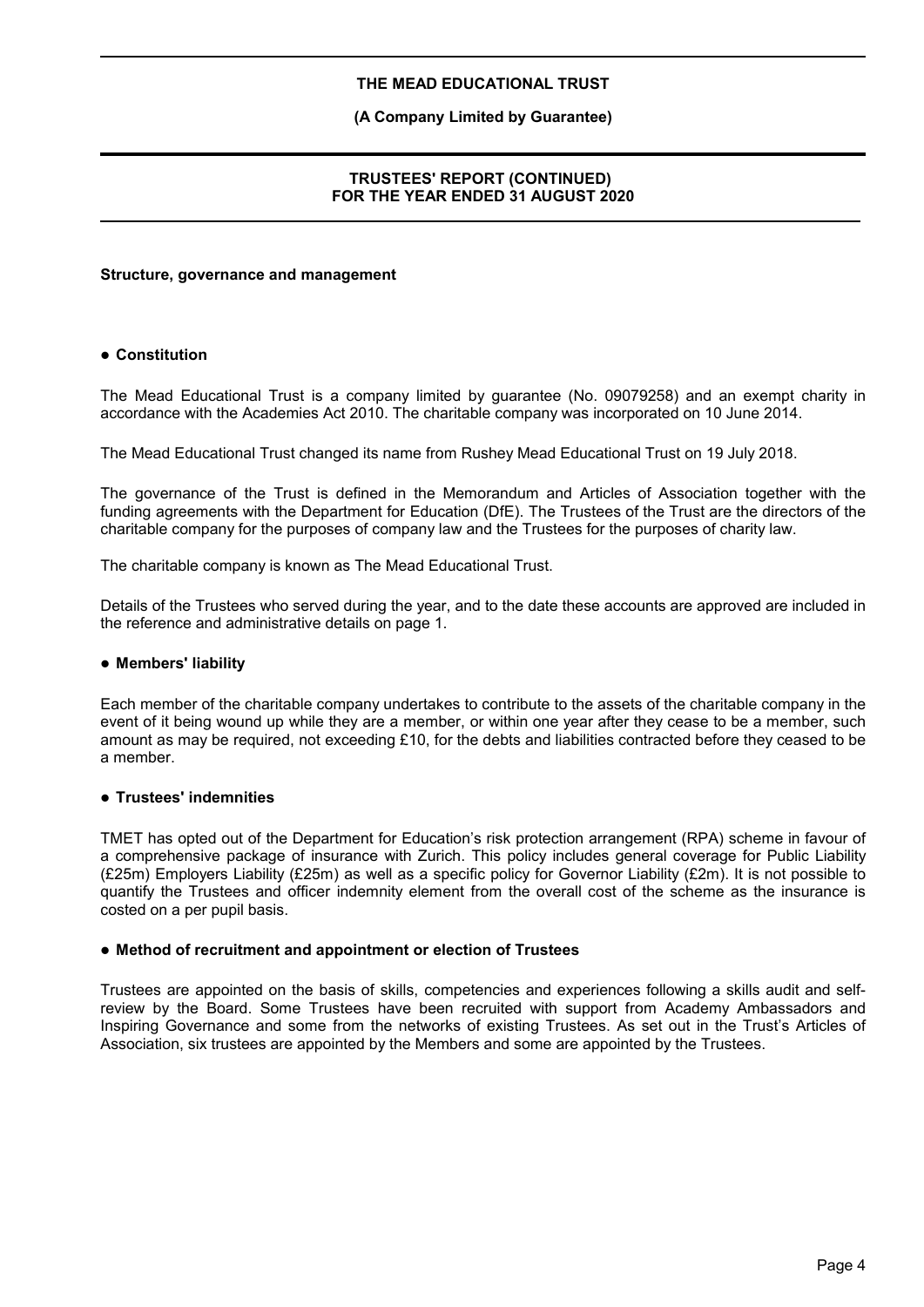# **(A Company Limited by Guarantee)**

#### **TRUSTEES' REPORT (CONTINUED) FOR THE YEAR ENDED 31 AUGUST 2020**

#### **Structure, governance and management (continued)**

#### **Policies adopted for the induction and training of Trustees**

Each new Trustee attends a face to face induction session (in person or virtually) with the Trust Head of Governance. Where a Trustee joins a committee or takes on a particular role (e.g. Safeguarding Trustee), they meet with an appropriate member of the Trust central team for a briefing on that area (e.g. with the Chief Financial Officer for a Trustee who will join the Finance and Audit Committee).

Trustees have access to the Trust bespoke training sessions and to governance training provided by the Teaching School, Local Authority Governor Services and other providers. They also have access to Learning Link online governance training. Any costs associated with governance training and development are met by the Trust central budget.

Support, advice and guidance is available to Trustees from the Trust Head of Governance (who is also a National leader of Governance). Additional information and guidance is available through the Board's membership of the National Governance Association and registration with The Key for School Governors.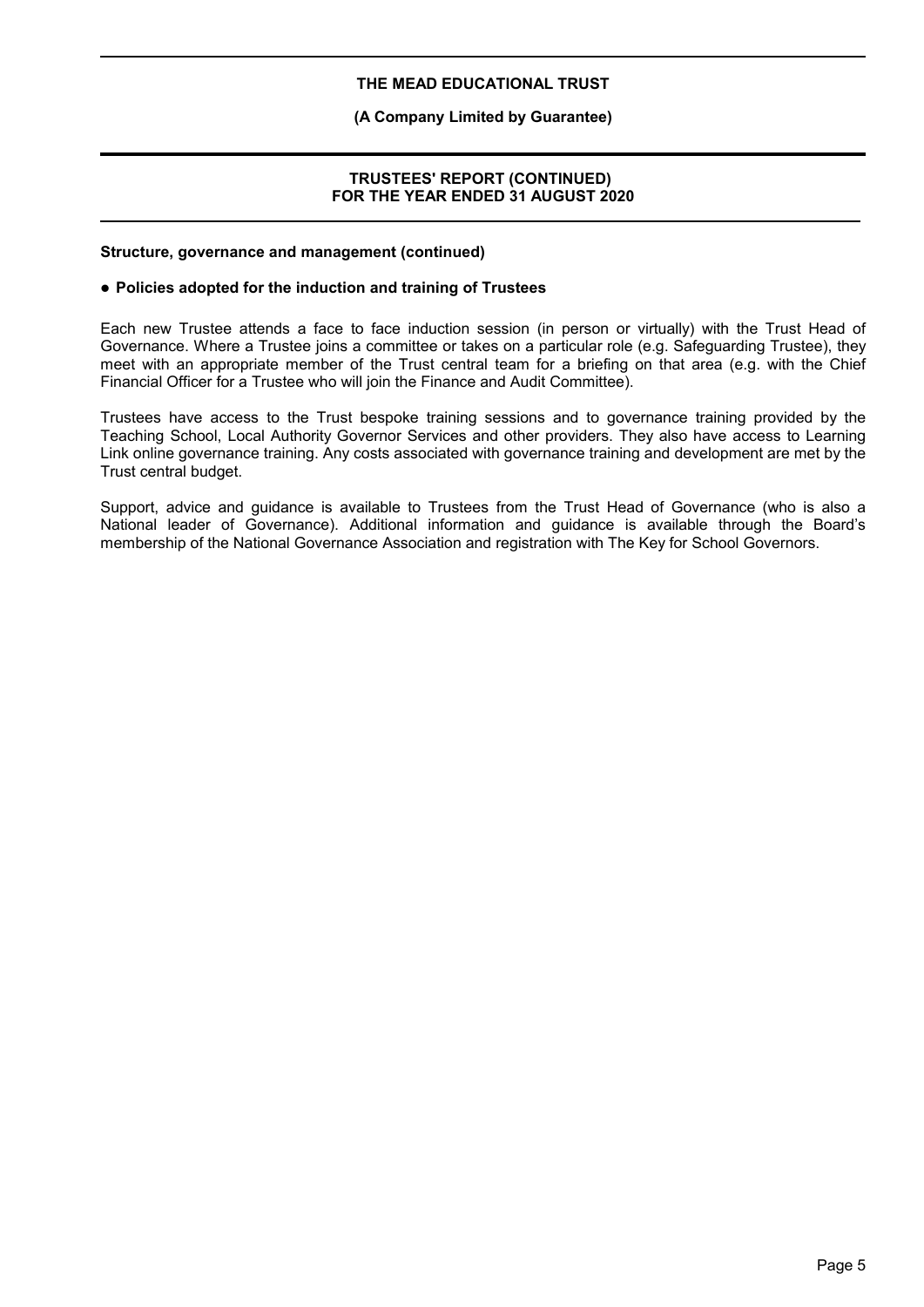**(A Company Limited by Guarantee)**

# **TRUSTEES' REPORT (CONTINUED) FOR THE YEAR ENDED 31 AUGUST 2020**

#### **Structure, governance and management (continued)**

#### **Organisational structure**

The Trust Governance and Accountability Structure at 31 August 2020:



#### **Members**

The Members are the guardians of the Trust constitution, changing the Articles of Association if necessary and ensuring the charitable objects are fulfilled. The Members appoint some of the Trustees and can exercise powers to remove them. The Trust will ordinarily have five Members.

#### **Board of Trustees**

The Board of Trustees is responsible for conducting the affairs of the Trust to achieve its objectives, shaping the success of the Trust. The Board is responsible for the governance of the Trust and the Trustees have duties as company directors under company law and as Trustees under charity law. The Trustees establish the overall framework for governance of the Trust and determine membership, terms of reference and procedures of Board committees and academy councils.

The Board of Trustees ordinarily meets four times per year. In 2019-20 academic year it met eight times due to the Trust's response to the COVID-19 pandemic. In 2020-21 Trustees have planned six Board meetings.

#### **Finance and Audit Committee**

This committee provides assurance to the Trust Board over the sustainability of, and compliance with, the Trust's financial systems and operational controls. The committee's role is to maintain an oversight of the Trust's financial governance, risk management, internal control and value for money framework.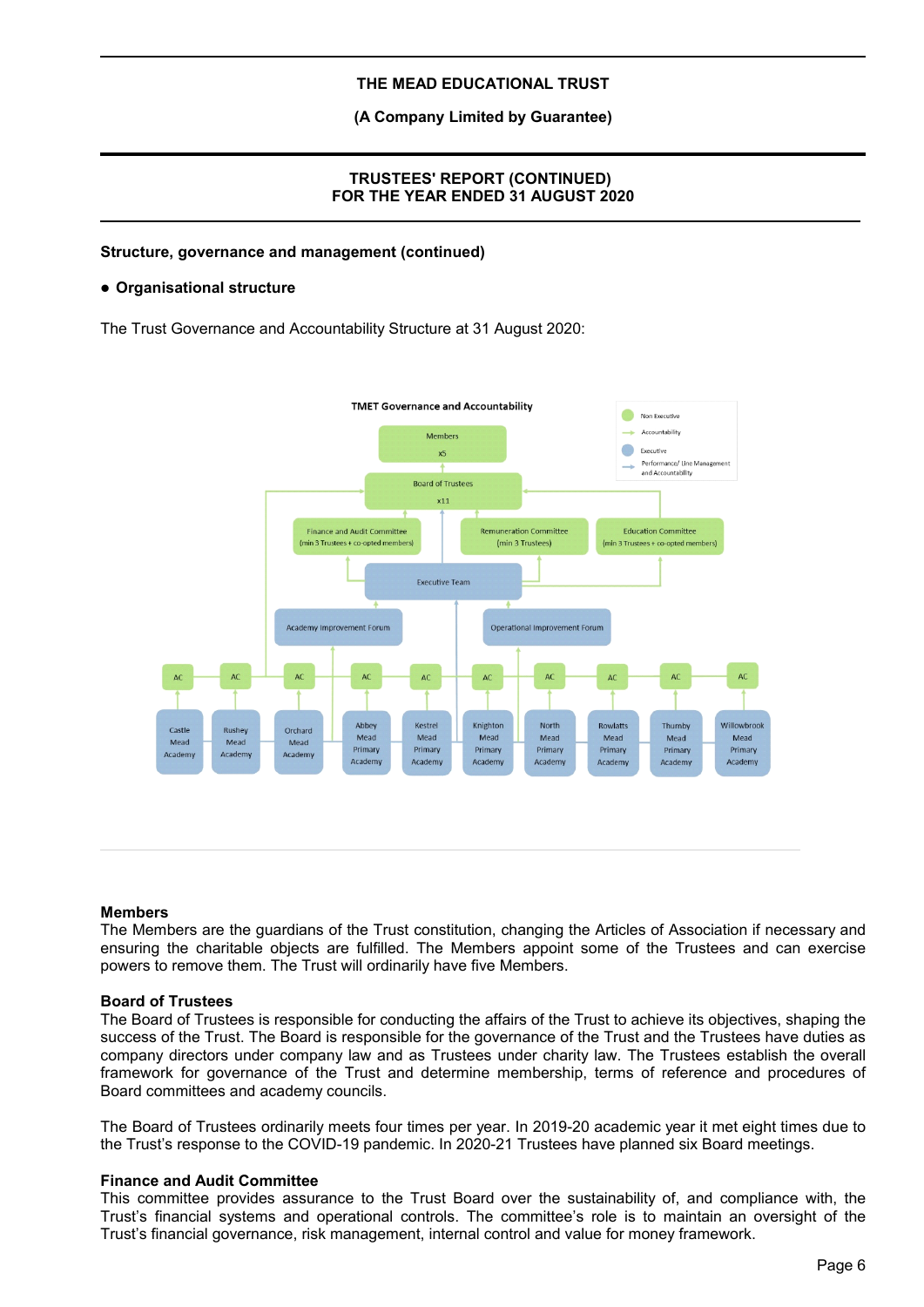#### **(A Company Limited by Guarantee)**

#### **TRUSTEES' REPORT (CONTINUED) FOR THE YEAR ENDED 31 AUGUST 2020**

#### **Structure, governance and management (continued)**

This committee meets four times per year.

#### **Education Committee**

This committee provides assurance to the Trust Board on the standards, performance and safeguarding of all schools within TMET. The committee monitors and evaluates pupil progress and attainment and the quality of teaching, ensuring the Trust provides a consistently high quality learning experience and delivers a broad and balanced curriculum in keeping with the Trust's aims and vision, all pupil needs and legal requirements.

This committee meets four times per year.

#### **Remuneration Committee**

This committee considers, determines and keeps under review a framework for the remuneration and terms and conditions of the Trust CEO and senior staff, both in individual schools and in the Trust Executive Team. The committee uses benchmarking evidence of the remuneration, benefits and incentives paid to senior staff in comparable employment and ensures the remuneration or other sums paid to senior staff do not exceed amounts that are reasonable in all the circumstances.

This committee meets once per year.

#### **Academy Councils**

Each school has its own academy council. Each academy council is a committee of the Trust Board and is given responsibility for detailed oversight of its school.

An academy council is comprised of members appointed by the Trust, elected parents and staff and the principal. A school in special measures or causing concern may have a smaller academy council, e.g. Orchard Mead Academy has done so since it joined TMET in September 2017.

The responsibility and levels of authority of the academy councils are set down in the Trust Scheme of Delegation and in the Academy Council Constitution and Terms of Reference. Schools that are in special measures or causing concern may have fewer delegated powers, e.g. the academy council of Orchard Mead Academy has not had financial responsibilities since the school joined TMET in September 2017 to enable the academy council to focus on educational provision, behaviour and safeguarding.

The key responsibilities of an academy council include to:

- provide robust challenge and positive support to the principal and senior leadership team of the school;
- determine the educational character, mission and ethos of the school;
- monitor progress against the school improvement plan;
- monitor pupils' progress and attainment;
- monitor the effectiveness of the school's SEND provision;
- monitor the deployment and impact of Pupil Premium, Year 7 Literacy and Numeracy Catch up Premium (secondary) and Sports Premium (primary);
- monitor the implementation of the school's behaviour policy;
- ensure the safeguarding, wellbeing and health and safety of pupils and staff;
- support the senior leadership team in planning the staffing structure and in management of staff;
- ensure good financial health and probity;
- develop appropriate risk management strategies;
- ensure effective health and safety practice; and
- establish and maintain relationship with the local community, including parents.

# **Trust Executive Team and Central Team**

The Executive Team is the executive management arm of the Trust, focusing on operations and the educational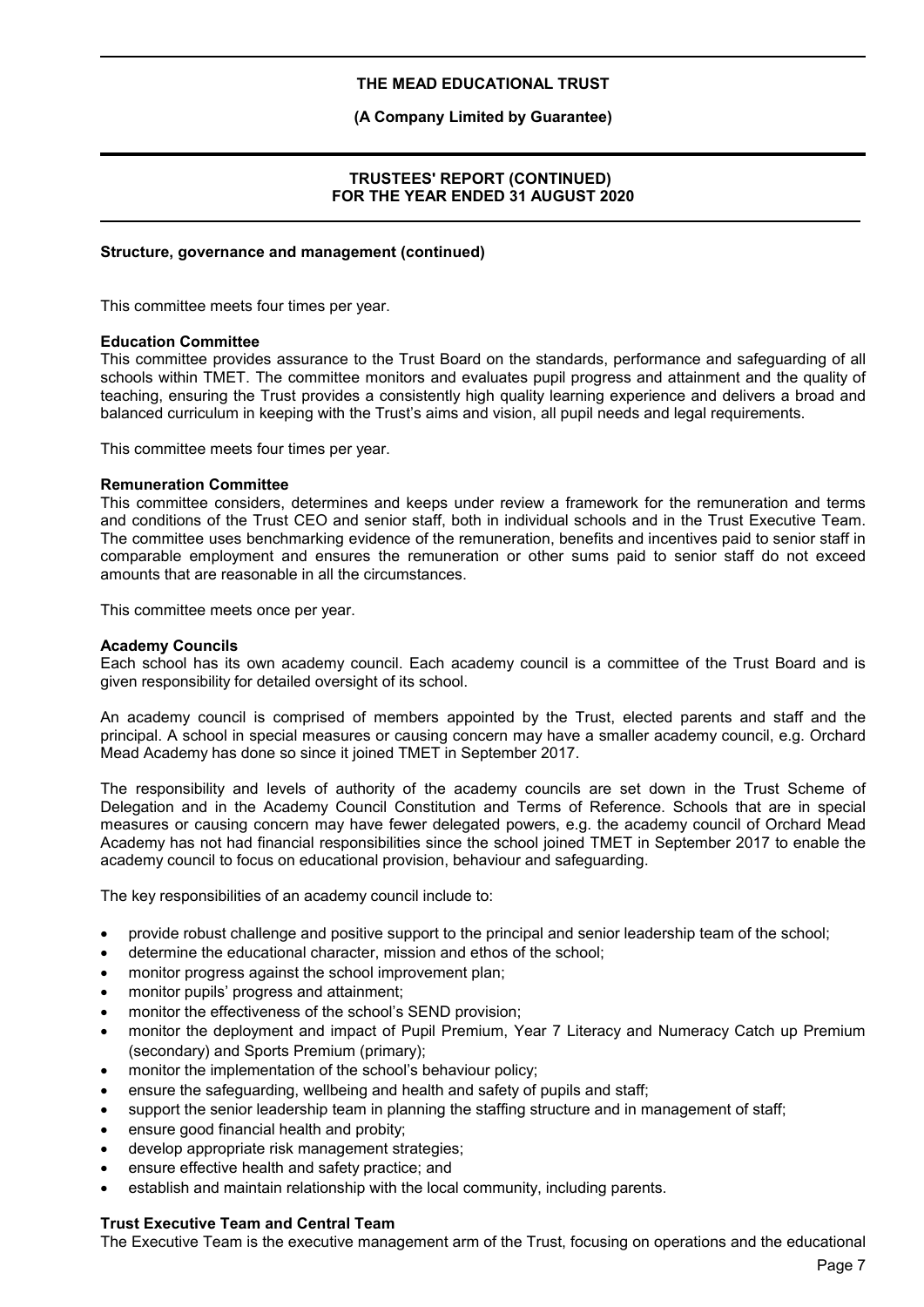# **(A Company Limited by Guarantee)**

# **TRUSTEES' REPORT (CONTINUED) FOR THE YEAR ENDED 31 AUGUST 2020**

#### **Structure, governance and management (continued)**

performance of the Trust schools. The team operates under the leadership and direction of the Chief Executive Officer, who is also the Accounting Officer and, by virtue of their position, a Trustee. The Executive Team also includes the Chief Financial Officer, Director of Secondary Education, Director of Primary Education, Director of Inclusion and SEND (new role in January 2020), Head of Governance and Strategic Director of the Teaching School.

During 2019-20 the Executive Team has been supported by other members of the Trust central team including the Executive Assistant, HR Adviser and Finance Team. In addition, consultants have been engaged over the year to provide additional, flexible capacity in HR and free school project management.

A new centralised IT Team was established from September 2019.

The Executive Team and wider Trust central team work directly with the Academy Improvement Forum (principals), Operational Improvement Forum (business managers), staff in each school and the academy councils to ensure that the required outcomes are achieved in accordance with the direction and vision of the Trust Board.

#### **Academy Improvement Forum**

The Trust school principals meet fortnightly in the Academy Improvement Forum (AIF). The meetings alternate between all principals together and the primary and secondary phases meeting separately. The Director of Secondary Education and Director of Primary Education chair the separate meetings and the CEO chairs the joint ones. The Trust Director of Inclusion and SEND also attends the AIF. These meetings provide a very effective forum for professional dialogue and challenge, are integral to all school improvement activities and enable the principals to suggest developments to the Executive Team.

#### **Operational Improvement Forum**

All the Trust school business managers meet fortnightly with the Trust Chief Financial Officer, and other central staff as appropriate, in the Operational Improvement Forum. These meetings provide a very effective forum for professional dialogue and challenge, are integral to all school business activities and enable the business managers to suggest developments to the Executive Team.

#### **Arrangements for setting pay and remuneration of key management personnel**

The Trust's Pay Policy sets out the framework for making decisions on Trust employees' pay. It has been developed to comply with current legislation, the requirements of the School Teachers' Pay and Conditions Document (STPCD) and the National Joint Council for Local Government Services National Agreement on Pay and Conditions of Service ("Green Book") and in accordance with the principles of public life – objectivity, openness and accountability.

Pay decisions for Trust and academy senior leadership posts are made by the Trust Remuneration Committee. The pay levels of the key management personnel are benchmarked against comparable positions at similar sized multi-academy trusts.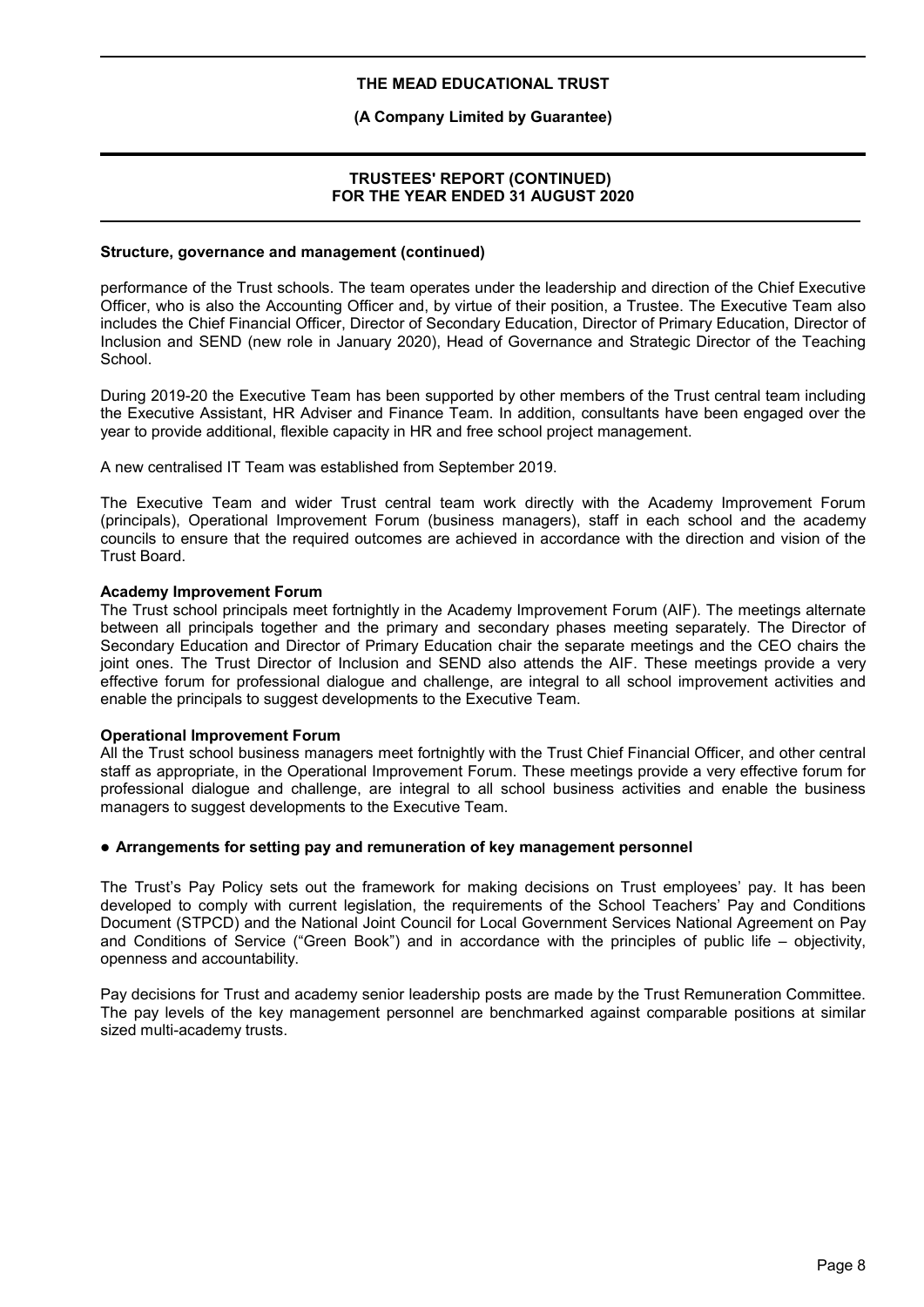# **(A Company Limited by Guarantee)**

# **TRUSTEES' REPORT (CONTINUED) FOR THE YEAR ENDED 31 AUGUST 2020**

| Structure, governance and management (continued)                                                              |                        |      |
|---------------------------------------------------------------------------------------------------------------|------------------------|------|
| • Trade union facility time                                                                                   |                        |      |
| <b>Relevant union officials</b>                                                                               |                        |      |
| Number of employees who were relevant union officials during the year<br>Full-time equivalent employee number | 3<br>3                 |      |
| Percentage of time spent on facility time                                                                     |                        |      |
| <b>Percentage of time</b>                                                                                     | Number of<br>employees |      |
| 0%<br>1%-50%<br>51%-99%<br>100%                                                                               | $\mathbf{2}$           |      |
| Percentage of pay bill spent on facility time                                                                 | £                      |      |
| Total cost of facility time<br>Total pay bill<br>Percentage of total pay bill spent on facility time          | 33<br>28,700,830       | $\%$ |
| Paid trade union activities                                                                                   |                        |      |
| Time spent on paid trade union activities as a percentage of total paid facility time<br>hours                |                        | %    |

# **Related parties and other connected charities and organisations**

Although there are a number of professional links with other schools and third party organisations, the Trust is an independent company with no affiliation to outside bodies.

The Trust works closely with a wide variety of organisations in the field of education, including but not restricted to:

- Leicester City Council
- Leicester City Educational Improvement Partnership
- Leicestershire Secondary SCITT
- Challenge Partners
- The British Council
- Teaching Schools Council
- East Midlands, South Yorkshire and Humber Teaching Schools Alliance
- a number of Multi Academy Trusts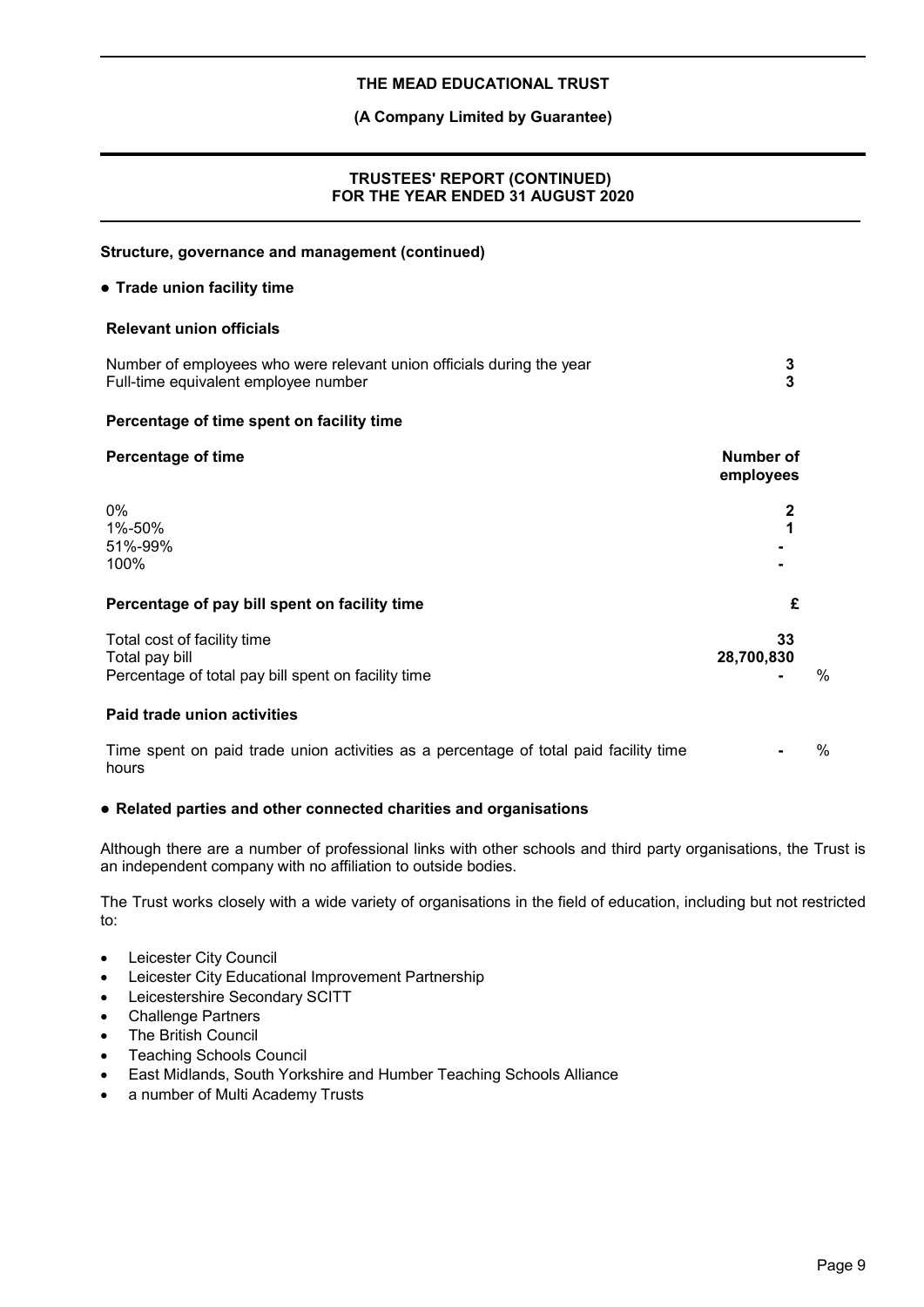# **(A Company Limited by Guarantee)**

#### **TRUSTEES' REPORT (CONTINUED) FOR THE YEAR ENDED 31 AUGUST 2020**

#### **Structure, governance and management (continued)**

#### **Engagement with employees (including disabled persons)**

#### **Communications**

The Mead Educational Trust has 880 employees, the majority working in the ten schools in the Trust. The principals and business managers of the schools attend separate fortnightly forum meetings with members of the Trust Executive Team where relevant information is shared and so they can cascade information as appropriate to their staff. Regular senior leadership team meetings and school staff meetings and briefings take place at school level.

The Trust provides a range of written communications with employees in the form of newsletters, bulletins and letters to staff from the CEO and Chair of Trust Board.

The Trust has a number of network groups which bring together those in the schools with particular roles and members of the trust executive team. These include: principals; business managers; special education needs co-ordinators; attendance staff; and, family support staff. This enables staff to share ideas and challenges and to collaborate on solutions and new projects. It also enables relevant information to be communicated by the Executive Team members both to and from these groups.

#### **Consultation and seeking views**

A staff survey is carried out each year and results are considered at Trust and school level. Statutory consultations with appropriate staff are carried out on key changes such as staff restructures staffing changes, length of the school day and planned pupil admission number.

The discussions at the Trust network groups inform Trust decisions. For example, the development in 2019-20 of additional Trust support from education psychologists and in primary intervention.

Positive staff and trade union relationships are fundamental to the Trust's ethos of ensuring good employee relations. The Trust holds a Joint Consultative Committee meeting once per term for union representatives and members of the Trust executive team to discuss HR matters and policies. These were disrupted from March 2020 due to COVID-19 but the Trust still had communications with the unions through this time.

#### **Sharing Trust's performance**

The schools engage staff in discussing information such as the educational performance of pupils at their school. Headline performance information such as Ofsted inspection outcomes are shared through staff newsletters and this information along with other key information is published online, e.g. end of key stage performance and Trust annual accounts.

#### **Equal Opportunities Policy**

This sets out the Trust's commitment to equality, diversity and inclusion in recruitment, selection and provision of training and employment in line with the Equality Act 2010. Disability is included as a protected characteristic. All HR policies, procedures and processes strongly reflect this ethos. Appropriate support is given to all (including potential) employees, as appropriate, to help them secure and remain in suitable positions within the Trust. This also includes securing promotion.

Managers are given appropriate training and guidance to enable them to support disabled applicants and employees, including seeking Occupational Health advice and implementing reasonable workplace adiustments.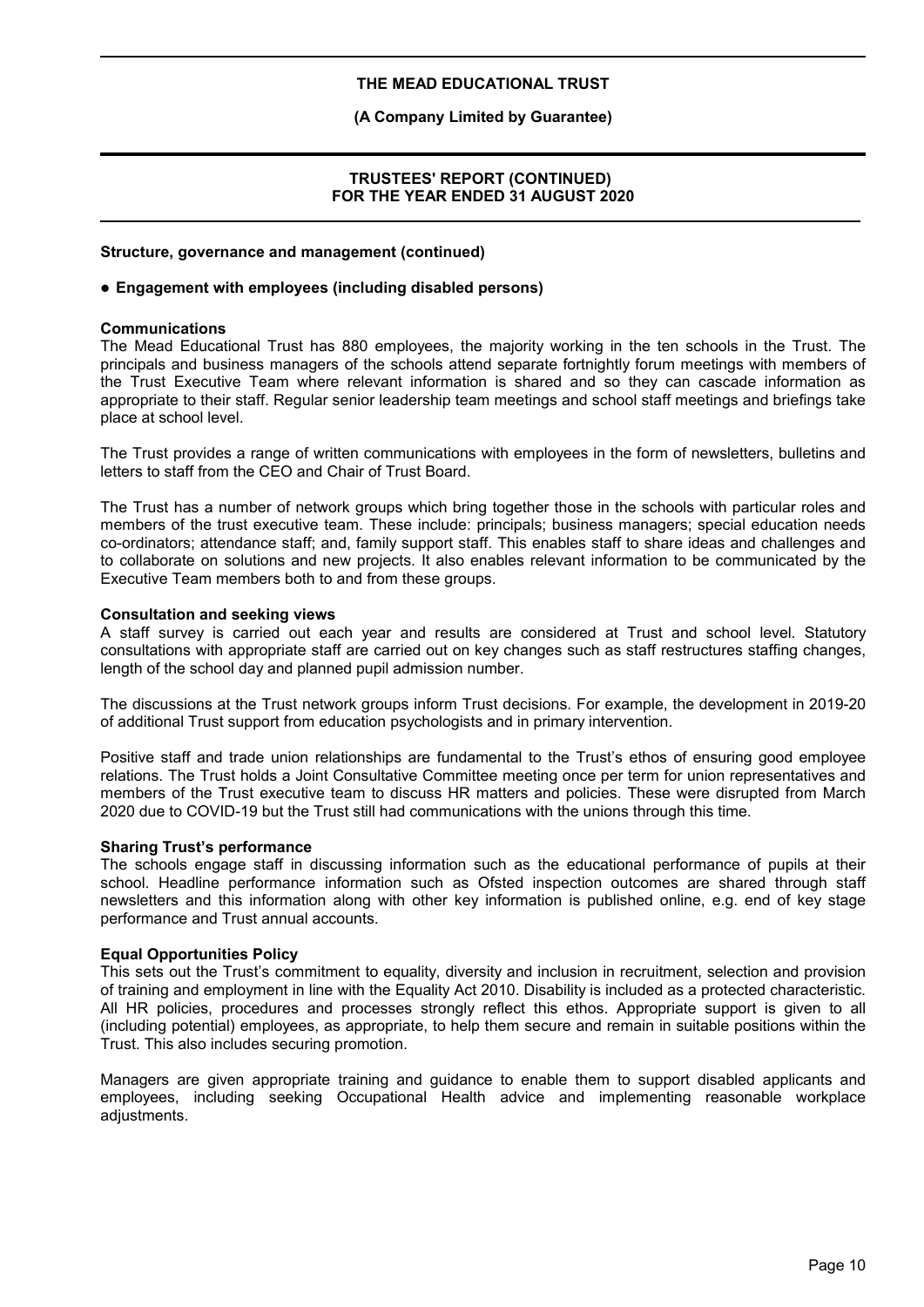# **(A Company Limited by Guarantee)**

#### **TRUSTEES' REPORT (CONTINUED) FOR THE YEAR ENDED 31 AUGUST 2020**

#### **Structure, governance and management (continued)**

#### **Engagement with suppliers, customers and others in a business relationship with the trust**

#### **Suppliers**

The Mead Educational Trust relies on external suppliers for a number of key services. As well as being important for our success, we believe that dealing with suppliers in the right way is the right thing to do.

The Trust actively engages with suppliers through the undertaking of appropriate procurement exercises, ongoing contract management processes and partnership engagement. The Board-approved Procurement Policy sets out the procurement rules for the Trust which ensure that taxpayers' money is used in ways that are demonstrably open, fair, and good value. It requires that all suppliers are given an equal opportunity to seek business and make competitive offers, and that spending choices and decisions are transparent and defensible.

The Procurement Policy expects good contract management with suppliers to build and maintain a strong working relationship with the supplier and all with all relevant partners and stakeholders, checking that the scheduled goods, works or services are being delivered on time and to the required standards set out in the contract.

#### **Parents and carers**

The Trust actively engages with parents and carers of pupils via the individual schools' communications methods which include email, text and the use of online platforms such as Schoolcomms, Weduc and Dojo. These online platforms enable quick communication between staff and parents and one-to-one communications. They also provide translation options which is invaluable for many families in TMET schools. The communication apps really came into their own during the COVID lockdown from March 2020 when the majority of children were not attending school.

The Trust schools seek parent views via annual parent questionnaires and engage face to face (or online) with parents at parents' evenings and a wide range of other school events.

#### **Pupils**

Pupil views are gathered through a variety of routes such as pupil questionnaires, school councils and daily communications in class and in school in general.

#### **Others in a business relationship with the Trust**

All ten schools in TMET are within Leicester City Local Authority (LA). The Trust purchases some services from the LA and has regular meetings with representatives from this LA. TMET considers itself and the LA to be strategic partners in that it works with the LA to develop solutions to meeting need in Leicester.

The Trust has built a good relationship with the Regional Schools Commissioner to discuss performance of the Trust and of how it can work to support other schools in the area.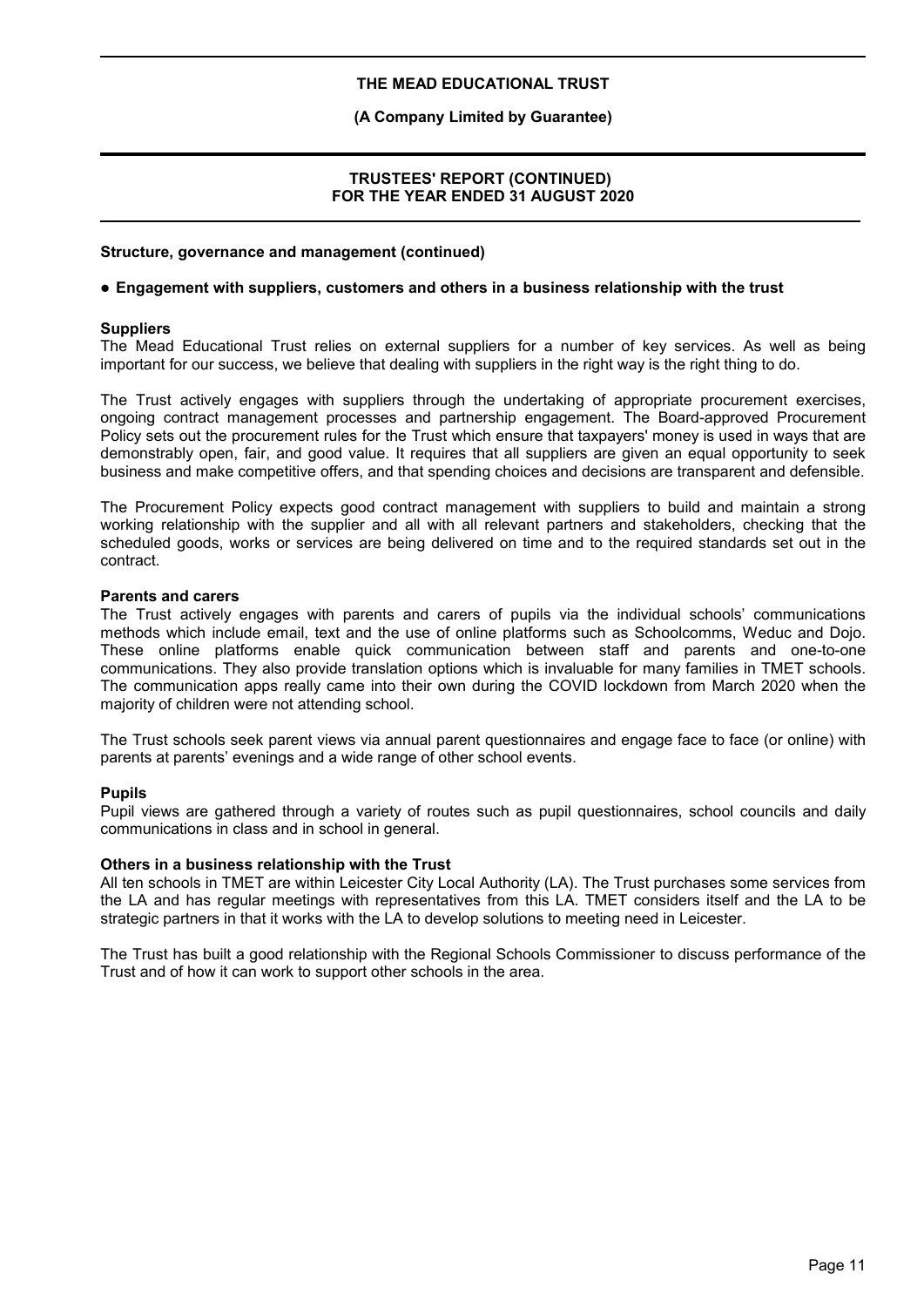# **(A Company Limited by Guarantee)**

# **TRUSTEES' REPORT (CONTINUED) FOR THE YEAR ENDED 31 AUGUST 2020**

#### **(continued)**

#### **Objects and aims**

The Trust's mission statement is 'together we make a positive difference'.

Our mission statement demonstrates our fundamental belief that we can achieve more together than separately. We believe that we will be able to provide the best possible education for local young people where our schools create a climate within which young people will thrive. We will achieve this through strong collaboration, through strong executive leadership and management, through excellent learning, teaching and assessment, where our teachers are expert in their fields, and where we have effective local governance, a professional approach to our business, and sound financial management.

We have built our vision and values around the 7 Cs:

- **Challenge** Providing an excellent education by having high aspirations for all young people and giving them confidence in themselves, so they can become the best they can be and contribute actively to society.
- **Collaboration** Working effectively and harmoniously together across phases and accepting our shared accountability for meeting our aims.
- **Culture** Respecting and celebrating diversity and enabling children and young people to participate in, and respond to, artistic and cultural experiences.
- **Community** Building a safe and stimulating environment where caring relationships and kindness are consistently developed and communication is excellent.
- **Courage** Making sure all decisions are based on clear high moral values and commitment to doing the right thing with compassion and integrity.
- **Creativity** Providing pioneering, innovative, vibrant and enjoyable learning experiences that are open to all and based on research, so that the curriculum sits at the forefront of education.
- **Character** Nurturing positive character attributes such as perseverance, resilience, confidence, optimism, tolerance, respect, community spirit, honesty, integrity and dignity.

Each school develops their own unique ethos and character reflecting its community and context rather than the Trust imposing a predetermined solution. However, where schools require sponsored solutions or strong intervention, we will put in place a tight school improvement solution with much less flexibility and greater control.

The Trust ensures its values drive its key performance indicators and the school improvement strategy. In particular, it is committed to ensuring that all its young people, particularly the least advantaged, receive excellent teaching so that they can make progress that is outstanding. The Trust, as the employer of all staff within its schools, provides high quality, professional development for staff so they can develop their own learning and skills.

The Trust is fully committed to a school led system, as already demonstrated through its Teaching School, SCITT and Challenge Partners Hub. It believes that strong networks build capacity from within and a culture that is constantly reflective and outward focused.

Trust strategy begins from careful audits of each new school, understanding through due diligence processes the strengths and areas for development in each from the beginning. Each of our schools has a challenging improvement plan which is carefully monitored both by the academy council and the Trust Executive Team, overseen by the Trust's Board of Trustees. The Trust also captures areas of expertise that can share capacity to support other schools as well as school specific requirements. Bespoke high quality packages of support are facilitated, using the Trust's network of system leadership and core services. The school improvement model ensures that schools needing full recovery have strong support and monitoring. The Trust builds leadership and management capacity internally and trains and deploys their own NLEs, LLEs and SLEs via the Teaching School.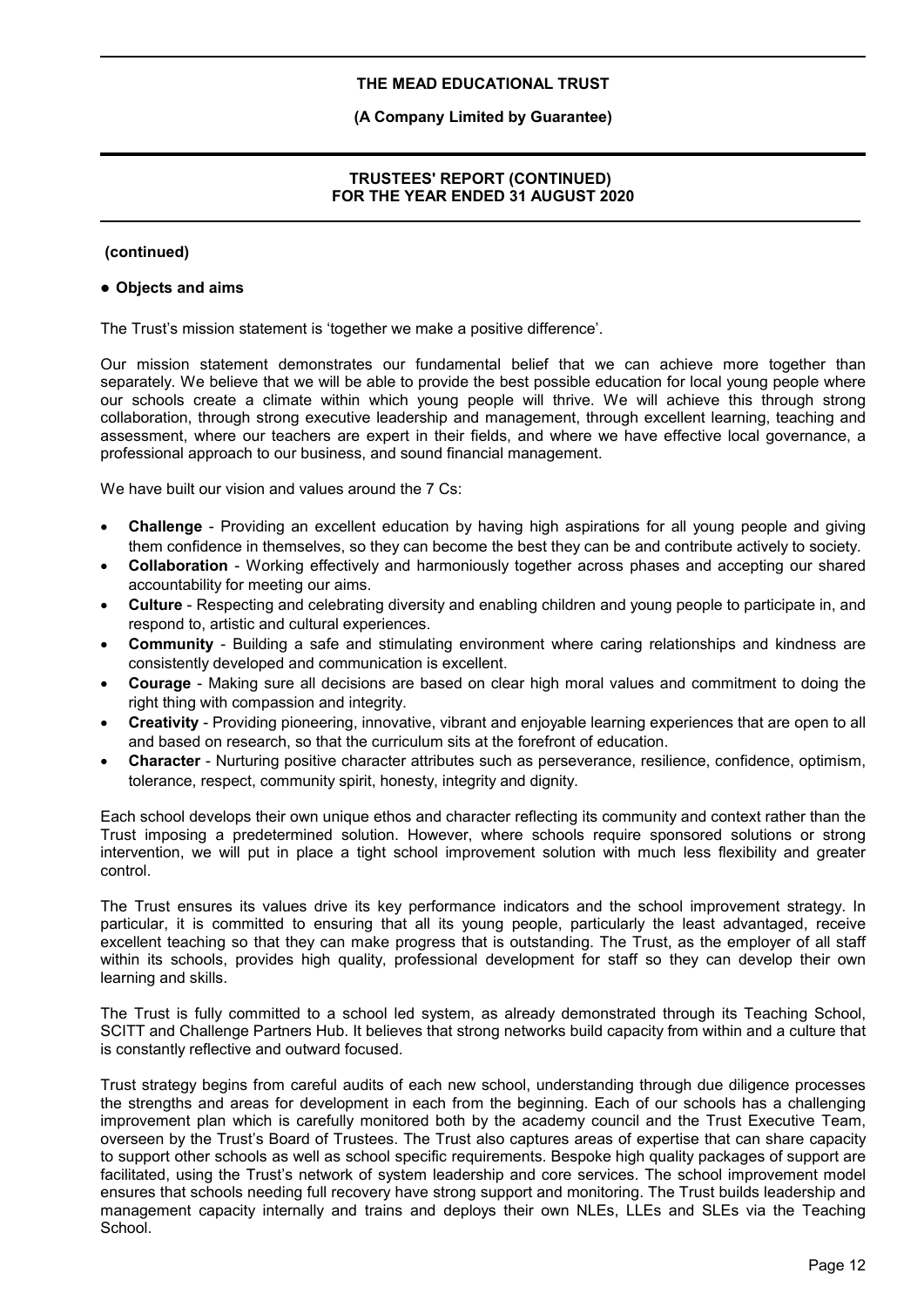# **(A Company Limited by Guarantee)**

# **TRUSTEES' REPORT (CONTINUED) FOR THE YEAR ENDED 31 AUGUST 2020**

#### **(continued)**

A major benefit of the model is formalised school to school support, impacting directly on all young people. Leadership development and career opportunities within the Trust also directly impact on outcomes by providing secondment opportunities and breadth of experience to colleagues within the Trust. This school led system ensures the Trust schools have strong networks and a strong voice in their own future. Schools which join the Trust are able to help shape and develop its work and benefit both from the support they have received and the opportunities for school improvement they in turn are able to offer.

#### **Public benefit**

The Trustees confirm that they have complied with their duty to have due regard to the guidance on public benefit published by the Charity Commission in exercising their powers or duties.

The Trust supports schools, both inside and outside the Trust, through the National Support School status of two of its academies, delivery of professional development, through the Trust's Leicester Teaching School Alliance, and the sharing of effective practice and knowledge to ultimately benefit the wider community.

The Trust's public benefit is enshrined in its charitable objectives, which state "to play a role in the regeneration of communities that the academies serve by increasing the belief of parents and carers in the purpose and value of education and valuing the partnership with families and children".

#### **Strategic report**

#### **Achievements and performance**

#### **Key performance indicators**

By the end of 2019-20 the Trust is providing education for over 6,300 pupils in Leicester in ten schools, three of which are secondary (11-16 years) and seven of which are primary.

The Trust Board and Executive Team monitor a range of KPIs in all of the schools to ensure that issues are quickly identified and strategies are developed to address concerns. These include:

- pupil achievement
- outcomes of Ofsted inspections and Challenge Partner Reviews
- pupil attendance
- pupil behaviour (exclusions, bullying, racist incidents)
- staff training and development
- quality of teaching
- staff absence
- staff vacancies
- parents' evening attendance
- complaints

The quality of education provided by the Trust continues at a high standard. This is reflected in the results, the Challenge Partner Review of each school and the Ofsted inspections of the four TMET schools which have been inspected since joining the Trust.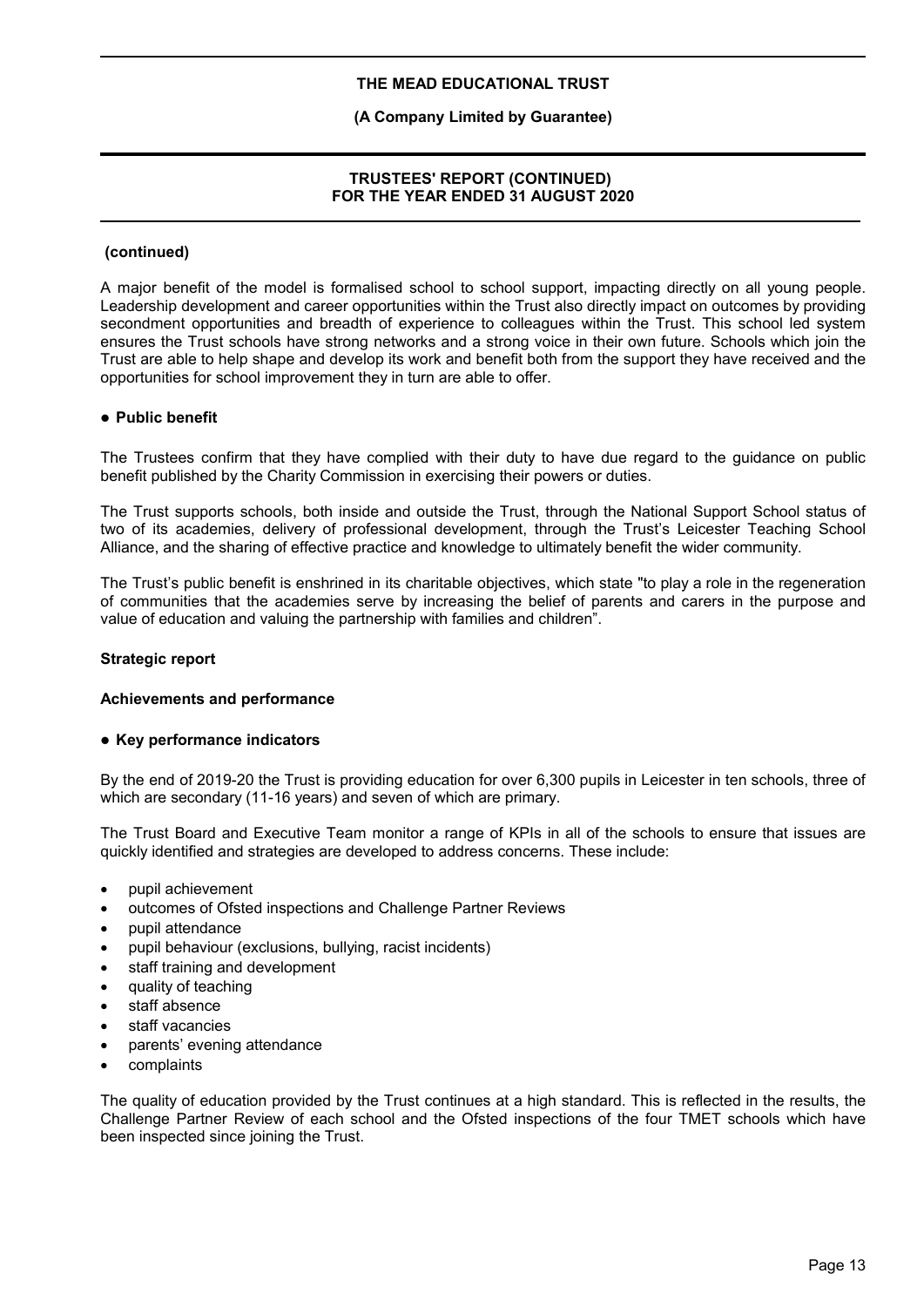# **(A Company Limited by Guarantee)**

# **TRUSTEES' REPORT (CONTINUED) FOR THE YEAR ENDED 31 AUGUST 2020**

# **Strategic report (continued)**

#### **Achievements and performance (continued)**

| <b>School</b>                          | <b>Joined TMET</b> | Ofsted grading on<br>joining | <b>Ofsted Grading now</b>            |
|----------------------------------------|--------------------|------------------------------|--------------------------------------|
| <b>Rushey Mead</b><br>Academy          | 01/11/2015         | Outstanding (2007)           | Outstanding<br>(continued from 2007) |
| North Mead Primary<br>Academv          | 01/11/2015         | Inadequate (2013)            | Good (July 2018)                     |
| Willowbrook Mead<br>Primary Academy    | 01/06/2016         | Outstanding (2011)           | Outstanding<br>(continued from 2011) |
| Knighton Mead<br>Primary Academy       | 01/06/2016         | Good (2016)                  | Good (May 2019)                      |
| <b>Thurnby Mead Primary</b><br>Academy | 01/07/2016         | Good (2012)                  | Good (May 2019)                      |
| Rowlatts Mead<br>Primary Academy       | 01/04/2017         | Good (2013)                  | Good (Jan 2020)                      |
| Orchard Mead<br>Academy                | 01/09/2017         | Inadequate (2016)            | N/A                                  |
| Castle Mead Academy                    | 23/08/2019         | N/A                          | N/A                                  |
| Abbey Mead Primary<br>Academy          | 01/09/2019         | Outstanding (2011)           | Outstanding<br>(continued from 2011) |
| <b>Kestrel Mead Primary</b><br>Academy | 01/09/2019         | Good (2017)                  | Good (continued from<br>2017         |

#### **School end of year results**

2019-20 proved to be an unusual and challenging year due to the COVID-19 pandemic. As a result, there are no Key Stage 2 results for 2020.

The GCSE results for Rushey Mead and Orchard Mead Academies were based on Centre Assessed Grades, i.e. in depth teacher assessments of what the students would have achieved if they had sat their GCSE exams. The 2020 results are not being published by the DfE. Rushey Mead Academy exceeded national averages for attainment and progress, as it has done in previous years. Orchard Mead Academy showed an improvement on 2019 in overall attainment and progress as part of the significant improvement journey this school is on.

#### Leicestershire Secondary SCITT (School Centred Initial Teacher Training)

The SCITT works with a range of partnership schools in Leicester and Leicestershire and continues to achieve a high level of success. In 2019-20, it was successful in increasing the number of trainees to 59 trainees across 12 subjects, its biggest cohort yet. This included three Salaried School Trainees and one Researchers in Schools. Four trainees withdrew from the course and 51 achieved QTS (Qualified Teacher Status). Those who withdrew had various reasons but, overwhelmingly, teaching was not a career they wanted to pursue. Due to the lockdown, four trainees were not able to demonstrate sufficient evidence across the Teachers' Standards and they are extending their programme until the end of December 2020. The DfE recognised that a small proportion of trainees required additional time to obtain QTS and they have provided additional funding to trainees and providers.

Key Achievements:

- 98% of the SCITT NQTs are now working in Leicester/Leicestershire schools.
- Since 2013, the SCITT has trained 222 teachers.
- The number of partnership schools has grown to 56 (this includes primary, special, secondary, independent and sixth forms).
- During 2019-20, 161 teachers from the SCITT partner schools attended the following training: mentor training; the Power of Coaching; Cognitive Science; Tom Bennett conference. These were opportunities for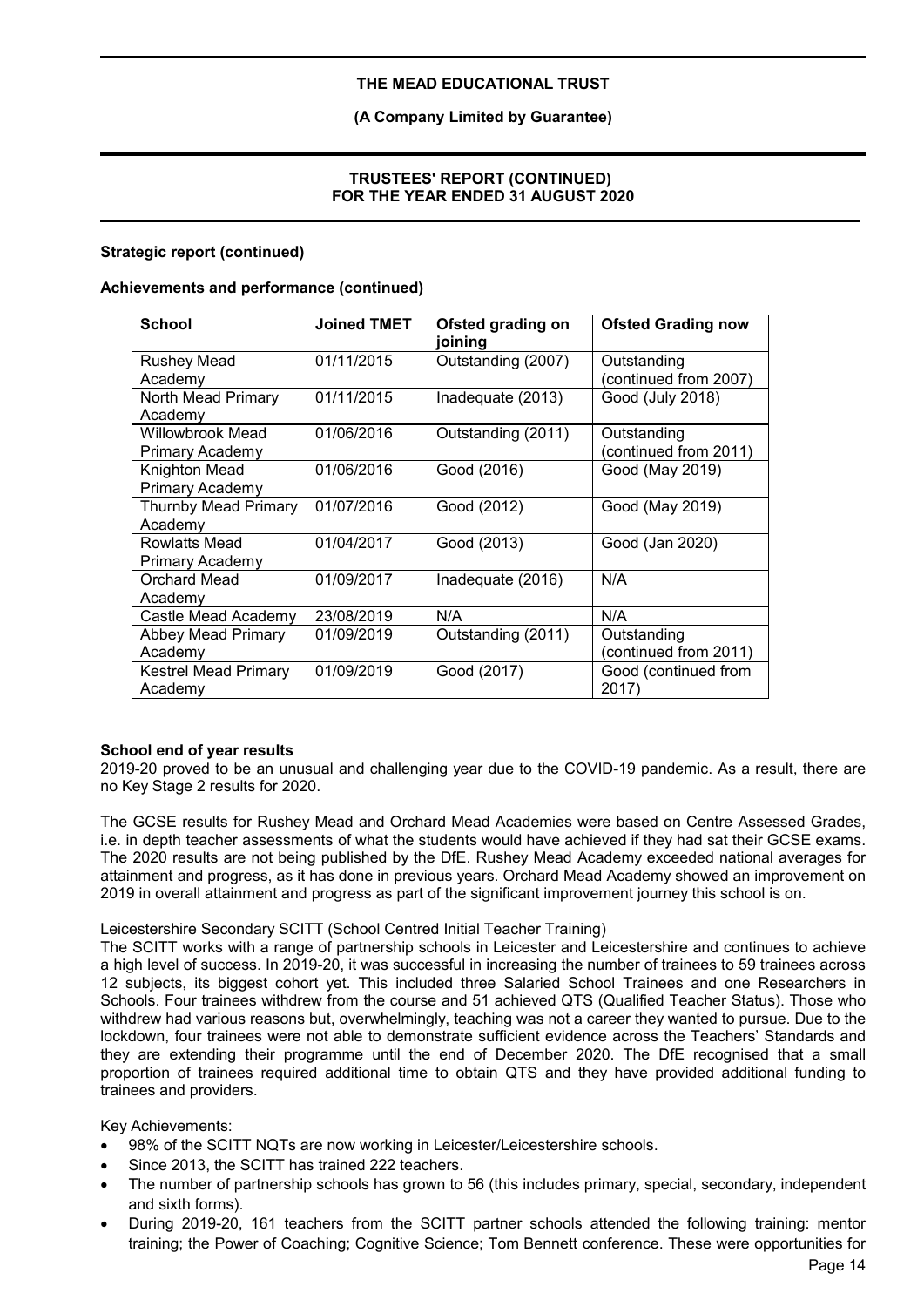# **(A Company Limited by Guarantee)**

# **TRUSTEES' REPORT (CONTINUED) FOR THE YEAR ENDED 31 AUGUST 2020**

#### **Strategic report (continued)**

#### **Achievements and performance (continued)**

colleagues in the partner schools to develop their mentoring skills.

- A new partnership has been developed with Thomas Estley Teaching Alliance to support them in delivering teaching training, involving an additional 20 trainees in 2020-2021 as part of the SCITT provision.
- The pilot Ofsted inspection in October 2019 identified a number of strengths and best practice. The outcome of the inspection and national developments has led to changes in the 2020-2021 programme with an increase in subject specific training.
- The External Moderator's report June 2020 noted the SCITT team should be commended on their approach to programme development. '*The practice is sector leading and they are proactive in terms of responding to the needs of the teaching profession and the local needs of the schools they work with.* '
- During COVID-19 and the schools in lockdown from late March, the SCITT successfully moved its training online. Remote learning ensured the vast majority of trainees were able to secure QTS. Trainees were supported with a spreadsheet of online opportunities, final QTS presentations via Zoom, regular book clubs and 1:1 check ins.

#### **Teaching School**

With the enforced lockdown coming into effect in March 2020, the Teaching School quickly moved to migrate a lot of its CPLD programmes online. This was achieved with considerable success and skill from the administrative team and the Teaching School was able to run a good number, including subject development programmes, Governor and Clerks development workshops, NPQSs, Cognitive Science and subject networks. Evaluations from delegates were extremely positive and, moving forwards, the Teaching School has taken the decision to keep certain programmes online, such as the Clerks and Governor workshops, because delegates prefer this. Naturally, being unable to run all the scheduled programmes, some being incompatible to online delivery, the Teaching School did see an operating loss for the academic year. With schools very likely to significantly reduce their commitment to external CPLD that takes staff out of school this year, the Teaching School is expecting a slow return to pre-COVID levels of engagement in their programmes and training activities.

The Teaching School is, however, receiving a lot of commissioned work through the Leicester Primary Partnership and its Closing the Gap arm. This includes a lot of subject specific development for primary subject leads, a bespoke New Head Teachers Programme and development workshops for their governors. Much of this can be delivered online. In addition, a local academy trust continues to seek quite significant levels of system leader support from LLEs and SLEs in a number of areas across a number of its schools.

#### **Going concern**

After making appropriate enquiries, the Board of Trustees has a reasonable expectation that the Trust has adequate resources to continue in operational existence for the foreseeable future. For this reason they continue to adopt the going concern basis in preparing the financial statements. Further details regarding the adoption of the going concern basis can be found in the accounting policies.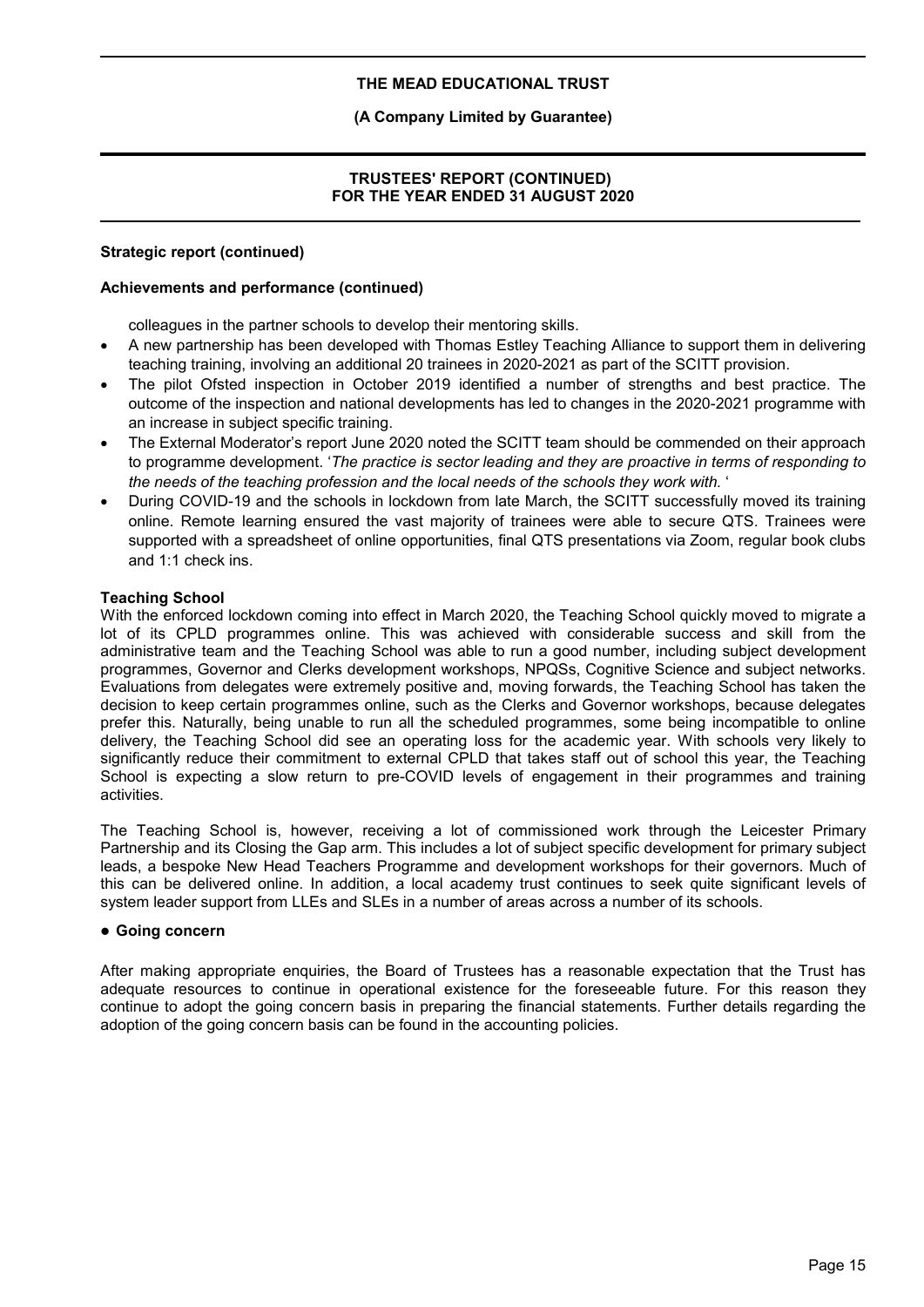# **(A Company Limited by Guarantee)**

#### **TRUSTEES' REPORT (CONTINUED) FOR THE YEAR ENDED 31 AUGUST 2020**

#### **Strategic report (continued)**

#### **Achievements and performance (continued)**

#### **Promoting the success of the company**

'Together we make a positive difference' signifies our Trust's determination to leverage the strength and depth that we have across the Trust to ensure that all our schools provide an excellent education for all learners. The trustees are committed to improving the outcomes for all our pupils whatever their starting points and needs. This is driven by moral integrity and a mission to make a positive difference to the lives and life chances of our pupils, their families and communities.

The Trust provides the underpinning systems, structures and the internal and external networks to support the work in our schools, enabling them to prioritise their time on the teaching and learning strategies and outcomes at their schools. The central Trust team provides expertise to address issues and risks in a timely manner and to support school leaders to develop practice in their school.

Staff development is a key priority in the Trust. We deliver effective, progressive, professional development opportunities for all staff who work within our schools. Talent spotting and succession planning throughout the Trust is an essential contributor to staff recruitment, retention and development.

The Trustees are committed working for the benefit of the wider community. For example, working with the wider community of schools, our Teaching School provides professional development for schools outside the Trust and our SCITT works with a range of partnership schools across Leicester and Leicestershire. In 2019-20 TMET worked with Leicester City Council to develop plans to open a series of DSPs (Designated Specialist Provision units) in Trust schools in 2020-21 in order to expand special educational needs provision in Leicester, a very much needed development. The Trust continues to work with Leicester City Council to support pupil place planning and, in 2019-20, agreed to pull forward the opening date of its next free school, Brook Mead Academy, to 2021 to meet pupil place needs. During the COVID lockdown from March to June 2020, our schools stayed open for key worker and vulnerable children, including through the Easter and half term holidays. The schools were committed to helping families in need, distributing food parcels and referring families to food banks and appropriate charities.

We ensure our school environments are fit for purpose and consider the environmental impact when making decisions with regards to our infrastructure. Some of the recent building developments in our schools have improved energy efficiency such as installation of double glazing and LED lighting.

As a Trust, we place an important emphasis on the professional conduct of our staff, trustees and visitors and all abide by a clear framework and policy. This includes being aware of equality, impartiality and the need to act fairly.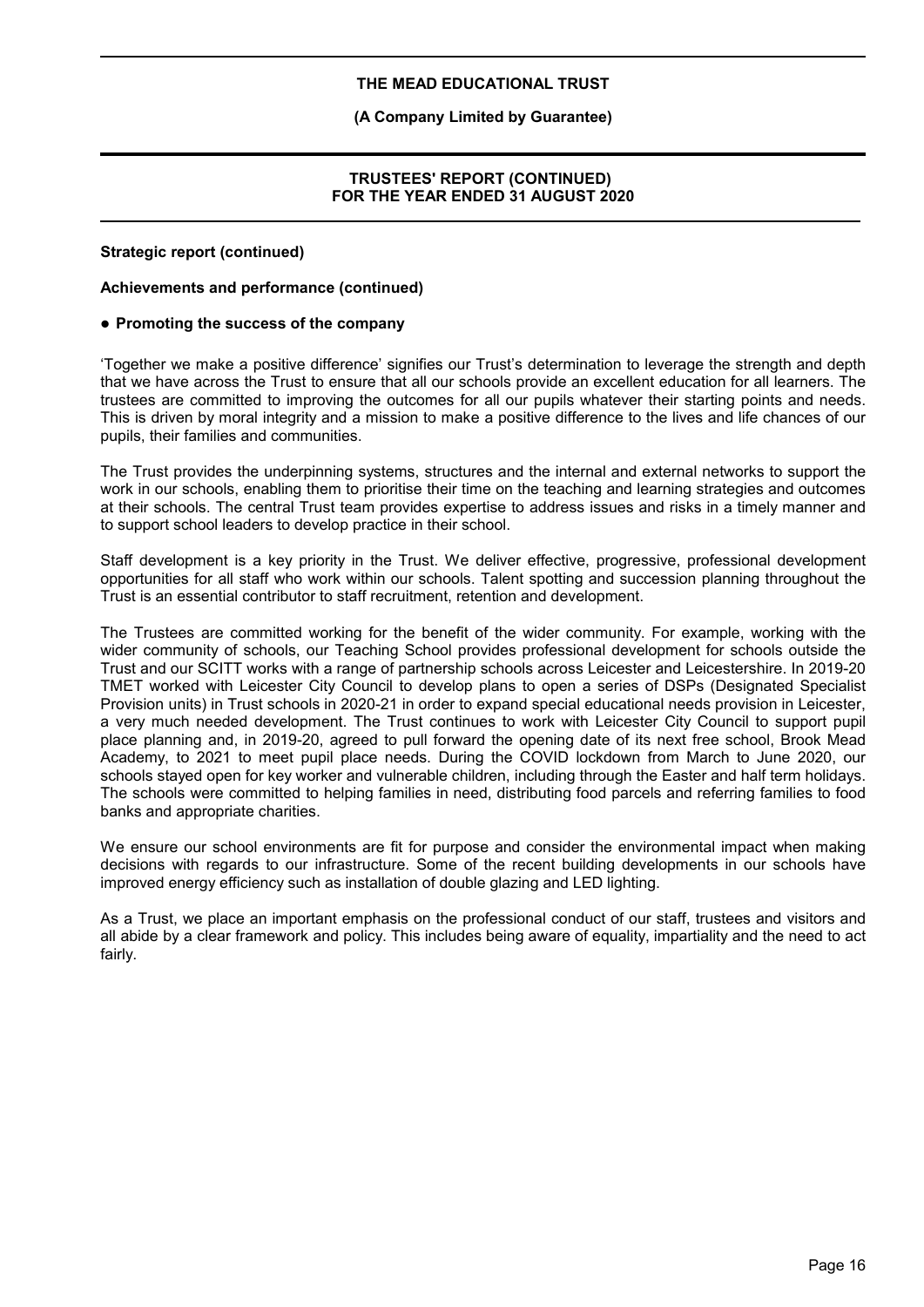#### **(A Company Limited by Guarantee)**

#### **TRUSTEES' REPORT (CONTINUED) FOR THE YEAR ENDED 31 AUGUST 2020**

**Strategic report (continued)**

#### **Achievements and performance (continued)**

#### **Financial review**

#### **Financial review**

The Academy Trust had a net increase in funds for the year ended 31 August 2020 of £878,101 including fixed assets movements but excluding pension reserve movements. As at 31 August 2020 the Trust held £1,999,686 of unrestricted reserves plus £3,422,287 of unspent (non fixed asset) restricted funds. The Trust therefore held combined unrestricted and non fixed asset restricted funds, being its available reserves of £5,421,973.

The Trust had a pension deficit on their Local Government Pension Scheme of £14,832,000 at 31 August 2020 and a fixed asset reserve of £53,106,588 (being the book value of past purchases £52,370,051 plus £756,537 of unspent capital grants.)

Despite the global pandemic, there are no significant factors going forward that are expected to impact on the normal continuing operation of the Trust, as core funding from both the Government and Local Authorities is currently expected to continue. The principal financial management policies adopted in the period are included in the Trust's internal financial policies and are typical for an Academy Trust of this size and type. There were no unusual significant events worthy of comment during the year other than the aforementioned pandemic. The principal sources of funding for the Trust are the General Annual Grant (GAG) and other DfE Group grants, such as Pupil Premium. This funding has been used to support the key educational objectives of the Academy Trust, subject to any remaining reserves.

The Trust's investment policy is only to hold cash reserves on deposit with major holding banks so as to minimise risk.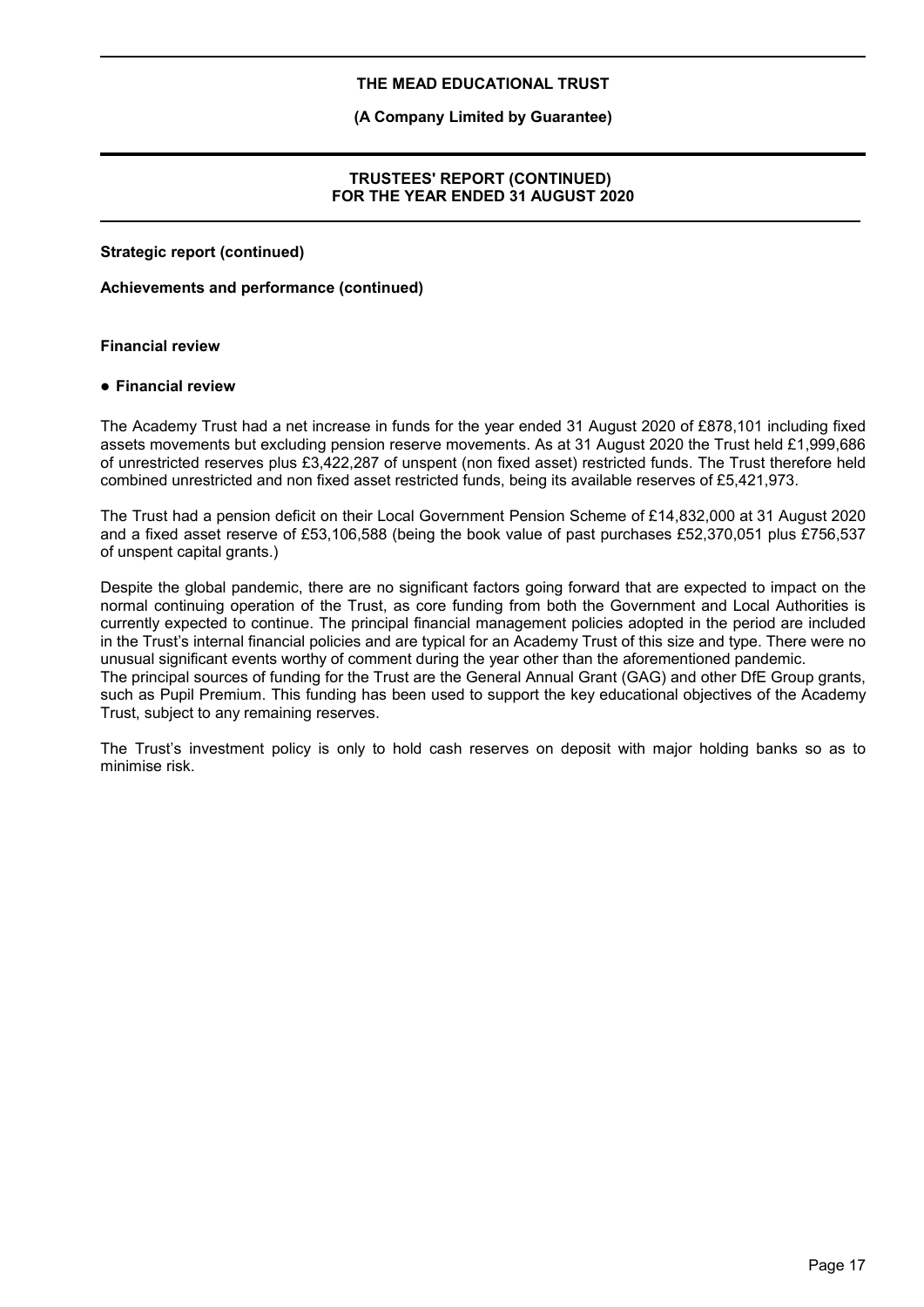# **(A Company Limited by Guarantee)**

#### **TRUSTEES' REPORT (CONTINUED) FOR THE YEAR ENDED 31 AUGUST 2020**

#### **Reserves policy**

The Trust Board review the actual reserve levels of the Academy Trust annually. This review encompasses the nature of income and expenditure streams, the need to match income with commitments and the nature of reserves. The target setting level of reserve`s will be considered annually by the Finance and Audit Committee and this target will be recorded in the minutes of the committee. The level of reserves held is set at the Trust level, however, it is the expectation that each individual Academy will achieve a similar position. The Academy Trust needs to hold reserves to allow for contingencies such as unfunded building repairs, unexpected staffing costs and to allow for some uncertainty in future government funding.

The Trustees have determined that the appropriate level of free reserves, which it considers to be unrestricted non designated funds, plus unspent General Annual Grant (GAG), should be a minimum of one month's salary costs for the Trust, being approximately £2,555,101 as a minimum.

Actual non designated unrestricted funds plus unspent GAG as at 31 August 2020 were £5,009,465, being higher than the minimum target level set by the Trustees by £2,454,364. This figure compares the actual reserves to the position the Trust has set as an absolute minimum of one month salary cost in the reserves policy. There is no maximum reserve level currently quoted in this policy. Research shows that the identification of the minimum level for reserves varies significantly across Multi Academy Trusts and that there is little uniformity in this area. The Chief Financial Officer will continue to work with the Finance and Audit Committee during 2020-21 to ensure that the reserves are monitored and where appropriate allocated to projects that have a positive impact on the educational outcomes of all pupils. During 2019-20 a total of £895,000 was sanctioned as spend from the reserves available at 1 September 2019. It is likely that this figure would have been higher had it not been for the COVID-19 epidemic. Our planned reduction of pupil numbers at our two largest schools will mean that we have to ensure protection of these budgets during the transition years when income will often decrease faster than savings can be generated. This may mean approved support from reserves. A significant proportion of any increase in reserves during 2019-20 is the one-off effect of COVID-19. All mainstream income has been received in full, however there has been reduced expenditure on non-payroll costs due to almost five months of full or partial closure (including the local Leicester lockdown).

The Academy Trust also held other available restricted revenue funds at the year end of £381,826 which are detailed further within note 20. Therefore, total available revenue reserves at 31 August 2020, including designated funds of £30,682 set aside for Teaching School use, were £5,421,973. Cash at bank and investments bank accounts at 31 August 2020 were £1,856,296 higher than total available reserves due principally to capital income received in advance of payment plus various other accruals timing differences.

Included within unrestricted funds above were designated funds of £30,682 at 31 August 2020. The Trustees have identified £11,400 as the minimum level of reserves to be held by the Teaching School as this represents one month's salary costs.

At 31 August 2020 the Trust's fixed asset reserve of £53,106,588 represented £52,370,051 of funds which could only be realised if the assets were sold, plus £736,537 of unspent capital grants.

The only reserve in deficit at the year end was the pension reserve (deficit of £14,832,000) which will be addressed via contribution rates decided on from time to time by the pension scheme actuaries. This deficit has arisen, as with many other schemes of this type, mainly due to increased life expectancies and reduced investment returns.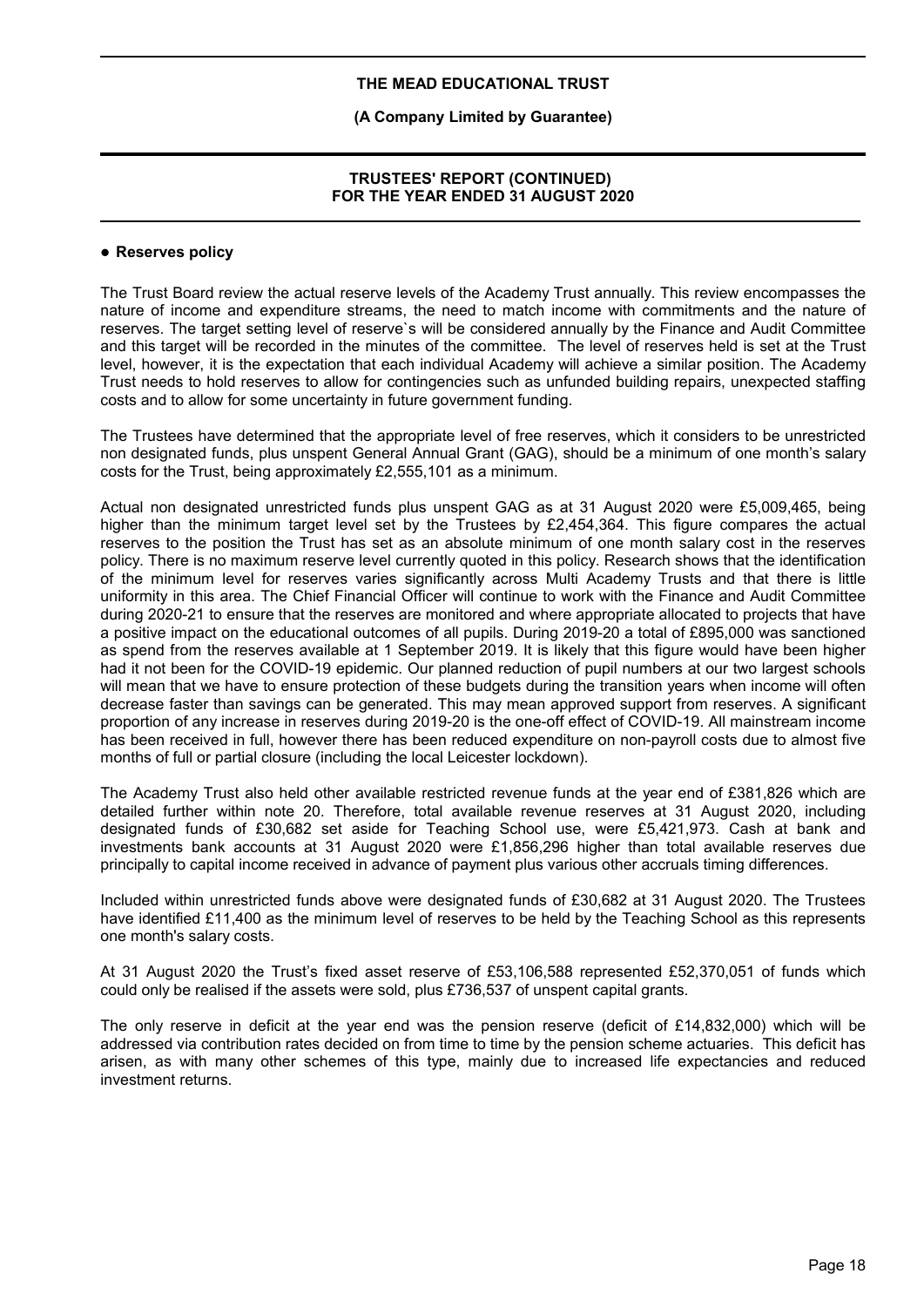# **(A Company Limited by Guarantee)**

# **TRUSTEES' REPORT (CONTINUED) FOR THE YEAR ENDED 31 AUGUST 2020**

#### **Investment policy**

The Trust's Investment Policy ensures that funds which the Academy Trust does not immediately need to cover anticipated expenditure are invested in such a way as to maximise income but without risk. Our aim is to spend the public monies with which we are entrusted for the direct education benefit of pupils as soon as is prudent. The Academy Trust does not consider the investment of surplus funds as a primary activity, rather it is the result of good practice as and when circumstances allow.

The purpose of the Trust Investment Policy is:

- To ensure adequate cash balances are maintained in the current account to cover day to day working capital requirements
- To ensure there is no risk of loss in capital value of any cash funds invested
- To protect the capital value of any invested funds against inflation
- To optimise returns on invested funds

Guidelines are strict and include:

- Regular cash balance reports are to be prepared and monitored to ensure there are adequate liquid funds to meet all payroll related commitments and outstanding creditors that are due for payment.
- Where the cash flow identifies a base level of cash funds that will be surplus to requirements these may be invested following approval from the Finance and Audit Committee. Approval must be signed off and recorded in the committee minutes.
- In making decisions regarding where and how any surplus funds should be invested, due regard will be given to risk. The Finance and Audit Committee will set a maximum level of investment with any single provider. This decision will be recorded in the minutes of this committee.
- The main bank account for each school attracts interest at the current rate of 0.1% regardless of any separate investment. This interest is paid directly into the bank account of the individual schools and is a true reflection of the interest earned on their own balances.
- Currently, it is expected that surplus funds will be invested with the existing banker Lloyds Bank in an instant access deposit account. There is potential for a better rate of return from investing a single value that may be a contribution from any combination of schools. The interest accrued would then be distributed proportionally to each school.
- The Finance and Audit Committee will receive a report at each meeting as to the performance of the investment.
- The Chief Financial Officer will research alternative sources of investment return at least twice a year and will report to the Finance and Audit Committee the options available. Any decision to diversify the investments must be recorded in the minutes of this committee.
- The Finance and Audit Committee will consider the ethical and moral standing of any alternative investment provider and they will ensure that this potential investment partner meet the standards that will be expected by the Trust Board.

The aim is to reach an appropriate level of reserve to allow the management and the Finance and Audit Committee to explore alternative investment possibilities with criteria being:

- Investment with a different counterparty (in order to reduce counterparty risk);
- Consideration of whether there should be a maximum level of investment with a single approved counterparty; and
- A longer term investment with a higher return (but not high risk investments which are not in the best interests of the Academy Trust).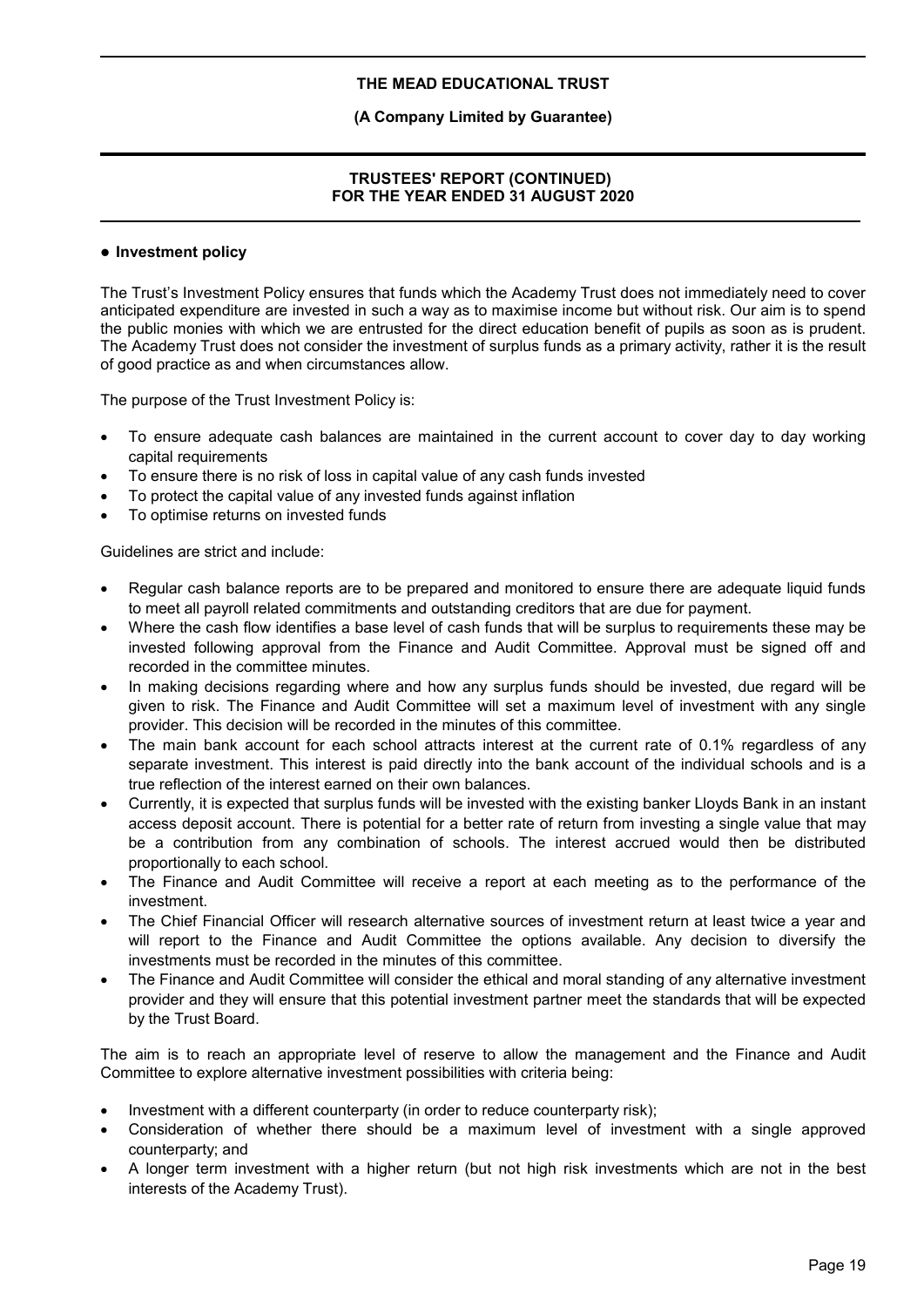# **(A Company Limited by Guarantee)**

# **TRUSTEES' REPORT (CONTINUED) FOR THE YEAR ENDED 31 AUGUST 2020**

#### **Principal risks and uncertainties**

The Trust has a risk register which lists potential risks and actions to mitigate the risk. The risk register is reviewed by the Trust senior leaders and the Trustees. Each school has its own risk register which is kept under review by that academy senior leadership team and academy council.

The Trust identified key risks are:

- A failure to raise and maintain school standards. This is mitigated by rigorous monitoring of performance, early identification of under-performance followed by quick response, continued focus on high quality teaching and deployment of Trust support and development opportunities.
- A failure to recruit pupil numbers and resulting drop in funding. This is mitigated by developing strong marketing, particularly for the secondary academies. Pupil numbers (current and projected) are monitored closely.
- Failure to manage finances effectively resulting in financial insecurity and instability. This is mitigated by the appointment of a suitably qualified and experienced Chief Financial Officer (CFO) who is supported by a finance team, appropriate financial management processes and systems implemented Trust wide, frequent meetings of academy business managers with CFO, training and support for school business managers and rigorous addressing of recommendations from internal and external financial audits.
- The future financial viability of the LGPS pension scheme and increases in employer payroll on costs.
- Failure to achieve planned growth and capacity of Trust. This is being addressed by developing relationships and partnerships with other schools, by continuing to improve performance to develop the Trust track record and by ensuring that staff and pupils in Trust schools have a good experience and become ambassadors for the Trust.
- The Trust lacks the capacity and infrastructure to support its schools. This is mitigated by the appointment of a Trust central team which is supported by staff from schools who also have a Trust role, e.g. executive principals. The Teaching School plays a large part in supporting school improvement. Additional external support is commissioned as required and the workload and impact of central staff is kept under review as the Trust expands.
- Failure of the due diligence process resulting in the Trust taking in a school with significantly higher needs than expected and the resulting detrimental effect on the Trust and its existing Academies. This is being mitigated by the development of a rigorous and in depth due diligence process.
- Loss of key staff. This is mitigated by the appointment of a number of senior staff in the Trust, by the creation of the Trust Executive Team which meets frequently and by succession planning. It is also supported by a high priority on staff well-being and CPD to support retention.

# **Fundraising**

Fundraising is very limited throughout the Trust. It is primarily related to pre-planned non uniform days for students/pupils. These events were mostly connected to annual national charity appeals such as Children in Need and Red Nose Day.

A total of £9,462 was raised across the Trust and paid across in full within the year end or post year end.

The Trust maintains separate nominal codes for charity income and expenditure and these accounts are reconciled to ensure all funds are paid out in full.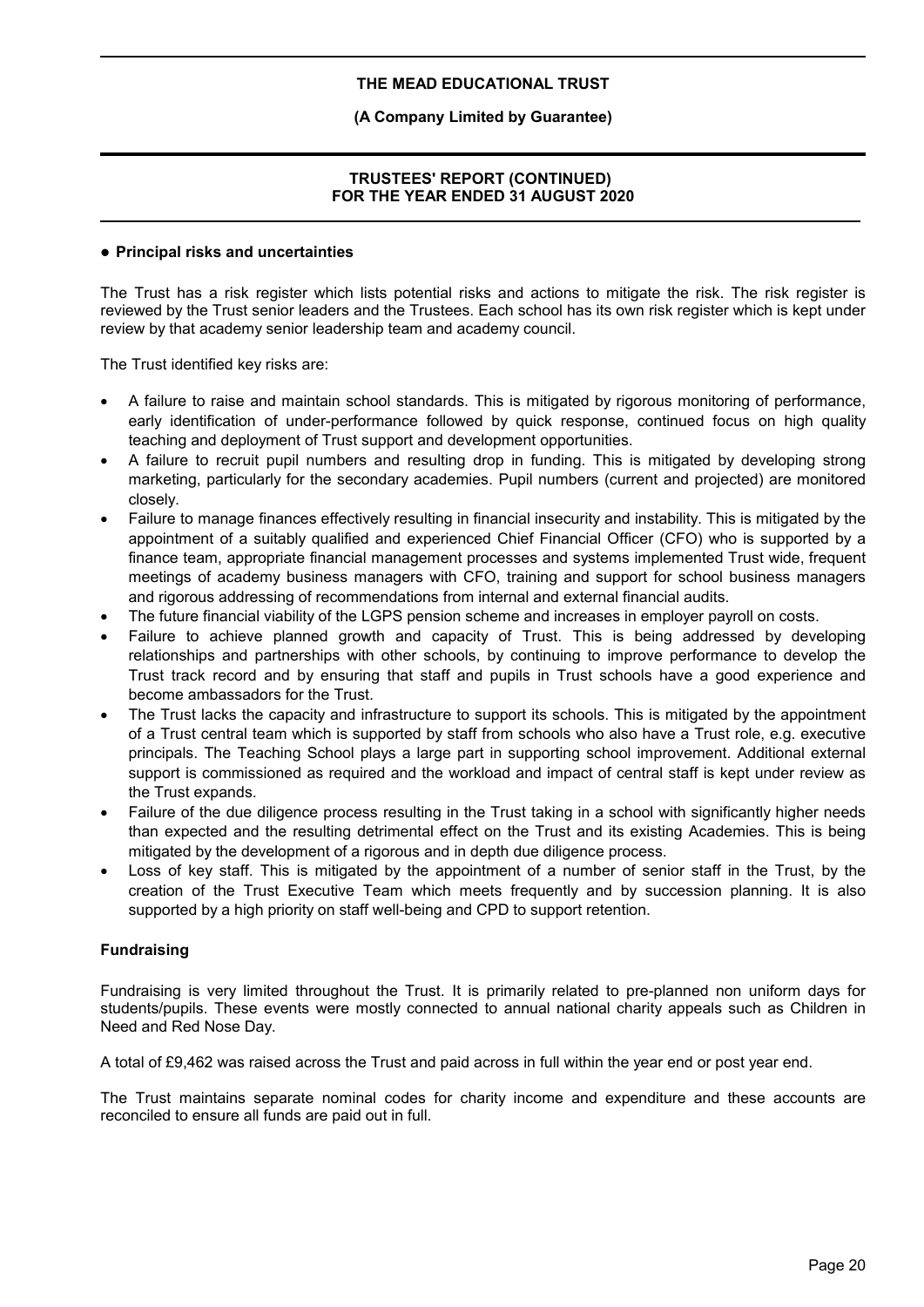**(A Company Limited by Guarantee)**

# **TRUSTEES' REPORT (CONTINUED) FOR THE YEAR ENDED 31 AUGUST 2020**

#### **Streamlined energy and carbon reporting**

The Trust's greenhouse gas emissions and energy consumption for the year are detailed below.

The Companies (Directors' Report) and Limited Liability Partnerships (Energy and Carbon Report) Regulations 2018 (the 2018 Regulations) implement the government's policy on Streamlined Energy and Carbon Reporting (SECR). The 2018 Regulations require large unquoted companies that have consumed more than 40,000 kWh of energy in the reporting period to include energy and carbon information within their trustees' report. For academy trusts, disclosures will be required for the first time in their 2019/20 accounts. TMET fits the definition of a large company.

www.gov.uk/government/publications/academy-trust-financial-management-good-practice-guides/streamlinedenergy-and-carbon-reporting

| UK Greenhouse gas emissions and energy use data for the<br>period 1 September 2019 to 31 August 2020 |           |  |
|------------------------------------------------------------------------------------------------------|-----------|--|
| Energy consumption used to calculate                                                                 | 8,189,426 |  |
| emissions (kWh)                                                                                      |           |  |
| Energy consumption break down (kWh)                                                                  |           |  |
| (optional)                                                                                           |           |  |
| • Gas (kWh)                                                                                          | 5,395,987 |  |
| • Electricity (kWh)                                                                                  | 2,711,579 |  |
| • Transport fuel (kWh)                                                                               | 81,064    |  |
| • Business use / rental vehicles (kWh)                                                               | 796       |  |
|                                                                                                      |           |  |
| Scope 1 emissions in metric tonnes CO <sub>2</sub> e                                                 |           |  |
| Gas consumption                                                                                      | 992.16    |  |
| Owned transport - mini-buses                                                                         | 21.16     |  |
| <b>Total scope 1</b>                                                                                 | 1,013.32  |  |
|                                                                                                      |           |  |
| Scope 2 emissions in metric tonnes CO <sub>2</sub> e                                                 |           |  |
| Purchased electricity                                                                                | 632.18    |  |
| <b>Total scope 2</b>                                                                                 | 632.18    |  |
|                                                                                                      |           |  |
| Scope 3 emissions in metric tonnes CO <sub>2</sub> e                                                 |           |  |
| Business travel in employee owned vehicles                                                           | 0.19      |  |
| <b>Total scope 3</b>                                                                                 | 0.19      |  |
|                                                                                                      |           |  |
| Total gross emissions in metric tonnes CO <sub>2</sub> e                                             | 1,645.69  |  |
|                                                                                                      |           |  |
| Intensity ratio tonnes CO <sub>2</sub> e per pupil                                                   | 0.27      |  |

#### **Quantification and Reporting Methodology:-**

We have followed the 2019 HM Government Environmental Reporting Guidelines. We have also used the GHG Reporting Protocol – Corporate Standard and have used the 2020 UK Government's Conversion Factors for Company Reporting.

#### **Intensity measurement**

The chosen intensity measurement ratio is total gross emissions in metric tonnes CO2e per pupil, the recommended ratio for the sector.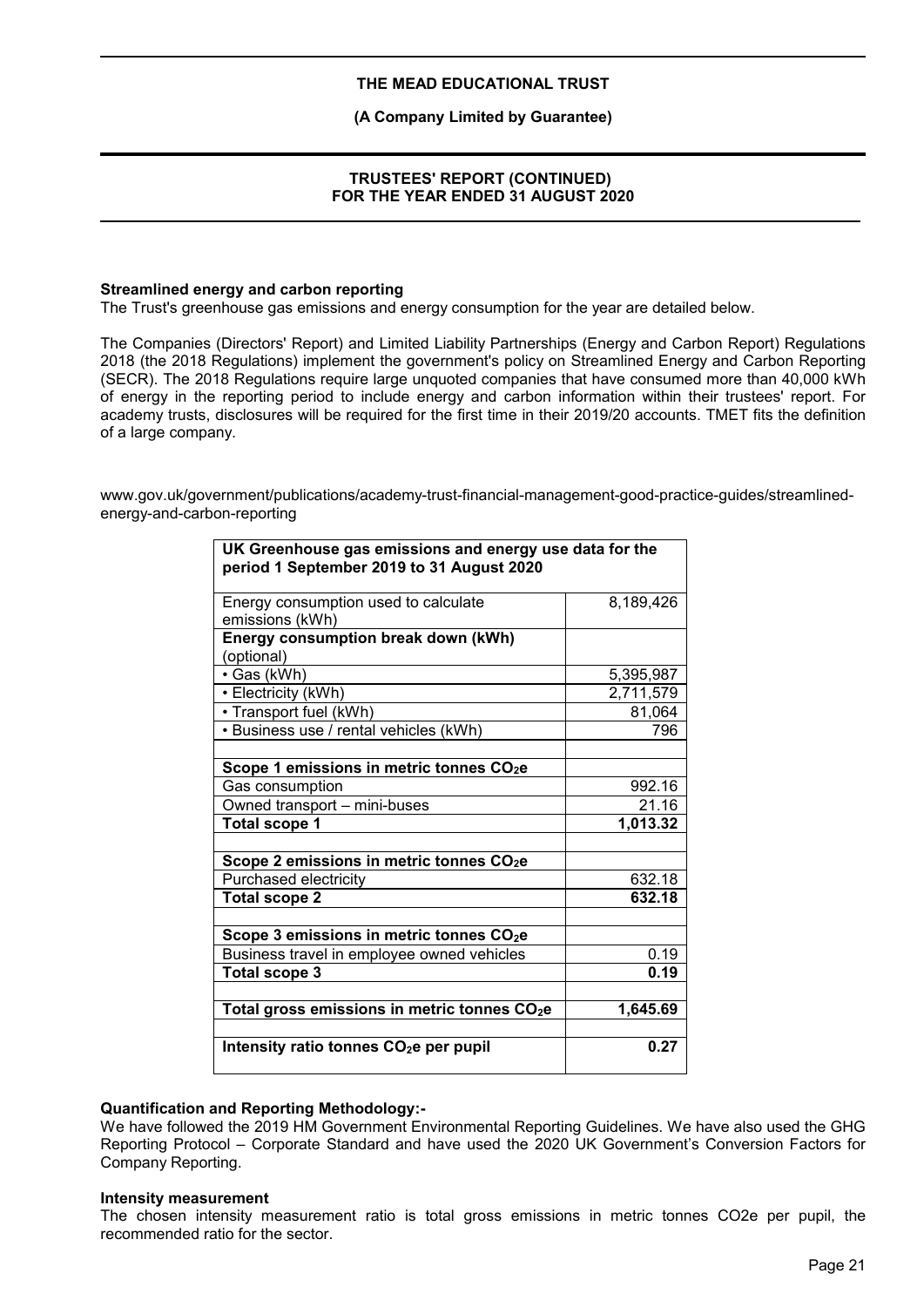# **(A Company Limited by Guarantee)**

# **TRUSTEES' REPORT (CONTINUED) FOR THE YEAR ENDED 31 AUGUST 2020**

# **(continued)**

# **Measures taken to improve energy efficiency**

The following measures have been taken in 2019-20:

- Abbey Mead Primary Academy installed double glazed aluminium window replacements on 40% of the building. The academy has registered with the Eco-Schools programme and currently holds a Green Flag.
- Castle Mead Academy have not undertaken energy efficiency measures however, the academy has registered with the Eco-Schools programme.
- Kestrel Mead Primary Academy installed LED throughout the infant and junior buildings.
- Knighton Mead Primary Academy have not undertaken energy efficiency measures however, the academy has registered with the Eco-Schools programme and currently holds a Silver Award.
- North Mead Primary Academy have not undertaken energy efficiency measures however, the academy has registered with the Eco-Schools programme and currently holds a Bronze Award.
- Orchard Mead Academy have not undertaken energy efficiency measures however, the academy has registered with the Eco-Schools programme and currently holds a Green Flag.
- Rowlatts Mead Primary Academy have not undertaken energy efficiency measures however, the academy has registered with the Eco-Schools programme and currently holds a Green Flag.
- Rushey Mead Academy have not undertaken energy efficiency measures however, the academy has registered with the Eco-Schools programme and currently holds a Green Flag.
- Thurnby Mead Primary Academy installed aluminium double glazing to the dining hall and carried out a full roof replacement. The school is also signed up to the Eco-Schools programme and currently holds a Silver Award.
- Willowbrook Mead Primary Academy have not undertaken energy efficiency measures however, the academy has registered with the Eco-Schools programme and currently holds a Green Flag.
- Due to COVID, significant development in the capability of staff across the Trust to use video conferencing technology for meetings and training both inside and outside the Trust. This is expected to continue in the longer term.

# **Renewable Energy**

Of all schools in The Mead Educational Trust, Kestrel Mead Primary Academy is the only site to generate renewable energy through a 167.6m2 solar photovoltaic (PV) array which produces an estimated energy output of 23,578 kWh per year.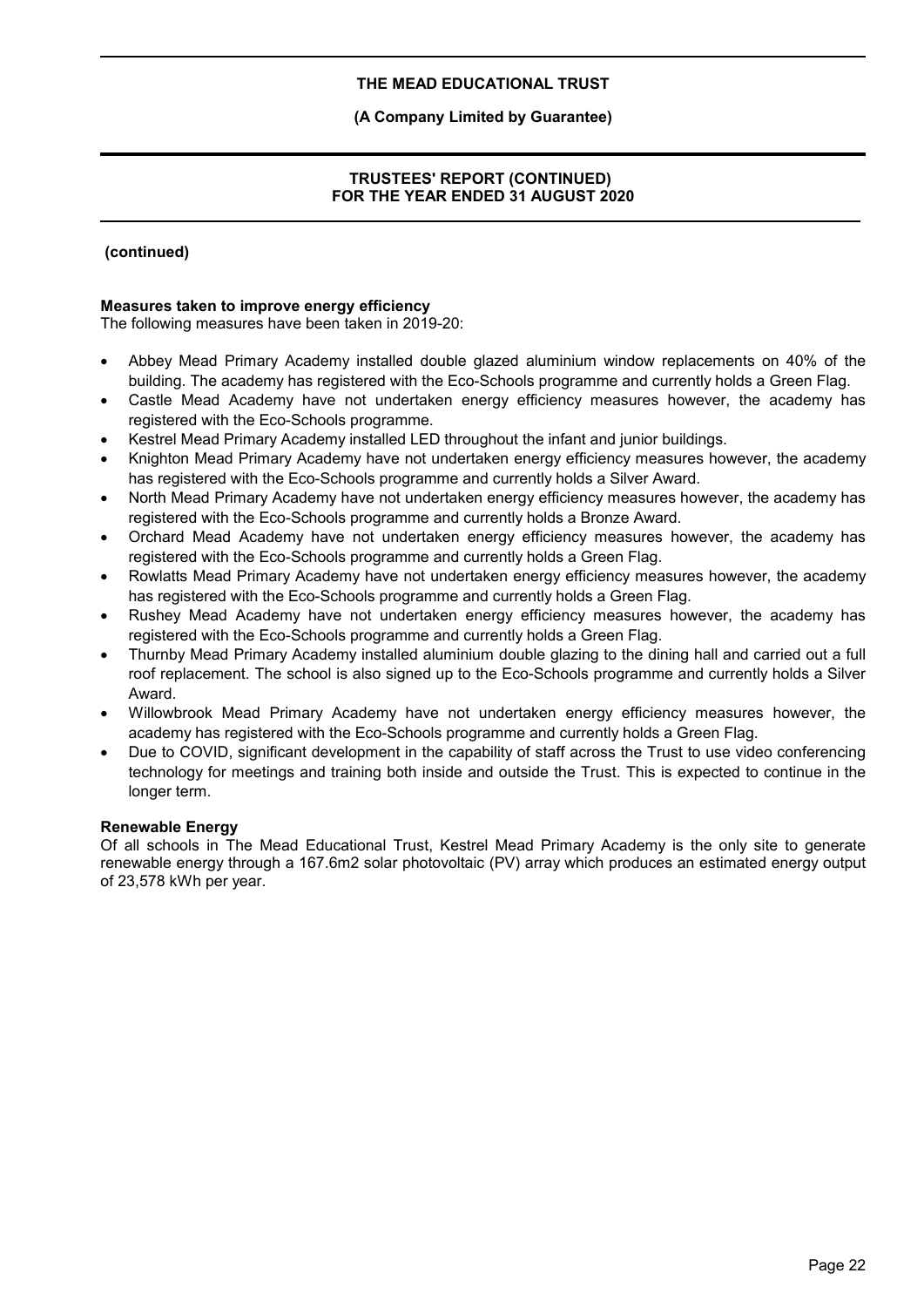#### **(A Company Limited by Guarantee)**

# **TRUSTEES' REPORT (CONTINUED) FOR THE YEAR ENDED 31 AUGUST 2020**

#### **Plans for future periods**

The Trust has clear strategic ambitions built on its vision and values, at the core of which is the determination that 'together we make a positive difference'. The Trust KPIs set out our high level aspirations and are grouped together under the headings of:

- Together we make a positive difference for our learners
- Together we make a positive difference through our governance
- Together we make a positive difference through our leadership
- Together we make a positive difference through our staff
- Together we make a positive difference to the educational landscape
- Together we make a positive difference through effective operations

The Trust Strategic Improvement Plan sets out how we will plan, guide and improve our Trust, ensuring there is a clear focus on raising standards and on improving leadership, governance, teaching and learning. We will also continue to develop a cost effective, sustainable organisation and a business model that delivers efficiency, effectiveness and economies of scale in order to free up more resources for pupils and school improvement. Our first phase of development concentrated on building capacity in order to realise our ambition to assist schools with greater needs, including full recovery where required. The Trust Strategic Improvement Plan is taking us through our next phase of growth.

#### **Growth**

The Trust is now a well-established, respected, cross phase MAT comprising ten schools, the Teaching School, SCITT, over 6,000 pupils, a combined GAG income of £28 million and a total income in excess of £36 million.

The ambition of the Trust is to grow further in membership in order to create both value for money central services and a highly responsive school improvement model. A key aim of the Trust is to have a balance of schools at different starting points in their journey of improvement, therefore creating effective capacity for sponsorship. The Trust intends to grow its membership in a carefully controlled way to extend its reach and impact in its local communities.

The Trust is due to open another new secondary school in Leicester, Brook Mead Academy, in 2021.

To develop school improvement capacity further, the Trust has developed working partnerships with a number of secondary schools in Leicestershire.

The central Trust team is developing alongside the growth in the number of schools to provide capacity to support sustainable improvement. In September 2019 the Trust established a centralised IT team and in January 2020 Mark Oldman started in the new post of Trust Director of Inclusion and SEND. The Trust Growth Strategy focuses on the expansion of the Trust's school improvement offer. It also includes the development of the central Trust services to support school improvement and to achieve more effective provision and value for money. These include services in HR, data management, management accountancy, business operations, marketing and communications.

#### **Funds held as custodian on behalf of others**

The Academy Trust does not hold funds on behalf of any other organisations.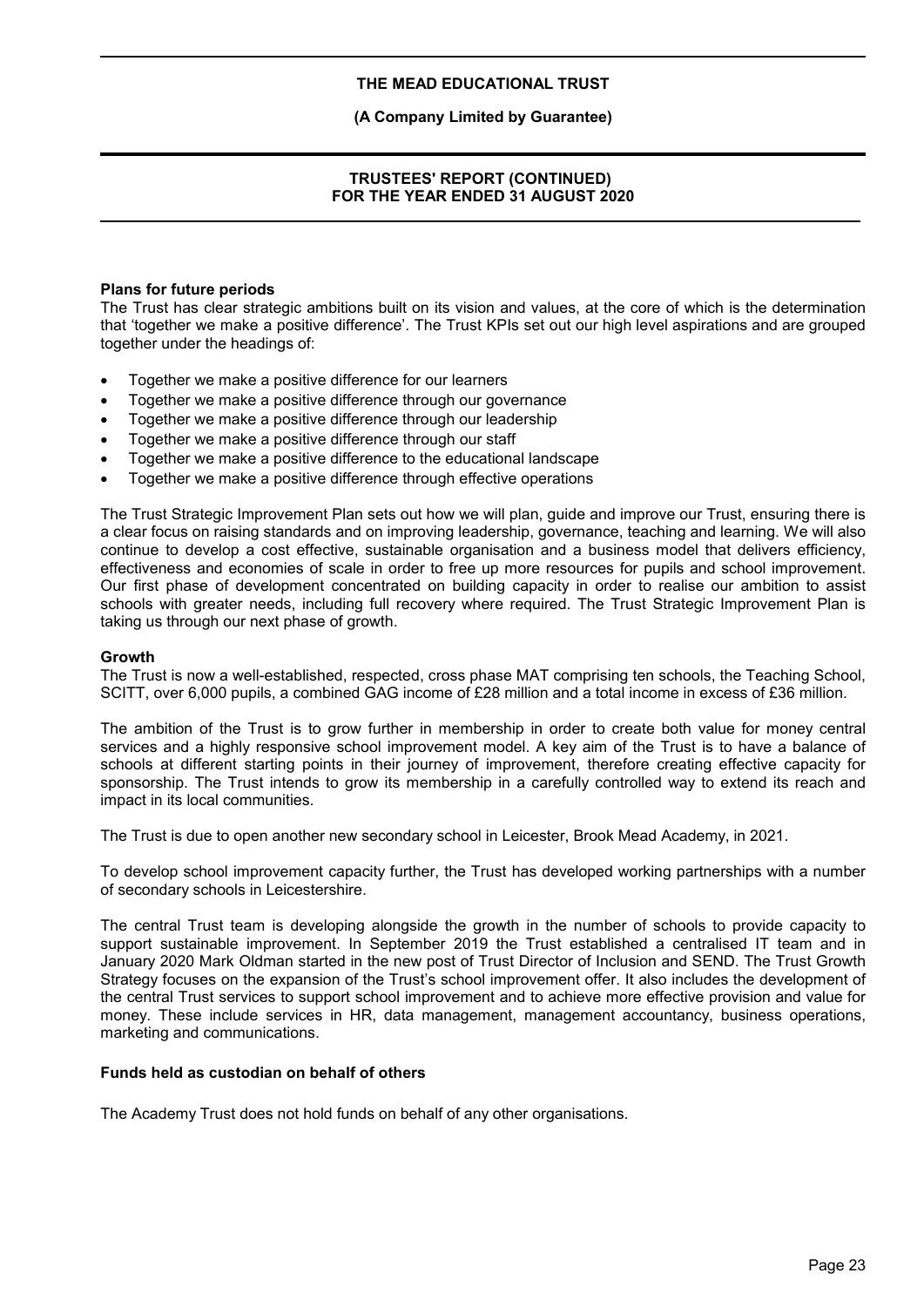# **(A Company Limited by Guarantee)**

# **TRUSTEES' REPORT (CONTINUED) FOR THE YEAR ENDED 31 AUGUST 2020**

#### **Disclosure of information to auditors**

Insofar as the Trustees are aware:

- there is no relevant audit information of which the charitable company's auditors are unaware, and
- that Trustees have taken all steps that they ought to have taken to make themselves aware of any relevant audit information and to establish that the auditors are aware of that information.

#### **Auditors**

The auditors, Magma Audit LLP, have indicated their willingness to continue in office. The designated Trustees will propose a motion reappointing the auditors at a meeting of the Trustees.

The Trustees' Report, incorporating a strategic report, was approved by order of the Board of Trustees, as the company directors, on 26 January 2021 and signed on its behalf by:

**Anthony Glover** Chair of Trustees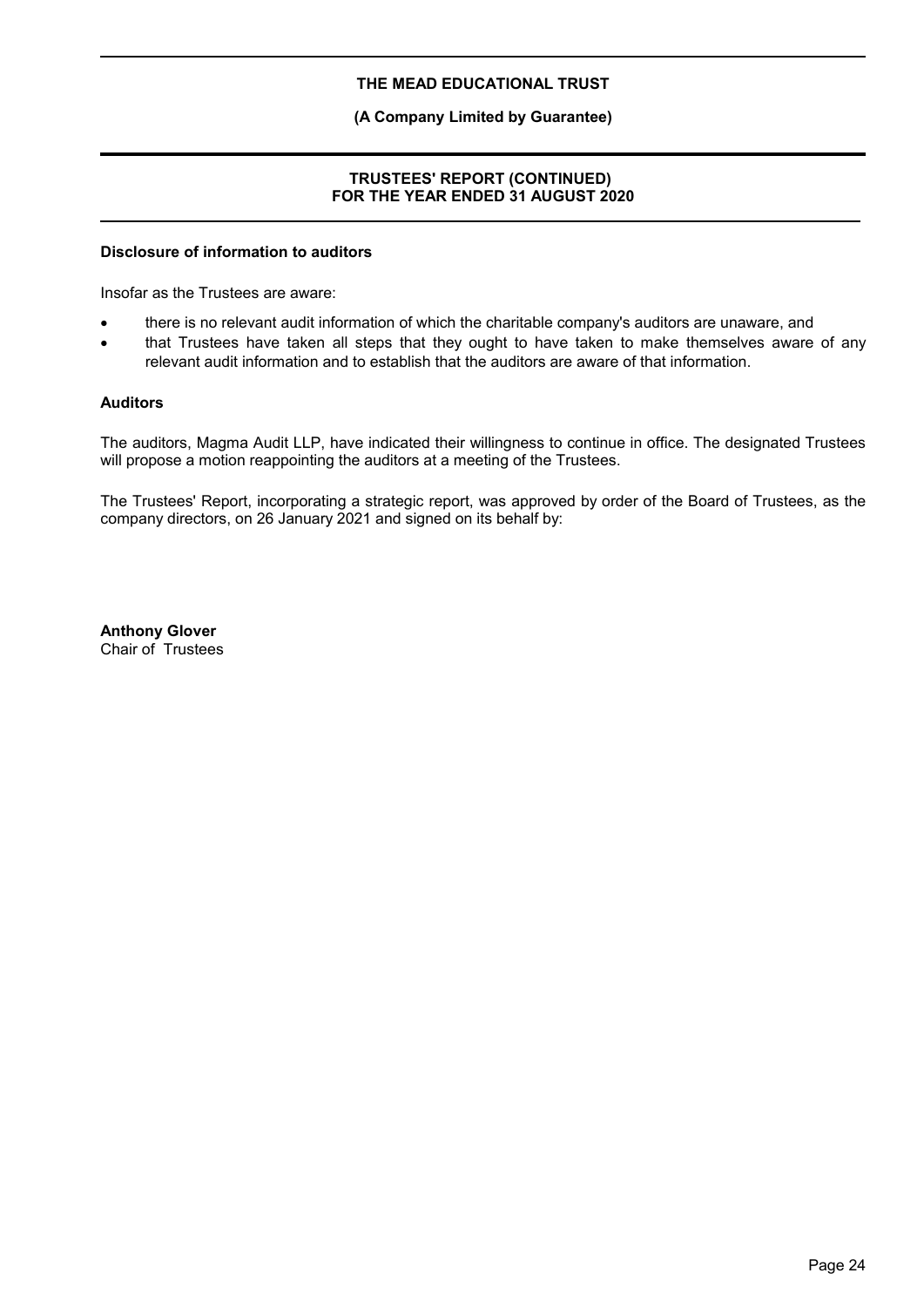#### **(A Company Limited by Guarantee)**

# **GOVERNANCE STATEMENT**

#### **Scope of responsibility**

As Trustees, we acknowledge we have overall responsibility for ensuring that The Mead Educational Trust has an effective and appropriate system of control, financial and otherwise. However, such a system is designed to manage rather than eliminate the risk of failure to achieve business objectives, and can provide only reasonable and not absolute assurance against material misstatement or loss.

As Trustees, we have reviewed and taken account of the guidance in DfE's Governance Handbook and competency framework for governance.

The Board of Trustees has delegated the day-to-day responsibility to the Chief Executive Officer, as accounting officer, for ensuring financial controls conform with the requirements of both propriety and good financial management and in accordance with the requirements and responsibilities assigned to it in the funding agreement between The Mead Educational Trust and the Secretary of State for Education. They are also responsible for reporting to the Board of Trustees any material weaknesses or breakdowns in internal control.

#### **Governance**

The information on governance included here supplements that described in the Trustees' Report and in the Statement of Trustees' Responsibilities.

Attendance during the year at meetings of the Board of Trustees is presented in the following table. Victoria Bishop ceased to be a Trustee before the first meeting of the year. Gemma Bhagalia went on maternity leave in March 2020.

| Trustee                              | Meetings attended | Out of a possible |
|--------------------------------------|-------------------|-------------------|
| Anthony Glover, Chair of Trustees    |                   | 8                 |
| Carolyn Robson, Chief Executive      |                   |                   |
| Gemma Bhagalia                       |                   |                   |
| Rachael Clarke                       |                   |                   |
| Victoria Bishop                      |                   |                   |
| Elaine Taylor                        |                   |                   |
| <b>Kirsty Holt</b>                   |                   |                   |
| Kasar Singh                          | 6                 |                   |
| Deepak Karia                         | 6                 |                   |
| Hetal Parmar, Vice-Chair of Trustees |                   |                   |
| Hiten Mehta                          |                   |                   |

The information on governance included here supplements that described in the Trustees' Report and in the Statement of Trustees' Responsibilities.

During the year there has been one Trustee resignation: Victoria Bishop (25 September 2019). There have been no Trustee appointments.

The Board of Trustees had planned four meetings during 2019-20 but arranged additional meetings in April to August 2020 due to the COVID-19 pandemic. Therefore, the Board formally met eight times during the year.

Effective oversight of funds is maintained through the year via:

- 4 Board meetings
- 4 Finance and Audit Committee meetings (5 in 2019-20)
- Monthly budget management reports which are sent to the Trust CEO, Chair of Trustees and Chair of Finance and Audit Committee and are shared with all Trustees on GovernorHub
- Twice yearly meetings of the CFO with the Chair of the Finance and Audit Committee to provide the opportunity for that Chair to interrogate financial management across the Trust.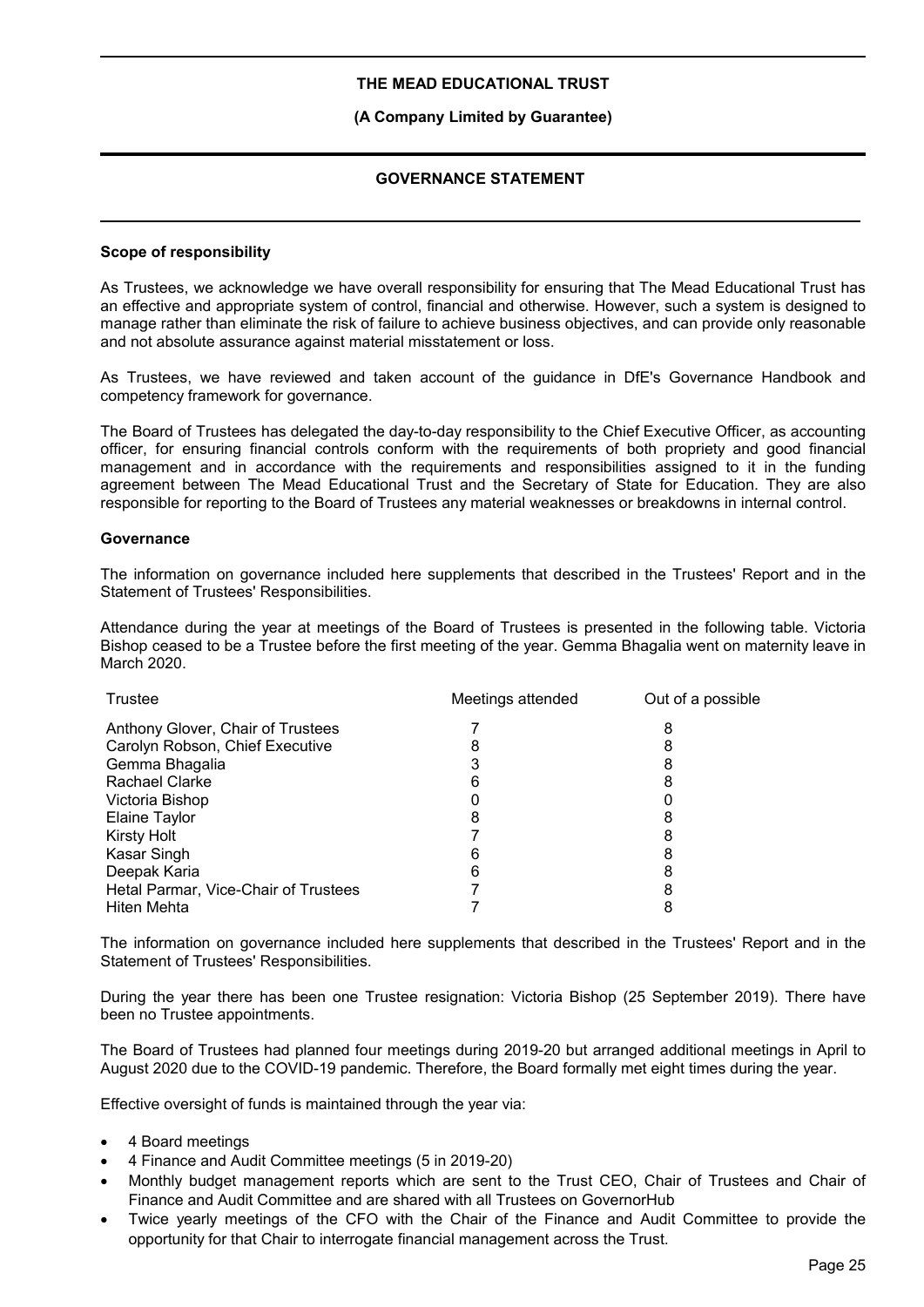# **(A Company Limited by Guarantee)**

# **GOVERNANCE STATEMENT (CONTINUED)**

#### **Governance (continued)**

The Finance and Audit Committee is a committee of the Board of Trustees. Its purpose is to provide assurance over the sustainability of, and compliance with, the Trust's financial systems and operational controls. The committee's role is to maintain an oversight of the Trust's financial governance, risk management, internal control and value for money framework. This committee incorporates the role of an Audit Committee. Whilst academy councils draft their annual budget and set their own staffing levels, the Board of Trustees has overall responsibility of approving or not approving these recommendations prior to submission to the ESFA by the deadline (usually 31 July each year but extended to September in 2020 due to COVID-19).

Attendance at Finance and Audit Committee meetings in 2019-20 was as follows:

| Trustee        | Meetings attended | Out of a possible |
|----------------|-------------------|-------------------|
| Rachael Clarke | 4                 | G                 |
| Deepak Karia   | 4                 | 5                 |
| Hiten Mehta    | ხ                 | 5                 |
| Kasar Singh    | Б,                | ∽                 |

The Education Committee provides assurance to the Trust Board on the standards, performance and safeguarding of all schools and education providers within TMET. The committee monitors and evaluates pupil progress and attainment and the quality of teaching, ensuring the Trust provides a consistently high quality learning experience and delivers a broad and balanced curriculum in keeping with the Trust's aims and vision, all pupil needs and legal requirements.

Attendance at Education Committee meetings in 2019-20 was as follows:

| Trustee               | Meetings attended | Out of a possible |
|-----------------------|-------------------|-------------------|
| Gemma Bhagalia        |                   |                   |
| Victoria Bishop       |                   |                   |
| <b>Anthony Glover</b> |                   |                   |
| Elaine Taylor         |                   |                   |

#### **Governance reviews**

The Board of Trustees has driven significant development in the Trust this year, and these are grouped under the six key features of effective governance as set out in the DfE Governance Handbook.

Strategic leadership:

- Discussions and decisions on school reopening after COVID-19 closures.
- Discussions on Trust growth new schools and the development of the central team.
- Development of a new Trust Strategic Improvement Plan.
- Risk management.

Accountability:

- Review and challenge of school educational performance and improvement information, including scrutiny of data and Challenge Partner reviews and through presentations by principals.
- Review and challenge of financial performance, including approval of budget, monitoring of Trust budget and oversight of outcomes of financial audits.
- Scrutiny of pay recommendations of Trust senior leaders' salary levels and independent benchmarking report (through Board Remuneration Committee).
- Consideration of the impact the Trust has had on its schools.
- Attendance of Trustees at the Members' meeting in February 2020 where they were questioned about the effectiveness of governance in the Trust.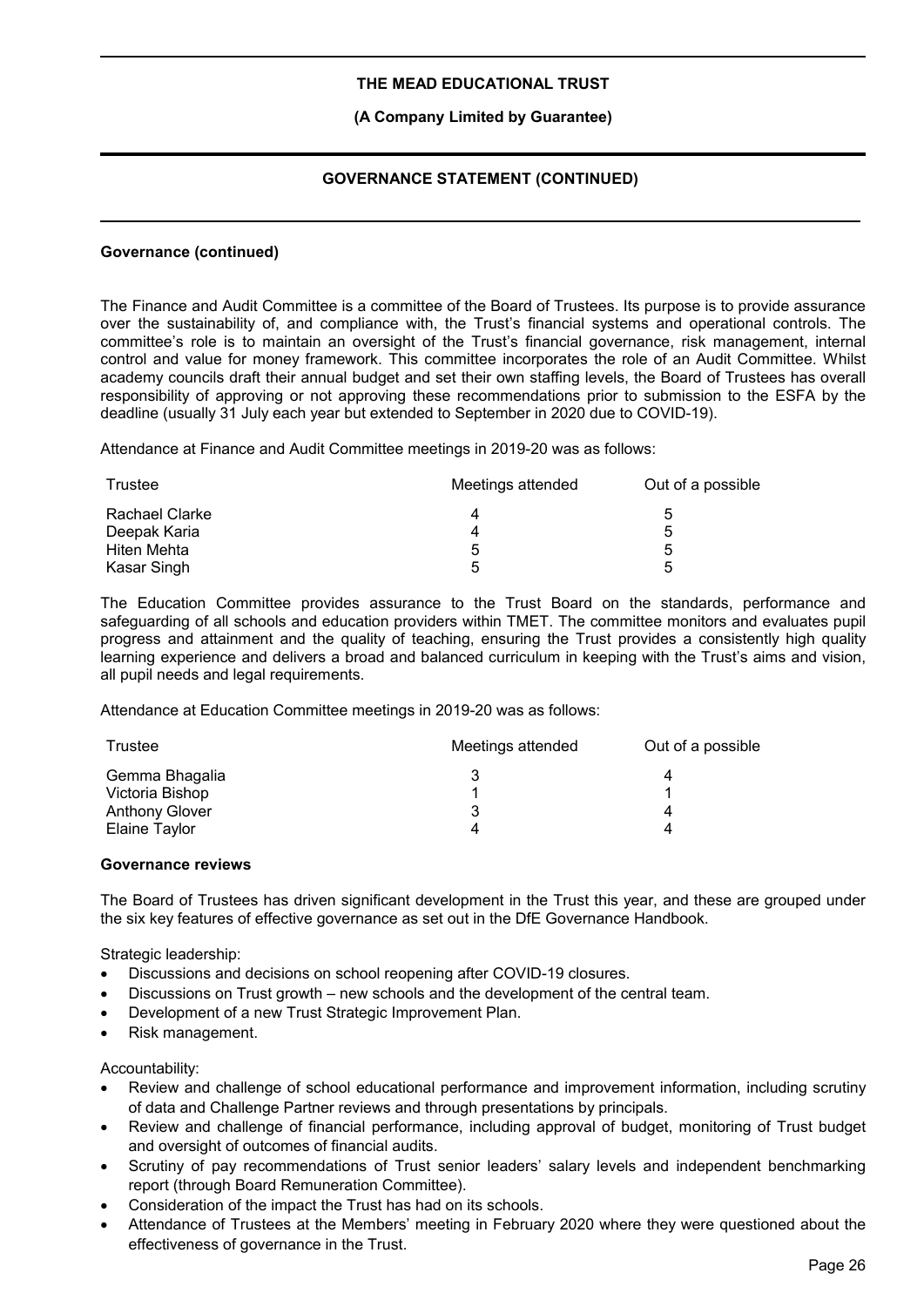# **(A Company Limited by Guarantee)**

# **GOVERNANCE STATEMENT (CONTINUED)**

# **Governance (continued)**

People:

- Development of the Trust central team, including recruitment of the Trust Director of Inclusion and SEND.
- Restructure to a centralised IT team to provide support for all the schools and the Trust central team.
- Development of the Trust's capacity to support school improvement.
- Attendance of the Board Chair and Vice Chair at the termly Chairs' and Vice Chairs' Forum to meet with the Head of Governance and all the academy council chairs.
- All new Trustees and academy councillors attend Trust induction.
- Good engagement with governance training provided by TMET and Teaching School.
- Recruitment of a new clerk for two schools.

#### Structures:

The Board committees effectively fulfilled their roles.

Compliance:

- Review of latest version of Academies Financial Handbook and updating of practices and relevant policies to bring them in line.
- A comprehensive QA system is carried out with reviews and audits of Trust and schools, including financial audits, Challenge Partner Reviews, Safeguarding Healthchecks and website reviews.

Evaluation:

 A governance survey was carried across the Trust in January 2020 and this has led to developments in support, training and communications.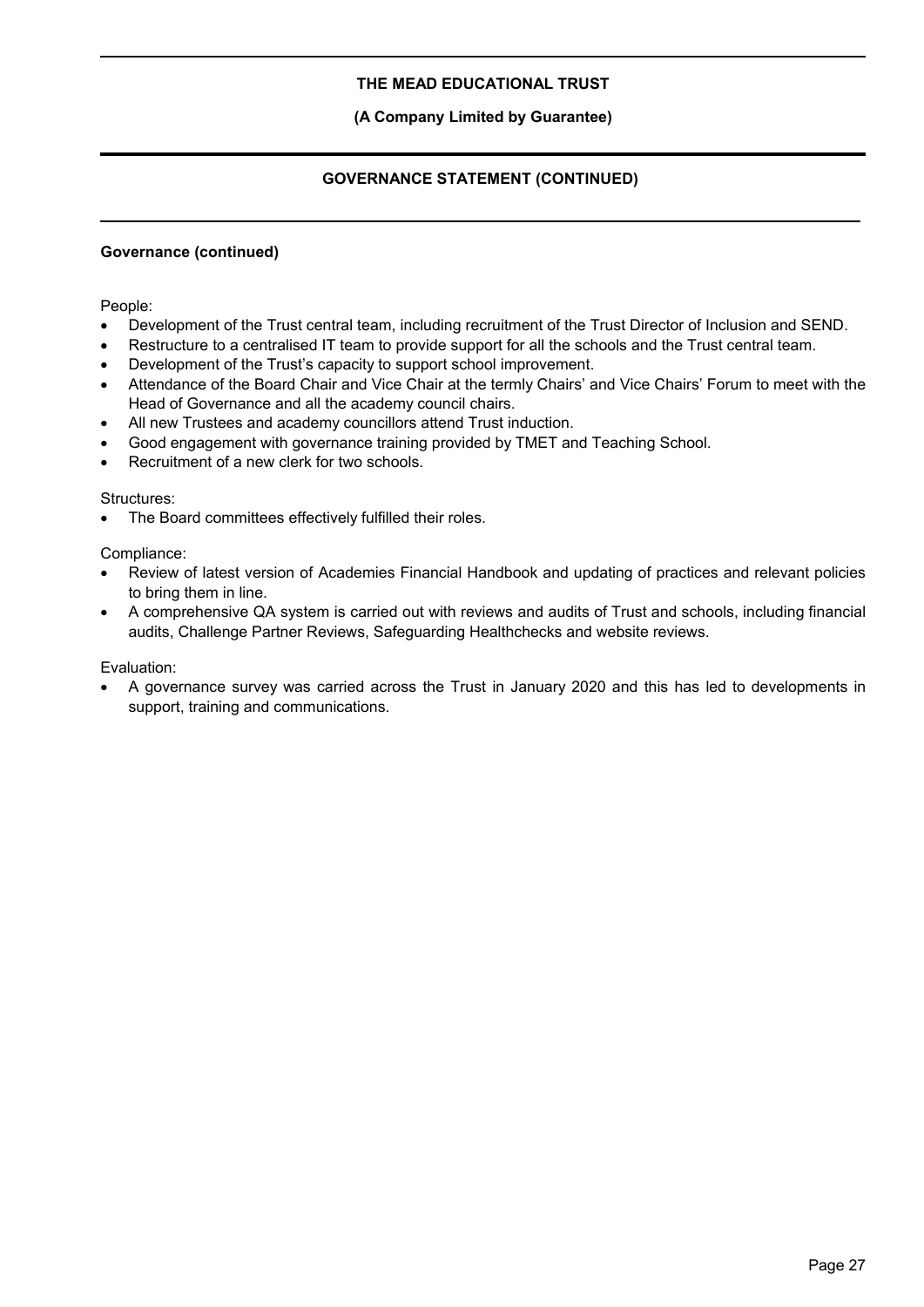# **(A Company Limited by Guarantee)**

# **GOVERNANCE STATEMENT (CONTINUED)**

#### **Review of value for money**

As accounting officer, the Chief Executive Officer has responsibility for ensuring that the Academy Trust delivers good value in the use of public resources. The accounting officer understands that value for money refers to the educational and wider societal outcomes achieved in return for the taxpayer resources received.

The accounting officer considers how the Academy Trust's use of its resources has provided good value for money during each academic year, and reports to the Board of Trustees where value for money can be improved, including the use of benchmarking data where appropriate.

Centralisation of 'bespoke' business and management support with individual schools. The objective of any change has been to enable the school principals to fully focus on the core business of teaching and learning, raising standards, and achieving improved outcomes for pupils.

The following are examples of actions in 2019-20 to achieve better value for money across the Trust:

- Continued centralisation of the individual school bank accounts to improve the efficiency of operations and to enhance the controls around cash flow.
- Continued engagement of internal audit through Leicestershire County Council.
- Employment of Trust HR Manager and continued provision of external professional HR support.
- Ensuring the Trust business management arrangements are effective and efficient and enable the Trust to deliver its commitments, and to grow and prosper.
- Further development of the forums for principals, chairs and vice chairs and business/finance staff throughout the Trust to discuss and develop best practice.
- Providing appropriate training for finance staff to ensure that all academies within the Trust can utilise the benefits of a single finance system through PS Financials.
- Providing appropriate training for finance staff to ensure that all academies within the Trust can utilise the benefits of a single budget system through Orovia.
- Enabling each Trust school participating in central contracts to openly and transparently share the financial savings that these efficiencies bring.
- Negotiating Trust wide contracts such as catering and payroll. Reviewing all contracts held across the Trust, identifying opportunities to improve value for money.
- Merger of all Trust schools within one cloud central domain to achieve greater efficiencies and more opportunities to collaborate.
- Restructure of school and Trust IT support into a Central IT Support Team to achieve better value for money and a more effective and consistent service.

# **The purpose of the system of internal control**

The system of internal control is designed to manage risk to a reasonable level rather than to eliminate all risk of failure to achieve policies, aims and objectives. It can, therefore, only provide reasonable and not absolute assurance of effectiveness. The system of internal control is based on an on-going process designed to identify and prioritise the risks to the achievement of Academy Trust policies, aims and objectives, to evaluate the likelihood of those risks being realised and the impact should they be realised, and to manage them efficiently, effectively and economically. The system of internal control has been in place in The Mead Educational Trust for the year 1 September 2019 to 31 August 2020 and up to the date of approval of the annual report and financial statements.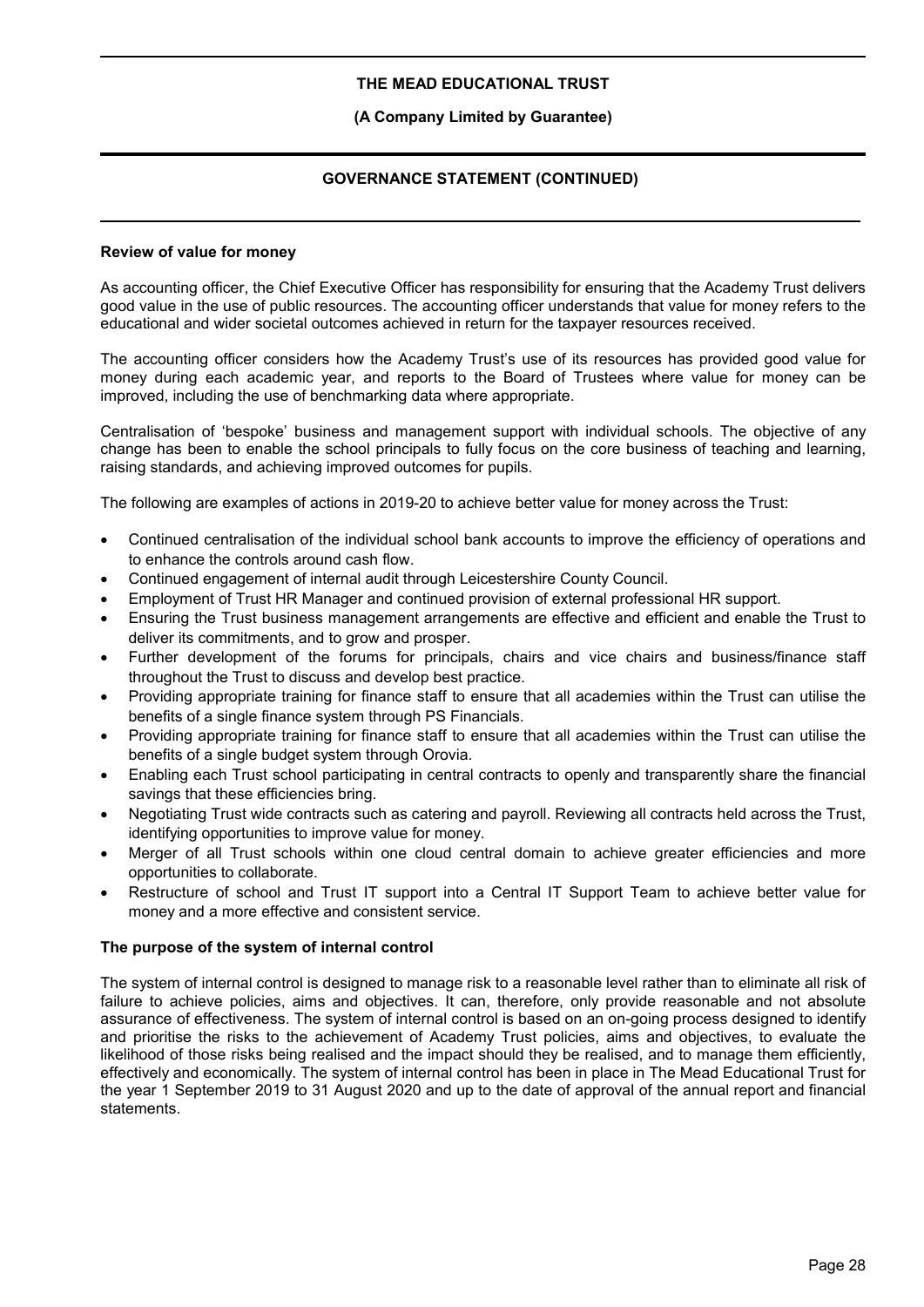# **(A Company Limited by Guarantee)**

# **GOVERNANCE STATEMENT (CONTINUED)**

#### **Capacity to handle risk**

The Board of Trustees has reviewed the key risks to which the Academy Trust is exposed together with the operating, financial and compliance controls that have been implemented to mitigate those risks. The Board of Trustees is of the view that there is a formal ongoing process for identifying, evaluating and managing the Academy Trust's significant risks that has been in place for the year 1 September 2019 to 31 August 2020 and up to the date of approval of the annual report and financial statements. This process is regularly reviewed by the Board of Trustees.

#### **The risk and control framework**

The Academy Trust's system of internal financial control is based on a framework of regular management information and administrative procedures including the segregation of duties and a system of delegation and accountability. In particular, it includes:

- comprehensive budgeting and monitoring systems with an annual budget and periodic financial reports which are reviewed and agreed by the Board of Trustees
- regular reviews by the Finance and Audit Committee of reports which indicate financial performance against the forecasts and of major purchase plans, capital works and expenditure programmes
- setting targets to measure financial and other performance
- clearly defined purchasing (asset purchase or capital investment) guidelines
- delegation of authority and segregation of duties
- identification and management of risks

The Board of Trustees has decided to employ Leicestershire County Council as internal auditor.

The internal auditor's role includes giving advice on financial and other matters and performing a range of checks on the Academy Trust's financial systems. In particular, the checks carried out in the current period included:

- testing on payroll systems
- testing of purchase systems
- testing of control accounts and bank reconciliations

On an annual basis, the internal auditor reports to the Board of Trustees through the Finance and Audit Committee on the operation of the systems of control and on the discharge of the Board of Trustees financial responsibilities and annually prepares a short annual summary report to the committee outlining the areas reviewed, key findings, recommendations and conclusions to help the committee consider actions and assess year on year progress.

The 2019-20 internal audits for the ten schools and the central Trust function were completed in May and June 2020 by Leicestershire County Council. In all cases, there were no significant or concerning issues.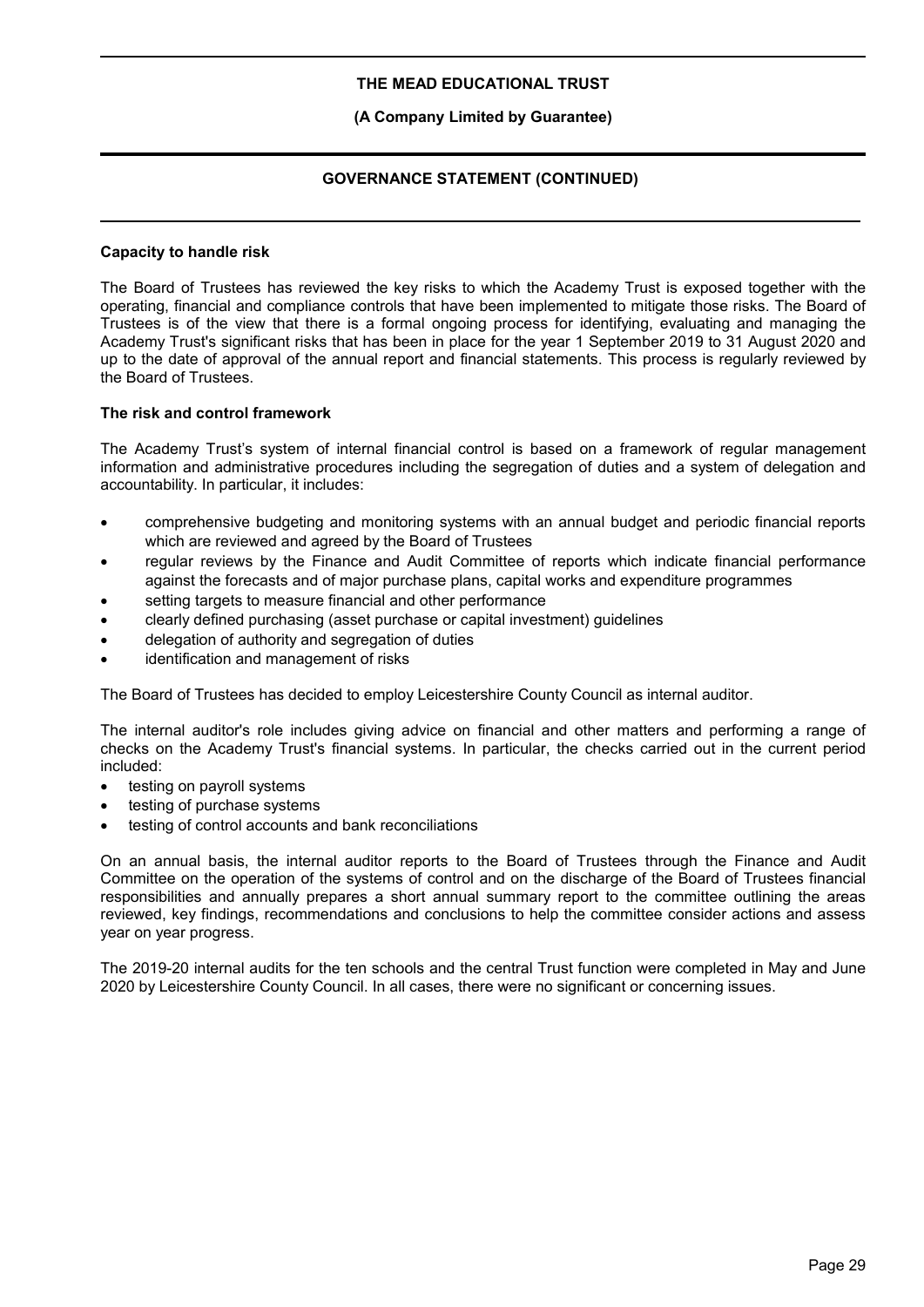# **(A Company Limited by Guarantee)**

# **GOVERNANCE STATEMENT (CONTINUED)**

# **Review of effectiveness**

As accounting officer, the Chief Executive Officer has responsibility for reviewing the effectiveness of the system of internal control. During the year in question the review has been informed by:

- on discharge of the Board of Trustees financial decisions to help the committee consider actions and assess year on year progress
- the work of the external auditors;
- the work of the executive managers within the Academy Trust who have responsibility for the development and maintenance of the internal control framework.

The accounting officer has been advised of the implications of the result of their review of the system of internal control by the committee and a plan to address weaknesses and ensure continuous improvement of the system is in place.

Approved by order of the members of the Board of Trustees on 26 January 2021 and signed on their behalf by:

**Anthony Glover** Chair of Trustees **Carolyn Robson** Accounting Officer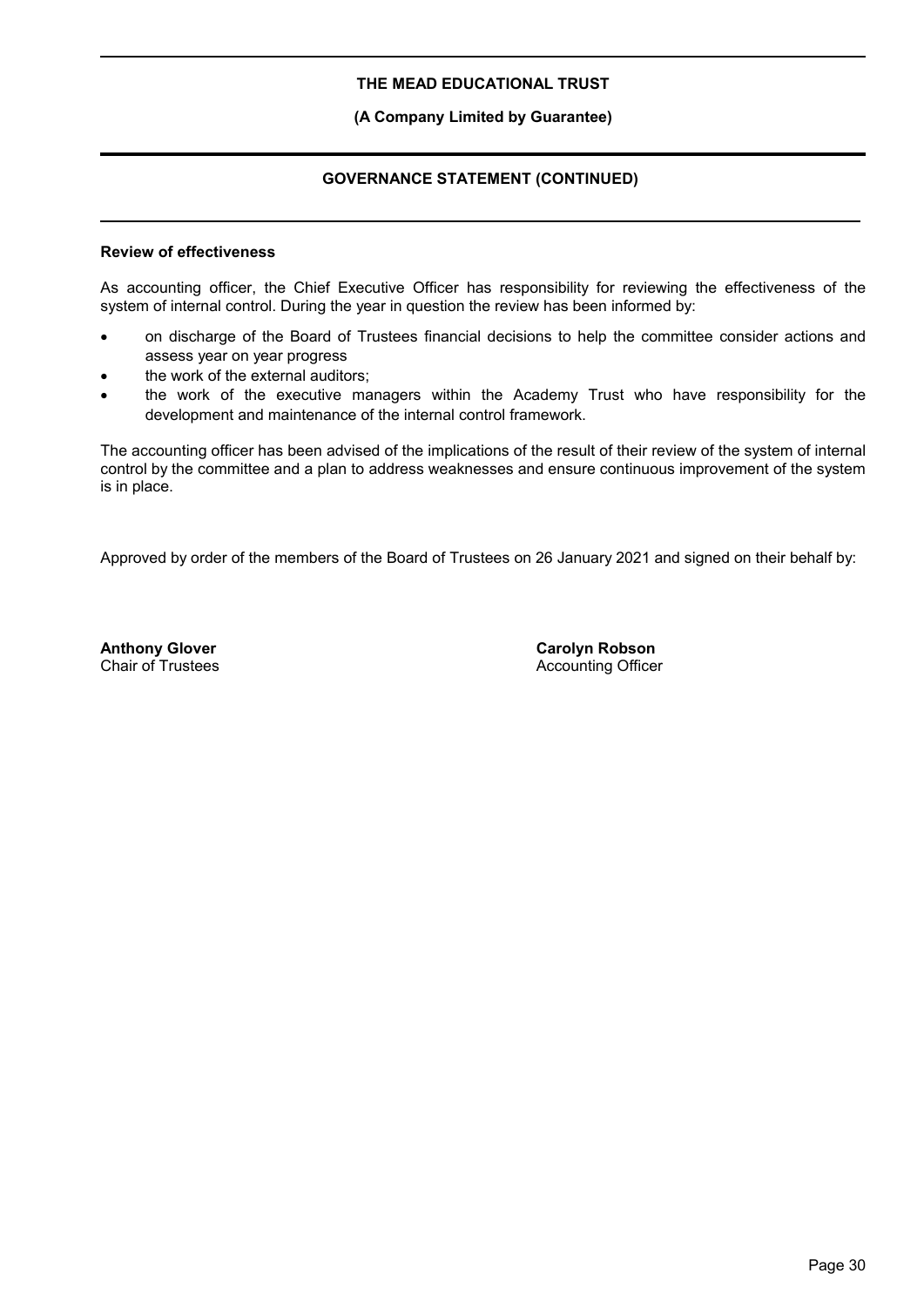# **(A Company Limited by Guarantee)**

# **STATEMENT ON REGULARITY, PROPRIETY AND COMPLIANCE**

As accounting officer of The Mead Educational Trust I have considered my responsibility to notify the Academy Trust Board of Trustees and the Education and Skills Funding Agency (ESFA) of material irregularity, impropriety and non-compliance with terms and conditions of all funding received by the Academy Trust, under the funding agreement in place between the Academy Trust and the Secretary of State for Education. As part of my consideration I have had due regard to the requirements of the Academies Financial Handbook 2019.

I confirm that I and the Academy Trust Board of Trustees are able to identify any material irregular or improper use of all funds by the Academy Trust, or material non-compliance with the terms and conditions of funding under the Academy Trust's funding agreement and the Academies Financial Handbook 2019.

I confirm that no instances of material irregularity, impropriety or funding non-compliance have been discovered to date. If any instances are identified after the date of this statement, these will be notified to the Board of Trustees and ESFA.

**Carolyn Robson** Accounting Officer Date: 26 January 2021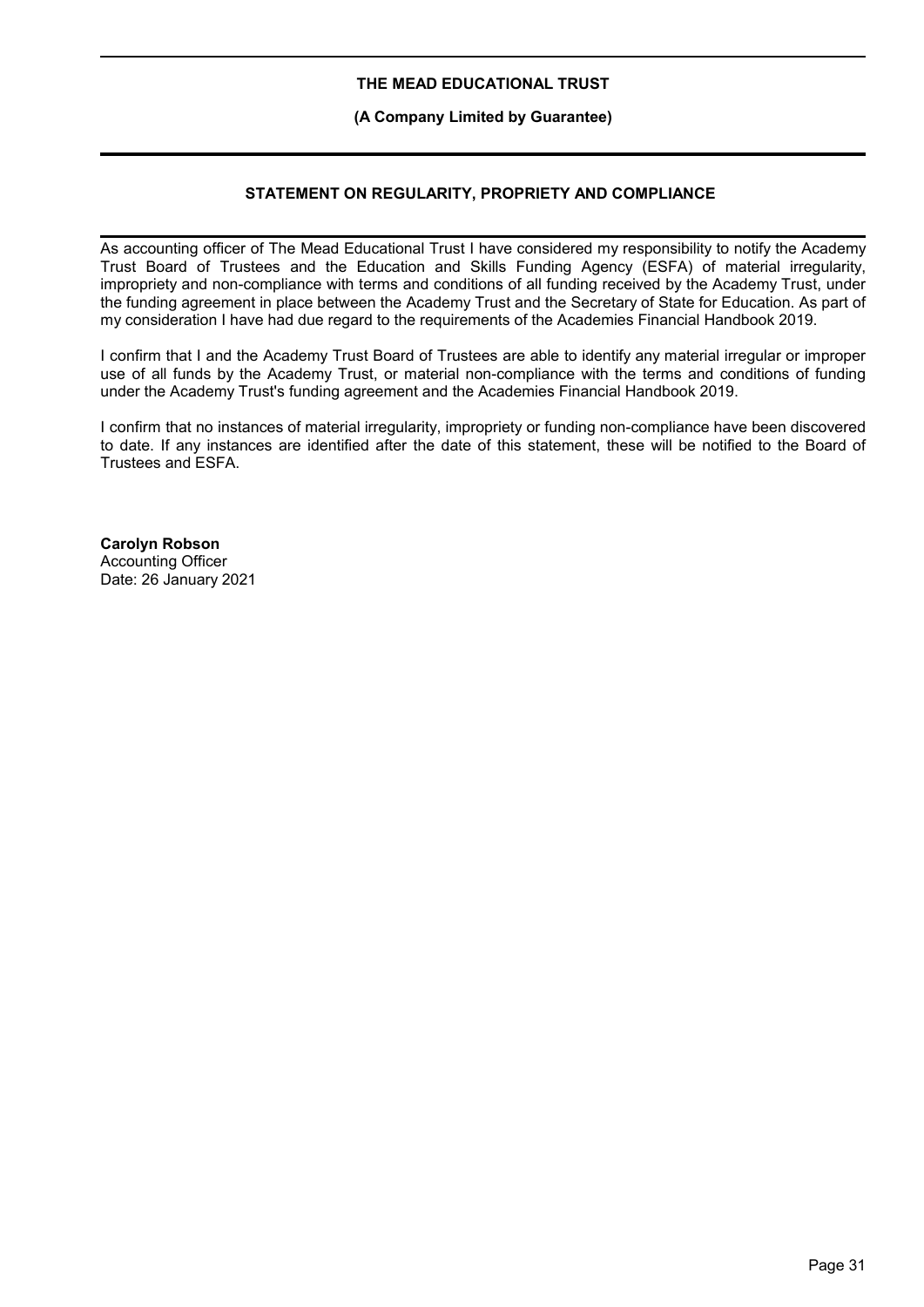# **(A Company Limited by Guarantee)**

# **STATEMENT OF TRUSTEES' RESPONSIBILITIES FOR THE YEAR ENDED 31 AUGUST 2020**

The Trustees (who are also the directors of the charitable company for the purposes of company law) are responsible for preparing the Trustees' Report and the financial statements in accordance with the Academies Accounts Direction published by the Education and Skills Funding Agency, United Kingdom Accounting Standards (United Kingdom Generally Accepted Accounting Practice) and applicable law and regulations.

Company law requires the Trustees to prepare financial statements for each financial year. Under company law, the Trustees must not approve the financial statements unless they are satisfied that they give a true and fair view of the state of affairs of the charitable company and of its incoming resources and application of resources, including its income and expenditure, for that period. In preparing these financial statements, the Trustees are required to:

- select suitable accounting policies and then apply them consistently;
- observe the methods and principles of the Charities SORP 2019 and the Academies Accounts Direction 2019 to 2020;
- make judgments and accounting estimates that are reasonable and prudent;
- state whether applicable UK Accounting Standards have been followed, subject to any material departures disclosed and explained in the financial statements;
- prepare the financial statements on the going concern basis unless it is inappropriate to presume that the charitable company will continue in business.

The Trustees are responsible for keeping adequate accounting records that are sufficient to show and explain the charitable company's transactions and disclose with reasonable accuracy at any time the financial position of the charitable company and enable them to ensure that the financial statements comply with the Companies Act 2006. They are also responsible for safeguarding the assets of the charitable company and hence for taking reasonable steps for the prevention and detection of fraud and other irregularities.

The Trustees are responsible for ensuring that in its conduct and operation the charitable company applies financial and other controls, which conform with the requirements both of propriety and of good financial management. They are also responsible for ensuring grants received from ESFA/DfE have been applied for the purposes intended.

The Trustees are responsible for the maintenance and integrity of the corporate and financial information included on the charitable company's website. Legislation in the United Kingdom governing the preparation and dissemination of financial statements may differ from legislation in other jurisdictions.

Approved by order of the members of the Board of Trustees on 26 January 2021 and signed on its behalf by:

**Anthony Glover** Chair of Trustees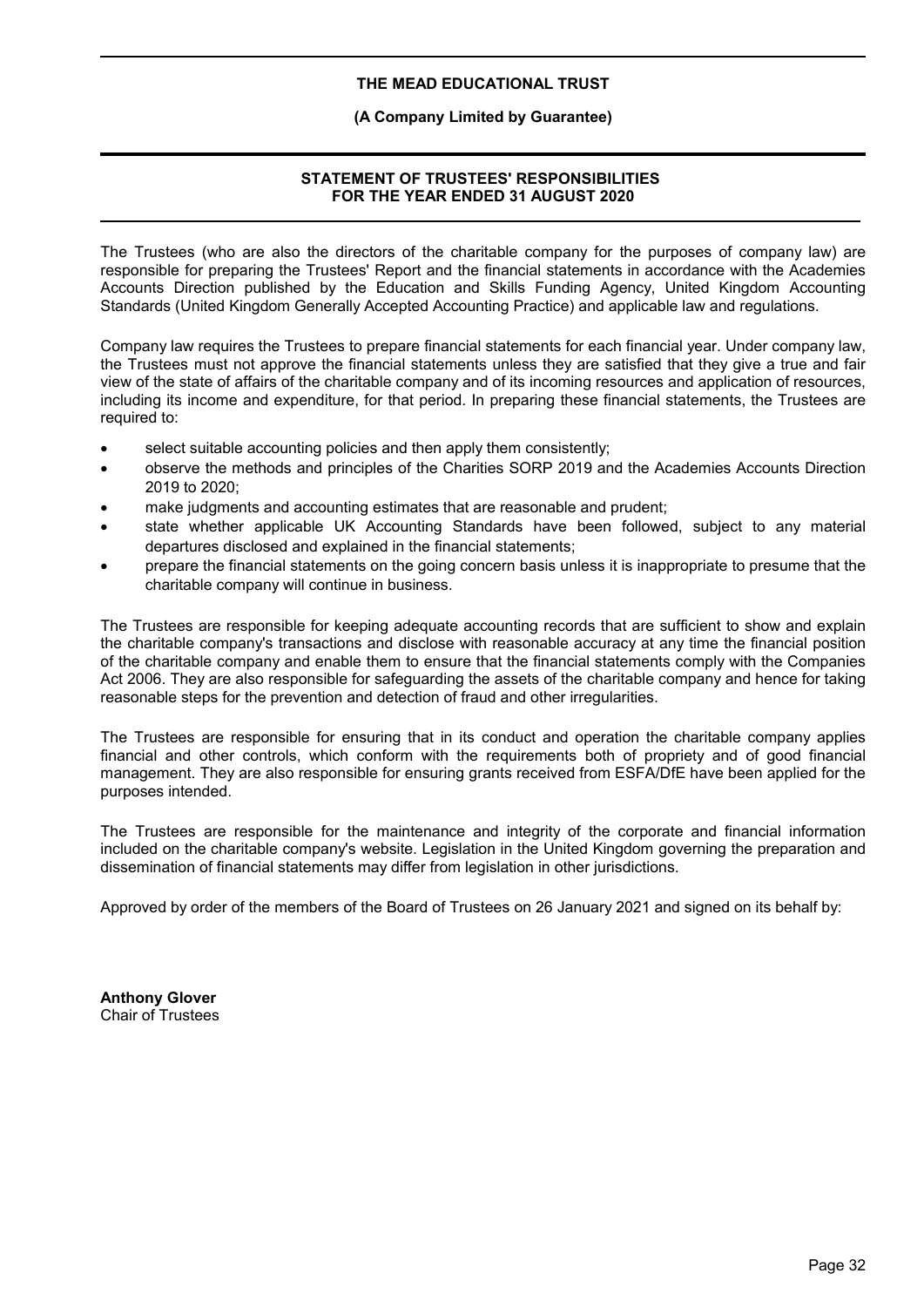#### **(A Company Limited by Guarantee)**

# **INDEPENDENT AUDITORS' REPORT ON THE FINANCIAL STATEMENTS TO THE MEMBERS OF THE MEAD EDUCATIONAL TRUST**

#### **Qualified opinion**

We have audited the financial statements of The Mead Educational Trust (the 'academy') for the year ended 31 August 2020 which comprise the Statement of Financial Activities, the Balance Sheet, the Statement of Cash Flows and the related notes, including a summary of significant accounting policies. The financial reporting framework that has been applied in their preparation is applicable law, United Kingdom Accounting Standards (United Kingdom Generally Accepted Accounting Practice), including Financial Reporting Standard 102 'The Financial Reporting Standard applicable in the UK and Republic of Ireland', the Charities SORP 2019 and the Academies Accounts Direction 2019 to 2020 issued by the Education and Skills Funding Agency.

In our opinion, except for the possible effects of the matter described in the basis for qualified opinion section of our report, the financial statements:

- give a true and fair view of the state of the Academy Trust's affairs as at 31 August 2020 and of its incoming resources and application of resources, including its income and expenditure for the year then ended;
- have been properly prepared in accordance with United Kingdom Generally Accepted Accounting Practice; and
- have been prepared in accordance with the requirements of the Companies Act 2006, the Charities SORP 2019 and the Academies Accounts Direction 2019 to 2020 issued by the Education and Skills Funding Agency.

#### **Basis for qualified opinion**

Due to a lack of land and buildings valuations for the two new converter schools, Abbey Mead Primary Academy and Kestrel Mead Primary Academy, the Multi-Academy Trust was unable to account for the value of rights to land and buildings in accordance with FRS102 and we have been unable to satisfy ourselves about the amount of the restricted fixed asset fund at the date of conversion, or at 31 August 2020. Other alternative audit procedures were not available to us.

As detailed in note 14 to the financial statements, at the date of approval of the financial statements, there were no indications of the valuations of the land and buildings of Abbey Mead Primary Academy and Kestrel Mead Primary Academy inherited on conversion to the Multi-Academy Trust or at 31 August 2020. Had this valuation been available, the value would have been included as a fixed asset on the balance sheet, and would have increased the restricted fixed asset fund. Any valuation inherited on conversion would have been included in the Statement of Financial Activities within 'donations and capital grants – transfer from Local Authority on conversion'.

We conducted our audit in accordance with International Standards on Auditing (UK) (ISAs (UK)) and applicable law. Our responsibilities under those standards are further described in the Auditors' responsibilities for the audit of the financial statements section of our report. We are independent of the Academy Trust in accordance with the ethical requirements that are relevant to our audit of the financial statements in the United Kingdom, including the Financial Reporting Council's Ethical Standard, and we have fulfilled our other ethical responsibilities in accordance with these requirements. We believe that the audit evidence we have obtained is sufficient and appropriate to provide a basis for our qualified opinion.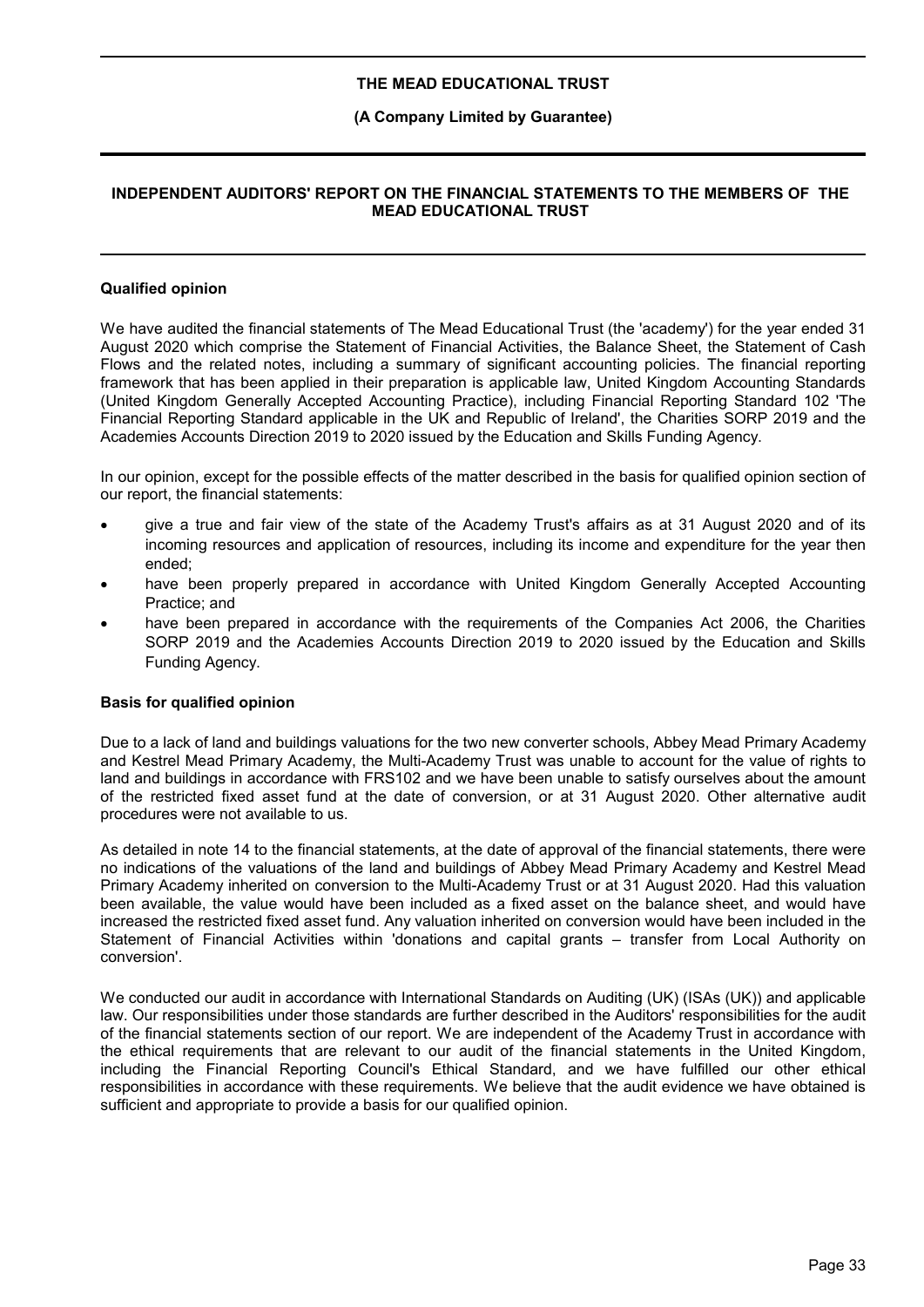#### **(A Company Limited by Guarantee)**

# **INDEPENDENT AUDITORS' REPORT ON THE FINANCIAL STATEMENTS TO THE MEMBERS OF THE MEAD EDUCATIONAL TRUST (CONTINUED)**

#### **Conclusions relating to going concern**

We have nothing to report in respect of the following matters in relation to which the ISAs (UK) require us to report to you where:

- the Trustees' use of the going concern basis of accounting in the preparation of the financial statements is not appropriate; or
- the Trustees have not disclosed in the financial statements any identified material uncertainties that may cast significant doubt about the Academy Trust's ability to continue to adopt the going concern basis of accounting for a period of at least twelve months from the date when the financial statements are authorised for issue.

#### **Other information**

The Trustees are responsible for the other information. The other information comprises the information included in the Annual Report, other than the financial statements and our Auditors' Report thereon. Other information includes the Reference and Administrative Details, the Trustees' Report including the Strategic Report, and the Governance Statement. Our opinion on the financial statements does not cover the other information and, except to the extent otherwise explicitly stated in our report, we do not express any form of assurance conclusion thereon.

In connection with our audit of the financial statements, our responsibility is to read the other information and, in doing so, consider whether the other information is materially inconsistent with the financial statements or our knowledge obtained in the audit or otherwise appears to be materially misstated. If we identify such material inconsistencies or apparent material misstatements, we are required to determine whether there is a material misstatement in the financial statements or a material misstatement of the other information. If, based on the work we have performed, we conclude that there is a material misstatement of this other information, we are required to report that fact.

As described in the basis for qualified opinion section of our report, we were unable to satisfy ourselves concerning the valuations of the land and buildings of Abbey Mead Primary Academy and Kestrel Mead Primary Academy inherited on conversion to the Multi-Academy Trust or at 31 August 2020. Had this valuation been available, the value would have been included as a fixed asset on the balance sheet, and would have increased the restricted fixed asset fund. Any valuation inherited on conversion would have been included in the Statement of Financial Activities within 'donations and capital grants – transfer from Local Authority on conversion'.

#### **Opinion on other matters prescribed by the Companies Act 2006**

Except for the possible effects of the matter described in the basis for qualified opinion section of our report, in our opinion, based on the work undertaken in the course of the audit:

- the information given in the Trustees' Report including the Strategic Report for the financial year for which the financial statements are prepared is consistent with the financial statements.
- the Trustees' Report and the Strategic Report have been prepared in accordance with applicable legal requirements.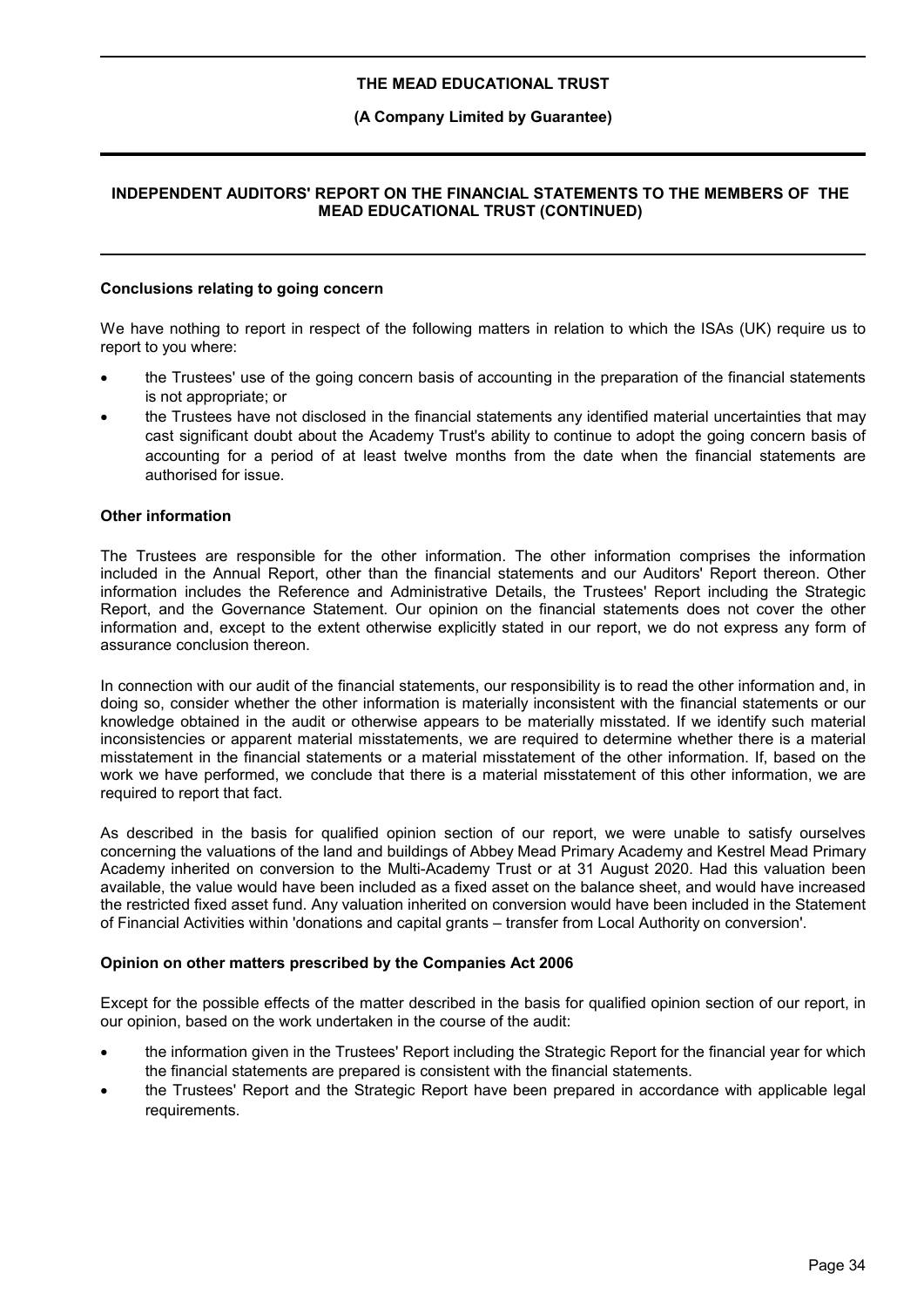### **(A Company Limited by Guarantee)**

## **INDEPENDENT AUDITORS' REPORT ON THE FINANCIAL STATEMENTS TO THE MEMBERS OF THE MEAD EDUCATIONAL TRUST (CONTINUED)**

#### **Matters on which we are required to report by exception**

Except for the matter described in the basis for qualified opinion section of our report, in the light of our knowledge and understanding of the Academy Trust and its environment obtained in the course of the audit, we have not identified material misstatements in the Trustees' Report including the Strategic Report.

We have nothing to report in respect of the following matters in relation to which the Companies Act 2006 requires us to report to you if, in our opinion:

- adequate accounting records have not been kept, or returns adequate for our audit have not been received from branches not visited by us; or
- the financial statements are not in agreement with the accounting records and returns; or
- certain disclosures of Trustees' remuneration specified by law are not made; or
- we have not received all the information and explanations we require for our audit.

#### **Responsibilities of trustees**

As explained more fully in the Trustees' Responsibilities Statement, the Trustees (who are also the directors of the Academy Trust for the purposes of company law) are responsible for the preparation of the financial statements and for being satisfied that they give a true and fair view, and for such internal control as the Trustees determine is necessary to enable the preparation of financial statements that are free from material misstatement, whether due to fraud or error.

In preparing the financial statements, the Trustees are responsible for assessing the Academy Trust's ability to continue as a going concern, disclosing, as applicable, matters related to going concern and using the going concern basis of accounting unless the Trustees either intend to liquidate the Academy Trust or to cease operations, or have no realistic alternative but to do so.

#### **Auditors' responsibilities for the audit of the financial statements**

Our objectives are to obtain reasonable assurance about whether the financial statements as a whole are free from material misstatement, whether due to fraud or error, and to issue an Auditors' Report that includes our opinion. Reasonable assurance is a high level of assurance, but is not a guarantee that an audit conducted in accordance with ISAs (UK) will always detect a material misstatement when it exists. Misstatements can arise from fraud or error and are considered material if, individually or in the aggregate, they could reasonably be expected to influence the economic decisions of users taken on the basis of these financial statements.

A further description of our responsibilities for the audit of the financial statements is located on the Financial Reporting Council's website at: www.frc.org.uk/auditorsresponsibilities. This description forms part of our Auditors' Report.

#### **Use of our report**

This report is made solely to the Academy Trust's members, as a body, in accordance with Chapter 3 of Part 16 of the Companies Act 2006. Our audit work has been undertaken so that we might state to the Academy Trust's members those matters we are required to state to them in an Auditors' Report and for no other purpose. To the fullest extent permitted by law, we do not accept or assume responsibility to anyone other than the Academy Trust and its members, as a body, for our audit work, for this report, or for the opinions we have formed.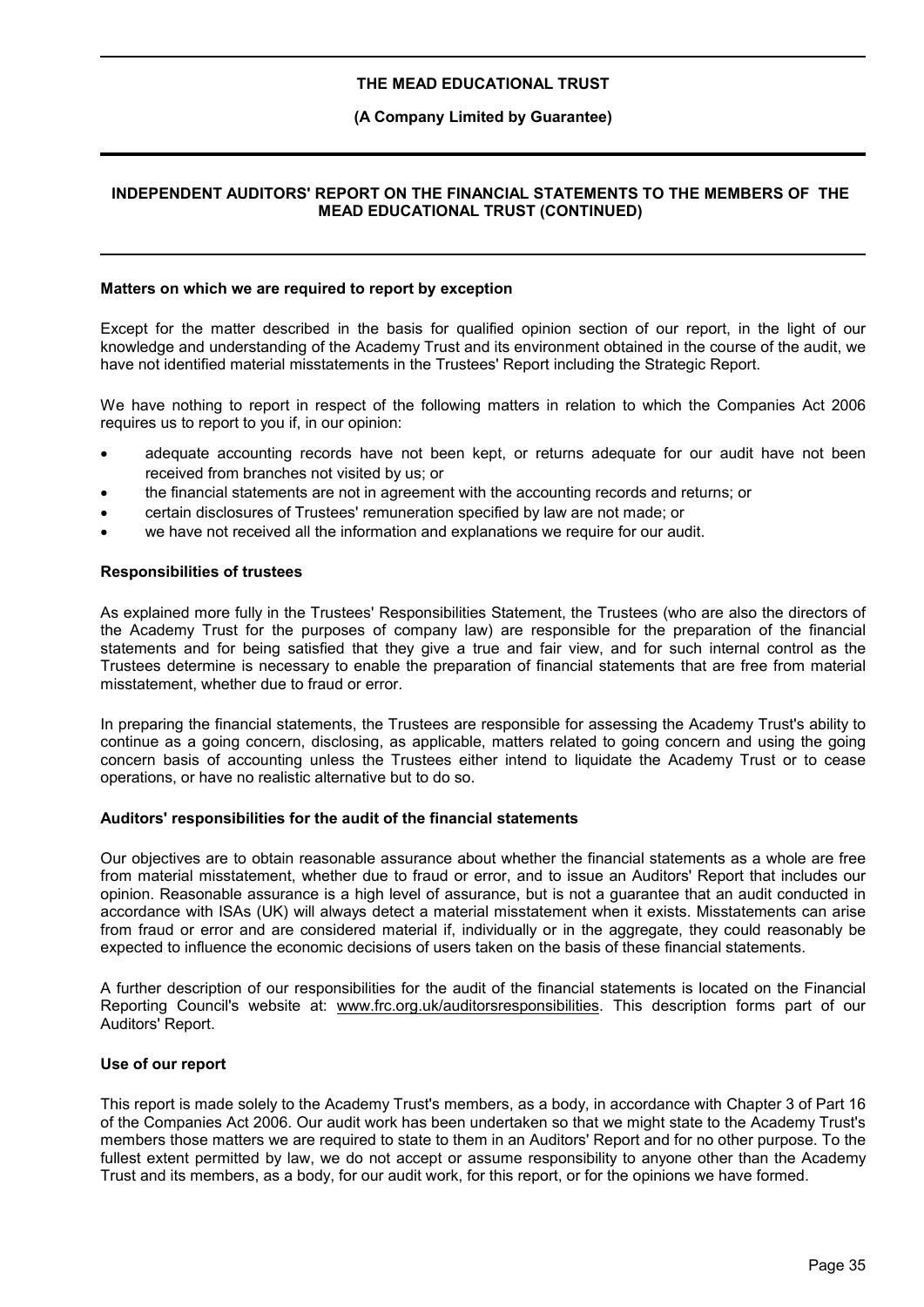**(A Company Limited by Guarantee)**

### **INDEPENDENT AUDITORS' REPORT ON THE FINANCIAL STATEMENTS TO THE MEMBERS OF THE MEAD EDUCATIONAL TRUST (CONTINUED)**

**Luke Turner ACA FCCA (Senior Statutory Auditor)** for and on behalf of **Magma Audit LLP** Chartered Accountants Statutory Auditors Unit 2, Charnwood Edge Business Park

Syston Road **Cossington** Leicestershire LE7 4UZ

26 January 2021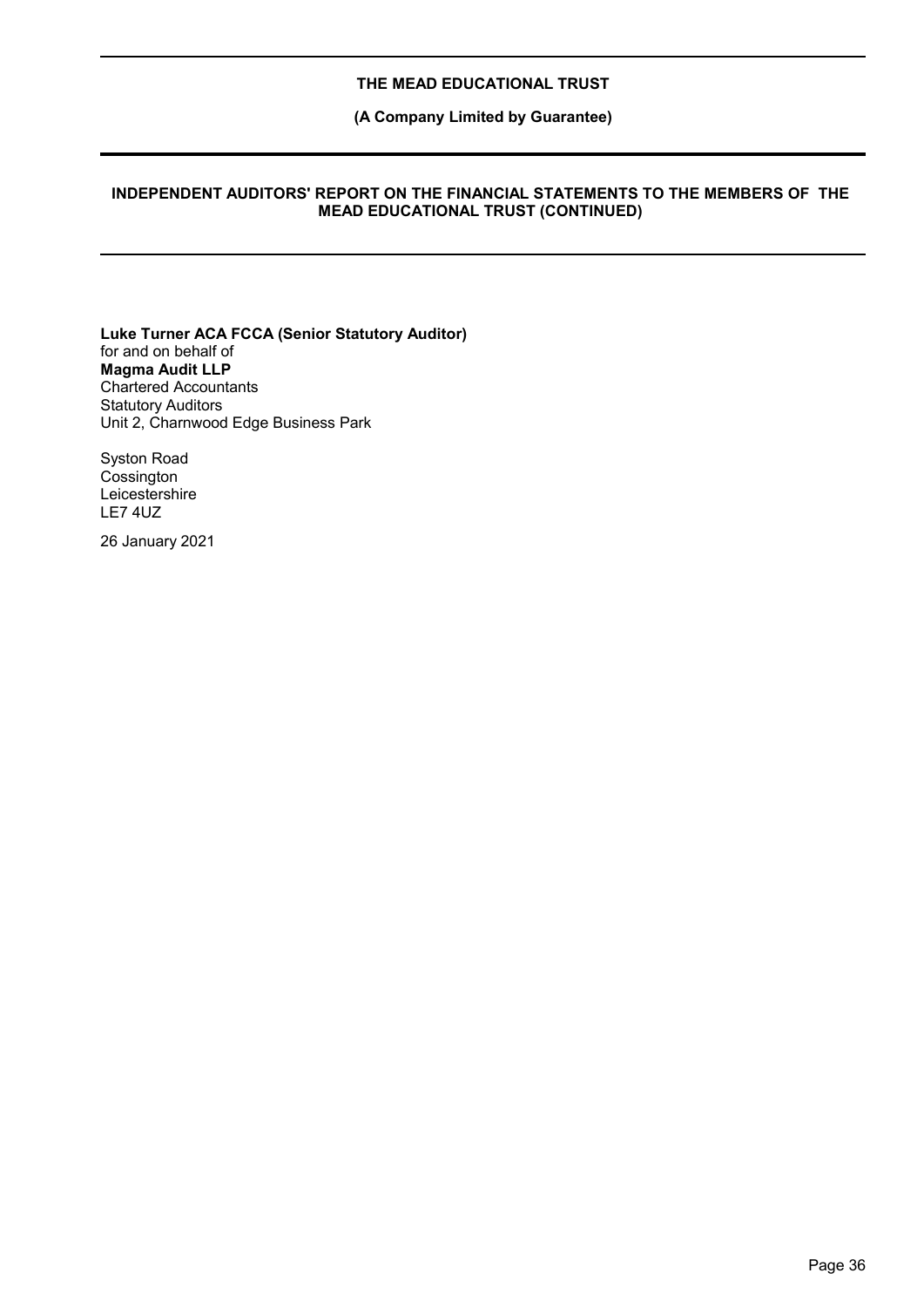### **(A Company Limited by Guarantee)**

### **INDEPENDENT REPORTING ACCOUNTANT'S ASSURANCE REPORT ON REGULARITY TO THE MEAD EDUCATIONAL TRUST AND THE EDUCATION AND SKILLS FUNDING AGENCY**

In accordance with the terms of our engagement letter dated 22 August 2018 and further to the requirements of the Education and Skills Funding Agency (ESFA) as included in the Academies Accounts Direction 2019 to 2020, we have carried out an engagement to obtain limited assurance about whether the expenditure disbursed and income received by The Mead Educational Trust during the year 1 September 2019 to 31 August 2020 have been applied to the purposes identified by Parliament and the financial transactions conform to the authorities which govern them.

This report is made solely to The Mead Educational Trust and ESFA in accordance with the terms of our engagement letter. Our work has been undertaken so that we might state to The Mead Educational Trust and ESFA those matters we are required to state in a report and for no other purpose. To the fullest extent permitted by law, we do not accept or assume responsibility to anyone other than The Mead Educational Trust and ESFA, for our work, for this report, or for the conclusion we have formed.

### **Respective responsibilities of The Mead Educational Trust's accounting officer and the reporting accountant**

The accounting officer is responsible, under the requirements of The Mead Educational Trust's funding agreement with the Secretary of State for Education dated 10 June 2014 and the Academies Financial Handbook, extant from 1 September 2019, for ensuring that expenditure disbursed and income received is applied for the purposes intended by Parliament and the financial transactions conform to the authorities which govern them.

Our responsibilities for this engagement are established in the United Kingdom by our profession's ethical guidance and are to obtain limited assurance and report in accordance with our engagement letter and the requirements of the Academies Accounts Direction 2019 to 2020. We report to you whether anything has come to our attention in carrying out our work which suggests that in all material respects, expenditure disbursed and income received during the year 1 September 2019 to 31 August 2020 have not been applied to purposes intended by Parliament or that the financial transactions do not conform to the authorities which govern them.

## **Approach**

We conducted our engagement in accordance with the Academies Accounts Direction 2019 to 2020 issued by ESFA. We performed a limited assurance engagement as defined in our engagement letter.

The objective of a limited assurance engagement is to perform such procedures as to obtain information and explanations in order to provide us with sufficient appropriate evidence to express a negative conclusion on regularity.

A limited assurance engagement is more limited in scope than a reasonable assurance engagement and consequently does not enable us to obtain assurance that we would become aware of all significant matters that might be identified in a reasonable assurance engagement. Accordingly, we do not express a positive opinion.

Our engagement includes examination, on a test basis, of evidence relevant to the regularity and propriety of the Academy Trust's income and expenditure.

The work undertaken to draw our conclusion includes:

- On a sample basis testing transactions and balances.
- Making enquiries of the Academy Trust regarding systems and controls in place that are relevant to our regularity conclusion.
- On a sample basis reviewing records for evidence of those systems and controls in operation.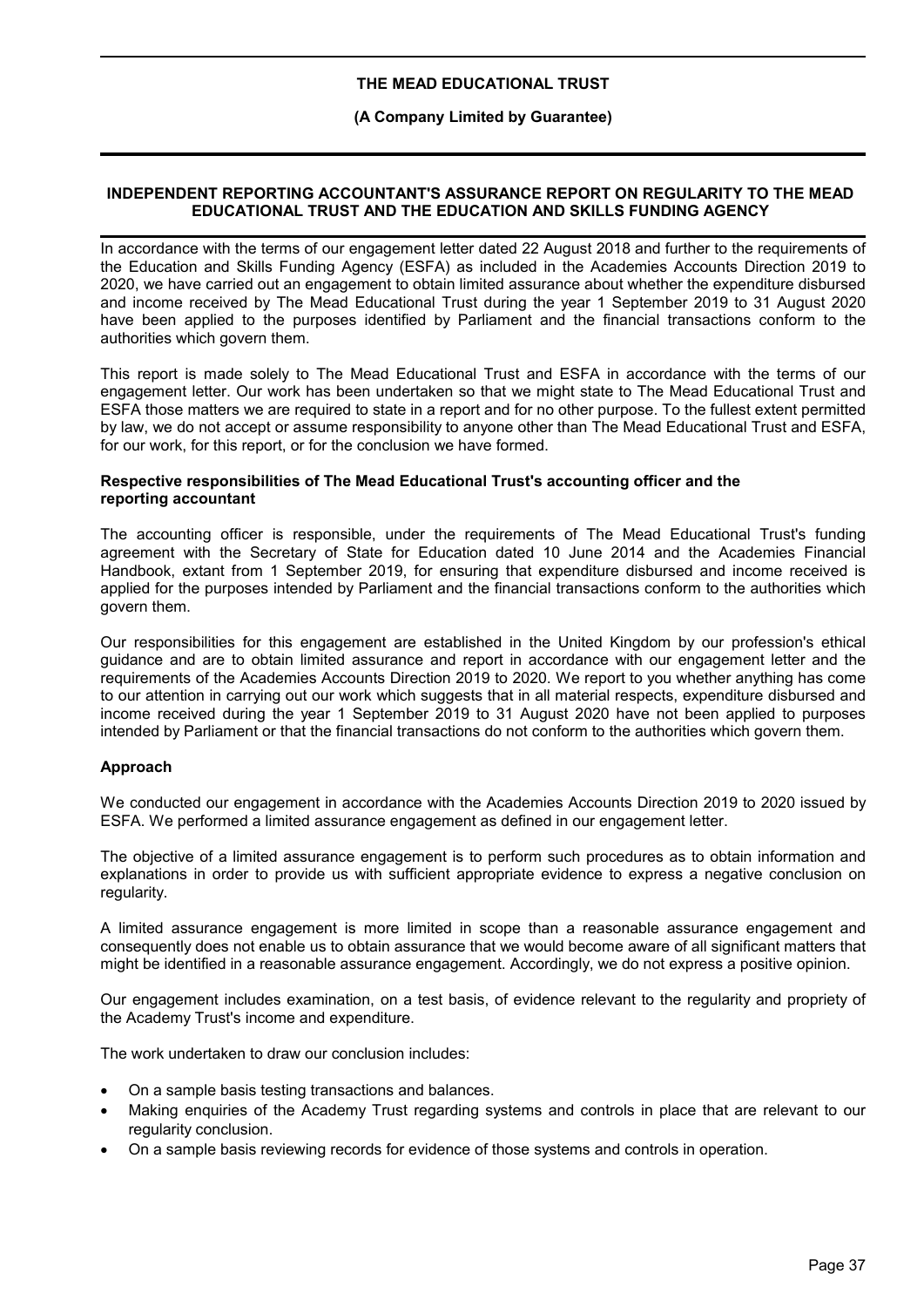### **(A Company Limited by Guarantee)**

### **INDEPENDENT REPORTING ACCOUNTANT'S ASSURANCE REPORT ON REGULARITY TO THE MEAD EDUCATIONAL TRUST AND THE EDUCATION & SKILLS FUNDING AGENCY (CONTINUED)**

## **Conclusion**

In the course of our work, nothing has come to our attention which suggest in all material respects the expenditure disbursed and income received during the year 1 September 2019 to 31 August 2020 has not been applied to purposes intended by Parliament and the financial transactions do not conform to the authorities which govern them.

Reporting Accountant **Magma Audit LLP**

Unit 2, Charnwood Edge Business Park Syston Road **Cossington Leicestershire** LE7 4UZ

Date: 26 January 2021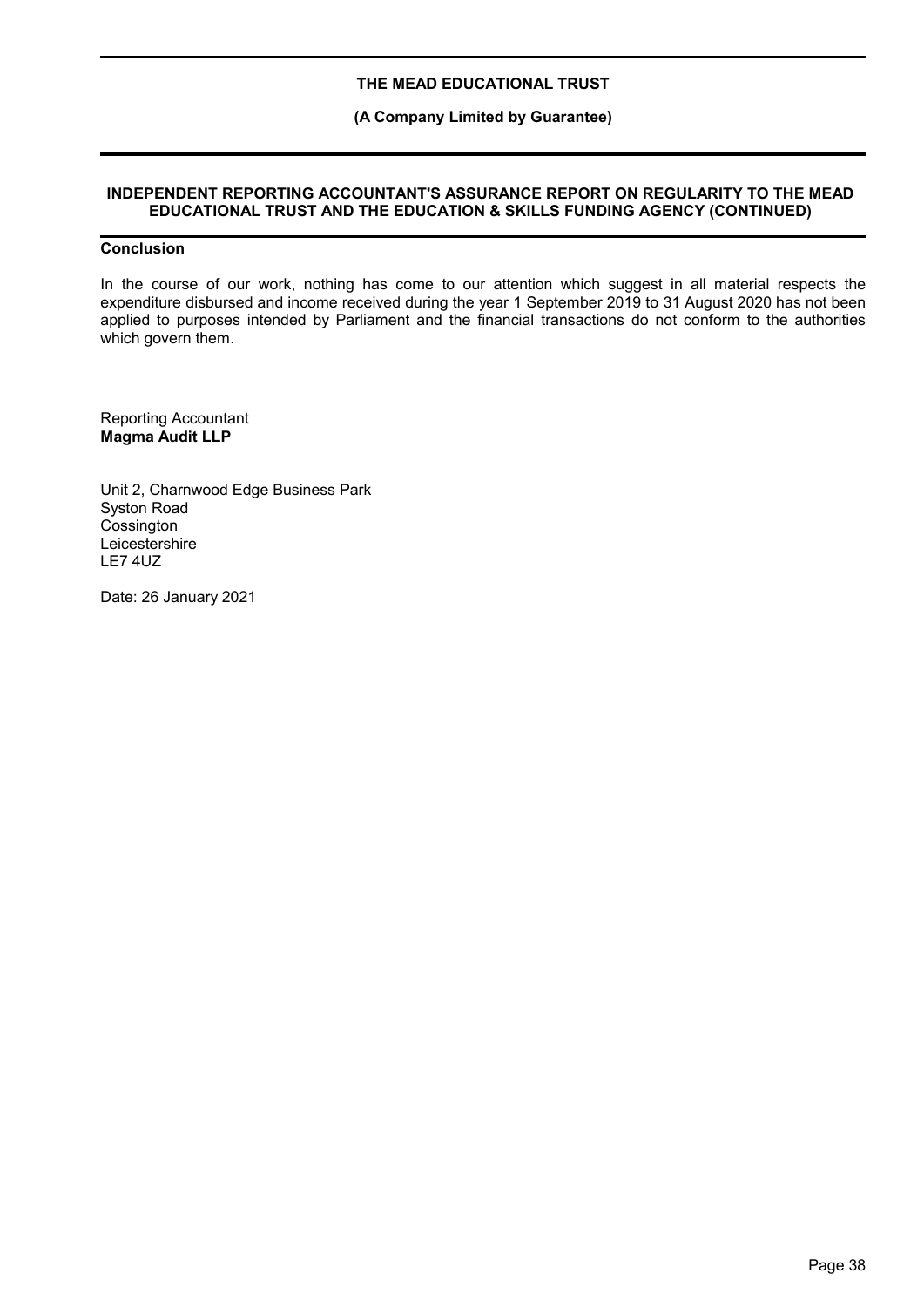### **(A Company Limited by Guarantee)**

### **Unrestricted funds 2020 Restricted funds 2020 Restricted fixed asset funds 2020 Total funds 2020** *Total funds 2019* **Note £ £ £ £** *£* **Income from:** Donations and capital grants: 3 Transfer from Local Authority on conversion **228,371 (1,871,507) 87,022 (1,556,114)** *- .* Other donations and capital grants **4,844 432,696 892,081 1,329,621** *1,378,221* Charitable activities: 4 Funding for the Academy Trust's educational operations **- 33,936,395 - 33,936,395** *25,699,163* Teaching school **134,489 105,776 - 240,265** *641,015* SCITT **- 919,465 - 919,465** *617,464* Other trading activities 5 **154,477 - - 154,477** *265,252* Investments 6 **24,799 - - 24,799** *26,330* **Total income 546,980 33,522,825 979,103 35,048,908** *28,627,445* **Expenditure on:** Raising funds **104,638 - - 104,638** *194,100* Charitable activities: Academy Trust's educational operations **- 34,337,096 2,262,433 36,599,529** *27,423,141* Teaching school **127,950 80,175 - 208,125** *626,388* SCITT **- 894,515 - 894,515** *643,060* **Total expenditure 232,588 35,311,786 2,262,433 37,806,807** *28,886,689* **Net income/(expenditure) 314,392 (1,788,961) (1,283,330) (2,757,899)** *(259,244)* Transfers between funds 20 **(34,686) (1,125,022) 1,159,708 -** *-* **Net movement in funds before other recognised gains/(losses) carried forward 279,706 (2,913,983) (123,622) (2,757,899)** *(259,244)*

#### **STATEMENT OF FINANCIAL ACTIVITIES (INCORPORATING INCOME AND EXPENDITURE ACCOUNT) FOR THE YEAR ENDED 31 AUGUST 2020**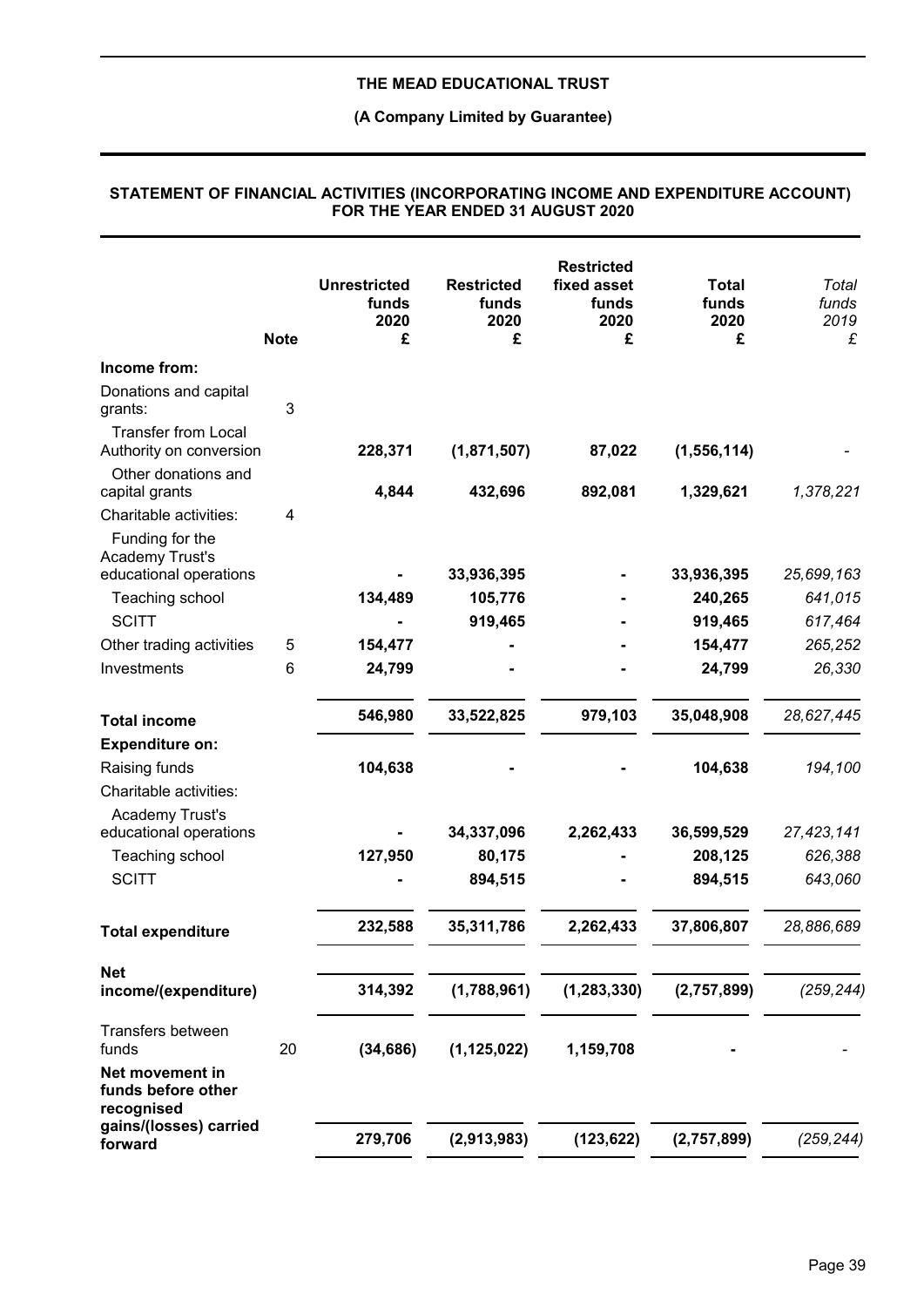# **(A Company Limited by Guarantee)**

|                                                                                          | <b>Note</b> | <b>Unrestricted</b><br>funds<br>2020<br>£ | <b>Restricted</b><br>funds<br>2020<br>£ | <b>Restricted</b><br>fixed asset<br>funds<br>2020<br>£ | <b>Total</b><br>funds<br>2020<br>£ | Total<br>funds<br>2019<br>£ |
|------------------------------------------------------------------------------------------|-------------|-------------------------------------------|-----------------------------------------|--------------------------------------------------------|------------------------------------|-----------------------------|
| Net movement in<br>funds before other<br>recognised<br>gains/(losses)<br>brought forward |             | 279,706                                   | (2,913,983)                             | (123, 622)                                             | (2,757,899)                        | (259, 244)                  |
| Other recognised<br>gains/(losses):                                                      |             |                                           |                                         |                                                        |                                    |                             |
| Actuarial losses on<br>defined benefit pension<br>schemes                                | 29          |                                           | (170,000)                               |                                                        | (170,000)                          | (3, 182, 000)               |
| Net movement in<br>funds                                                                 |             | 279,706                                   | (3,083,983)                             | (123, 622)                                             | (2,927,899)                        | (3, 441, 244)               |
| <b>Reconciliation of</b><br>funds:                                                       |             |                                           |                                         |                                                        |                                    |                             |
| Total funds brought<br>forward                                                           |             | 1,719,980                                 | (8,325,730)                             | 53,230,210                                             | 46,624,460                         | 50,065,704                  |
| Net movement in<br>funds                                                                 |             | 279,706                                   | (3,083,983)                             | (123, 622)                                             | (2,927,899)                        | (3, 441, 244)               |
| <b>Total funds carried</b><br>forward                                                    |             | 1,999,686                                 | (11, 409, 713)                          | 53,106,588                                             | 43,696,561                         | 46,624,460                  |

### **STATEMENT OF FINANCIAL ACTIVITIES (INCORPORATING INCOME AND EXPENDITURE ACCOUNT) (CONTINUED) FOR THE YEAR ENDED 31 AUGUST 2020**

The Statement of Financial Activities includes all gains and losses recognised in the year.

The notes on pages 44 to 80 form part of these financial statements.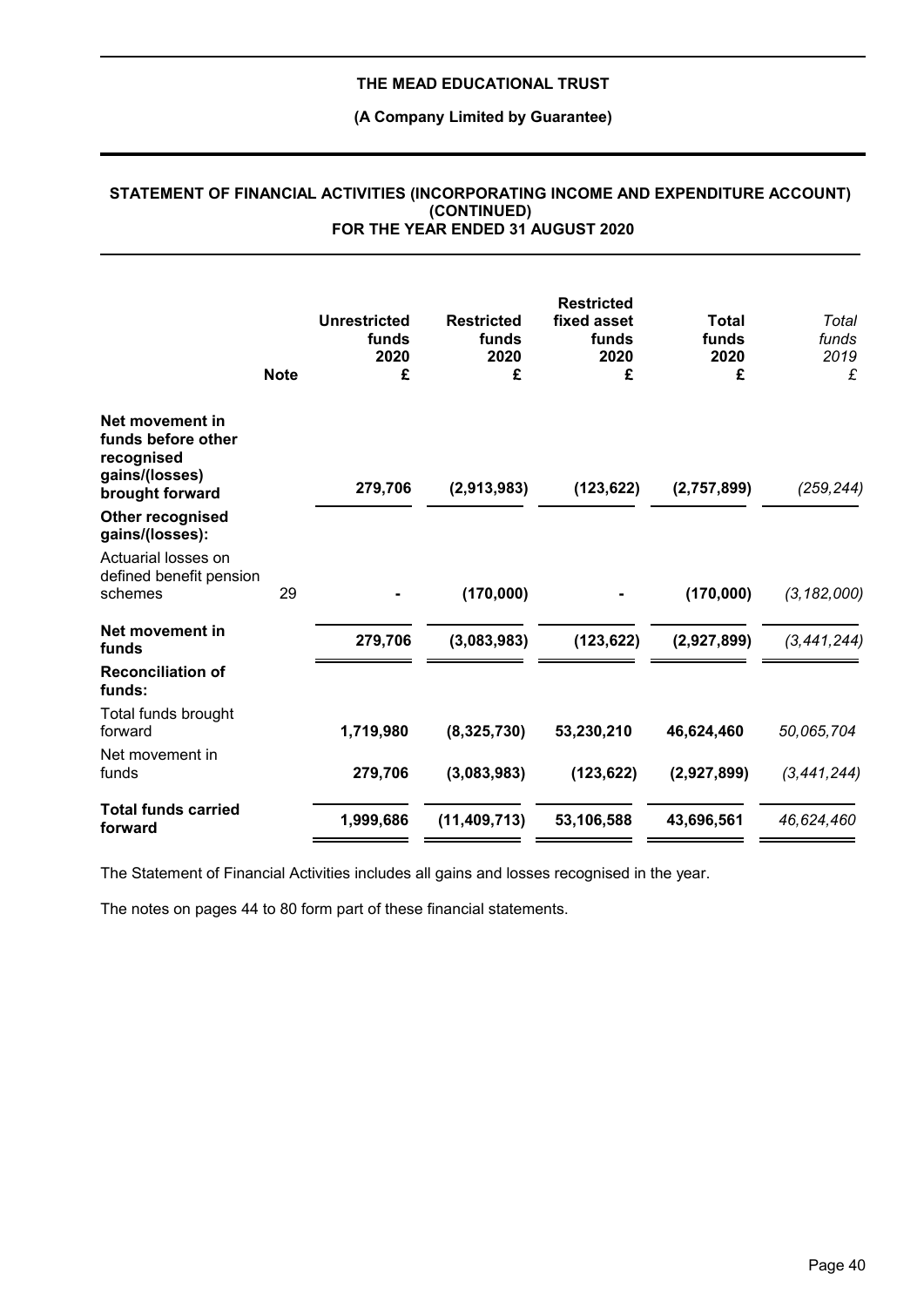## **(A Company Limited by Guarantee) REGISTERED NUMBER: 09079258**

|                                                               |             | <b>BALANCE SHEET</b><br>AS AT 31 AUGUST 2020 |                |                |                |
|---------------------------------------------------------------|-------------|----------------------------------------------|----------------|----------------|----------------|
| <b>Fixed assets</b>                                           | <b>Note</b> |                                              | 2020<br>£      |                | 2019<br>£      |
| Tangible assets                                               | 14          |                                              | 52,370,051     |                | 52,344,998     |
|                                                               |             |                                              | 52,370,051     |                | 52,344,998     |
| <b>Current assets</b>                                         |             |                                              |                |                |                |
| <b>Stocks</b>                                                 | 15          | 116,251                                      |                | 96,846         |                |
| <b>Debtors</b>                                                | 16          | 1,560,320                                    |                | 1,495,269      |                |
| Investments                                                   | 17          | 4,508,562                                    |                | 2,500,000      |                |
| Cash at bank and in hand                                      |             | 2,769,707                                    |                | 3,568,790      |                |
|                                                               |             | 8,954,840                                    |                | 7,660,905      |                |
| Creditors: amounts falling due within one<br>year             | 18          | (2,673,884)                                  |                | (2, 212, 685)  |                |
| <b>Net current assets</b>                                     |             |                                              | 6,280,956      |                | 5,448,220      |
| <b>Total assets less current liabilities</b>                  |             |                                              | 58,651,007     |                | 57,793,218     |
| Creditors: amounts falling due after more<br>than one year    | 19          |                                              | (122, 446)     |                | (142, 758)     |
| Net assets excluding pension liability                        |             |                                              | 58,528,561     |                | 57,650,460     |
| Defined benefit pension scheme liability                      | 29          |                                              | (14, 832, 000) |                | (11, 026, 000) |
| <b>Total net assets</b>                                       |             |                                              | 43,696,561     |                | 46,624,460     |
| <b>Funds of the Academy Trust</b><br><b>Restricted funds:</b> |             |                                              |                |                |                |
| Fixed asset fund                                              | 20          | 53,106,588                                   |                | 53,230,210     |                |
| Restricted income fund                                        | 20          | 3,422,287                                    |                | 2,700,270      |                |
| Restricted funds excluding pension liability                  | 20          | 56,528,875                                   |                | 55,930,480     |                |
| Pension reserve                                               | 20          | (14, 832, 000)                               |                | (11, 026, 000) |                |
| <b>Total restricted funds</b>                                 | 20          |                                              | 41,696,875     |                | 44,904,480     |
| <b>Unrestricted income funds</b>                              | 20          |                                              | 1,999,686      |                | 1,719,980      |
| <b>Total funds</b>                                            |             |                                              | 43,696,561     |                | 46,624,460     |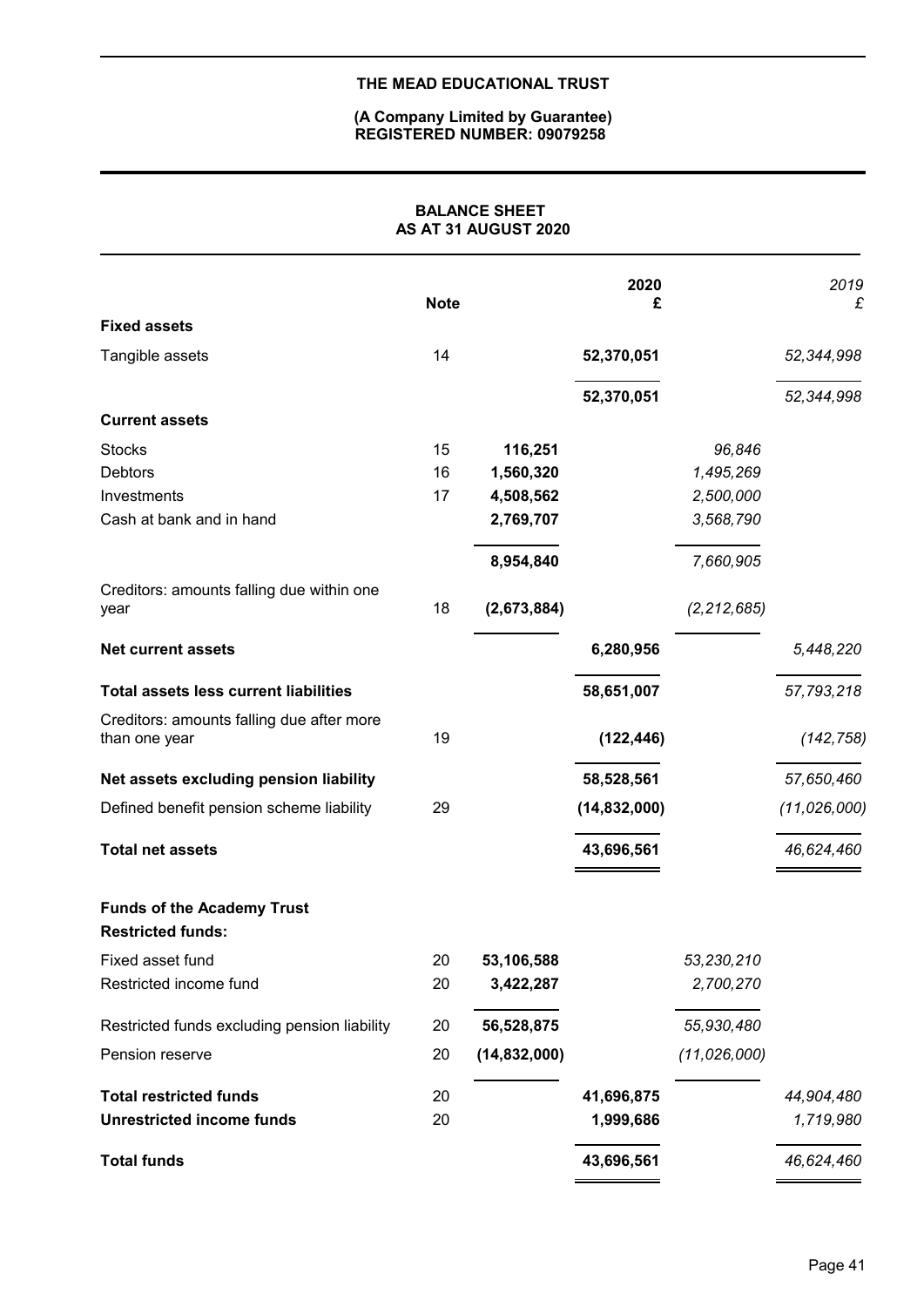**(A Company Limited by Guarantee)**

### **BALANCE SHEET (CONTINUED) AS AT 31 AUGUST 2020**

The financial statements on pages 39 to 80 were approved by the Trustees, and authorised for issue on 26 January 2021 and are signed on their behalf, by:

**Anthony Glover** Chair of Trustees

The notes on pages 44 to 80 form part of these financial statements.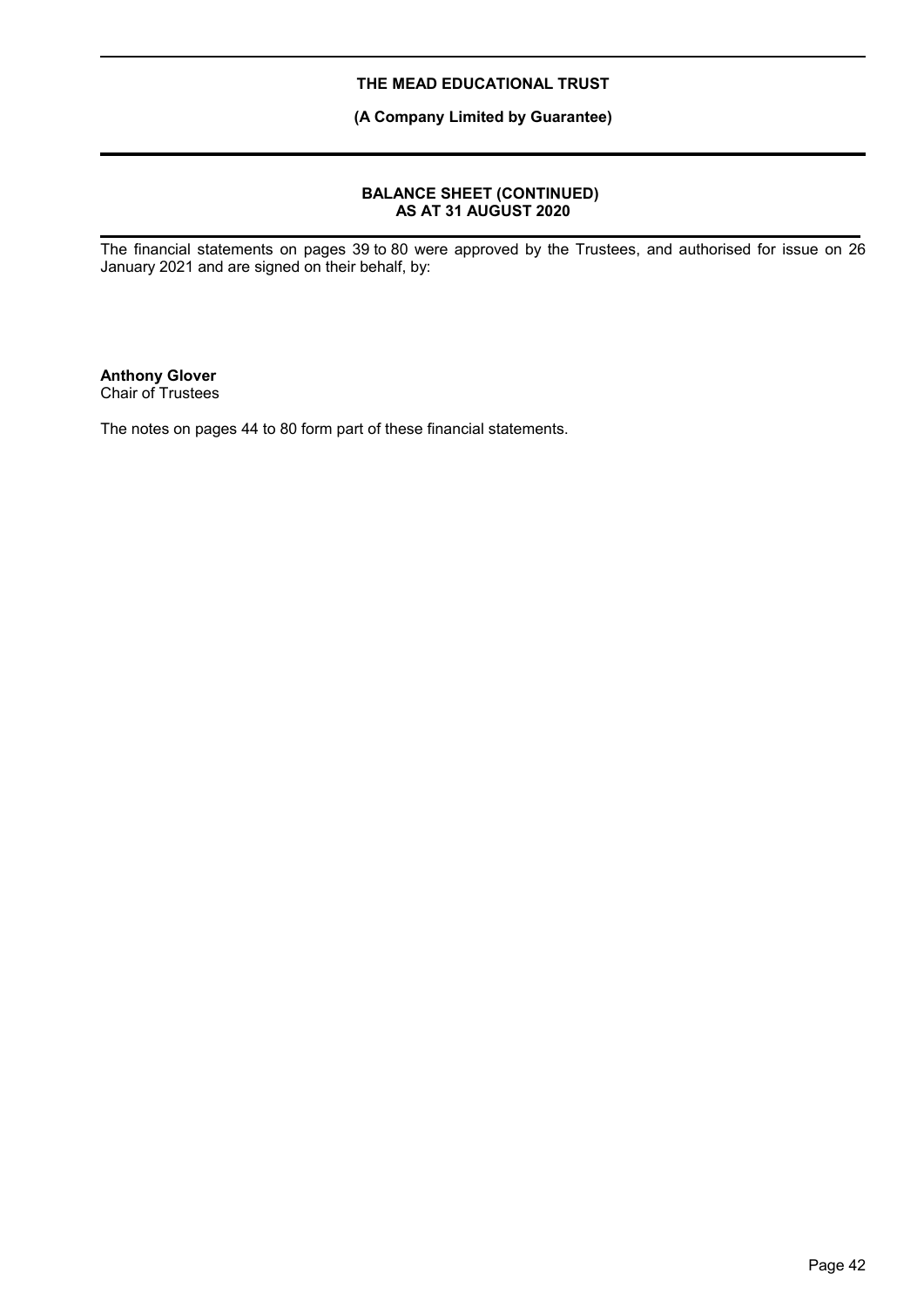# **(A Company Limited by Guarantee)**

### **STATEMENT OF CASH FLOWS FOR THE YEAR ENDED 31 AUGUST 2020**

|                                                        | <b>Note</b> | 2020<br>£     | 2019<br>£  |
|--------------------------------------------------------|-------------|---------------|------------|
| Cash flows from operating activities                   |             |               |            |
| Net cash provided by operating activities              | 22          | 2,509,163     | 856,541    |
| Cash flows from investing activities                   | 24          | (1, 283, 584) | (272, 303) |
| <b>Cash flows from financing activities</b>            | 23          | (16, 100)     | (27, 457)  |
| Change in cash and cash equivalents in the year        |             | 1,209,479     | 556,781    |
| Cash and cash equivalents at the beginning of the year |             | 6,068,790     | 5,512,009  |
| Cash and cash equivalents at the end of the year       | 25, 26      | 7,278,269     | 6,068,790  |

The notes on pages 44 to 80 form part of these financial statements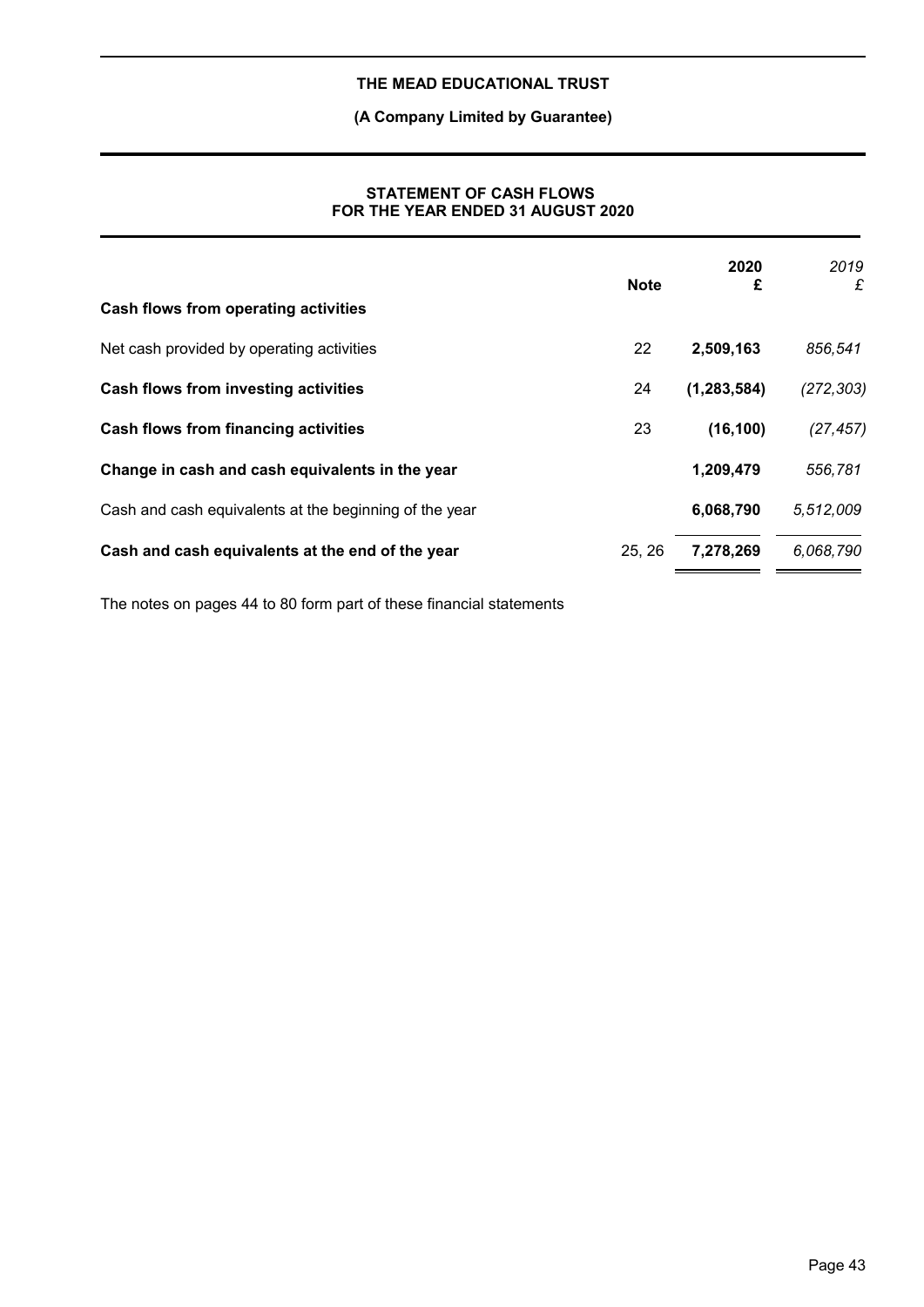### **(A Company Limited by Guarantee)**

### **NOTES TO THE FINANCIAL STATEMENTS FOR THE YEAR ENDED 31 AUGUST 2020**

### **1. Accounting policies**

A summary of the principal accounting policies adopted (which have been applied consistently, except where noted), judgments and key sources of estimation uncertainty, is set out below.

### **1.1 Basis of preparation of financial statements**

The financial statements of the Academy Trust, which is a public benefit entity under FRS 102, have been prepared under the historic cost convention in accordance with the Financial Reporting Standard Applicable in the UK and Republic of Ireland (FRS 102), the Accounting and Reporting by Charities: Statement of Recommended Practice applicable to charities preparing their accounts in accordance with the Financial Reporting Standard applicable in the UK and Republic of Ireland (FRS 102) (Charities SORP (FRS 102)), the Academies Accounts Direction *2019* to 2020 issued by ESFA, the Charities Act 2011 and the Companies Act 2006.

The Mead Educational Trust meets the definition of a public benefit entity under FRS 102.

### **1.2 Going concern**

The Trustees assess whether the use of going concern is appropriate i.e. whether there are any material uncertainties related to events or conditions that may cast significant doubt on the ability of the Academy Trust to continue as a going concern. The Trustees make this assessment in respect of a period of at least one year from the date of authorisation for issue of the financial statements and have concluded that the Academy Trust has adequate resources to continue in operational existence for the foreseeable future. Despite the global pandemic which was ongoing at the balance sheet date and subsequently, there are no material uncertainties over the Academy Trust's ability to continue as a going concern. Thus the Trustees continue to adopt the going concern basis of accounting in preparing the financial statements.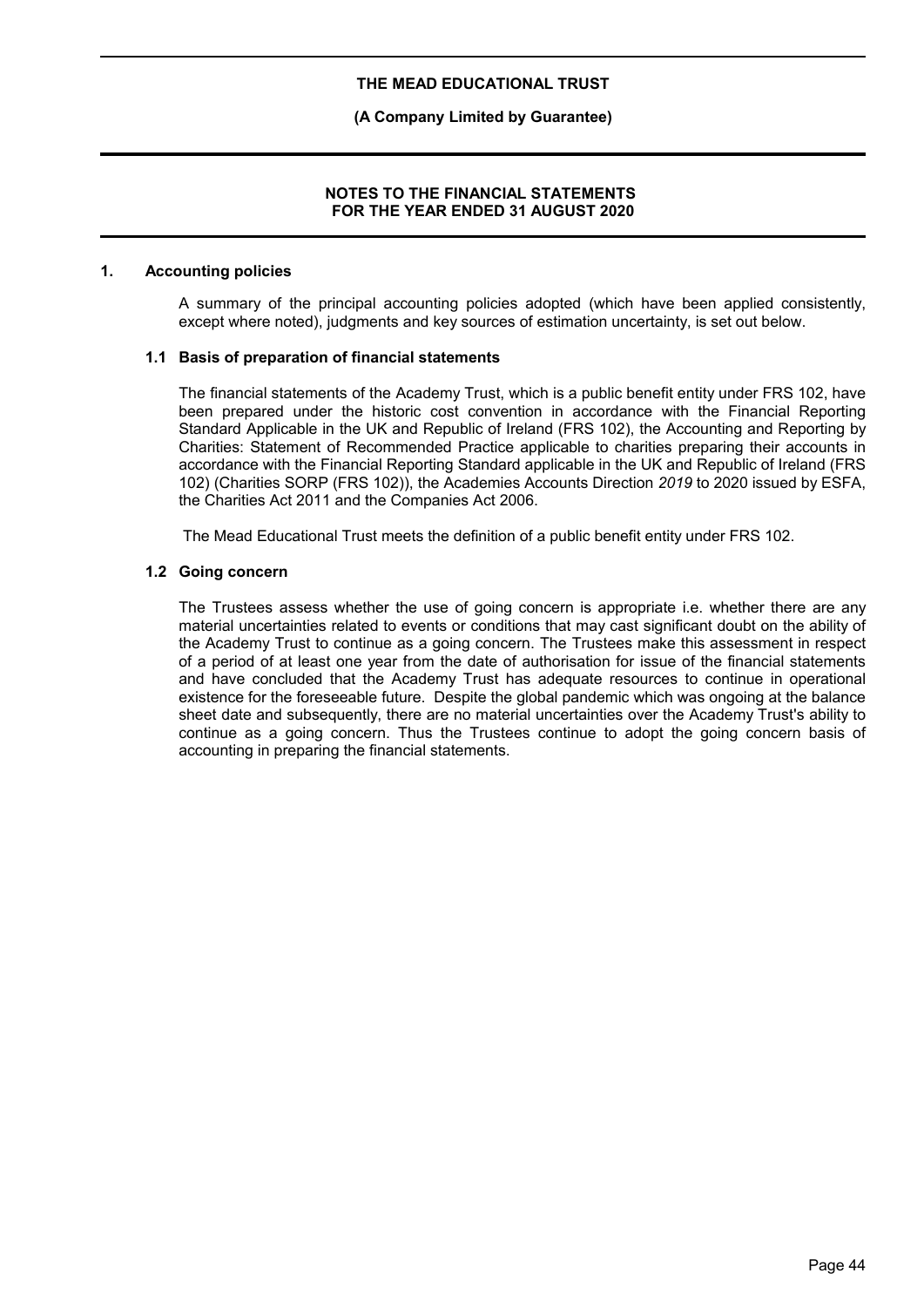### **(A Company Limited by Guarantee)**

### **NOTES TO THE FINANCIAL STATEMENTS FOR THE YEAR ENDED 31 AUGUST 2020**

### **1. Accounting policies (continued)**

#### **1.3 Income**

All incoming resources are recognised when the Academy Trust has entitlement to the funds, the receipt is probable and the amount can be measured reliably.

### **Grants**

Grants are included in the Statement of Financial Activities on a receivable basis. The balance of income received for specific purposes but not expended during the period is shown in the relevant funds on the Balance Sheet. Where income is received in advance of meeting any performancerelated conditions there is not unconditional entitlement to the income and its recognition is deferred and included in creditors as deferred income until the performance-related conditions are met. Where entitlement occurs before income is received, the income is accrued.

General Annual Grant is recognised in full in the Statement of Financial Activities in the year for which it is receivable and any abatement in respect of the year is deducted from income and recognised as a liability.

Capital grants are recognised in full when there is an unconditional entitlement to the grant. Unspent amounts of capital grants are reflected in the Balance Sheet in the restricted fixed asset fund. Capital grants are recognised when there is entitlement and are not deferred over the life of the asset on which they are expended.

The Academy Trust is benefiting from the ESFA's Free School Building Programme. The funding for the programme is not recognised as a capital grant until there is unconditional entitlement from costs being incurred, and the development occurring on a site where the Academy Trust controls through lease the site where a development is occurring. The expenditure is capitalised in assets under construction until the project is complete.

### **Donations**

Donations are recognised on a receivable basis (where there are no performance-related conditions) where the receipt is probable and the amount can be reliably measured.

### **Other income**

Other income, including the hire of facilities, is recognised in the year it is receivable and to the extent the Academy Trust has provided the goods or services.

Notional income and notional expenditure have been recognised in the statement of financial activities incorporating income and expenditure account in relation to the apprenticeship levy in line with the provision of training received.

### **Donated goods, facilities and services**

Goods donated for resale are included at fair value, being the expected proceeds from sale less the expected costs of sale. If it is practical to assess the fair value at receipt, it is recognised in 'Stocks' and 'Income from Other Trading Activities'. Upon sale, the value of the stock is charged against 'Income from Other Trading Activities' and the proceeds are recognised as 'Income from Other Trading Activities'. Where it is impractical to fair value the items due to the volume of low value items they are not recognised in the financial statements until they are sold. This income is recognised within 'Income from Other Trading Activities'.

Donations for facilities and services are included in incoming resources when the benefit to the Academy Trust is reasonably quantifiable and measurable. The rental value of facilities being used by Rushey Mead Academy are included in donations at a value the Academy Trust would have to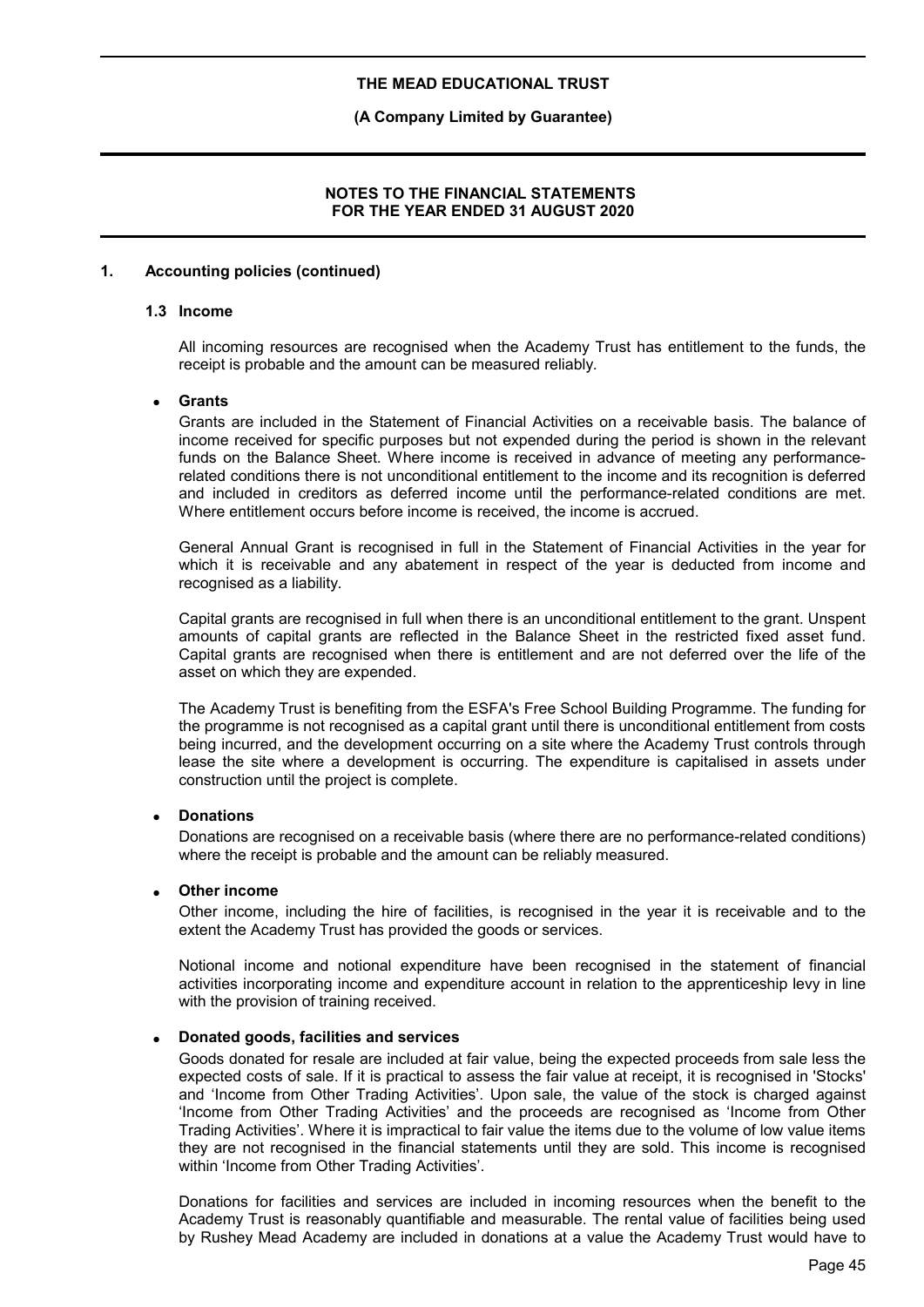### **(A Company Limited by Guarantee)**

### **NOTES TO THE FINANCIAL STATEMENTS FOR THE YEAR ENDED 31 AUGUST 2020**

### **1. Accounting policies (continued)**

#### **1.3 Income (continued)**

pay at an open market value.

### **Transfer on conversion**

Where assets are received by the Academy Trust on conversion to an Academy, the transferred assets are measured at fair value and recognised in the balance sheet at the point when the risk and rewards of ownership pass to the Academy Trust. An equal amount of income is recognised as a transfer on conversion within income from donations and capital grants. The land and buildings are held on a 125 year lease with the Local Authority (LA). The cost of the land and buildings was arrived at using either the ESFA or Leicestershire County Council standard valuation on a depreciated replacement cost basis provided to the Academy Trust. This provided a value for the land and buildings as at the date of conversion.

### **Donated fixed assets (excluding transfers on conversion or into the Academy Trust)**

Where the donated good is a fixed asset it is measured at fair value, unless it is impractical to measure this reliably, in which case the cost of the item to the donor should be used. The gain is recognised as 'Income from Donations and Capital Grants' and a corresponding amount is included in the appropriate fixed asset category and depreciated over the useful economic life in accordance with the Academy Trust's accounting policies.

### **1.4 Expenditure**

Expenditure is recognised once there is a legal or constructive obligation to transfer economic benefit to a third party, it is probable that a transfer of economic benefits will be required in settlement and the amount of the obligation can be measured reliably. Expenditure is classified by activity. The costs of each activity are made up of the total of direct costs and shared costs, including support costs involved in undertaking each activity. Direct costs attributable to a single activity are allocated directly to that activity. Shared costs which contribute to more than one activity and support costs which are not attributable to a single activity are apportioned between those activities on a basis consistent with the use of resources. Central staff costs are allocated on the basis of time spent, and depreciation charges allocated on the portion of the asset's use.

### **Expenditure on raising funds**

This includes all expenditure incurred by the Academy Trust to raise funds for its charitable purposes and includes costs of all fundraising activities events and non-charitable trading.

#### **Charitable activities**

These are costs incurred on the Academy Trust's educational operations, including support costs and costs relating to the governance of the Academy Trust apportioned to charitable activities.

### **Grants payable**

These are charged in the year when the offer is made except in those cases where the offer is conditional, such grants being recognised as expenditure when the conditions attaching are fulfilled. Grants offered subject to conditions which have not been met at the year end are noted as a commitment, but not accrued as expenditure.

All resources expended are inclusive of irrecoverable VAT.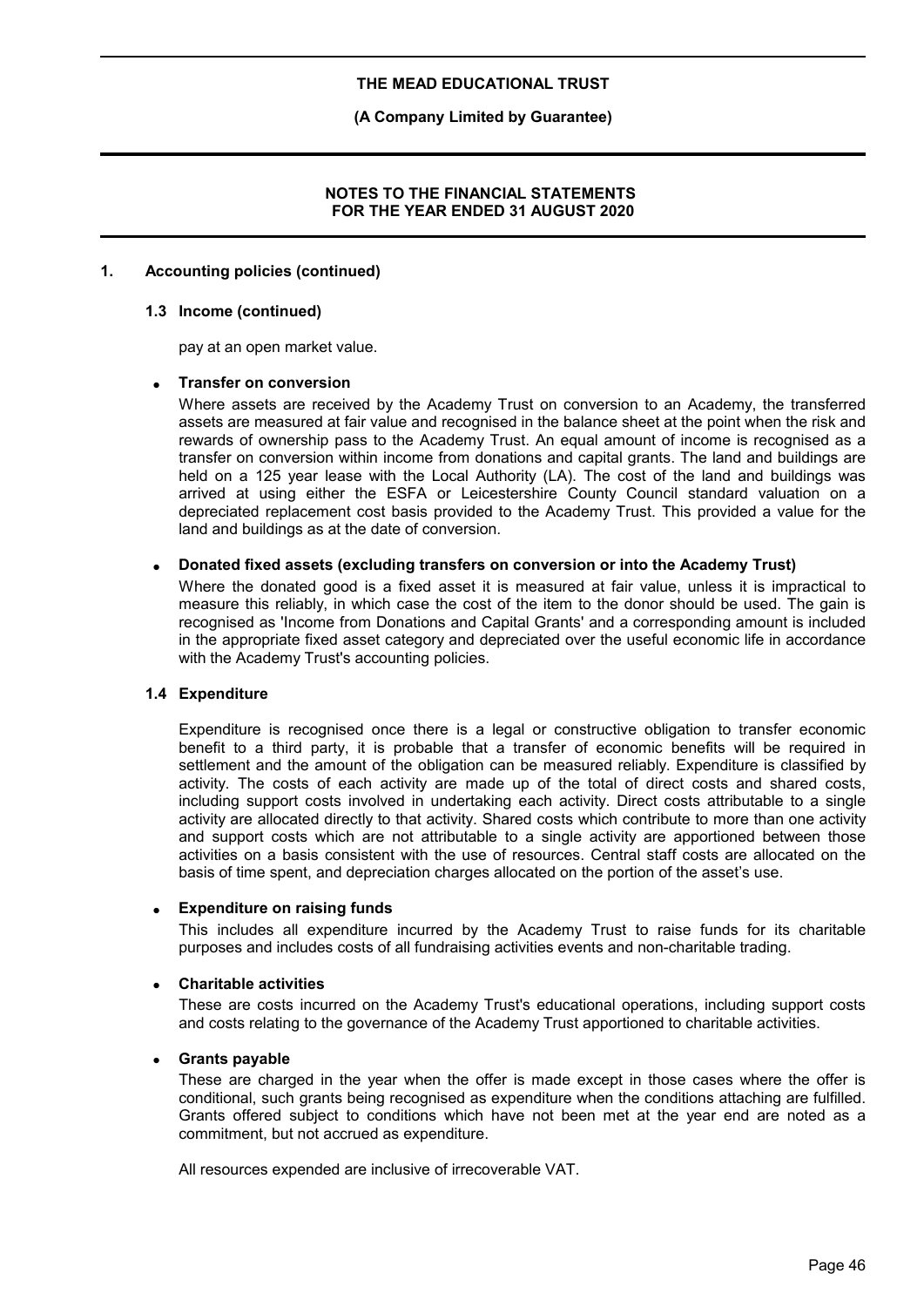### **(A Company Limited by Guarantee)**

### **NOTES TO THE FINANCIAL STATEMENTS FOR THE YEAR ENDED 31 AUGUST 2020**

### **1. Accounting policies (continued)**

#### **1.5 Government grants**

Government grants relating to tangible fixed assets are treated as deferred income and released to the Statement of Financial Activities over the expected useful lives of the assets concerned. Other grants are credited to the Statement of Financial Activities as the related expenditure is incurred.

#### **1.6 Interest receivable**

Interest on funds held on deposit is included when receivable and the amount can be measured reliably by the Academy Trust; this is normally upon notification of the interest paid or payable by the institution with whom the funds are deposited.

### **1.7 Taxation**

The Academy Trust is considered to pass the tests set out in Paragraph 1 Schedule 6 of the Finance Act 2010 and therefore it meets the definition of a charitable company for UK corporation tax purposes.

Accordingly, the Academy Trust is potentially exempt from taxation in respect of income or capital gains received within categories covered by Part 11, chapter 3 of the Corporation Tax Act 2010 or Section 256 of the Taxation of Chargeable Gains Act 1992, to the extent that such income or gains are applied exclusively to charitable purposes.

### **1.8 Tangible fixed assets**

Assets costing £500 or more are capitalised as tangible fixed assets and are carried at cost, net of depreciation and any provision for impairment.

Where tangible fixed assets have been acquired with the aid of specific grants, either from the government or from the private sector, they are included in the Balance Sheet at cost and depreciated over their expected useful economic life. Where there are specific conditions attached to the funding requiring the continued use of the asset, the related grants are credited to a restricted fixed asset fund in the Statement of Financial Activities and carried forward in the Balance Sheet. Depreciation on the relevant assets is charged directly to the restricted fixed asset fund in the Statement of Financial Activities.

Depreciation is provided on all tangible fixed assets other than freehold land and assets under construction, at rates calculated to write off the cost of each asset on a straight-line basis over its expected useful life, as follows:

| Leasehold buildings                              | - 2-5% straight line |
|--------------------------------------------------|----------------------|
| Leasehold land (125 year lease) - over 125 years |                      |
| Furniture and fixtures                           | - 15% straight line  |
| Computer equipment                               | - 25% straight line  |
| Motor vehicles                                   | - 20% straight line  |

A review for impairment of a fixed asset is carried out if events or changes in circumstances indicate that the carrying value of any fixed asset may not be recoverable. Shortfalls between the carrying value of fixed assets and their recoverable amounts are recognised as impairments. Impairment losses are recognised in the Statement of Financial Activities.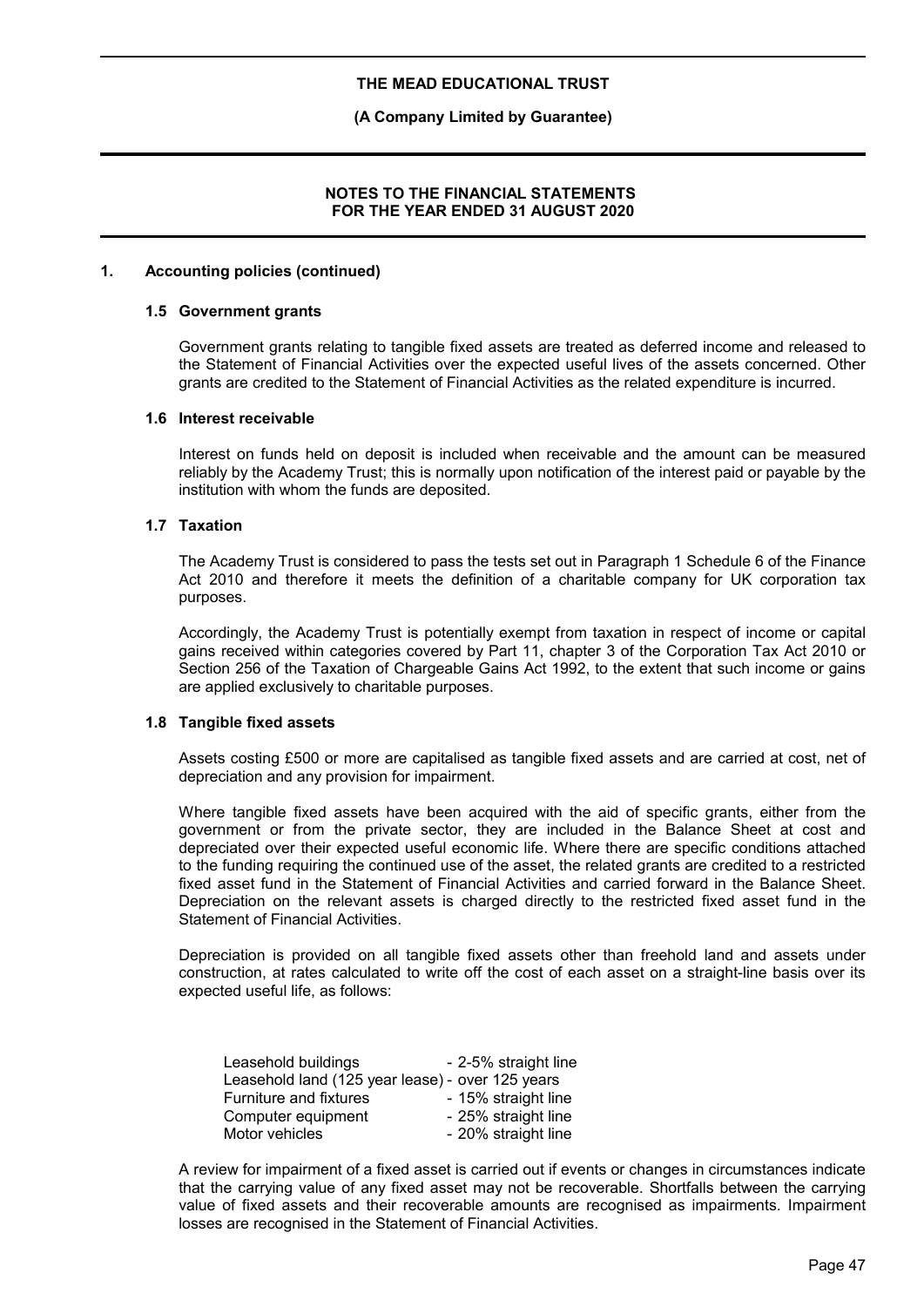### **(A Company Limited by Guarantee)**

### **NOTES TO THE FINANCIAL STATEMENTS FOR THE YEAR ENDED 31 AUGUST 2020**

### **1. Accounting policies (continued)**

#### **1.9 Stocks**

Classroom consumables, unsold uniforms and catering stocks are valued at the lower of cost or net realisable value.

### **1.10 Debtors**

Trade and other debtors are recognised at the settlement amount after any trade discount offered. Prepayments are valued at the amount prepaid net of any trade discounts due.

#### **1.11 Cash at bank and in hand**

Cash at bank and in hand includes cash and short-term highly liquid investments with a short maturity of three months or less from the date of acquisition or opening of the deposit or similar account.

Current asset investments are cash or cash equivalents with a maturity date of less than one year valued at fair value.

### **1.12 Liabilities**

Liabilities are recognised when there is an obligation at the Balance Sheet date as a result of a past event, it is probable that a transfer of economic benefit will be required in settlement, and the amount of the settlement can be estimated reliably. Liabilities are recognised at the amount that the Academy Trust anticipates it will pay to settle the debt or the amount it has received as advanced payments for the goods or services it must provide.

### **1.13 Provisions**

Provisions are recognised when the Academy Trust has an obligation at the reporting date as a result of a past event which it is probable will result in the transfer of economic benefits and the obligation can be estimated reliably.

Provisions are measured at the best estimate of the amounts required to settle the obligation. Where the effect of the time value of money is material, the provision is based on the present value of those amounts, discounted at the pre-tax discount rate that reflects the risks specific to the liability. The unwinding of the discount is recognised within interest payable and similar charges.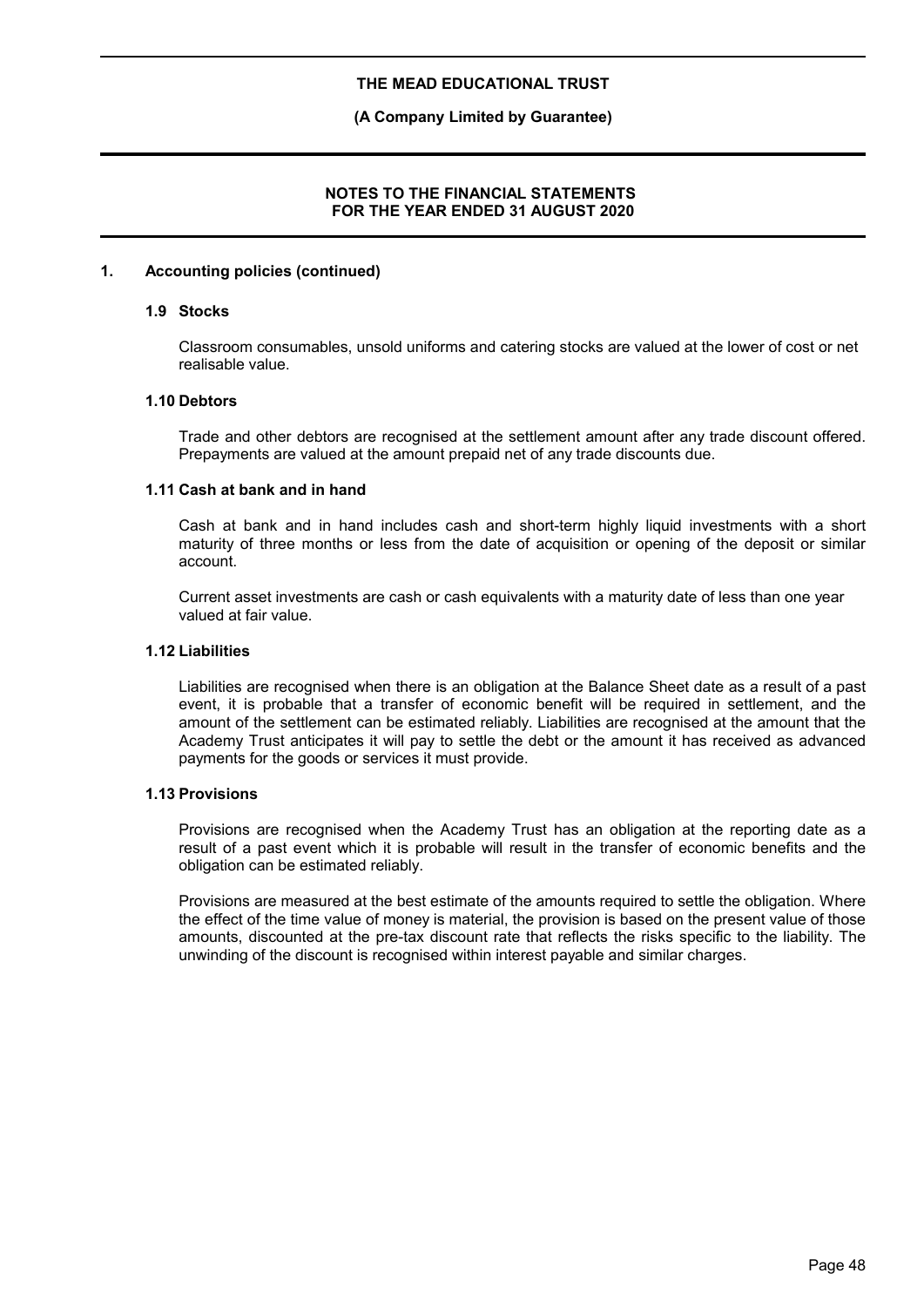### **(A Company Limited by Guarantee)**

### **NOTES TO THE FINANCIAL STATEMENTS FOR THE YEAR ENDED 31 AUGUST 2020**

### **1. Accounting policies (continued)**

### **1.14 Financial instruments**

The Academy Trust only holds basic financial instruments as defined in FRS 102. The financial assets and financial liabilities of the Academy Trust and their measurement bases are as follows:

*Financial assets* - trade and other debtors are basic financial instruments and are debt instruments measured at amortised cost as detailed in note 16. Prepayments are not financial instruments.

Cash at bank is classified as a basic financial instrument and is measured at face value.

*Financial liabilities* - trade creditors, accruals and other creditors are financial instruments, and are measured at amortised cost as detailed in notes 18 and 19. Taxation and social security are not included in the financial instruments disclosure definition. Deferred income is not deemed to be a financial liability, as the cash settlement has already taken place and there is an obligation to deliver services rather than cash or another financial instrument.

### **1.15 Operating leases**

Rentals paid under operating leases are charged to the Statement of Financial Activities on a straight line basis over the lease term.

### **1.16 Pensions**

Retirement benefits to employees of the Academy Trust are provided by the Teachers' Pension Scheme ("TPS") and the Local Government Pension Scheme ("LGPS"). These are defined benefit schemes.

The TPS is an unfunded scheme and contributions are calculated so as to spread the cost of pensions over employees' working lives with the Academy Trust in such a way that the pension cost is a substantially level percentage of current and future pensionable payroll. The contributions are determined by the Government Actuary on the basis of quadrennial valuations using a prospective unit credit method. TPS is an unfunded multi-employer scheme with no underlying assets to assign between employers. Consequently, the TPS is treated as a defined contribution scheme for accounting purposes and the contributions recognised in the period to which they relate.

The LGPS is a funded multi-employer scheme and the assets are held separately from those of the Academy Trust in separate trustee administered funds. Pension scheme assets are measured at fair value and liabilities are measured on an actuarial basis using the projected unit credit method and discounted at a rate equivalent to the current rate of return on a high quality corporate bond of equivalent term and currency to the liabilities. The actuarial valuations are obtained at least triennially and are updated at each Balance Sheet date. The amounts charged to operating surplus are the current service costs and the costs of scheme introductions, benefit changes, settlements and curtailments. They are included as part of staff costs as incurred. Net interest on the net defined benefit liability/asset is also recognised in the Statement of Financial Activities and comprises the interest cost on the defined benefit obligation and interest income on the scheme assets, calculated by multiplying the fair value of the scheme assets at the beginning of the period by the rate used to discount the benefit obligations. The difference between the interest income on the scheme assets and the actual return on the scheme assets is recognised in other recognised gains and losses.

Actuarial gains and losses are recognised immediately in other recognised gains and losses.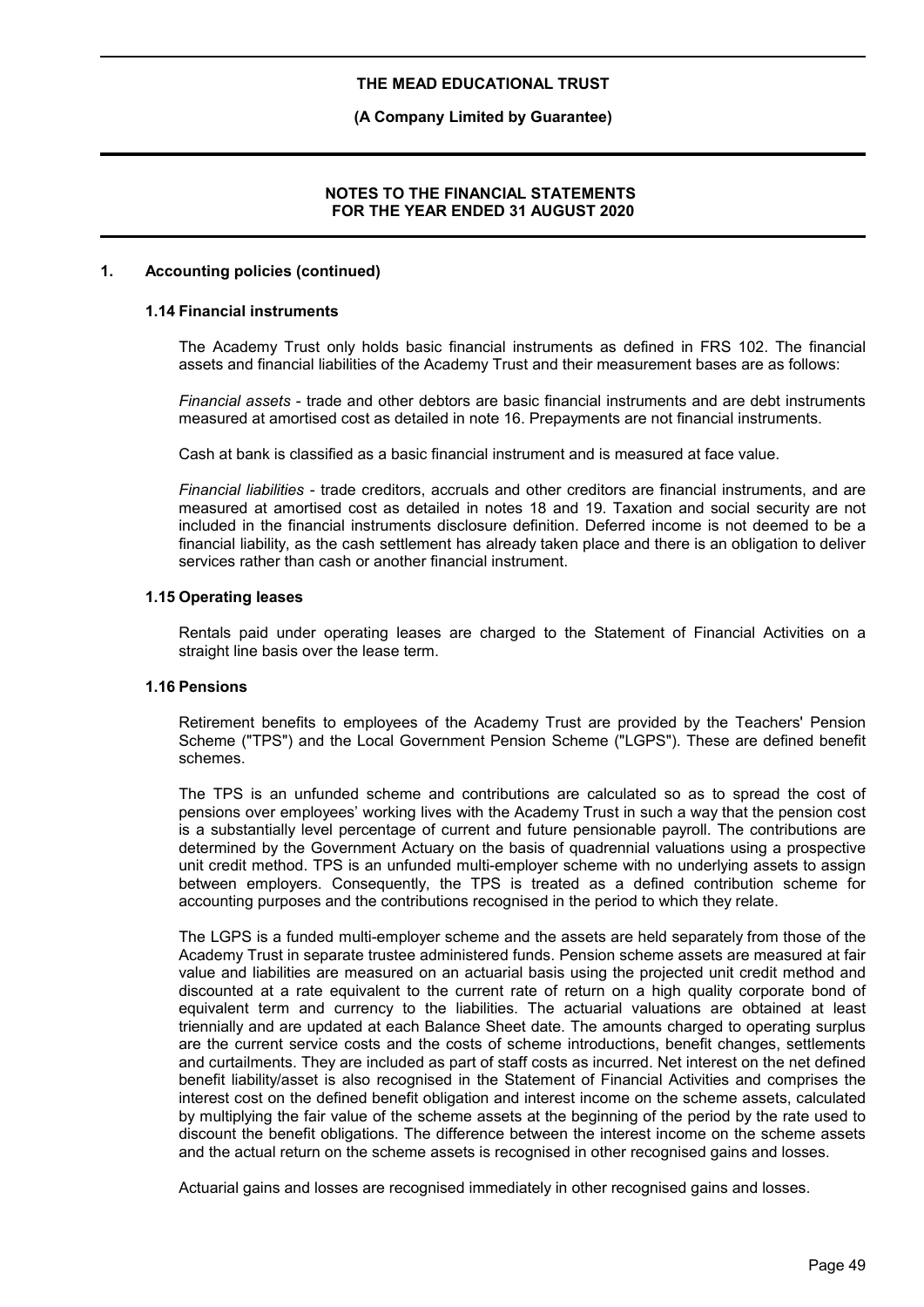### **(A Company Limited by Guarantee)**

### **NOTES TO THE FINANCIAL STATEMENTS FOR THE YEAR ENDED 31 AUGUST 2020**

### **1. Accounting policies (continued)**

#### **1.17 Conversion to an academy trust**

The conversion from a state maintained school to an Academy Trust involved the transfer of identifiable assets and liabilities and the operation of the school for £Nil consideration. The substance of the transfer is that of a gift and it has been accounted for on that basis as set out below.

The assets and liabilities transferred on conversion from Kestrels' Field Primary School and Abbey Primary Community School to the Academy Trust have been valued at their fair value. The fair value has been derived based on that of equivalent items. The amounts have been recognised under the appropriate Balance Sheet categories, with a corresponding amount recognised in Income from Donations and Capital Grants in the Statement of Financial Activities and analysed under unrestricted funds, restricted general funds and restricted fixed asset funds.

Further details of the transaction are set out in note 27.

#### **1.18 Fund accounting**

Unrestricted income funds represent those resources which may be used towards meeting any of the charitable objects of the Academy Trust at the discretion of the Trustees.

Designated funds comprise unrestricted funds that have been set aside by the Trustees for particular purposes. The aim and use of each designated fund is set out in the notes to the financial statements.

Restricted fixed asset funds are resources which are to be applied to specific capital purposes imposed by the funders where the asset acquired or created is held for a specific purpose.

Restricted general funds comprise all other restricted funds received with restrictions imposed by the funder/donor and include grants from the Department for Education Group.

Investment income, gains and losses are allocated to the appropriate fund.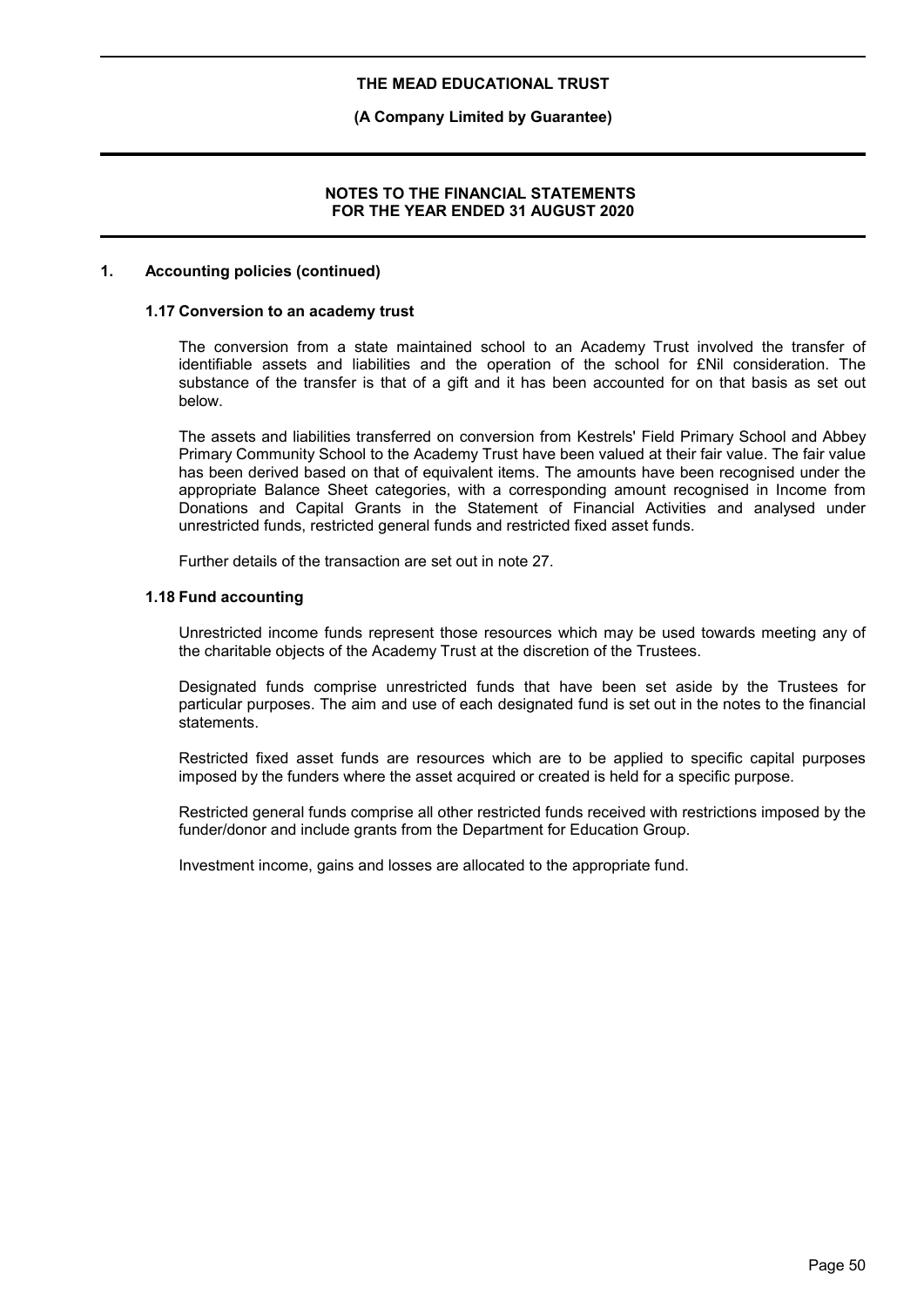### **(A Company Limited by Guarantee)**

### **NOTES TO THE FINANCIAL STATEMENTS FOR THE YEAR ENDED 31 AUGUST 2020**

### **2. Critical accounting estimates and areas of judgment**

Estimates and judgments are continually evaluated and are based on historical experience and other factors, including expectations of future events that are believed to be reasonable under the circumstances.

The Academy Trust makes estimates and assumptions concerning the future. The resulting accounting estimates and assumptions will, by definition, seldom equal the related actual results. The estimates and assumptions that have a significant risk of causing a material adjustment to the carrying amounts of assets and liabilities within the next financial year are discussed below.

### **Defined benefit pension scheme**

The present value of the Local Government Pension Scheme defined benefit liability depends on a number of factors that are determined on an actuarial basis using a variety of assumptions. The assumptions used in determining the net cost or income for pensions include the discount rate. Any changes in these assumptions, which are disclosed in note 29, will impact the carrying amount of the pension liability. Furthermore a roll forward approach which projects results from the latest full actuarial valuation performed at 31 March 2016 has been used by the actuary in valuing the pensions liability at 31 August 2020. Any differences between the figures derived from the roll forward approach and a full actuarial valuation would impact on the carrying amount of the pension liability.

### **Tangible assets**

The annual depreciation charge for tangible assets is sensitive to changes in the estimated useful economic lives and residual values of the assets. The useful economic lives and residual values are reassessed annually. They are amended when necessary to reflect current estimates, based on technological advancement, future investments, economic utilisation and the physical condition of the assets. See note 14 for the carrying amount of the property plant and equipment, and note 1.8 for the useful economic lives for each class of assets.

## **3. Income from donations and capital grants**

|                                      | <b>Unrestricted</b><br>funds<br>2020<br>£ | <b>Restricted</b><br>funds<br>2020<br>£ | <b>Restricted</b><br>fixed asset<br>funds<br>2020<br>£ | <b>Total</b><br>funds<br>2020<br>£ | Total<br>funds<br>2019<br>£ |
|--------------------------------------|-------------------------------------------|-----------------------------------------|--------------------------------------------------------|------------------------------------|-----------------------------|
| <b>Transfer from Local Authority</b> |                                           |                                         |                                                        |                                    |                             |
| on conversion                        | 228,371                                   | (1,871,507)                             | 87,022                                                 | (1, 556, 114)                      |                             |
| Capital grants                       |                                           |                                         | 883,387                                                | 883,387                            | 941,397                     |
| Donations                            | 4,844                                     |                                         | 8,694                                                  | 13,538                             | 4,128                       |
| Donated use of asset                 |                                           | 432,696                                 |                                                        | 432,696                            | 432,696                     |
|                                      | 233,215                                   | (1,438,811)                             | 979,103                                                | (226, 493)                         | 1,378,221                   |
| <b>Total 2019</b>                    | 4,128                                     | 432,696                                 | 941.397                                                | 1,378,221                          |                             |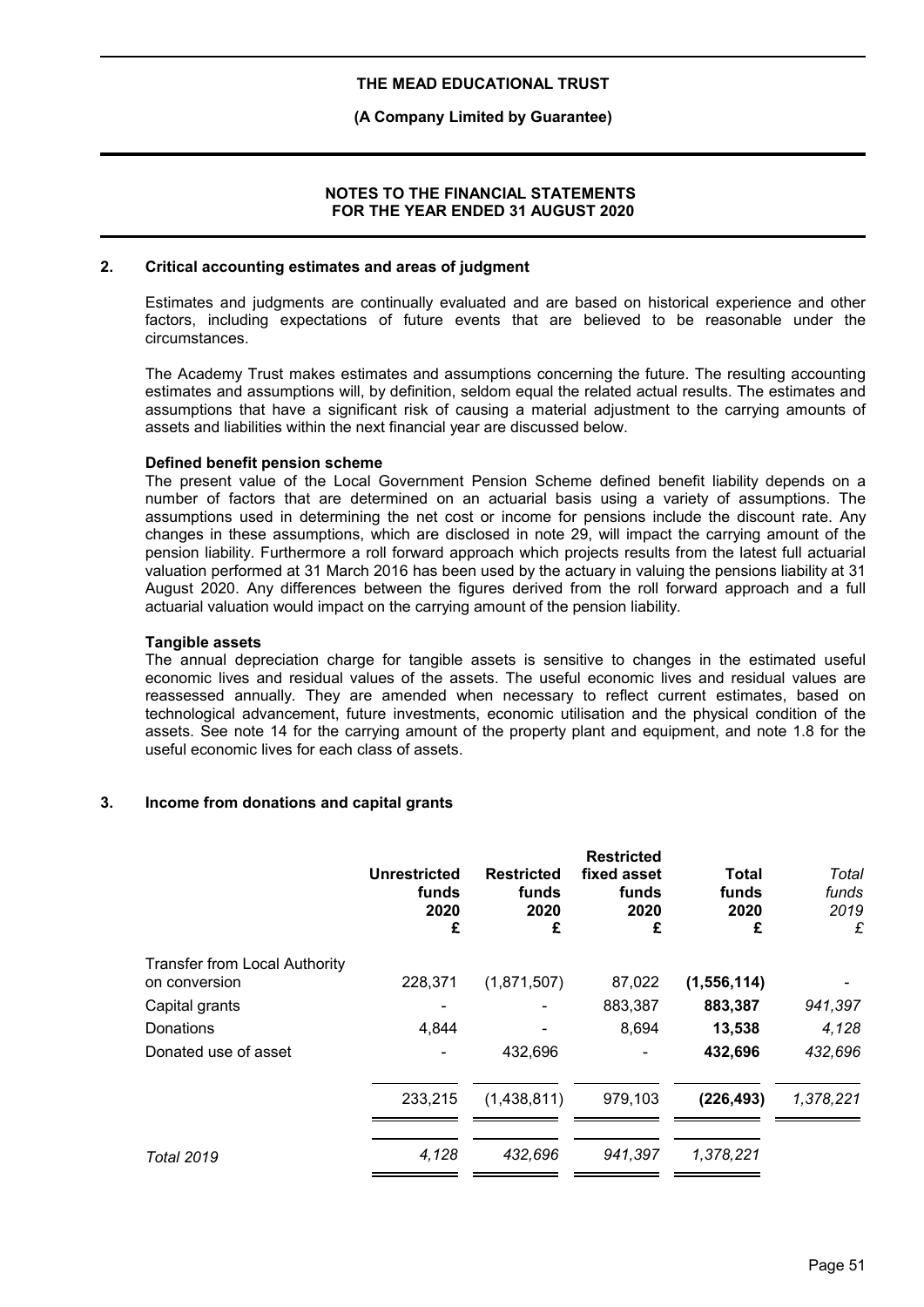**(A Company Limited by Guarantee)**

## **NOTES TO THE FINANCIAL STATEMENTS FOR THE YEAR ENDED 31 AUGUST 2020**

# **4. Funding for the Academy Trust's educational operations**

|                                                    | <b>Unrestricted</b><br>funds<br>2020<br>£ | <b>Restricted</b><br>funds<br>2020<br>£ | <b>Total</b><br>funds<br>2020<br>£ | Total<br>funds<br>2019<br>£ |
|----------------------------------------------------|-------------------------------------------|-----------------------------------------|------------------------------------|-----------------------------|
| DfE/ESFA grants                                    |                                           |                                         |                                    |                             |
| General Annual Grant (GAG)                         |                                           | 28,179,306                              | 28,179,306                         | 21,858,829                  |
| Other DfE/ESFA grants                              |                                           | 4,042,797                               | 4,042,797                          | 3,012,830                   |
| <b>Teaching School</b>                             |                                           | 59,203                                  | 59,203                             | 465,617                     |
|                                                    |                                           | 32,281,306                              | 32,281,306                         | 25,337,276                  |
| Other government grants                            |                                           |                                         |                                    |                             |
| Special Educational Needs (SEN)                    |                                           | 680,268                                 | 680,268                            | 385,984                     |
| Early Years Single Funding Formula (EYSFF)         |                                           | 699,338                                 | 699,338                            | 335,284                     |
| Pupil Premium (LAC)                                |                                           | 23,444                                  | 23,444                             | 28,976                      |
| Other grants                                       |                                           | 166,392                                 | 166,392                            |                             |
|                                                    |                                           | 1,569,442                               | 1,569,442                          | 750,244                     |
| <b>Other funding</b>                               |                                           |                                         |                                    |                             |
| School Centred Initial Teacher Training<br>(SCITT) |                                           | 919,244                                 | 919,244                            | 617,464                     |
| Other funding                                      |                                           | 25,642                                  | 25,642                             | 62,749                      |
| <b>Teaching School</b>                             | 134,489                                   | 46,573                                  | 181,062                            | 175,398                     |
| Apprenticeship levy                                |                                           | 22,647                                  | 22,647                             | 14,511                      |
|                                                    | 134,489                                   | 1,014,106                               | 1,148,595                          | 870,122                     |
| <b>Exceptional government funding</b>              |                                           |                                         |                                    |                             |
| Coronavirus exceptional support                    |                                           | 96,782                                  | 96,782                             |                             |
|                                                    | 134,489                                   | 34,961,636                              | 35,096,125                         | 26,957,642                  |
| <b>Total 2019</b>                                  | 156,414                                   | 26,801,228                              | 26,957,642                         |                             |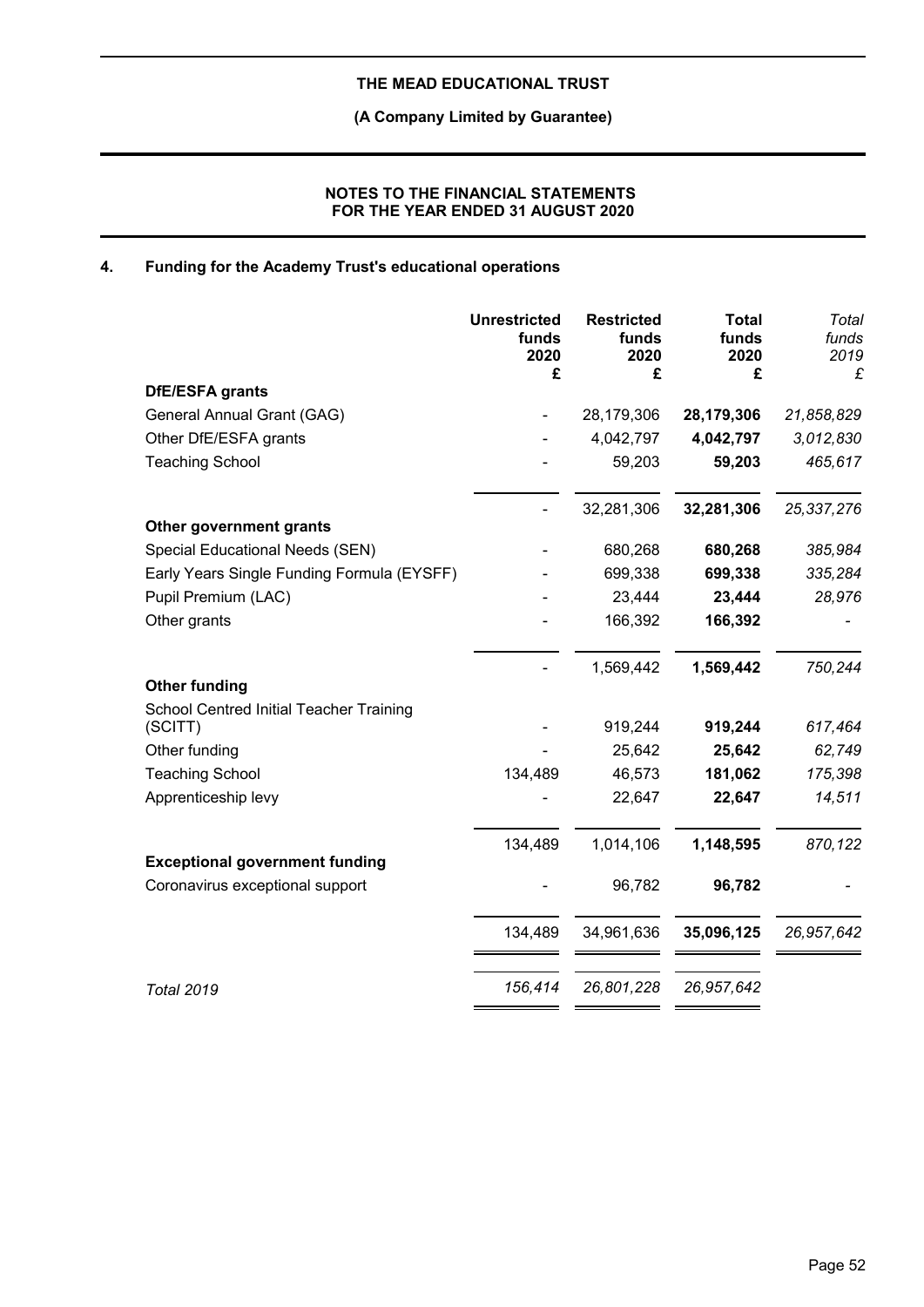# **(A Company Limited by Guarantee)**

## **NOTES TO THE FINANCIAL STATEMENTS FOR THE YEAR ENDED 31 AUGUST 2020**

# **5. Income from other trading activities**

|                    | <b>Unrestricted</b><br>funds<br>2020<br>£ | <b>Total</b><br>funds<br>2020<br>£ | Total<br>funds<br>2019<br>£ |
|--------------------|-------------------------------------------|------------------------------------|-----------------------------|
| Lettings income    | 47,455                                    | 47,455                             | 41,670                      |
| Consultancy income | 10,884                                    | 10,884                             | 1,540                       |
| Other income       | 96,138                                    | 96,138                             | 222,042                     |
|                    | 154,477                                   | 154,477                            | 265,252                     |
| <b>Total 2019</b>  | 265,252                                   | 265,252                            |                             |

### **6. Investment income**

|                      | <b>Unrestricted</b><br>funds<br>2020<br>£ | <b>Total</b><br>funds<br>2020<br>£ | Total<br>funds<br>2019<br>£ |
|----------------------|-------------------------------------------|------------------------------------|-----------------------------|
| <b>Bank interest</b> | 24,799                                    | 24,799                             | 26,330                      |
| <b>Total 2019</b>    | 26,330                                    | 26,330                             |                             |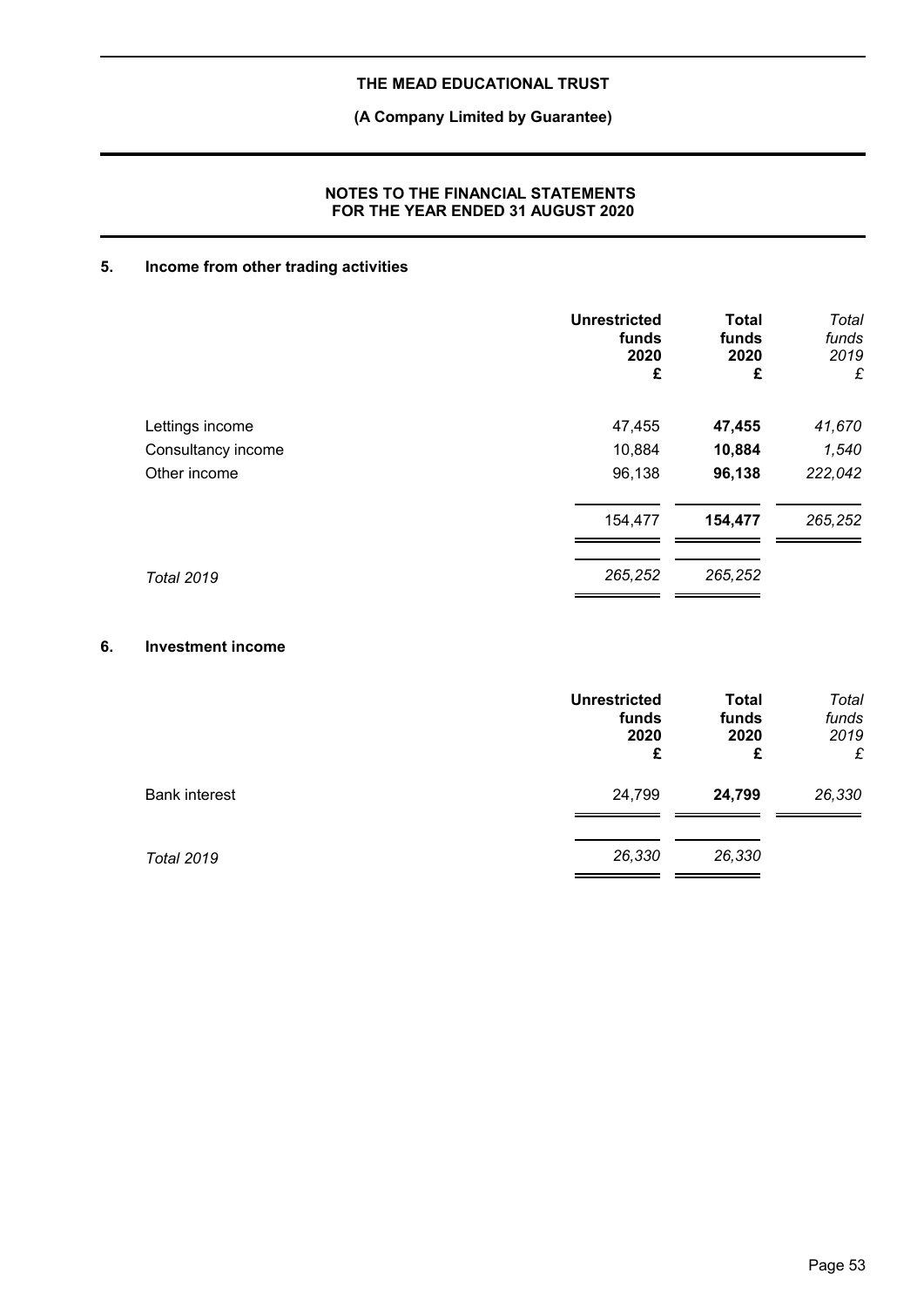# **(A Company Limited by Guarantee)**

## **NOTES TO THE FINANCIAL STATEMENTS FOR THE YEAR ENDED 31 AUGUST 2020**

# **7. Expenditure**

|                                                          | <b>Staff Costs</b><br>2020<br>£ | <b>Premises</b><br>2020<br>£ | Other<br>2020<br>£ | Total<br>2020<br>£ | Total<br>2019<br>£ |
|----------------------------------------------------------|---------------------------------|------------------------------|--------------------|--------------------|--------------------|
| Expenditure on fundraising<br>trading activities:        |                                 |                              |                    |                    |                    |
| Direct costs                                             | 14,071                          |                              |                    | 14,071             |                    |
| Allocated support costs<br><b>Charitable Activities:</b> | 42,064                          |                              | 48,503             | 90,567             | 194,100            |
| Direct costs                                             | 20,431,967                      | 1,696,825                    | 2,652,152          | 24,780,944         | 18,792,498         |
| Allocated support costs                                  | 8,551,187                       | 2,712,299                    | 1,657,739          | 12,921,225         | 9,900,091          |
|                                                          | 29,039,289                      | 4,409,124                    | 4,358,394          | 37,806,807         | 28,886,689         |
| <b>Total 2019</b>                                        | 21,444,517                      | 3,445,154                    | 3.997.018          | 28,886,689         |                    |

# **8. Analysis of expenditure by activities**

|                        | <b>Activities</b><br>undertaken<br>directly<br>2020<br>£ | <b>Support</b><br>costs<br>2020<br>£ | <b>Total</b><br>funds<br>2020<br>£ | Total<br>funds<br>2019<br>£ |
|------------------------|----------------------------------------------------------|--------------------------------------|------------------------------------|-----------------------------|
| Educational operations | 24,780,944                                               | 12,921,225                           | 37,702,169                         | 28,692,589                  |
| <b>Total 2019</b>      | 18,792,498                                               | 9,900,091                            | 28,692,589                         |                             |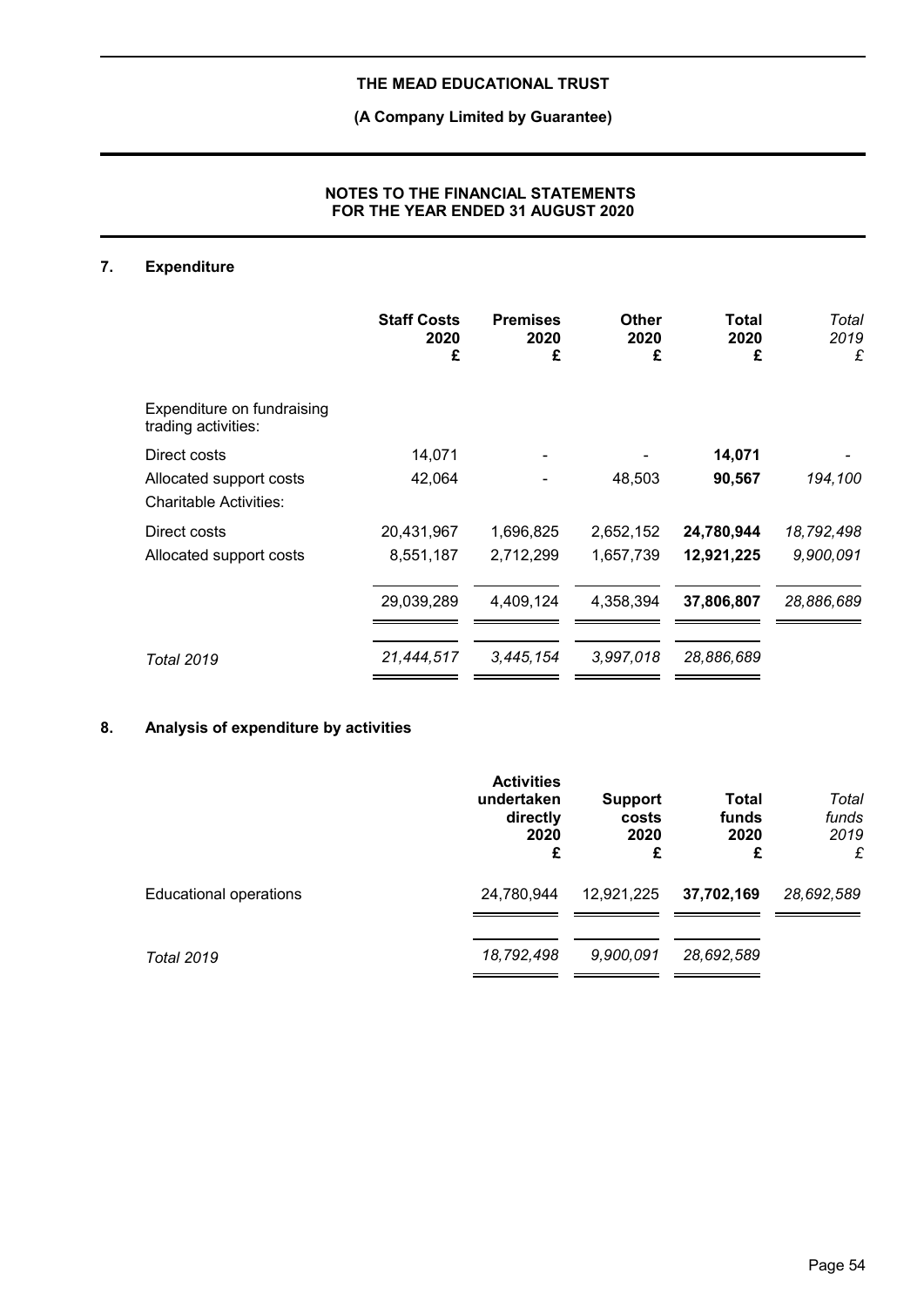# **(A Company Limited by Guarantee)**

## **NOTES TO THE FINANCIAL STATEMENTS FOR THE YEAR ENDED 31 AUGUST 2020**

# **8. Analysis of expenditure by activities (continued)**

# **Analysis of direct costs**

|                                                             | <b>Charitable</b><br><b>Activities</b><br>2020<br>£ | Total<br>funds<br>2020<br>£ | As restated<br>Total<br>funds<br>2019<br>£ |
|-------------------------------------------------------------|-----------------------------------------------------|-----------------------------|--------------------------------------------|
| LGPS pension interest cost (£532,000) less return on assets |                                                     |                             |                                            |
| (E273,000)                                                  | 259,000                                             | 259,000                     | 196,000                                    |
| Staff costs                                                 | 20,400,831                                          | 20,400,831                  | 14,670,112                                 |
| Depreciation                                                | 1,696,825                                           | 1,696,825                   | 1,326,646                                  |
| <b>Educational supplies</b>                                 | 813,499                                             | 813,499                     | 652,588                                    |
| <b>Examination fees</b>                                     | 190,433                                             | 190,433                     | 223,301                                    |
| Staff development                                           | 164,696                                             | 164,696                     | 154,834                                    |
| Other direct costs                                          | 433,387                                             | 433,387                     | 933,048                                    |
| Teaching school and SCITT expenses                          | 681,958                                             | 681,958                     | 553,493                                    |
| Technology costs                                            | 140,315                                             | 140,315                     | 82,476                                     |
|                                                             | 24,780,944                                          | 24,780,944                  | 18,792,498                                 |
| <b>Total 2019</b>                                           | 18,792,498                                          | 18,792,498                  |                                            |
|                                                             |                                                     |                             |                                            |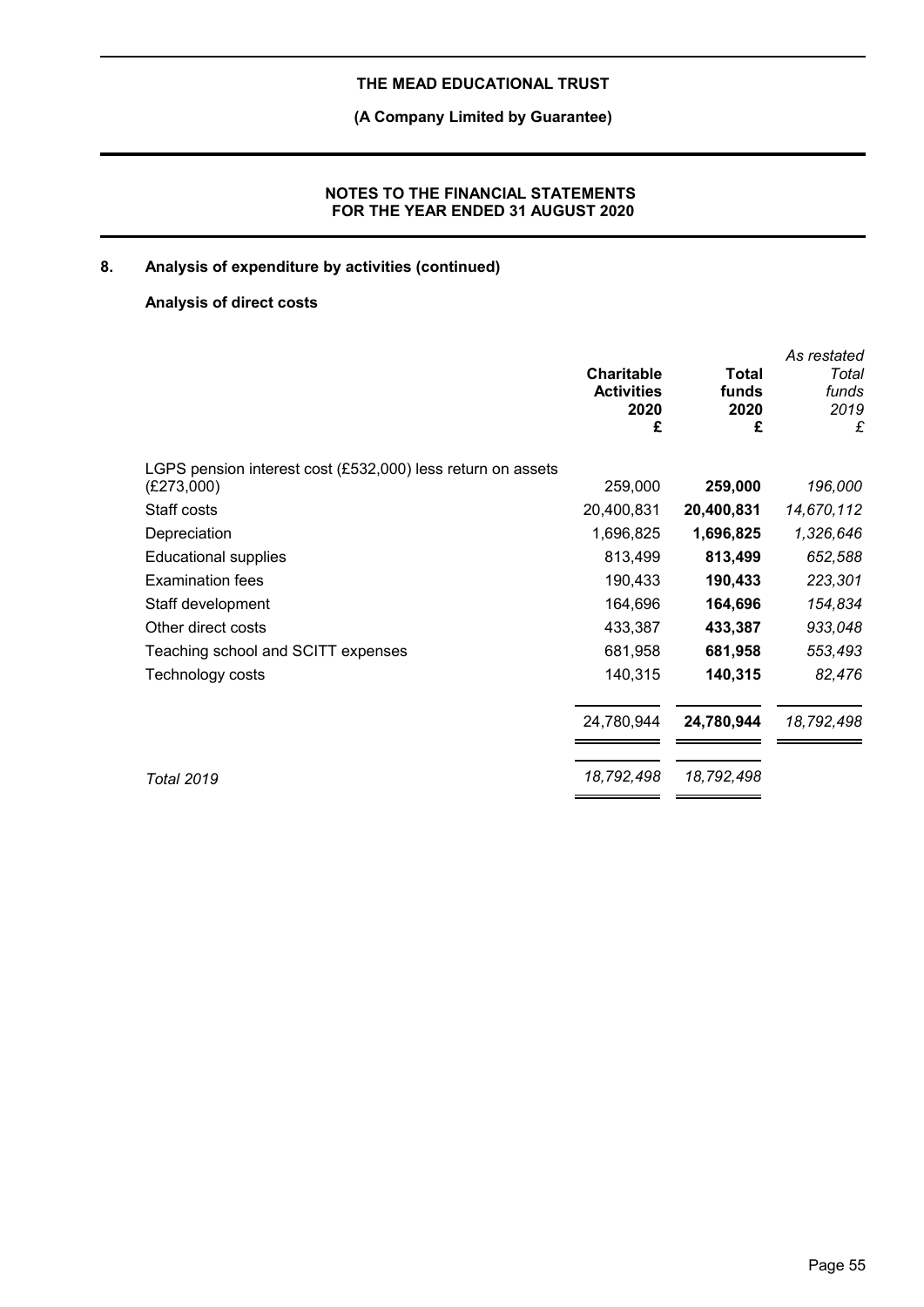# **(A Company Limited by Guarantee)**

## **NOTES TO THE FINANCIAL STATEMENTS FOR THE YEAR ENDED 31 AUGUST 2020**

# **8. Analysis of expenditure by activities (continued)**

## **Analysis of support costs**

|                                       | <b>Charitable</b><br><b>Activities</b><br>2020<br>£ | <b>Total</b><br>funds<br>2020<br>£ | Total<br>funds<br>2019<br>£ |
|---------------------------------------|-----------------------------------------------------|------------------------------------|-----------------------------|
|                                       |                                                     |                                    |                             |
| Staff costs                           | 8,243,864                                           | 8,243,864                          | 6,222,419                   |
| Depreciation                          | 565,608                                             | 565,608                            | 442,215                     |
| Recruitment                           | 63,150                                              | 63,150                             | 61,755                      |
| Maintenance of premises and equipment | 437,237                                             | 437,237                            | 293,460                     |
| Cleaning                              | 138,510                                             | 138,510                            | 105,880                     |
| Rent & rates                          | 867,023                                             | 867,023                            | 689,554                     |
| Insurance                             | 237,427                                             | 237,427                            | 171,615                     |
| Catering                              | 704,497                                             | 704,497                            | 420,735                     |
| Legal and professional fees           | 96,771                                              | 96,771                             | 77,179                      |
| Other support costs                   | 486,326                                             | 486,326                            | 449,199                     |
| Security and transport                | 79,454                                              | 79,454                             | 69,030                      |
| Technology costs                      | 457,888                                             | 457,888                            | 432,729                     |
| Energy costs                          | 465,213                                             | 465,213                            | 384,428                     |
| Governance costs                      | 78,257                                              | 78,257                             | 79,893                      |
|                                       | 12,921,225                                          | 12,921,225                         | 9,900,091                   |
| <b>Total 2019</b>                     | 9,900,091                                           | 9,900,091                          |                             |

# **9. Net income/(expenditure)**

Net income/(expenditure) for the year includes:

| 2020<br>£                                          | 2019<br>£ |
|----------------------------------------------------|-----------|
| Operating lease rentals<br>45.781                  | 35,232    |
| Depreciation of tangible fixed assets<br>2,262,433 | 1,768,861 |
| Loss on disposal of fixed assets<br>$\blacksquare$ | 3,949     |
| Fees paid to auditors for:                         |           |
| 34.500<br>- audit                                  | 32,000    |
| 27,100<br>- other services                         | 25,000    |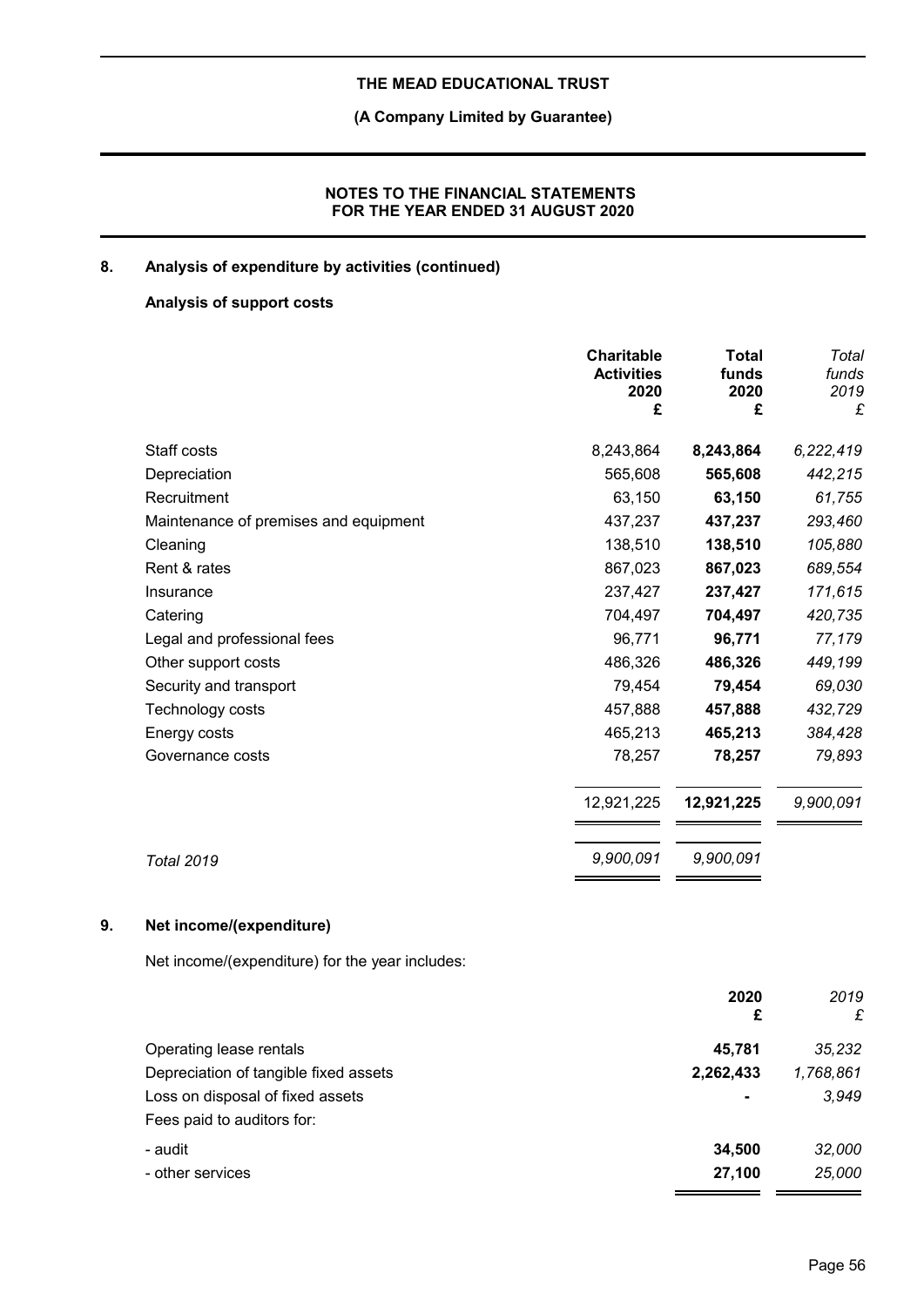# **(A Company Limited by Guarantee)**

## **NOTES TO THE FINANCIAL STATEMENTS FOR THE YEAR ENDED 31 AUGUST 2020**

## **10. Staff**

### **a. Staff costs**

Staff costs during the year were as follows:

|                                     | 2020<br>£  | 2019<br>£  |
|-------------------------------------|------------|------------|
| Wages and salaries                  | 20,647,374 | 15,829,380 |
| Social security costs               | 2,006,925  | 1,530,524  |
| Pension costs                       | 6,046,531  | 3,670,701  |
|                                     | 28,700,830 | 21,030,605 |
| Agency staff costs                  | 307,323    | 352,202    |
| Staff restructuring costs           | 31,136     | 61,710     |
|                                     | 29,039,289 | 21,444,517 |
| Staff restructuring costs comprise: |            |            |
|                                     | 2020<br>£  | 2019<br>£  |
| Redundancy payments                 |            | 56,584     |
| Severance payments                  | 31,136     | 5,126      |
|                                     | 31,136     | 61,710     |

### **b. Staff numbers**

The average number of persons employed by the Academy Trust during the year was as follows:

|                            | 2020<br>No. | 2019<br>No. |
|----------------------------|-------------|-------------|
| <b>Teachers</b>            | 311         | 209         |
| Administration and support | 533         | 426         |
| Management                 | 16          | 16          |
|                            | 860         | 651         |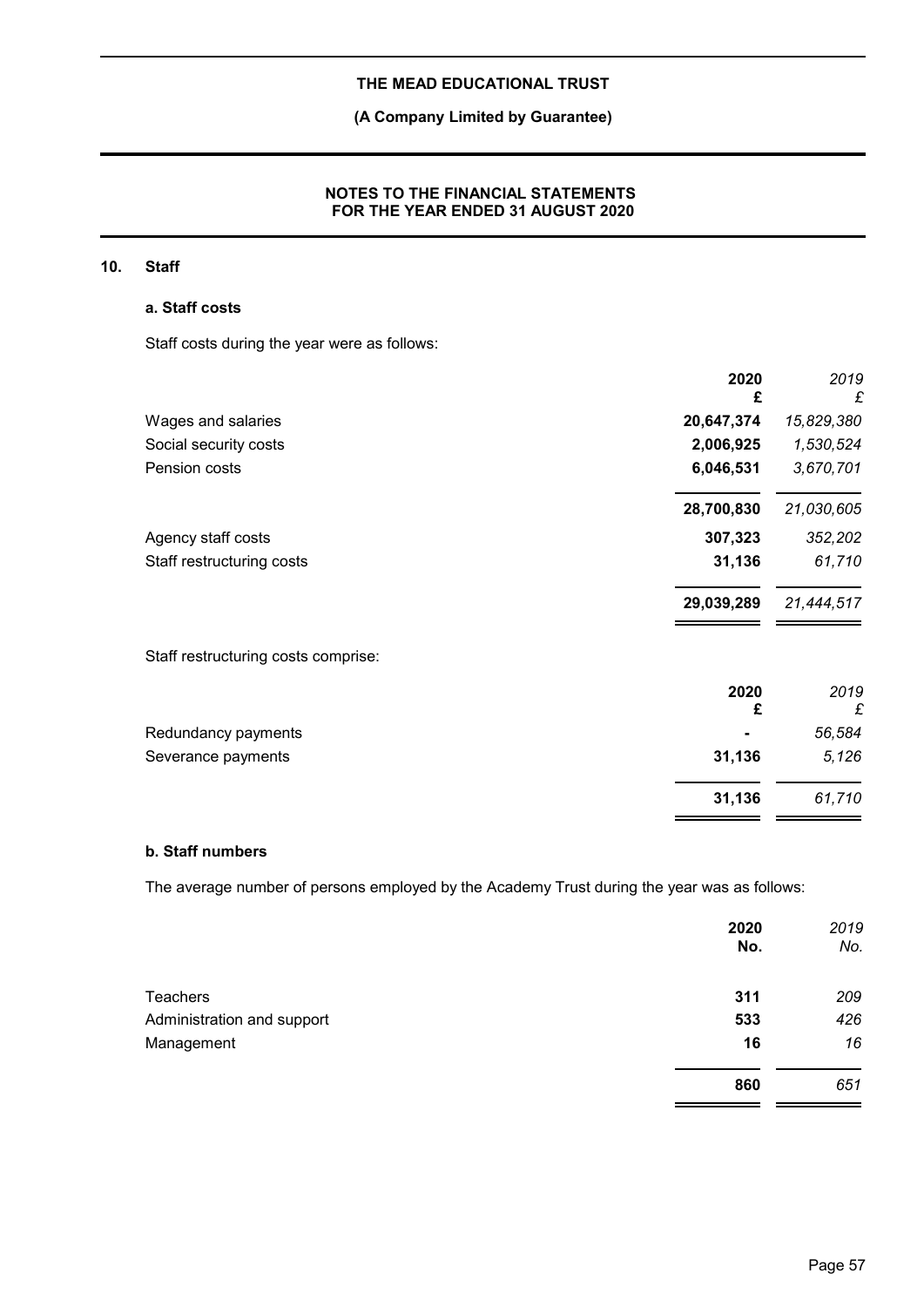### **(A Company Limited by Guarantee)**

### **NOTES TO THE FINANCIAL STATEMENTS FOR THE YEAR ENDED 31 AUGUST 2020**

### **10. Staff (continued)**

#### **c. Higher paid staff**

The number of employees whose employee benefits (excluding employer pension costs) exceeded £60,000 was:

|                                 | 2020<br>No. | 2019<br>No. |
|---------------------------------|-------------|-------------|
| In the band £60,001 - £70,000   | 11          | 5           |
| In the band £70,001 - £80,000   | 5           | 5           |
| In the band £80,001 - £90,000   | 3           | 3           |
| In the band £90,001 - £100,000  |             | 2           |
| In the band £100,001 - £110,000 |             | 1           |
| In the band £120,001 - £130,000 |             |             |

#### **d. Key management personnel**

The key management personnel of the Academy Trust comprise the Trustees and the senior management team as listed on page 1. The total amount of employee benefits (including employer pension contributions and employer national insurance contributions) received by key management personnel for their services to the Academy Trust was £773,166 *(2019 - £644,844)*. These figures include salary costs of all Trustees employed by the Academy Trust, even where they have no management role within their employment.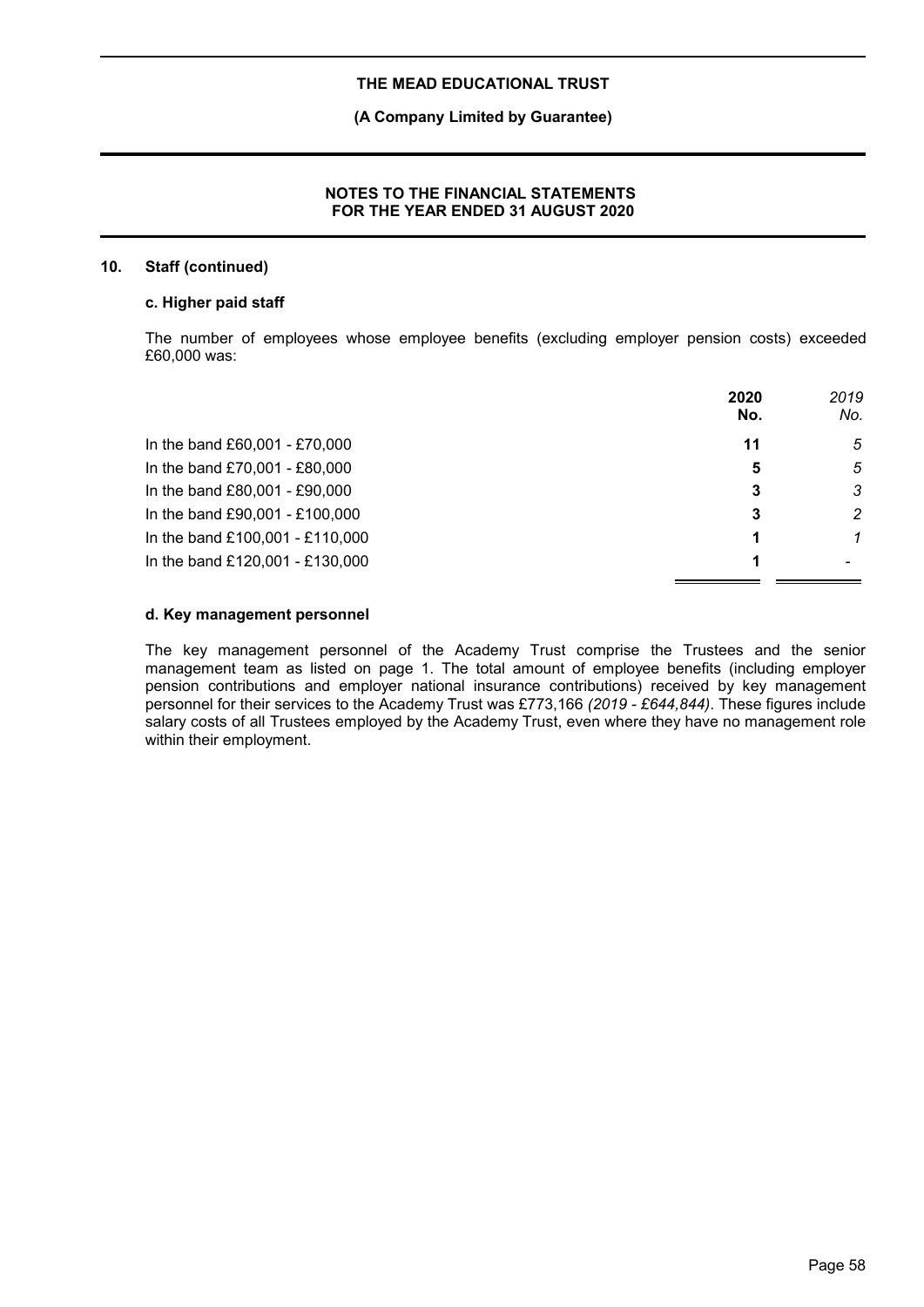**(A Company Limited by Guarantee)**

### **NOTES TO THE FINANCIAL STATEMENTS FOR THE YEAR ENDED 31 AUGUST 2020**

### **11. Central services**

The Academy Trust has provided the following central services to its academies during the year:

- human resources
- financial services
- legal services
- educational support services
- others as arising

The Academy Trust charges for these services on the following basis:

5% of GAG funding.

The actual amounts charged during the year were as follows:

|                                         | 2020      | 2019      |
|-----------------------------------------|-----------|-----------|
|                                         | £         | £         |
| Abbey Mead Primary Academy              | 144,440   |           |
| Castle Mead Academy                     | 82,368    |           |
| Kestrel Mead Primary Academy            | 121,861   |           |
| Knighton Mead Primary Academy           | 58,783    | 52,182    |
| North Mead Primary Academy              | 95,644    | 86,142    |
| Orchard Mead Academy                    | 339,806   | 334,356   |
| Rowlatts Mead Primary Academy           | 80,842    | 69,660    |
| Rushey Mead Academy                     | 422,645   | 417,317   |
| Thurnby Mead Academy                    | 61,881    | 55,301    |
| <b>Willowbrook Mead Primary Academy</b> | 97,515    | 88,266    |
| <b>Total</b>                            | 1,505,785 | 1,103,224 |
|                                         |           |           |

### **12. Trustees' remuneration and expenses**

The Chief Executive Officer (CEO) has been paid remuneration or has received other benefits from an employment with the Academy Trust. The CEO only receives remuneration in respect of services they provide undertaking the role of a CEO under their contract of employment.

The value of Trustees' remuneration and other benefits was as follows:

Carolyn Robson (Chief Executive Officer and Trustee)

Remuneration £90,000 - £95,000 (2019: £90,000 - £95,000) Employer's pension contributions £NIL (2019: £NIL)

During the year ended 31 August 2020, no Trustee expenses have been incurred *(2019 - £NIL)*.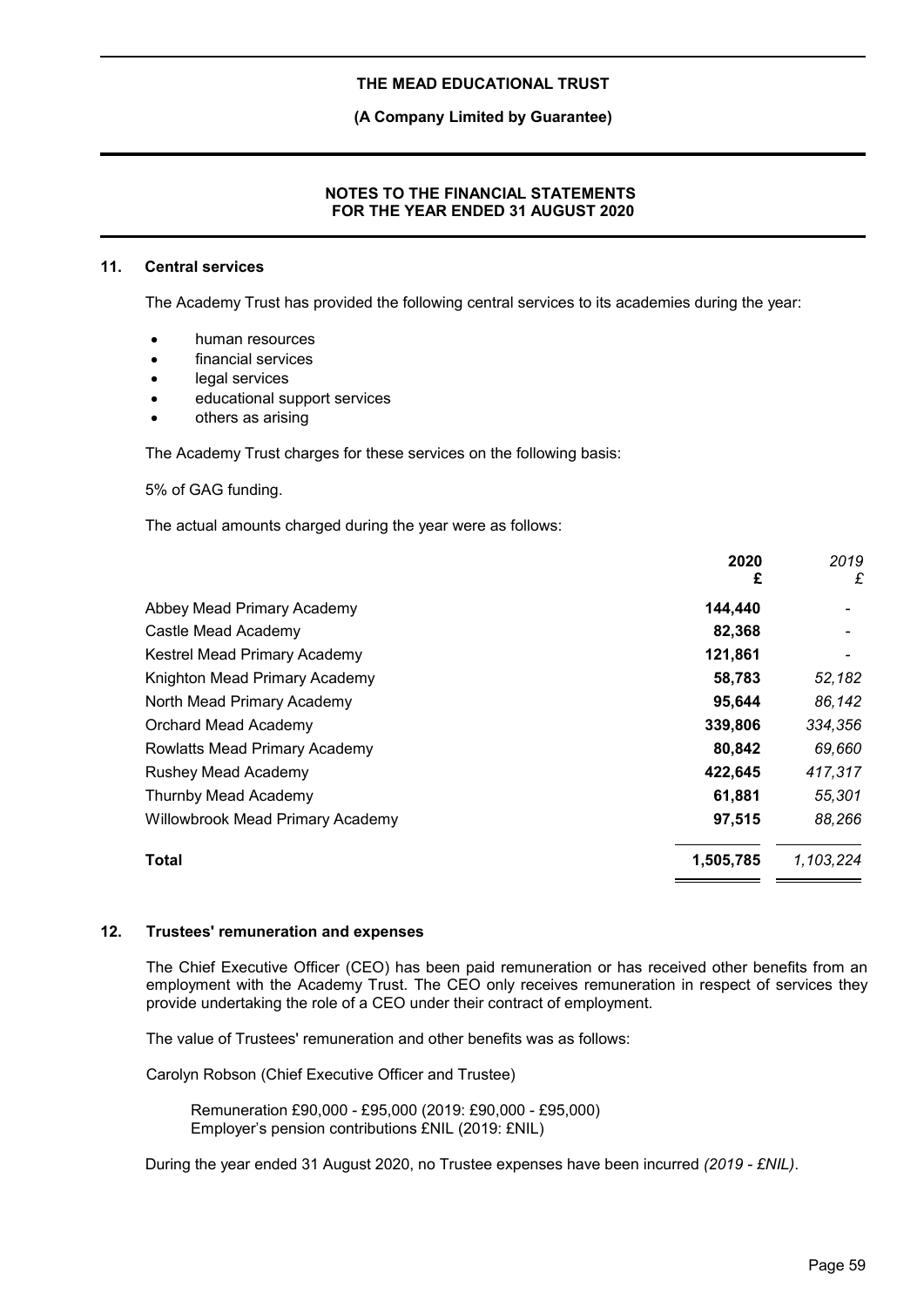### **(A Company Limited by Guarantee)**

### **NOTES TO THE FINANCIAL STATEMENTS FOR THE YEAR ENDED 31 AUGUST 2020**

### **13. Trustees' and Officers' insurance**

In accordance with normal commercial practice, the Academy Trust has purchased insurance to protect Trustees and officers from claims arising from negligent acts, errors or omissions occurring whilst on academy business. The insurance provides cover up to £2,000,000 on any one claim. The cost of this insurance is included in the total insurance cost.

Castle Mead Academy has opted into the Department for Education's risk protection arrangement (RPA), an alternative to insurance where UK government funds cover losses that arise. This scheme protects Trustees and officers from claims arising from negligent acts, errors or omissions occurring whilst on academy business, and provides cover up to £10,000,000. It is not possible to quantify the Trustees and officers indemnity element from the overall cost of the RPA scheme membership.

### **14. Tangible fixed assets**

|                          | Leasehold<br>land and<br>buildings<br>£ | <b>Furniture</b><br>and fixtures<br>£ | Computer<br>equipment<br>£ | <b>Motor</b><br>vehicles<br>£ | <b>Total</b><br>£ |
|--------------------------|-----------------------------------------|---------------------------------------|----------------------------|-------------------------------|-------------------|
| <b>Cost or valuation</b> |                                         |                                       |                            |                               |                   |
| At 1 September 2019      | 53,286,940                              | 2,202,156                             | 1,410,099                  |                               | 56,899,195        |
| Additions                | 902,683                                 | 510,618                               | 838,135                    | 36,050                        | 2,287,486         |
| At 31 August 2020        | 54,189,623                              | 2,712,774                             | 2,248,234                  | 36,050                        | 59,186,681        |
| <b>Depreciation</b>      |                                         |                                       |                            |                               |                   |
| At 1 September 2019      | 3,080,249                               | 768,732                               | 705,216                    |                               | 4,554,197         |
| Charge for the year      | 1,353,252                               | 403,360                               | 496,809                    | 9,012                         | 2,262,433         |
| At 31 August 2020        | 4,433,501                               | 1,172,092                             | 1,202,025                  | 9,012                         | 6,816,630         |
| Net book value           |                                         |                                       |                            |                               |                   |
| At 31 August 2020        | 49,756,122                              | 1,540,682                             | 1,046,209                  | 27,038                        | 52,370,051        |
| At 31 August 2019        | 50,206,691                              | 1,433,424                             | 704,883                    |                               | 52,344,998        |
|                          |                                         |                                       |                            |                               |                   |

See note 1.3 regarding assets transferred on conversion.

The Multi-Academy Trust has been unable to obtain the property valuations at conversion for Abbey Mead Primary Academy and Kestrel Mead Primary Academy at the time of approval of the 2020 accounts. The land and buildings valuation will be brought into the accounts when an independent valuation is received and will be reflected as a prior year adjustment in the 31 August 2021 financial statements.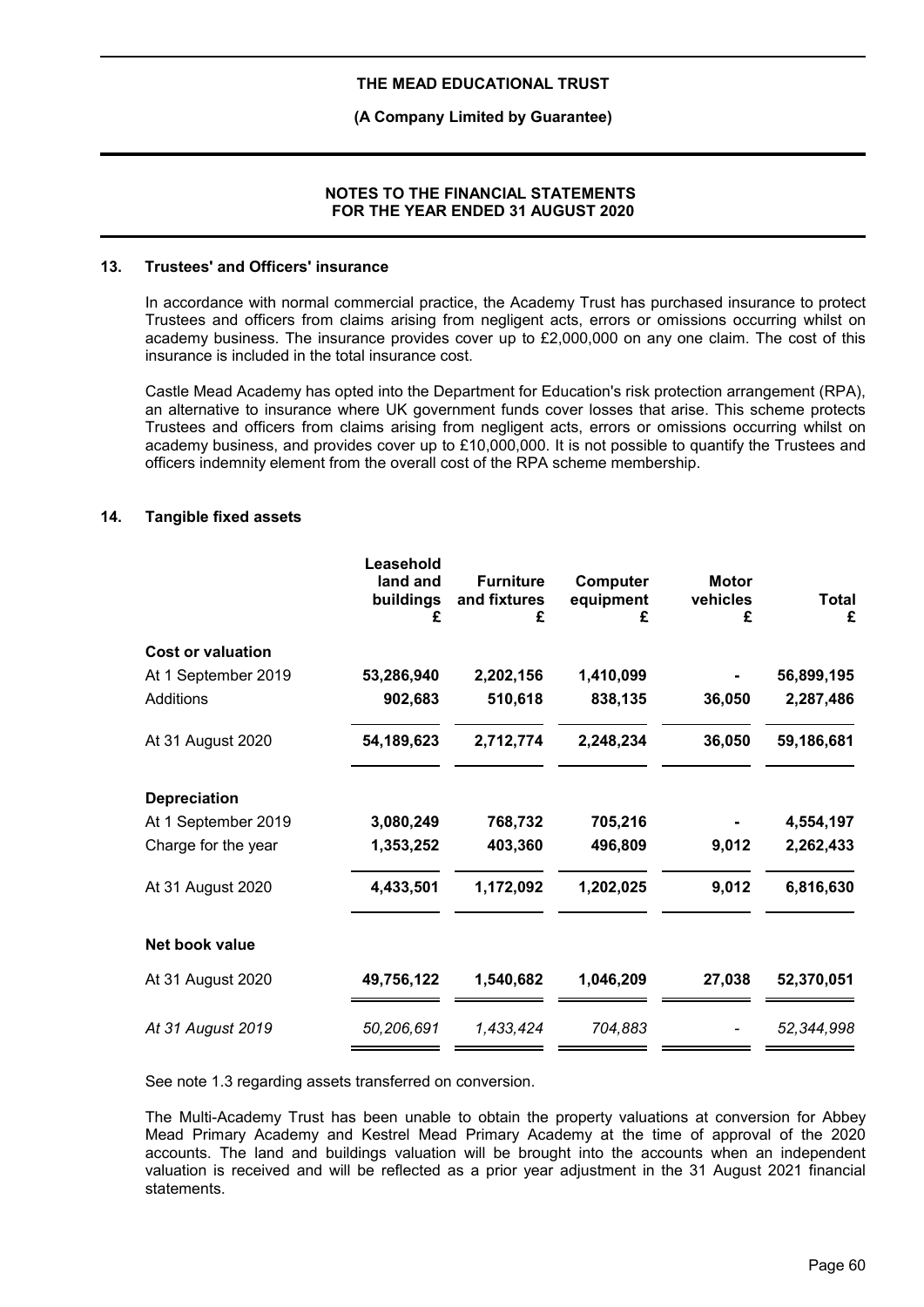### **(A Company Limited by Guarantee)**

## **NOTES TO THE FINANCIAL STATEMENTS FOR THE YEAR ENDED 31 AUGUST 2020**

### **15. Stocks**

|     | Classroom and other materials  | 2020<br>£<br>116,251 | 2019<br>£<br>96,846 |
|-----|--------------------------------|----------------------|---------------------|
| 16. | <b>Debtors</b>                 |                      |                     |
|     |                                | 2020<br>£            | 2019<br>£           |
|     | Due within one year            |                      |                     |
|     | Trade debtors                  | 77,544               | 91,487              |
|     | VAT recoverable                | 497,896              | 354,363             |
|     | Prepayments and accrued income | 977,152              | 995,454             |
|     | Other debtors                  | 7,728                | 53,965              |
|     |                                | 1,560,320            | 1,495,269           |

### **17. Current asset investments**

|                                         | 2020                | 2019<br>£ |
|-----------------------------------------|---------------------|-----------|
| Current asset investments - Lloyds Bank | 4,508,562 2,500,000 |           |

Current asset investments consists of fixed interest rate deposit accounts with Lloyds Bank, being a 32 day notice investment of £1,508,562 at 0.1% and an investment of £3,000,000 at 1.05% maturing on 22 February 2021.

### **18. Creditors: Amounts falling due within one year**

|                                    | 2020<br>£ | 2019<br>£ |
|------------------------------------|-----------|-----------|
| Other loans                        | 37,158    | 32,946    |
| Trade creditors                    | 497,470   | 409,016   |
| Other taxation and social security | 481,679   | 373,703   |
| Other creditors                    | 647,872   | 551,797   |
| Accruals and deferred income       | 1,009,705 | 845,223   |
|                                    | 2,673,884 | 2,212,685 |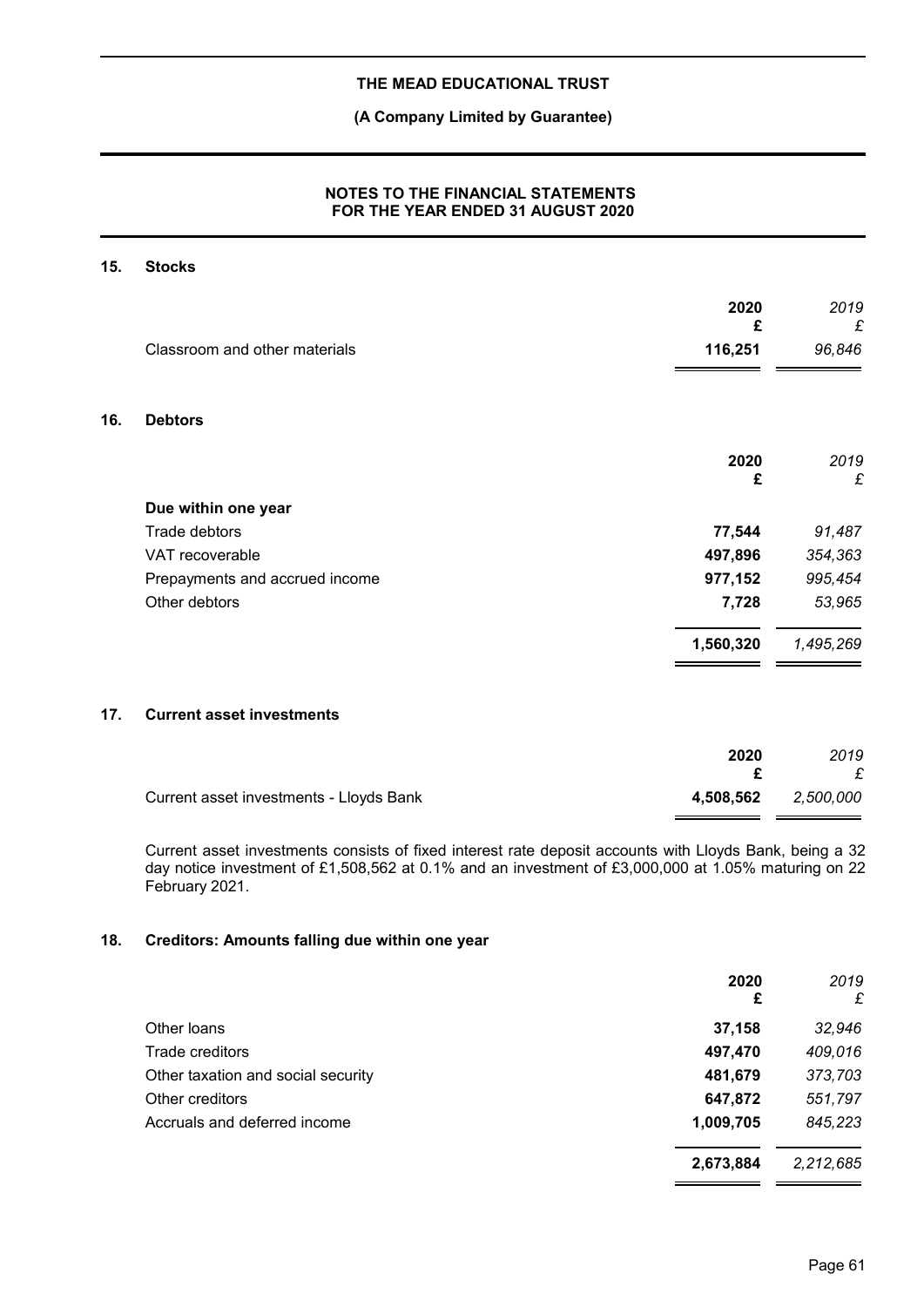### **(A Company Limited by Guarantee)**

### **NOTES TO THE FINANCIAL STATEMENTS FOR THE YEAR ENDED 31 AUGUST 2020**

## **18. Creditors: Amounts falling due within one year (continued)**

|                                        | 2020<br>£  | 2019<br>£  |
|----------------------------------------|------------|------------|
|                                        | 2020<br>£  | 2019<br>£  |
| Deferred income                        |            |            |
| Deferred income at 1 September 2019    | 393,833    | 625,846    |
| Resources deferred during the year     | 525,845    | 393,833    |
| Amounts released from previous periods | (393, 833) | (625, 846) |
|                                        | 525,845    | 393,833    |

The closing balance of deferred income mainly relates to funding for the Universal Infant Free School Meals and SCITT income received in advance of the 2020/21 academic year.

### **19. Creditors: Amounts falling due after more than one year**

|             | 2020<br>c | 2019<br>£ |
|-------------|-----------|-----------|
| Other loans | 122,446   | 142,758   |

The aggregate amount of liabilities payable or repayable wholly or in part more than five years after the reporting date is:

|                                     | 2020<br>£ | 2019<br>£ |
|-------------------------------------|-----------|-----------|
| Payable or repayable by instalments | 16,469    | 54,907    |
|                                     | 16,469    | 54,907    |

The above creditor relates to the early termination of the Building Schools for the Future (BSF) contract, Condition Improvement Fund (CIF) loans and a Salix loan.

The CIF loans consists of loans for a roofing project, a windows project, a heating project, and water system improvements as approved by the Education and Skills Funding Agency.

The loans are repayable over a 6 and 8 year period respectively and are to be repaid via deductions from General Annual Grant.

The Salix loan was entered into prior to Kestrel Mead Primary Academy joining the Trust. The loan was taken out as part of an energy efficiency programme and is repayable over 5 years.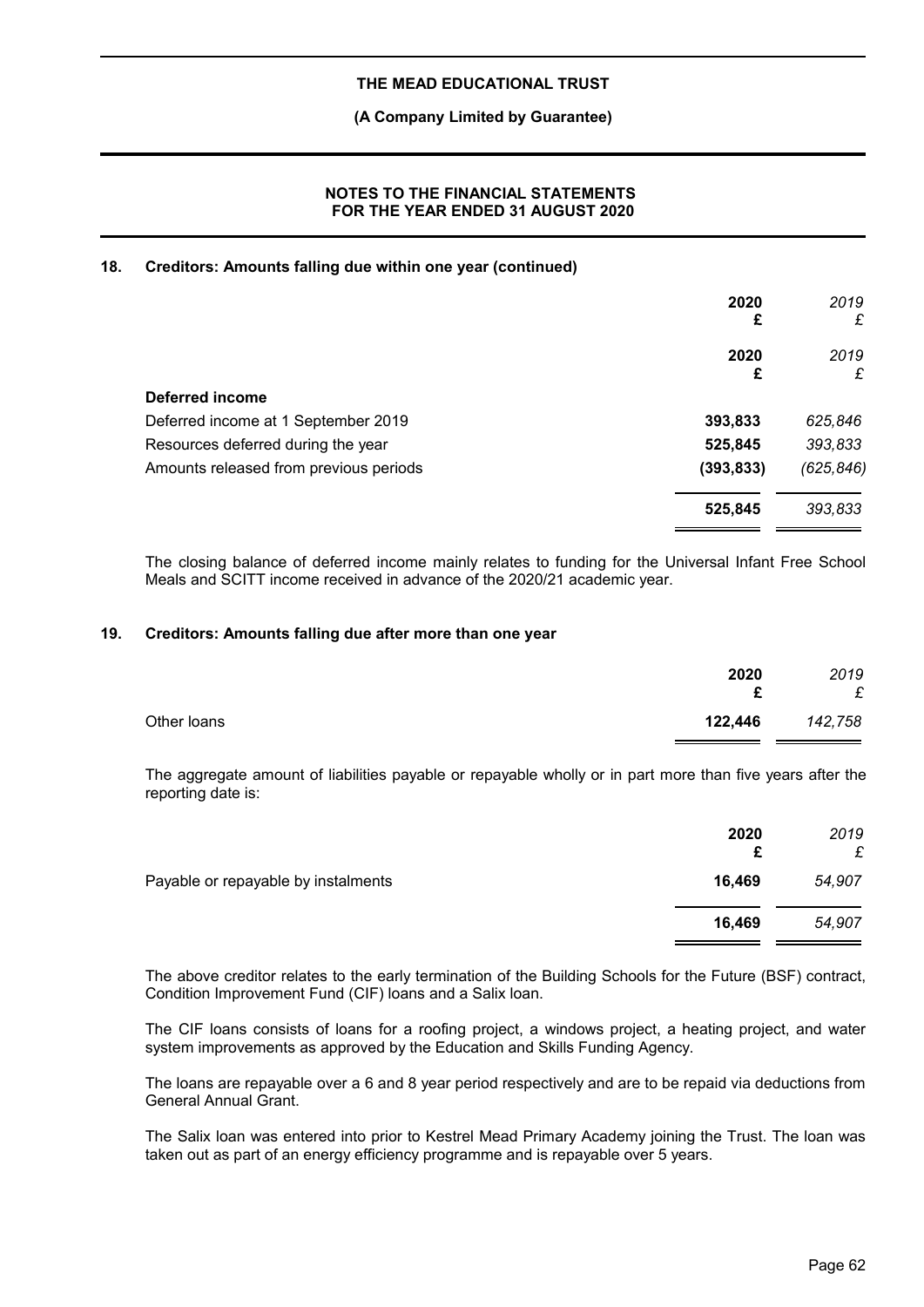**(A Company Limited by Guarantee)**

## **NOTES TO THE FINANCIAL STATEMENTS FOR THE YEAR ENDED 31 AUGUST 2020**

## **20. Statement of funds**

|                                         | <b>Balance at 1</b><br><b>September</b><br>2019<br>£ | £           | Income Expenditure<br>£ | <b>Transfers</b><br>in/out<br>£ | Gains/<br>(Losses)<br>£ | <b>Balance at</b><br>31 August<br>2020<br>£ |
|-----------------------------------------|------------------------------------------------------|-------------|-------------------------|---------------------------------|-------------------------|---------------------------------------------|
| <b>Designated funds</b>                 |                                                      |             |                         |                                 |                         |                                             |
| <b>Teaching School</b>                  | 24,143                                               | 134,489     | (127, 950)              |                                 |                         | 30,682                                      |
| <b>Unrestricted funds</b>               |                                                      |             |                         |                                 |                         |                                             |
| General funds                           | 1,695,837                                            | 412,491     | (104, 638)              | (34, 686)                       |                         | 1,969,004                                   |
| <b>Total Unrestricted funds</b>         | 1,719,980                                            | 546,980     | (232, 588)              | (34, 686)                       |                         | 1,999,686                                   |
| <b>Restricted general</b><br>funds      |                                                      |             |                         |                                 |                         |                                             |
| <b>General Annual Grant</b>             | 2,496,523                                            | 28,179,306  | (26, 562, 136)          | (1,073,232)                     |                         | 3,040,461                                   |
| <b>Pupil Premium</b>                    | 725                                                  | 1,998,722   | (1,833,938)             |                                 |                         | 165,509                                     |
| Other DfE Group grants                  | 62,872                                               | 2,044,075   | (2,014,988)             |                                 |                         | 91,959                                      |
| Other government grants                 | 31,154                                               | 1,666,224   | (1,695,278)             |                                 |                         | 2,100                                       |
| Other funding                           | 18,546                                               | 48,289      | (13, 730)               | (8,890)                         |                         | 44,215                                      |
| <b>Teaching School</b>                  | 15,371                                               | 105,776     | (80, 175)               |                                 |                         | 40,972                                      |
| <b>SCITT</b>                            | 75,079                                               | 919,244     | (893, 845)              | (42,900)                        |                         | 57,578                                      |
| Notional rent                           |                                                      | 432,696     | (432, 696)              |                                 |                         |                                             |
| Deficit inherited on                    |                                                      |             |                         |                                 |                         |                                             |
| conversion                              |                                                      | (20, 507)   |                         |                                 |                         | (20, 507)                                   |
| Pension reserve                         | (11,026,000)                                         | (1,851,000) | (1,785,000)             |                                 | (170,000)               | (14, 832, 000)                              |
|                                         | (8,325,730)                                          | 33,522,825  | (35, 311, 786)          | (1, 125, 022)                   | (170,000)               | (11, 409, 713)                              |
| <b>Restricted fixed asset</b><br>funds  |                                                      |             |                         |                                 |                         |                                             |
| DfE Group capital grants                | 3,789,045                                            | 883,387     | (345, 443)              |                                 |                         | 4,326,989                                   |
| Other government grants                 | 170,529                                              |             | (48, 100)               |                                 |                         | 122,429                                     |
| Capital refresh                         | 424,421                                              |             | (100, 681)              |                                 |                         | 323,740                                     |
| Other capital income                    | 8,482                                                | 8,694       | (4,079)                 |                                 |                         | 13,097                                      |
| <b>Transfer from Local</b><br>Authority | 48,214,666                                           | 87,022      | (1,402,107)             |                                 |                         | 46,899,581                                  |
| Capital expenditure from<br><b>GAG</b>  | 623,067                                              |             | (362, 023)              | 1,159,708                       |                         | 1,420,752                                   |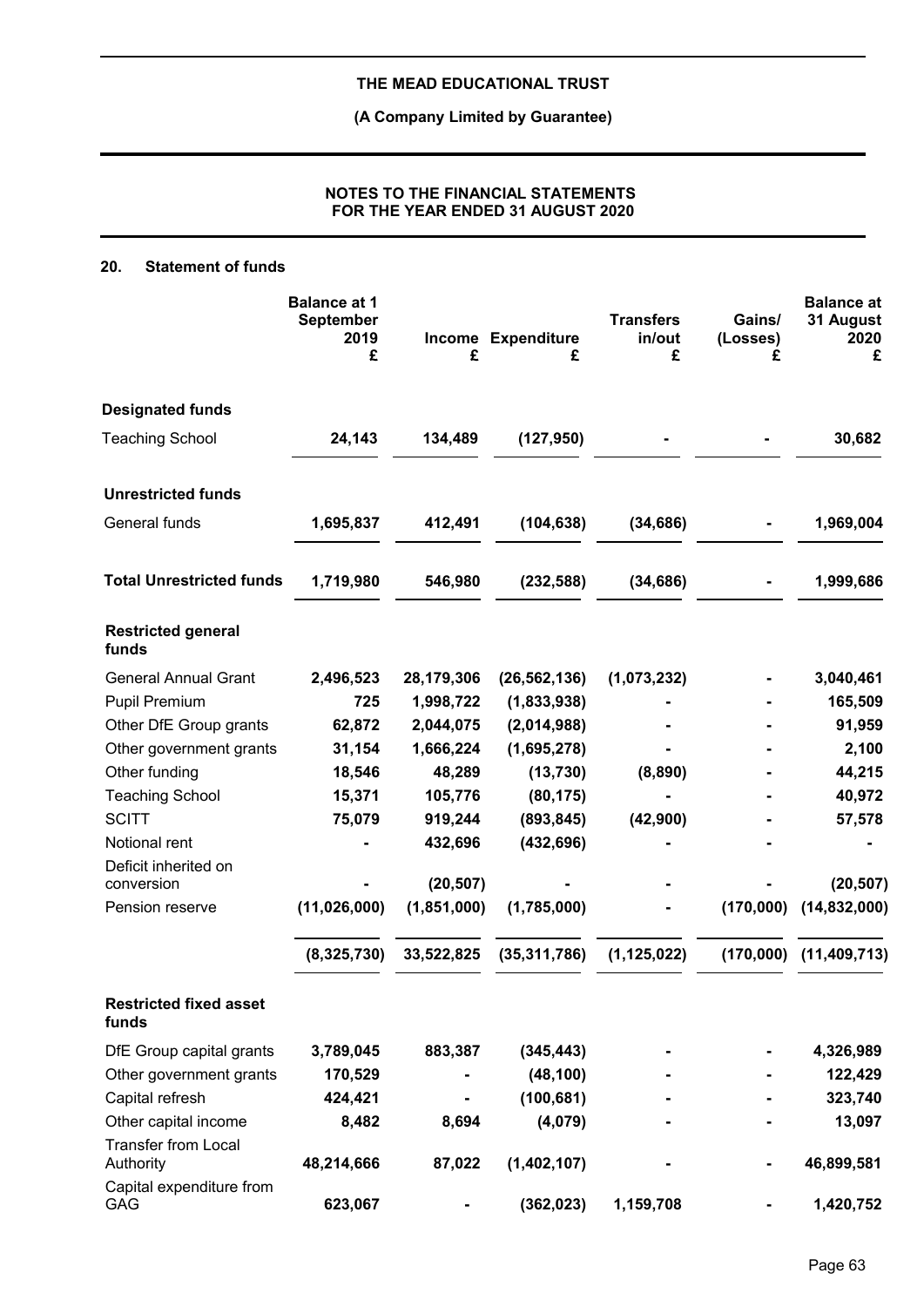### **(A Company Limited by Guarantee)**

## **NOTES TO THE FINANCIAL STATEMENTS FOR THE YEAR ENDED 31 AUGUST 2020**

### **20. Statement of funds (continued)**

|                               | <b>Balance at 1</b><br><b>September</b><br>2019<br>£ | Income Expenditure<br>£ | £              | <b>Transfers</b><br>in/out<br>£ | Gains/<br>(Losses) | <b>Balance at</b><br>31 August<br>2020<br>£ |
|-------------------------------|------------------------------------------------------|-------------------------|----------------|---------------------------------|--------------------|---------------------------------------------|
|                               | 53,230,210                                           | 979,103                 | (2, 262, 433)  | 1,159,708                       |                    | 53,106,588                                  |
| <b>Total Restricted funds</b> | 44,904,480                                           | 34,501,928              | (37, 574, 219) | 34,686                          | (170,000)          | 41,696,875                                  |
| <b>Total funds</b>            | 46,624,460                                           | 35,048,908              | (37,806,807)   |                                 | (170,000)          | 43,696,561                                  |

The specific purposes for which the funds are to be applied are as follows:

### **Designated funds**

The Teaching School fund relates to historic surpluses which have been built up prior to conversion to an Academy Trust plus any subsequent surpluses generated.

### **Restricted funds**

The General Annual Grant (GAG) relates to the Academy Trust's development and operational activities. The transfer from GAG relates to funding towards fixed asset additions purchased in the year.

Pupil Premium relates to additional funding received to raise the attainment of disadvantaged pupils of all abilities and to close the gaps between them and their peers. The closing balance has been spent in the Autumn 2020 term.

The other DfE group restricted funds consists of Universal Infant Free School Meals, Free School Meals, PE Sports Grant, National Support School Bursary, Year 7 Catch Up Grant, Teachers Pay Grant, Teachers Pension Grant, Conversion Grants, National College for Teaching Leadership school salaried direct income, school improvement funding, DfE income and free school income. One-off income in relation to the Coronavirus pandemic was received during the year for a digital learning platform and to fund additional costs incurred during the pandemic. The closing balance relates to PE Sports Grant of £12,820, Year 7 Catch Up Grant of £43,433, free school income of £30,000 and the free school opening Grant of £5,706.

Other government grants consists of Special Educational Needs (SEN) income, Early Years Single Funding Formula (EYSFF), School Development Support Agency, Education Improvement Funding, Other Local Authority Grants and Pupil Premium Looked After Children. The closing balance relates to the Local Authority income of £2,100 for expenditure planned in the Autumn 2020 term.

Other funding consists of Leicestershire police income, Loughborough College income, milk income, apprentice incentives income, talking together income, family action funding, tenner challenge income, recharges for ICT services and specific funds to be spent towards laptops during the pandemic. The closing balance relates to the tenner challenge for £500, income from recharges of £27,809, Science Hub and Spoke balance brought forward of £15,906.

Teaching School relates to income from National College for Teaching and Leadership (NCTL) which includes the Teaching School Core Grant, School to School Support (STSS), Sport England Grant, SSIF income, William Allett Grant, Education Improvement Funding, and various other project income. The closing balance relates to Special Leaders of Education online community fund £5,000, SSIF grant of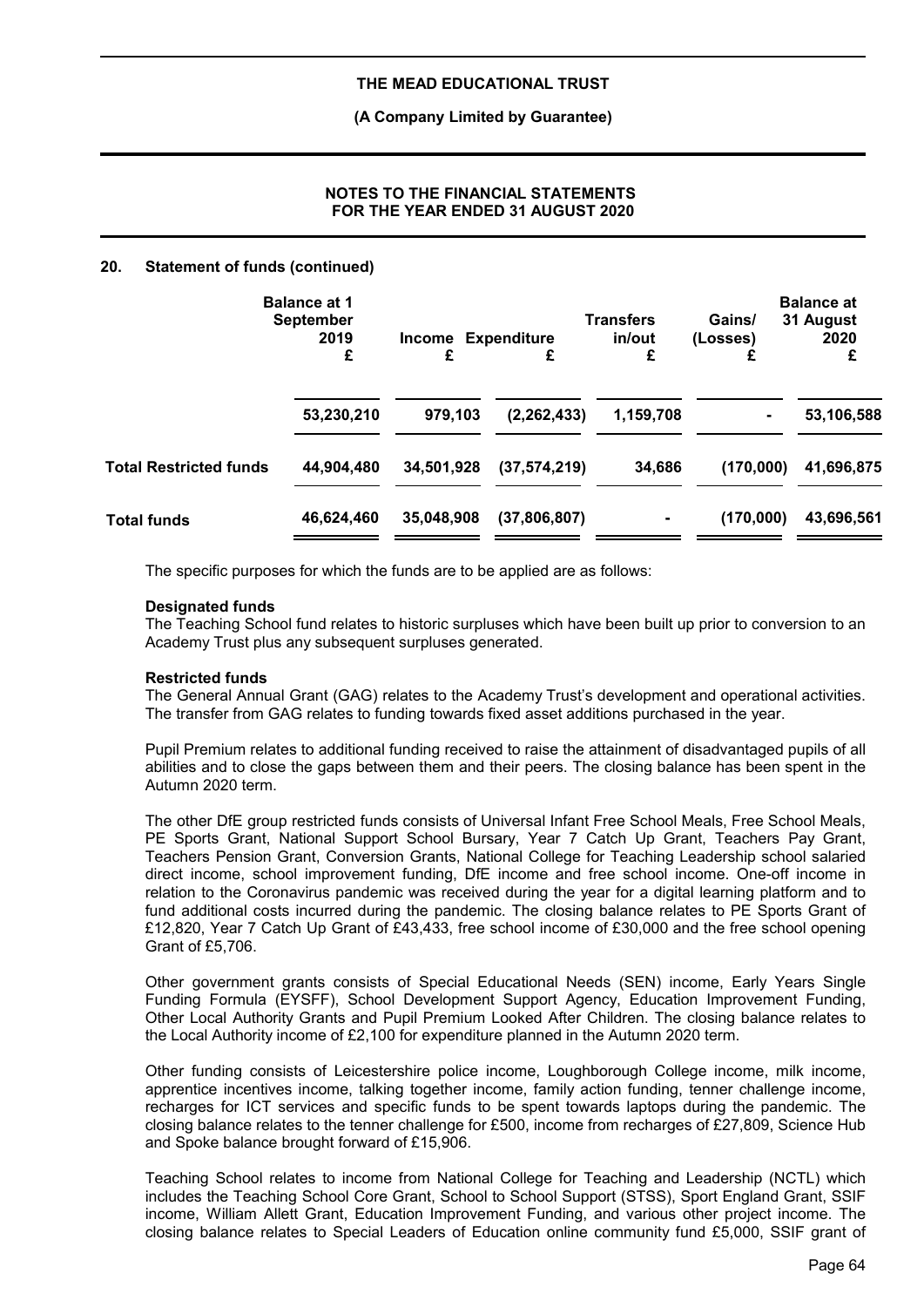### **(A Company Limited by Guarantee)**

### **NOTES TO THE FINANCIAL STATEMENTS FOR THE YEAR ENDED 31 AUGUST 2020**

### **20. Statement of funds (continued)**

£12,671, Education Improvement Funding of £1,667, Sports England of £16,364 and William Allett Grant of £5,270.

School Centred Initial Teacher Training (SCITT) income relates to bursaries, tuition fees and programme fees funded by the DfE and other educational institutions. The closing balance relates to SCITT of £57,578.

Apprenticeship levy relates to notional income and expenditure recognised in relation to the training received by the Academy Trust as part of the scheme.

Notional rent relates to the notional income and expenditure recognised in relation to the mobile classrooms donated for use from the Local Authority.

The deficit inherited on conversion is the amount transferred from Local Authority in relation to Abbey Primary School.

The pension reserve relates to the school's share of the deficit of the Leicestershire County Council's Local Government Pension Scheme.

#### **Restricted fixed asset funds**

DfE Group capital grants relate to funding received from these sources to purchase fixed assets. The closing balance relates to the net book value of the assets concerned plus unspent funds of £613,715.

Other government grants relate to Big Lottery Grant's and Local Authority money received for fixtures and fittings, IT equipment and an outdoor gym. The closing balance relates to the net book value of the assets concerned.

The capital refresh money is an amount which has been reserved for ICT capital expenditure which stems from when Rushey Mead School was under Local Authority control. The closing balance relates to the net book value of the assets plus unspent funds of £122,821. The closing balance can only be used towards capital expenditure in Rushey Mead Academy, rather than in other Trust academies within The Mead Educational Trust.

Other capital income relate to funding received from various sources to purchase fixed assets. The closing balance relates to the net book value of the assets.

The transfer from Local Authority relates to the value of £51,919,276 (leasehold land and buildings plus moveable assets) transferred from the Local Authority to the Academy Trust on conversion. The closing balance relates to the net book value of the assets concerned.

Capital expenditure from GAG relates to capitalised expenditure allocated to the GAG within this grant's terms. The income element is shown as a transfer from restricted funds, where the GAG is received, to the restricted fixed assets fund where it has been spent.

Under the funding agreement with the Secretary of State, the Academy Trust was not subject to a limit on the amount of GAG it could carry forward at 31 August 2020.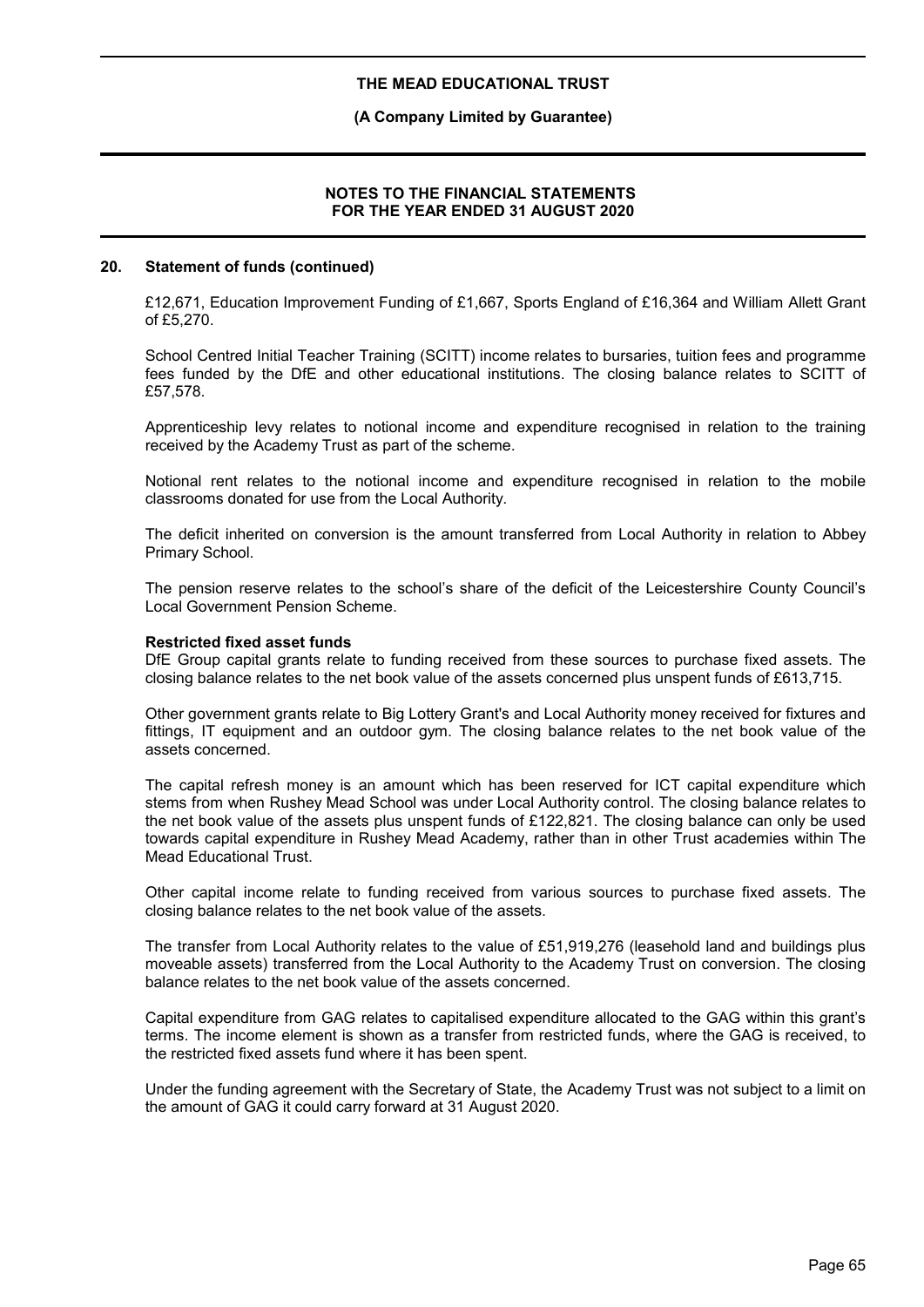# **(A Company Limited by Guarantee)**

### **NOTES TO THE FINANCIAL STATEMENTS FOR THE YEAR ENDED 31 AUGUST 2020**

# **20. Statement of funds (continued)**

# **Total funds analysis by academy**

Fund balances at 31 August 2020 were allocated as follows:

|                                                                 | 2020<br>£ | 2019<br>£      |
|-----------------------------------------------------------------|-----------|----------------|
| Abbey Mead Primary Academy                                      | 91,567    |                |
| Castle Mead Academy                                             | 171,681   | 1,428          |
| Kestrel Mead Primary Academy                                    | 202,669   |                |
| Knighton Mead Primary Academy                                   | 161,138   | 206,995        |
| North Mead Primary Academy                                      | 79,071    | 45,270         |
| 1,093,043<br>Orchard Mead Academy                               |           | 1,000,512      |
| Rowlatts Mead Primary Academy                                   | 381,685   | 452,484        |
| Rushey Mead Academy<br>2,266,719                                |           | 1,862,690      |
| Thurnby Mead Academy                                            | 175,890   | 186,375        |
| <b>Willowbrook Mead Primary Academy</b>                         | 176,114   | 311,934        |
| Central services                                                | 622,396   | 352,562        |
| Total before fixed asset funds and pension reserve<br>5,421,973 |           | 4,420,250      |
| Restricted fixed asset fund<br>53,106,588                       |           | 53,230,210     |
| (14, 832, 000)<br>Pension reserve                               |           | (11, 026, 000) |
| 43,696,561<br><b>Total</b>                                      |           | 46,624,460     |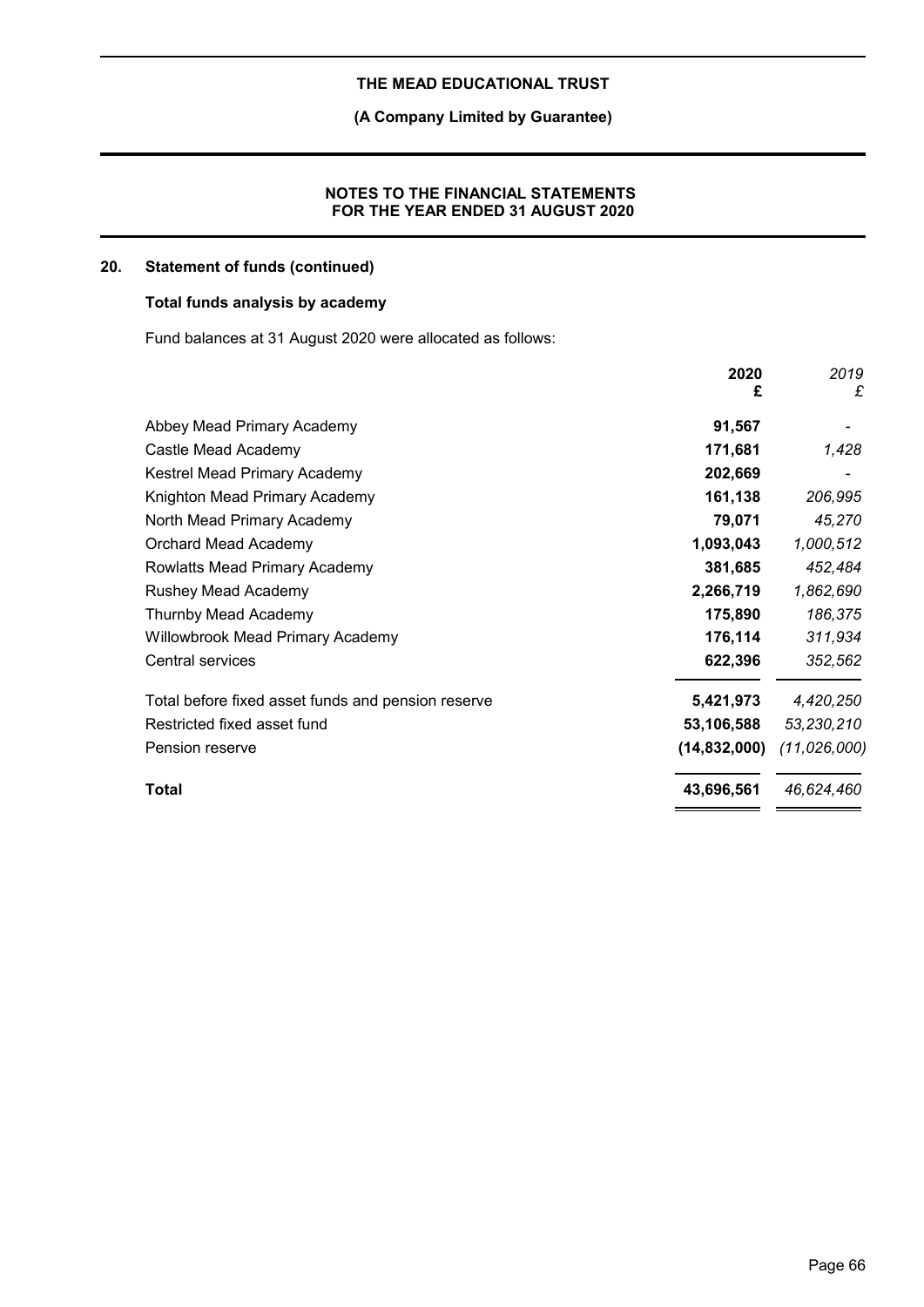# **(A Company Limited by Guarantee)**

### **NOTES TO THE FINANCIAL STATEMENTS FOR THE YEAR ENDED 31 AUGUST 2020**

# **20. Statement of funds (continued)**

# **Total cost analysis by academy**

Expenditure incurred by each academy during the year was as follows:

|                                           | <b>Teaching</b><br>and<br>educational<br>support<br>staff costs<br>£ | <b>Other</b><br>support<br>staff costs<br>£ | <b>Educational</b><br>£ | <b>Other costs</b><br>excluding<br>supplies depreciation<br>£ | <b>Total</b><br>2020<br>£ | Total<br>2019<br>£ |
|-------------------------------------------|----------------------------------------------------------------------|---------------------------------------------|-------------------------|---------------------------------------------------------------|---------------------------|--------------------|
| Abbey Mead<br>Primary                     |                                                                      |                                             |                         |                                                               |                           |                    |
| Academy                                   | 1,971,921                                                            | 322,755                                     | 39,471                  | 366,964                                                       | 2,701,111                 |                    |
| Castle Mead<br>Academy                    | 1,027,031                                                            | 161,430                                     | 46,842                  | 226,137                                                       | 1,461,440                 | 31,533             |
| <b>Kestrel Mead</b><br>Primary<br>Academy | 1,942,898                                                            | 249,352                                     | 31,779                  | 388,357                                                       | 2,612,386                 |                    |
| Knighton Mead<br>Primary<br>Academy       | 877,644                                                              | 143,697                                     | 40,988                  | 173,445                                                       | 1,235,774                 | 1,275,647          |
| North Mead<br>Primary                     |                                                                      |                                             |                         |                                                               |                           |                    |
| Academy                                   | 1,385,652                                                            | 237,890                                     | 56,745                  | 283,163                                                       | 1,963,450                 | 2,020,567          |
| <b>Orchard Mead</b><br>Academy            | 4,996,486                                                            | 632,253                                     | 112,799                 | 934,814                                                       | 6,676,352                 | 6,641,159          |
| <b>Rowlatts Mead</b><br>Primary           |                                                                      |                                             |                         |                                                               |                           |                    |
| Academy                                   | 1,247,298                                                            | 232,092                                     | 31,974                  | 166,166                                                       | 1,677,530                 | 1,654,218          |
| <b>Rushey Mead</b><br>Academy             | 6,567,358                                                            | 1,296,624                                   | 87,149                  | 2,113,838                                                     | 10,064,969                | 10,452,501         |
| <b>Thurnby Mead</b><br>Academy            | 993,316                                                              | 147,557                                     | 35,153                  | 194,050                                                       | 1,370,076                 | 1,357,930          |
| Willowbrook<br><b>Mead Primary</b>        |                                                                      |                                             |                         |                                                               |                           |                    |
| Academy                                   | 1,505,156                                                            | 222,314                                     | 54,000                  | 317,933                                                       | 2,099,403                 | 2,026,986          |
| Central services                          | 2,164,894                                                            | 713,671                                     | 13,220                  | 790,098                                                       | 3,681,883                 | 1,657,287          |
| Academy                                   | 24,679,654                                                           | 4,359,635                                   | 550,120                 | 5,954,965                                                     | 35,544,374                | 27, 117, 828       |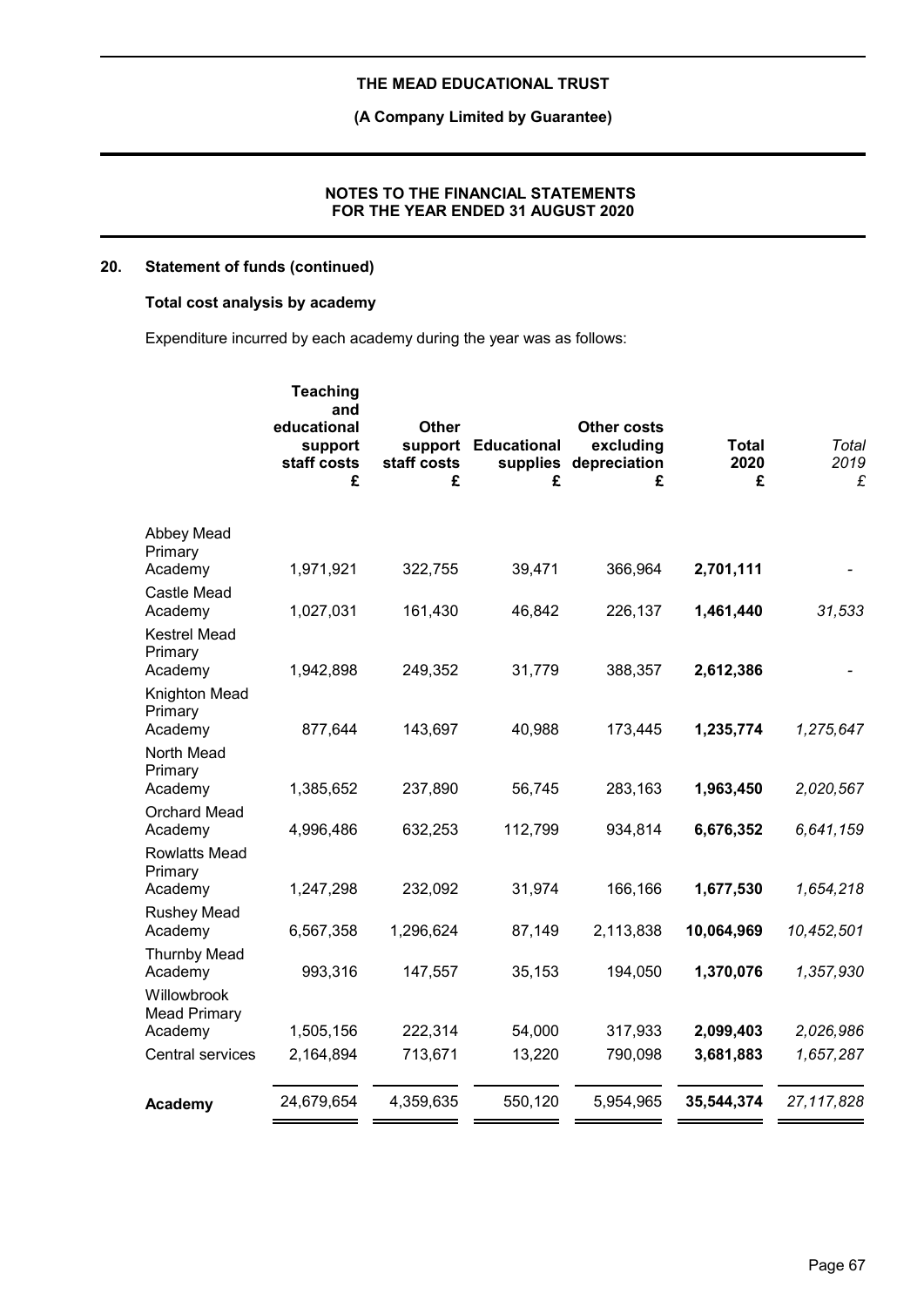**(A Company Limited by Guarantee)**

### **NOTES TO THE FINANCIAL STATEMENTS FOR THE YEAR ENDED 31 AUGUST 2020**

# **20. Statement of funds (continued)**

Comparative information in respect of the preceding year is as follows:

| <b>Unrestricted</b><br>funds<br><b>Designated</b><br>funds<br>Teaching<br>School<br>19,086<br>156,414<br>(151, 357)<br><b>General funds</b><br>General funds<br>295,710<br>(194, 088)<br>1,594,215<br><b>Total</b><br><b>Unrestricted</b><br>funds<br>1,613,301<br>452,124<br>(345, 445)<br><b>Restricted</b><br>general funds<br><b>General Annual</b><br>Grant<br>1,357,911<br>21,858,829<br>(20, 321, 477)<br>(398, 740)<br><b>Pupil Premium</b><br>1,628,749<br>(1,628,024)<br>Other DfE<br>1,384,081<br>3,268<br>(1, 324, 477)<br>Group grants<br>Other<br>government<br>1,200<br>750,244<br>(720, 290)<br>grants<br>13,415<br>Other funding<br>77,260<br>(67, 129)<br>(5,000)<br>Teaching<br>School<br>5,000<br>484,601<br>(474, 230)<br>100,675<br>(643,060)<br><b>SCITT</b><br>617,464<br>Notional rent<br>432,696<br>(432, 696)<br>Pension<br>(6, 683, 000)<br>(1, 161, 000)<br>(3, 182, 000)<br>reserve<br>$\overline{\phantom{0}}$<br>27,233,924<br>(403, 740)<br>(3, 182, 000)<br>(5,201,531)<br>(26, 772, 383) | <b>Balance</b> at<br>1 September<br>2018<br>£ | Income<br>£ | Expenditure<br>£ | <b>Transfers</b><br>in/out<br>£ | Gains/<br>(Losses)<br>£ | <b>Balance</b> at<br>31 August<br>2019<br>£ |
|-----------------------------------------------------------------------------------------------------------------------------------------------------------------------------------------------------------------------------------------------------------------------------------------------------------------------------------------------------------------------------------------------------------------------------------------------------------------------------------------------------------------------------------------------------------------------------------------------------------------------------------------------------------------------------------------------------------------------------------------------------------------------------------------------------------------------------------------------------------------------------------------------------------------------------------------------------------------------------------------------------------------------------|-----------------------------------------------|-------------|------------------|---------------------------------|-------------------------|---------------------------------------------|
|                                                                                                                                                                                                                                                                                                                                                                                                                                                                                                                                                                                                                                                                                                                                                                                                                                                                                                                                                                                                                             |                                               |             |                  |                                 |                         |                                             |
|                                                                                                                                                                                                                                                                                                                                                                                                                                                                                                                                                                                                                                                                                                                                                                                                                                                                                                                                                                                                                             |                                               |             |                  |                                 |                         |                                             |
|                                                                                                                                                                                                                                                                                                                                                                                                                                                                                                                                                                                                                                                                                                                                                                                                                                                                                                                                                                                                                             |                                               |             |                  |                                 |                         | 24,143                                      |
|                                                                                                                                                                                                                                                                                                                                                                                                                                                                                                                                                                                                                                                                                                                                                                                                                                                                                                                                                                                                                             |                                               |             |                  |                                 |                         |                                             |
|                                                                                                                                                                                                                                                                                                                                                                                                                                                                                                                                                                                                                                                                                                                                                                                                                                                                                                                                                                                                                             |                                               |             |                  |                                 |                         | 1,695,837                                   |
|                                                                                                                                                                                                                                                                                                                                                                                                                                                                                                                                                                                                                                                                                                                                                                                                                                                                                                                                                                                                                             |                                               |             |                  |                                 |                         | 1,719,980                                   |
|                                                                                                                                                                                                                                                                                                                                                                                                                                                                                                                                                                                                                                                                                                                                                                                                                                                                                                                                                                                                                             |                                               |             |                  |                                 |                         |                                             |
|                                                                                                                                                                                                                                                                                                                                                                                                                                                                                                                                                                                                                                                                                                                                                                                                                                                                                                                                                                                                                             |                                               |             |                  |                                 |                         | 2,496,523                                   |
|                                                                                                                                                                                                                                                                                                                                                                                                                                                                                                                                                                                                                                                                                                                                                                                                                                                                                                                                                                                                                             |                                               |             |                  |                                 |                         | 725                                         |
|                                                                                                                                                                                                                                                                                                                                                                                                                                                                                                                                                                                                                                                                                                                                                                                                                                                                                                                                                                                                                             |                                               |             |                  |                                 |                         | 62,872                                      |
|                                                                                                                                                                                                                                                                                                                                                                                                                                                                                                                                                                                                                                                                                                                                                                                                                                                                                                                                                                                                                             |                                               |             |                  |                                 |                         | 31,154                                      |
|                                                                                                                                                                                                                                                                                                                                                                                                                                                                                                                                                                                                                                                                                                                                                                                                                                                                                                                                                                                                                             |                                               |             |                  |                                 |                         | 18,546                                      |
|                                                                                                                                                                                                                                                                                                                                                                                                                                                                                                                                                                                                                                                                                                                                                                                                                                                                                                                                                                                                                             |                                               |             |                  |                                 |                         | 15,371                                      |
|                                                                                                                                                                                                                                                                                                                                                                                                                                                                                                                                                                                                                                                                                                                                                                                                                                                                                                                                                                                                                             |                                               |             |                  |                                 |                         | 75,079                                      |
|                                                                                                                                                                                                                                                                                                                                                                                                                                                                                                                                                                                                                                                                                                                                                                                                                                                                                                                                                                                                                             |                                               |             |                  |                                 |                         |                                             |
|                                                                                                                                                                                                                                                                                                                                                                                                                                                                                                                                                                                                                                                                                                                                                                                                                                                                                                                                                                                                                             |                                               |             |                  |                                 |                         | (11, 026, 000)                              |
|                                                                                                                                                                                                                                                                                                                                                                                                                                                                                                                                                                                                                                                                                                                                                                                                                                                                                                                                                                                                                             |                                               |             |                  |                                 |                         | (8, 325, 730)                               |

**Restricted fixed asset funds**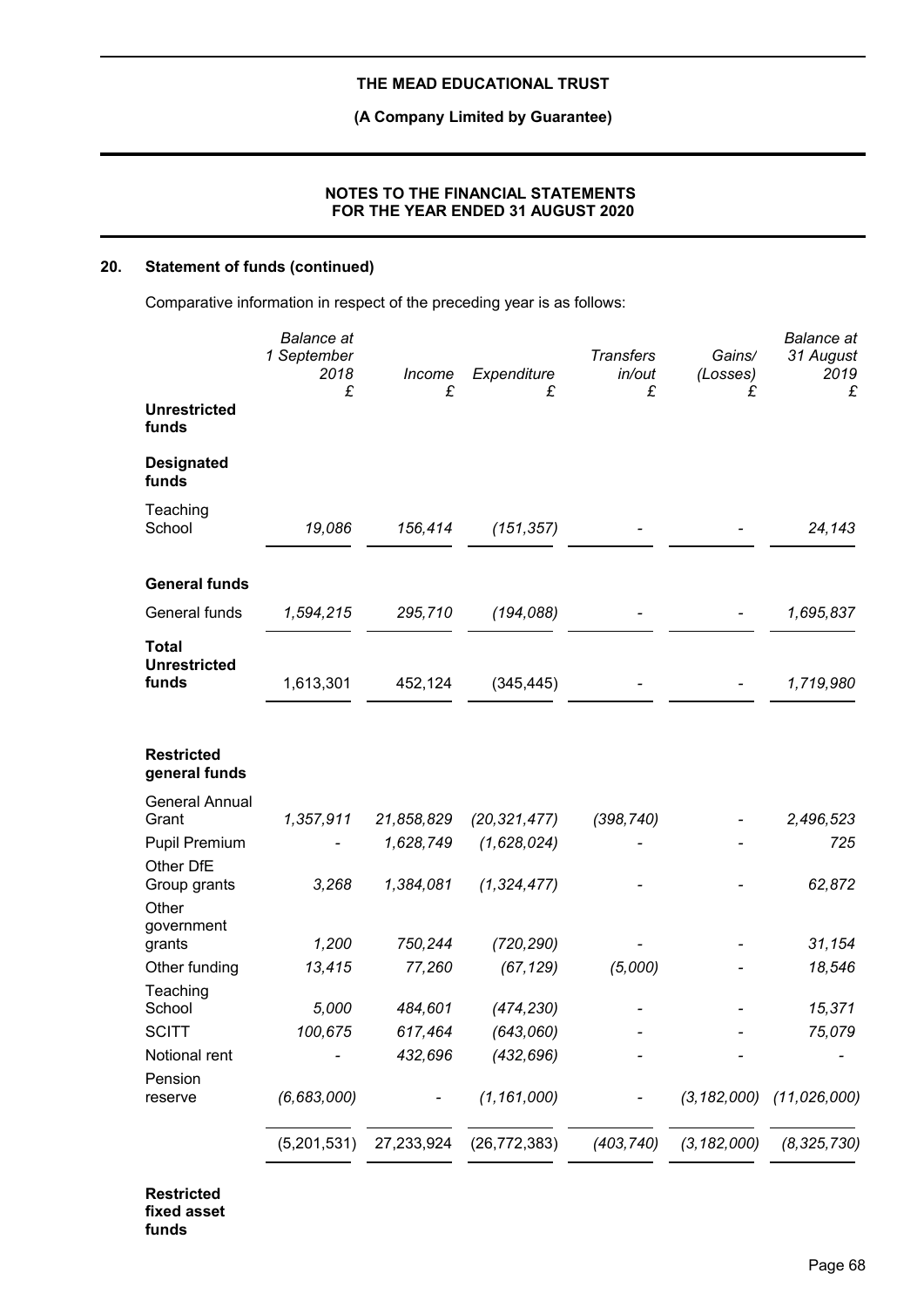# **(A Company Limited by Guarantee)**

## **NOTES TO THE FINANCIAL STATEMENTS FOR THE YEAR ENDED 31 AUGUST 2020**

# **20. Statement of funds (continued)**

|                                            | <b>Balance</b> at<br>1 September<br>2018<br>£ | Income<br>£  | Expenditure<br>£ | <b>Transfers</b><br>in/out<br>£ | Gains/<br>(Losses)<br>£ | <b>Balance</b> at<br>31 August<br>2019<br>£ |
|--------------------------------------------|-----------------------------------------------|--------------|------------------|---------------------------------|-------------------------|---------------------------------------------|
| DfE Group<br>capital grants                | 3,063,858                                     | 931,397      | (206, 210)       |                                 |                         | 3,789,045                                   |
| Other<br>government                        |                                               |              |                  |                                 |                         |                                             |
| grants                                     | 179,099                                       | 10,000       | (48,099)         | 29,529                          |                         | 170,529                                     |
| Capital refresh                            | 486,370                                       |              | (61, 949)        |                                 |                         | 424,421                                     |
| Other capital<br>income                    | 5,387                                         |              | (1, 905)         | 5,000                           |                         | 8,482                                       |
| Transfer from<br>Local Authority           | 49,490,935                                    |              | (1, 272, 320)    | (3,949)                         |                         | 48,214,666                                  |
| Capital<br>expenditure<br>from GAG         | 428,285                                       |              | (178, 378)       | 373,160                         |                         | 623,067                                     |
|                                            | 53,653,934                                    | 941,397      | (1,768,861)      | 403,740                         |                         | 53,230,210                                  |
| <b>Total</b><br><b>Restricted</b><br>funds | 48,452,403                                    | 28, 175, 321 | (28, 541, 244)   |                                 | (3, 182, 000)           | 44,904,480                                  |
| <b>Total funds</b>                         | 50,065,704                                    | 28,627,445   | (28, 886, 689)   |                                 | (3, 182, 000)           | 46,624,460                                  |

# **21. Analysis of net assets between funds**

**Analysis of net assets between funds - current period**

| <b>Unrestricted</b><br>funds<br>2020<br>£ | <b>Restricted</b><br>funds<br>2020<br>£ | <b>Restricted</b><br>fixed asset<br>funds<br>2020<br>£ | <b>Total</b><br>funds<br>2020<br>£ |
|-------------------------------------------|-----------------------------------------|--------------------------------------------------------|------------------------------------|
|                                           |                                         | 52,370,051                                             | 52,370,051                         |
| 1,999,686                                 | 6,218,617                               | 736,537                                                | 8,954,840                          |
|                                           | (2,673,884)                             | $\overline{a}$                                         | (2,673,884)                        |
|                                           | (122, 446)                              | ۰                                                      | (122, 446)                         |
| ۰                                         | (14, 832, 000)                          | ۰                                                      | (14, 832, 000)                     |
| 1.999.686                                 | (11, 409, 713)                          | 53,106,588                                             | 43,696,561                         |
|                                           |                                         |                                                        |                                    |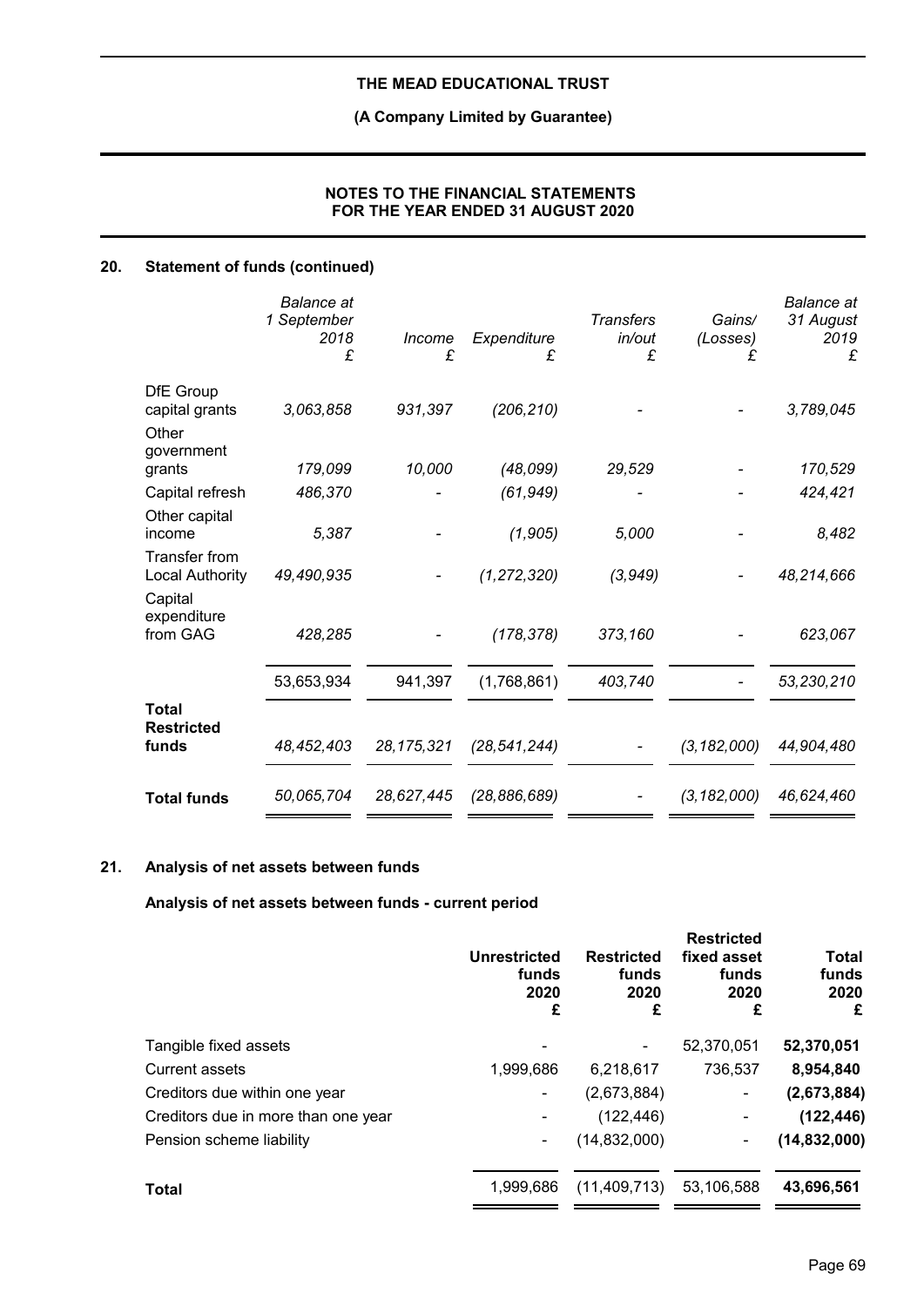# **(A Company Limited by Guarantee)**

## **NOTES TO THE FINANCIAL STATEMENTS FOR THE YEAR ENDED 31 AUGUST 2020**

# **21. Analysis of net assets between funds (continued)**

### **Analysis of net assets between funds - prior period**

|                                     | Unrestricted<br>funds<br>2019<br>£ | Restricted<br>funds<br>2019<br>£ | Restricted<br>fixed asset<br>funds<br>2019<br>£ | Total<br>funds<br>2019<br>£ |
|-------------------------------------|------------------------------------|----------------------------------|-------------------------------------------------|-----------------------------|
| Tangible fixed assets               |                                    |                                  | 52,344,998                                      | 52,344,998                  |
| Current assets                      | 1,720,901                          | 5,054,792                        | 885,212                                         | 7,660,905                   |
| Creditors due within one year       | (921)                              | (2,211,764)                      | ٠                                               | (2, 212, 685)               |
| Creditors due in more than one year |                                    | (142, 758)                       | ۰                                               | (142, 758)                  |
| Pension scheme liability            | ۰                                  | (11,026,000)                     | ۰                                               | (11, 026, 000)              |
| <b>Total</b>                        | 1,719,980                          | (8,325,730)                      | 53,230,210                                      | 46,624,460                  |
|                                     |                                    |                                  |                                                 |                             |

# **22. Reconciliation of net expenditure to net cash flow from operating activities**

|                                                                           | 2020<br>£   | 2019<br>£  |
|---------------------------------------------------------------------------|-------------|------------|
| Net expenditure for the period (as per Statement of Financial Activities) | (2,757,899) | (259, 244) |
| <b>Adjustments for:</b>                                                   |             |            |
| Depreciation                                                              | 2,262,433   | 1,768,861  |
| Capital grants from DfE and other capital income                          | (979, 103)  | (941, 397) |
| Interest receivable                                                       | (24, 799)   | (26, 330)  |
| Defined benefit pension scheme obligation inherited                       | 1,851,000   |            |
| Defined benefit pension scheme cost less contributions payable            | 1,526,000   | 965,000    |
| Defined benefit pension scheme finance cost                               | 259,000     | 196,000    |
| Increase in stocks                                                        | (19, 405)   | (33, 183)  |
| Increase in debtors                                                       | (65, 972)   | (335, 646) |
| Increase/(decrease) in creditors                                          | 457,908     | (481,469)  |
| Loss on fixed asset disposals                                             |             | 3,949      |
| Net cash provided by operating activities                                 | 2,509,163   | 856,541    |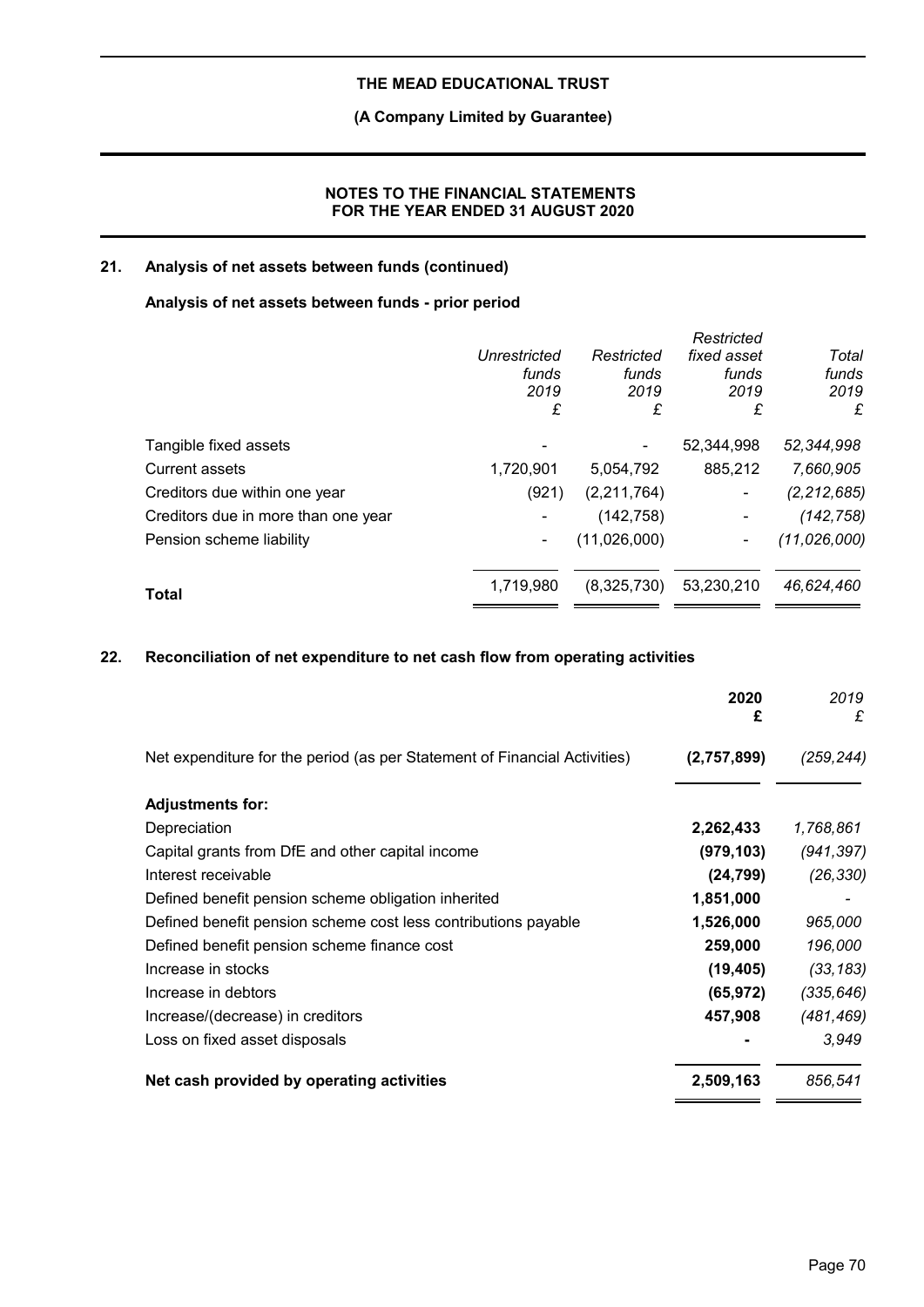# **(A Company Limited by Guarantee)**

# **NOTES TO THE FINANCIAL STATEMENTS FOR THE YEAR ENDED 31 AUGUST 2020**

# **23. Cash flows from financing activities**

| Cash inflows from new borrowing<br>21,057<br>Repayments of borrowing<br>(37, 157)<br>Net cash used in financing activities<br>(16, 100)<br>24.<br>Cash flows from investing activities<br>2020<br>£<br>Interest receivable<br>24,799<br>Purchase of tangible fixed assets<br>(2, 287, 486)<br>883,387<br>Capital grants from DfE Group<br>Capital funding received from sponsors and others<br>95,716<br>Net cash used in investing activities<br>(1, 283, 584)<br>25.<br>Analysis of cash and cash equivalents<br>2020<br>£<br>Cash in hand<br>2,769,707<br>Cash investments<br>4,508,562<br>Total cash and cash equivalents<br>7,278,269 |  | 2020<br>£ | 2019<br>£     |
|--------------------------------------------------------------------------------------------------------------------------------------------------------------------------------------------------------------------------------------------------------------------------------------------------------------------------------------------------------------------------------------------------------------------------------------------------------------------------------------------------------------------------------------------------------------------------------------------------------------------------------------------|--|-----------|---------------|
|                                                                                                                                                                                                                                                                                                                                                                                                                                                                                                                                                                                                                                            |  |           |               |
|                                                                                                                                                                                                                                                                                                                                                                                                                                                                                                                                                                                                                                            |  |           | (27, 457)     |
|                                                                                                                                                                                                                                                                                                                                                                                                                                                                                                                                                                                                                                            |  |           | (27, 457)     |
|                                                                                                                                                                                                                                                                                                                                                                                                                                                                                                                                                                                                                                            |  |           |               |
|                                                                                                                                                                                                                                                                                                                                                                                                                                                                                                                                                                                                                                            |  |           | 2019<br>£     |
|                                                                                                                                                                                                                                                                                                                                                                                                                                                                                                                                                                                                                                            |  |           | 26,330        |
|                                                                                                                                                                                                                                                                                                                                                                                                                                                                                                                                                                                                                                            |  |           | (1, 240, 030) |
|                                                                                                                                                                                                                                                                                                                                                                                                                                                                                                                                                                                                                                            |  |           | 941,397       |
|                                                                                                                                                                                                                                                                                                                                                                                                                                                                                                                                                                                                                                            |  |           |               |
|                                                                                                                                                                                                                                                                                                                                                                                                                                                                                                                                                                                                                                            |  |           | (272, 303)    |
|                                                                                                                                                                                                                                                                                                                                                                                                                                                                                                                                                                                                                                            |  |           |               |
|                                                                                                                                                                                                                                                                                                                                                                                                                                                                                                                                                                                                                                            |  |           | 2019<br>£     |
|                                                                                                                                                                                                                                                                                                                                                                                                                                                                                                                                                                                                                                            |  |           | 3,568,790     |
|                                                                                                                                                                                                                                                                                                                                                                                                                                                                                                                                                                                                                                            |  |           | 2,500,000     |
|                                                                                                                                                                                                                                                                                                                                                                                                                                                                                                                                                                                                                                            |  |           | 6,068,790     |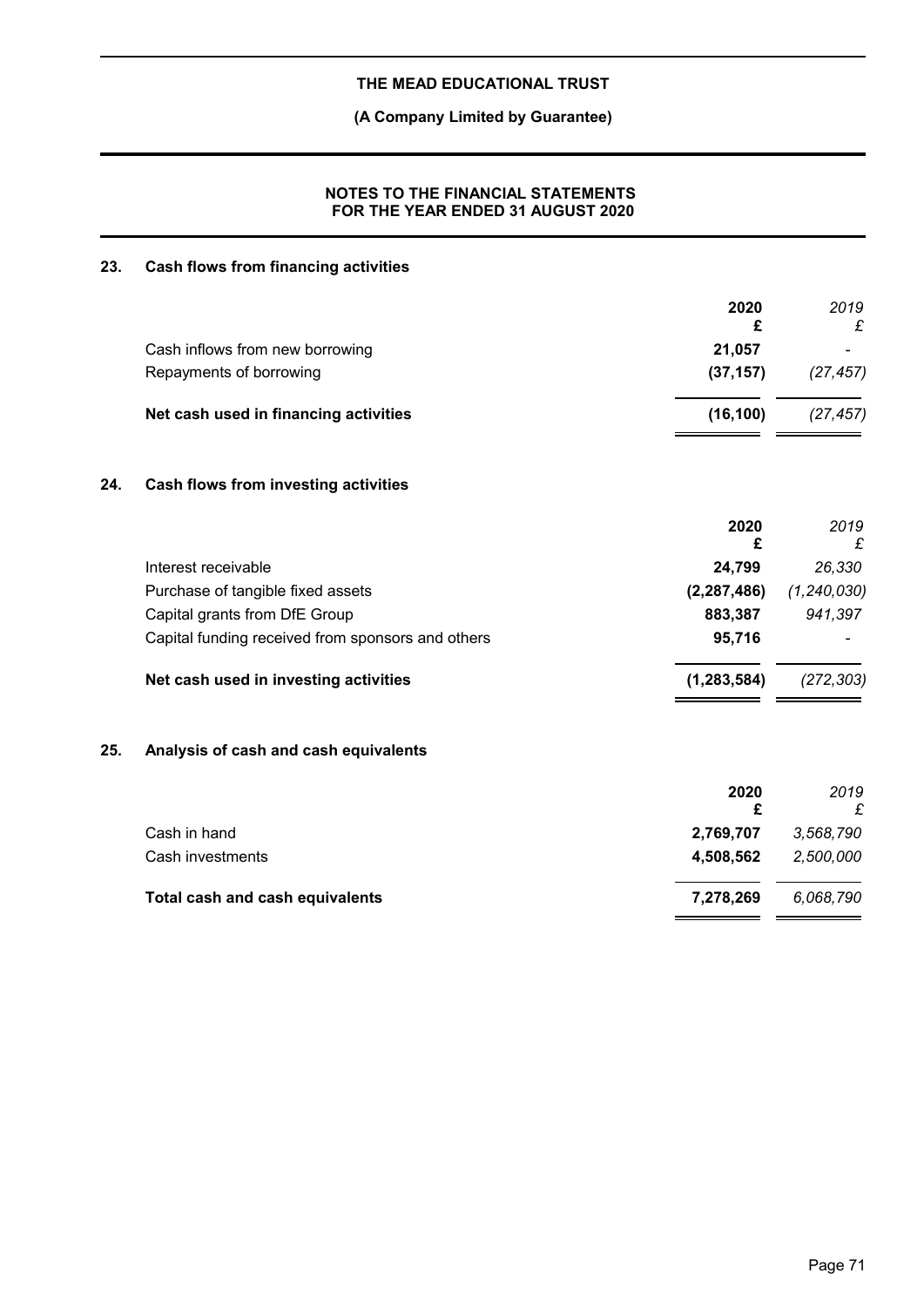# **(A Company Limited by Guarantee)**

# **NOTES TO THE FINANCIAL STATEMENTS FOR THE YEAR ENDED 31 AUGUST 2020**

## **26. Analysis of changes in net debt**

|                          | At 1<br><b>September</b><br>2019<br>£ | <b>Cash flows</b><br>£ | <b>New loans</b><br>£ | Other non-<br>cash<br>£ | At 31<br>changes August 2020<br>£ |
|--------------------------|---------------------------------------|------------------------|-----------------------|-------------------------|-----------------------------------|
| Cash at bank and in hand | 3,568,790                             | (799, 083)             |                       | ۰                       | 2,769,707                         |
| Debt due within 1 year   | (32, 946)                             | 37,157                 | (4, 211)              | (37, 158)               | (37, 158)                         |
| Debt due after 1 year    | (142, 758)                            | $\blacksquare$         | (16, 846)             | 37,158                  | (122, 446)                        |
| Liquid investments       | 2,500,000                             | 2,008,562              |                       | ۰                       | 4,508,562                         |
|                          | 5,893,086                             | 1,246,636              | (21, 057)             |                         | 7,118,665                         |

### **27. Conversion to an academy trust**

On 1 September 2019 Abbey Primary Community School converted to academy trust status under the Academies Act 2010 and all the operations and assets and liabilities were transferred to The Mead Educational Trust from Leicester City Council for £NIL consideration.

The transfer has been accounted for as a combination that is in substance a gift. The assets and liabilities transferred were valued at their fair value and recognised in the Balance Sheet under the appropriate heading with a corresponding net amount recognised as a net loss in the Statement of Financial Activities as Expenditure on Charitable activities - transfer from local authority on conversion.

The following table sets out the fair values of the identifiable assets and liabilities transferred and an analysis of their recognition in the Statement of Financial Activities.

| <b>Tangible fixed assets</b>                                           | <b>Restricted</b><br>funds<br>£ | <b>Restricted</b><br>fixed asset<br>funds<br>£ | Total<br>funds<br>£      |
|------------------------------------------------------------------------|---------------------------------|------------------------------------------------|--------------------------|
| Other tangible fixed assets<br><b>Current liabilities</b>              |                                 | 72.690                                         | 72,690                   |
| Cash - representing budget deficit on LA funds<br>LGPS pension deficit | (20, 507)<br>(1,088,000)        | -<br>٠                                         | (20, 507)<br>(1,088,000) |
| Net (liabilities)/assets                                               | (1, 108, 507)                   | 72,690                                         | (1,035,817)              |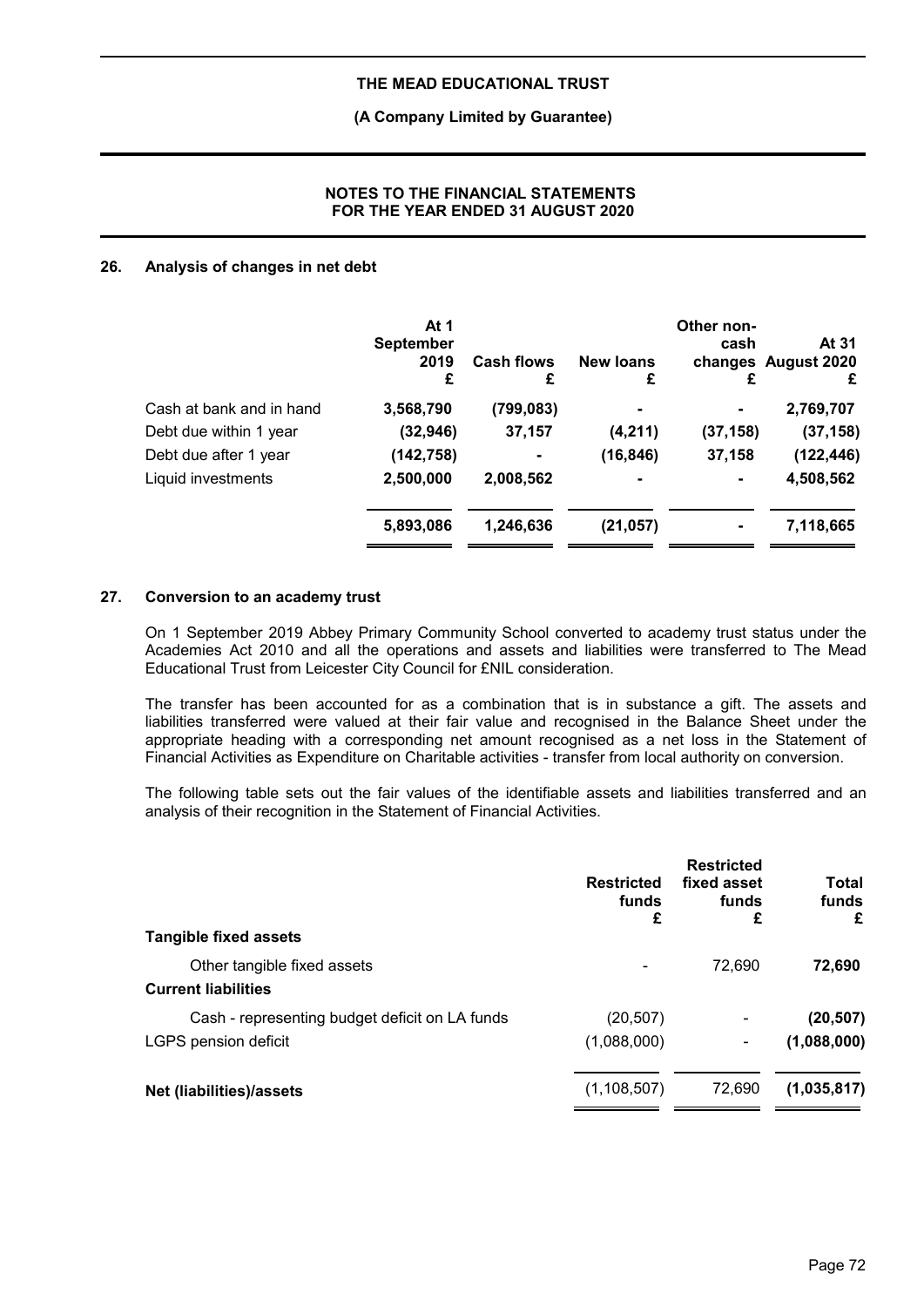## **(A Company Limited by Guarantee)**

## **NOTES TO THE FINANCIAL STATEMENTS FOR THE YEAR ENDED 31 AUGUST 2020**

## **27. Conversion to an academy trust (continued)**

On 1 September 2019 Kestrels' Field Primary School converted to academy trust status under the Academies Act 2010 and all the operations and assets and liabilities were transferred to The Mead Educational Trust from Leicester City Council for £NIL consideration.

The transfer has been accounted for as a combination that is in substance a gift. The assets and liabilities transferred were valued at their fair value and recognised in the Balance Sheet under the appropriate heading with a corresponding net amount recognised as a net loss in the Statement of Financial Activities as Expenditure on Charitable activities - transfer from local authority on conversion.

The following table sets out the fair values of the identifiable assets and liabilities transferred and an analysis of their recognition in the Statement of Financial Activities.

| <b>Tangible fixed assets</b>                         | Unrestricted<br>funds<br>£ | <b>Restricted</b><br>funds<br>£ | <b>Restricted</b><br>fixed asset<br>funds<br>£ | Total<br>funds<br>£ |
|------------------------------------------------------|----------------------------|---------------------------------|------------------------------------------------|---------------------|
|                                                      |                            |                                 |                                                |                     |
| Other tangible fixed assets<br><b>Current assets</b> |                            |                                 | 14,332                                         | 14,332              |
| Cash - representing budget surplus on<br>LA funds    | 249,428                    |                                 |                                                | 249,428             |
| <b>Current liabilities</b>                           |                            |                                 |                                                |                     |
| Salix Loan                                           |                            | (21, 057)                       |                                                | (21, 057)           |
| LGPS pension deficit                                 |                            | (763,000)                       |                                                | (763,000)           |
| Net assets/(liabilities)                             | 249,428                    | (784, 057)                      | 14,332                                         | (520, 297)          |
|                                                      |                            |                                 |                                                |                     |

### **28. Capital commitments**

|                                                               | 2020           | 2019   |
|---------------------------------------------------------------|----------------|--------|
| Contracted for but not provided in these financial statements |                |        |
| Acquisition of tangible fixed assets                          | $\blacksquare$ | 94.608 |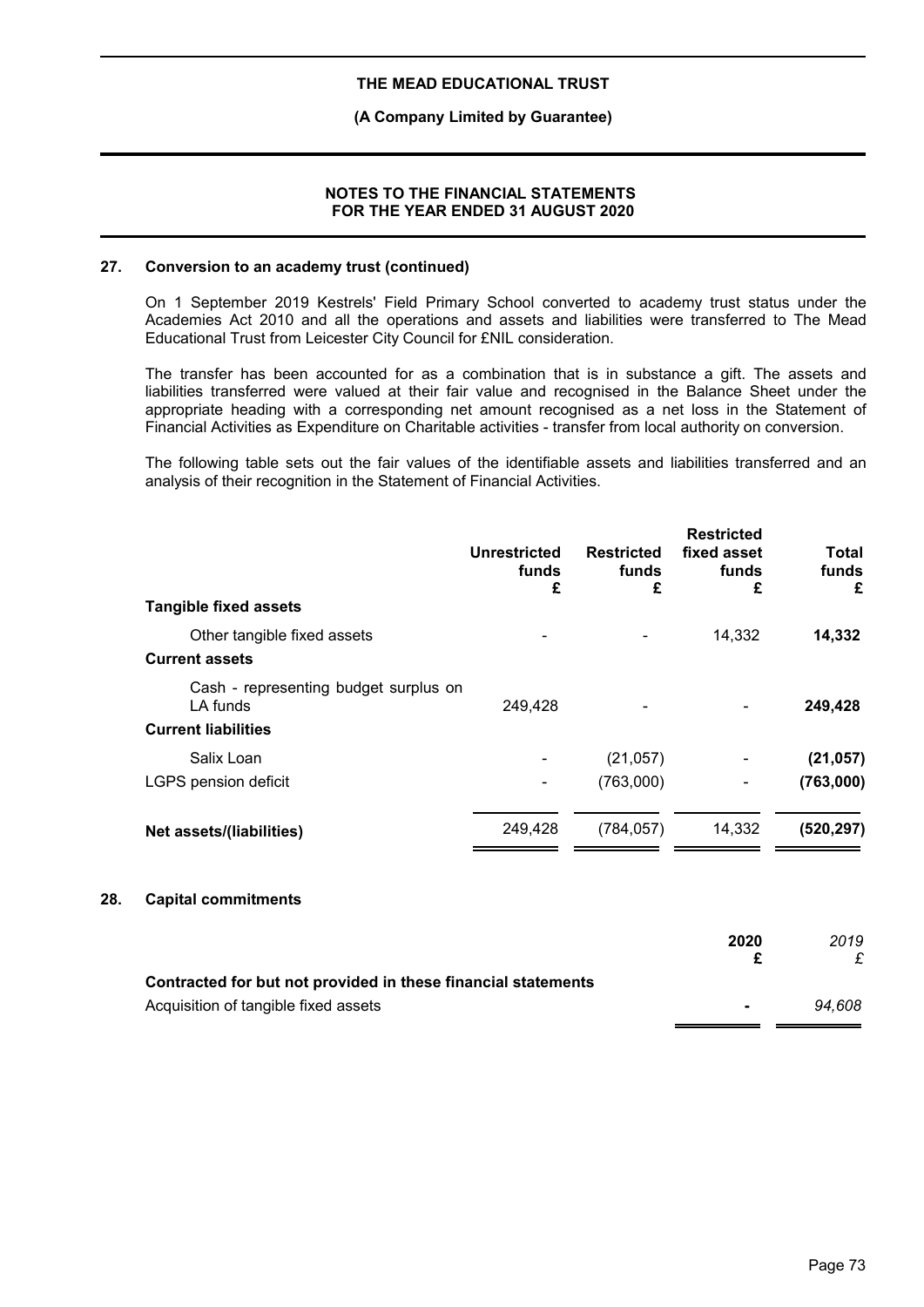# **(A Company Limited by Guarantee)**

## **NOTES TO THE FINANCIAL STATEMENTS FOR THE YEAR ENDED 31 AUGUST 2020**

### **29. Pension commitments**

The Academy Trust's employees belong to two principal pension schemes: the Teachers' Pension Scheme England and Wales (TPS) for academic and related staff; and the Local Government Pension Scheme (LGPS) for non-teaching staff, which is managed by Leicestershire County Council. Both are multi-employer defined benefit schemes.

The latest actuarial valuation of the TPS related to the period ended 31 March 2016 and of the LGPS 31 March 2016.

Contributions amounting to £516,724 were payable to the schemes at 31 August 2020 *(2019 - £339,603)* and are included within creditors.

### **Teachers' Pension Scheme**

The Teachers' Pension Scheme (TPS) is a statutory, contributory, defined benefit scheme, governed by the Teachers' Pension Scheme Regulations 2014. Membership is automatic for full-time teachers in academies. All teachers have the option to opt-out of the TPS following enrolment.

The TPS is an unfunded scheme to which both the member and employer makes contributions, as a percentage of salary - these contributions are credited to the Exchequer. Retirement and other pension benefits are paid by public funds provided by Parliament.

### **Valuation of the Teachers' Pension Scheme**

The Government Actuary, using normal actuarial principles, conducts a formal actuarial review of the TPS in accordance with the Public Service Pensions (Valuations and Employer Cost Cap) Directions 2014 published by HM Treasury every 4 years. The aim of the review is to specify the level of future contributions. Actuarial scheme valuations are dependent on assumptions about the value of future costs, design of benefits and many other factors. The latest actuarial valuation of the TPS was carried out as at 31 March 2016. The valuation report was published by the Department for Education on 5 March 2019. The key elements of the valuation and subsequent consultation are:

- employer contribution rates set at 23.68% of pensionable pay (including a 0.08% administration levy)
- total scheme liabilities (pensions currently in payment and the estimated cost of future benefits) for service to the effective date of £218,100 million and notional assets (estimated future contributions together with the notional investments held at the valuation date) of £196,100 million, giving a notional past service deficit of £22,000 million
- the SCAPE rate, set by HMT, is used to determine the notional investment return. The current SCAPE rate is 2.4% above the rate of CPI, assumed real rate of return is 2.4% in excess of prices and 2% in excess of earnings. The rate of real earnings growth is assumed to be 2.2%. The assumed nominal rate of return including earnings growth is 4.45%.

The next valuation result is due to be implemented from 1 April 2023.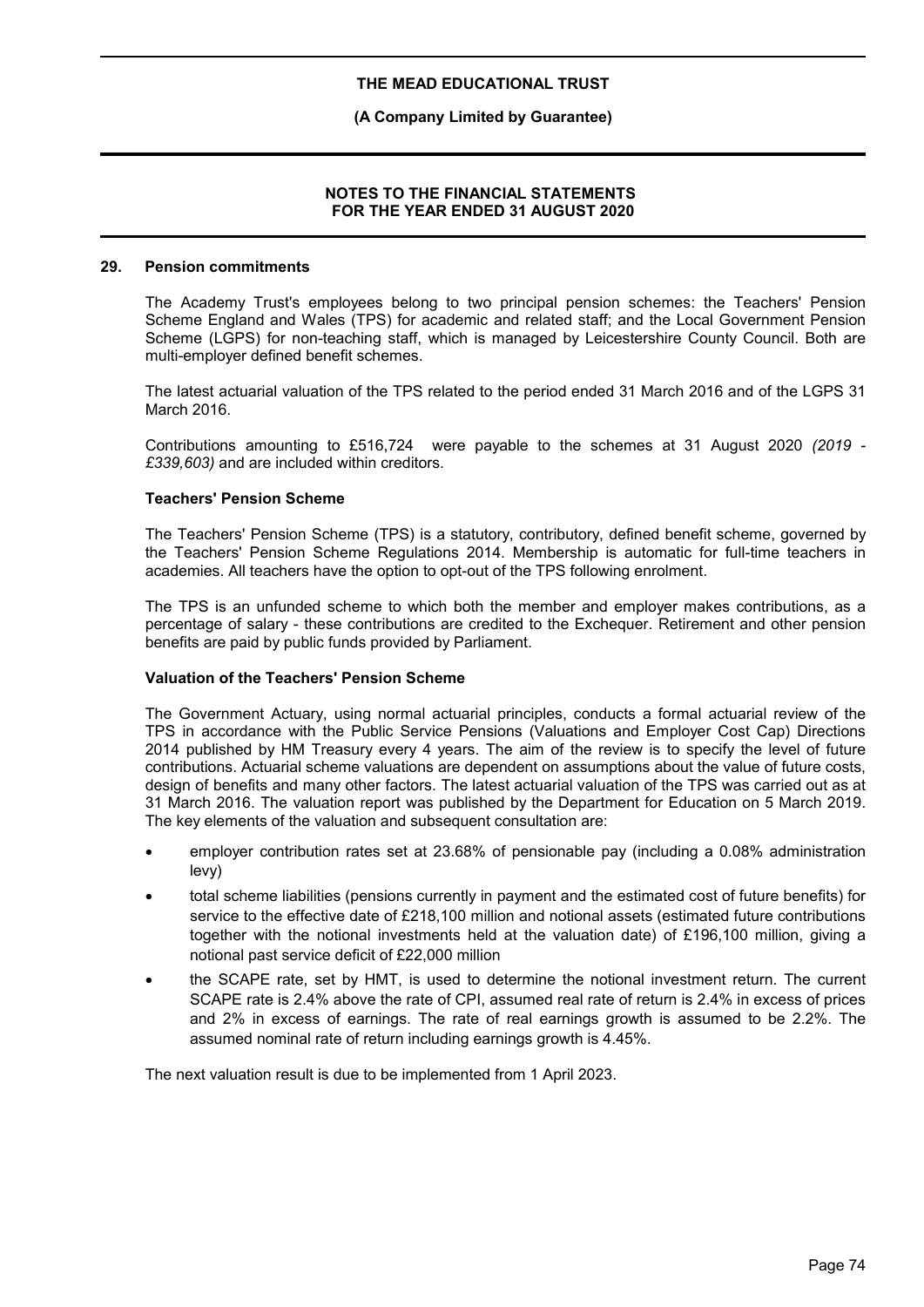## **(A Company Limited by Guarantee)**

## **NOTES TO THE FINANCIAL STATEMENTS FOR THE YEAR ENDED 31 AUGUST 2020**

#### **29. Pension commitments (continued)**

The employer's pension costs paid to TPS in the year amounted to £2,975,335 *(2019 - £1,582,103)*.

A copy of the valuation report and supporting documentation is on the Teachers' Pensions website (https://www.teacherspensions.co.uk/news/employers/2019/04/teachers-pensions-valuation-report.aspx).

Under the definitions set out in FRS 102, the TPS is an unfunded multi-employer pension scheme. The Academy Trust has accounted for its contributions to the scheme as if it were a defined contribution scheme. The Academy Trust has set out above the information available on the scheme.

### **Local Government Pension Scheme**

The LGPS is a funded defined benefit pension scheme, with the assets held in separate trusteeadministered funds. The total contribution made for the year ended 31 August 2020 was £1,929,000 *(2019 - £1,419,000)*, of which employer's contributions totalled £1,539,000 *(2019 - £1,126,000)* and employees' contributions totalled £ 390,000 *(2019 - £293,000)*. The agreed contribution rates for future years are 25.4 - 26.4 per cent for employers and 6 - 12.5 per cent for employees.

Parliament has agreed, at the request of the Secretary of State for Education, to a guarantee that, in the event of academy closure, outstanding Local Government Pension Scheme liabilities would be met by the Department for Education. The guarantee came into force on 18 July 2013.

### **Principal actuarial assumptions**

|                                                    | 2020<br>% | 2019<br>℅ |
|----------------------------------------------------|-----------|-----------|
| Rate of increase in salaries                       | 2.7       | 3.3       |
| Rate of increase for pensions in payment/inflation | 2.2       | 2.3       |
| Discount rate for scheme liabilities               | 1.7       | 1.9       |
| Inflation assumption (CPI)                         | 2.2       | 2.3       |
| Commutation of pensions to lump sums               | 50        | 50        |

The current mortality assumptions include sufficient allowance for future improvements in mortality rates. The assumed life expectations on retirement age 65 are:

|                      | 2020<br>Years | 2019<br>Years |
|----------------------|---------------|---------------|
| Retiring today       |               |               |
| Males                | 21.5          | 21.2          |
| Females              | 23.8          | 23.4          |
| Retiring in 20 years |               |               |
| Males                | 22.2          | 22.2          |
| Females              | 25.2          | 24.7          |
|                      |               |               |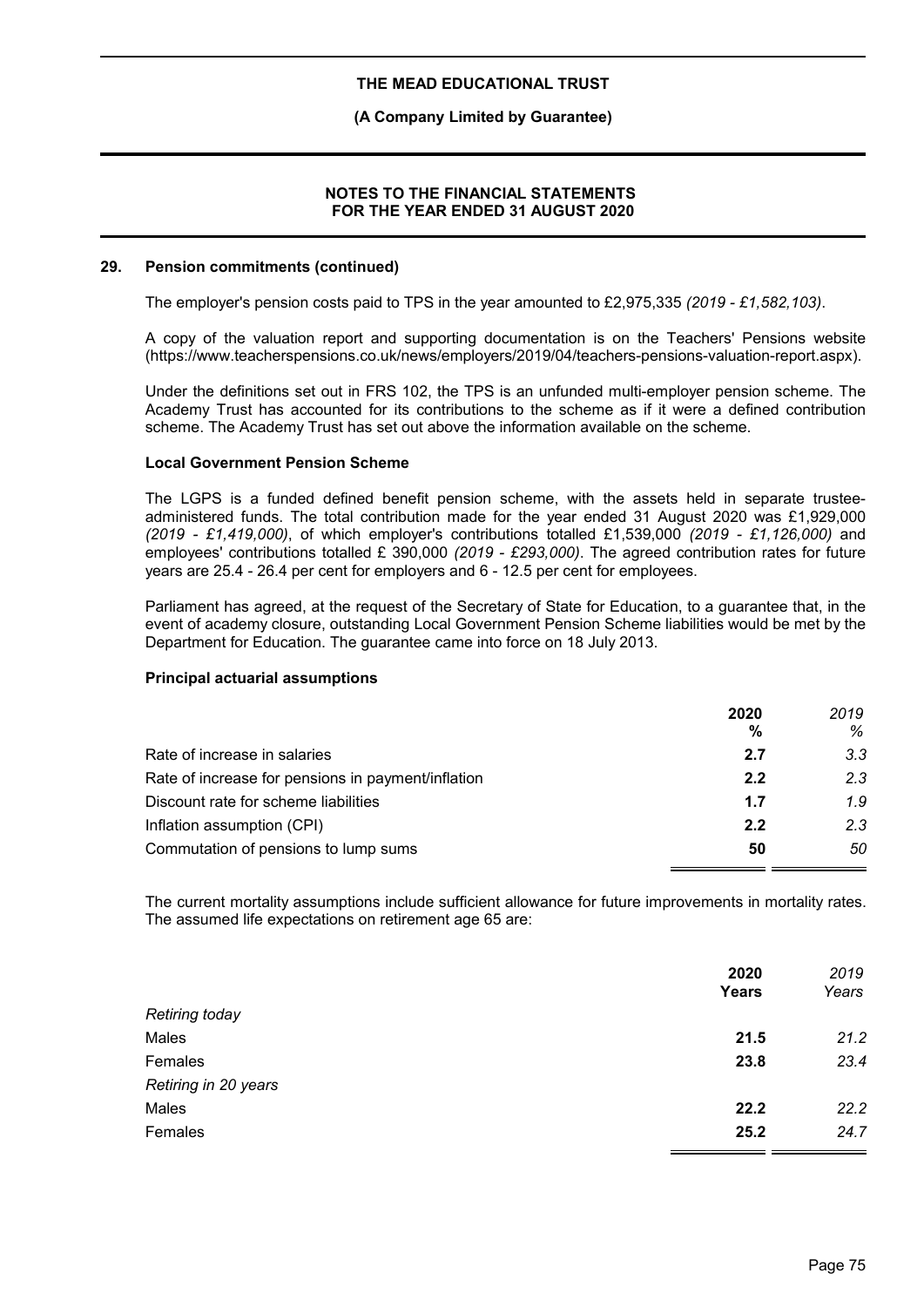# **(A Company Limited by Guarantee)**

# **NOTES TO THE FINANCIAL STATEMENTS FOR THE YEAR ENDED 31 AUGUST 2020**

# **29. Pension commitments (continued)**

# **Sensitivity analysis**

|                             | 2020  | 2019  |
|-----------------------------|-------|-------|
|                             | £000  | £000  |
| Discount rate -0.5%         | 3.940 | 3.094 |
| Salary increase rate +0.5%  | 412   | 538   |
| Pension increase rate +0.5% | 3.457 | 2,484 |

# **Share of scheme assets**

The Academy Trust's share of the assets in the scheme was:

| 2020<br>£  | 2019<br>£  |
|------------|------------|
| 8,748,000  | 6,775,000  |
| 4,300,000  | 3,621,000  |
| 1,186,000  | 935,000    |
| 593,000    | 350,000    |
| 14,827,000 | 11,681,000 |
|            |            |

The actual return on scheme assets was £(373,000) *(2019 - £669,000)*.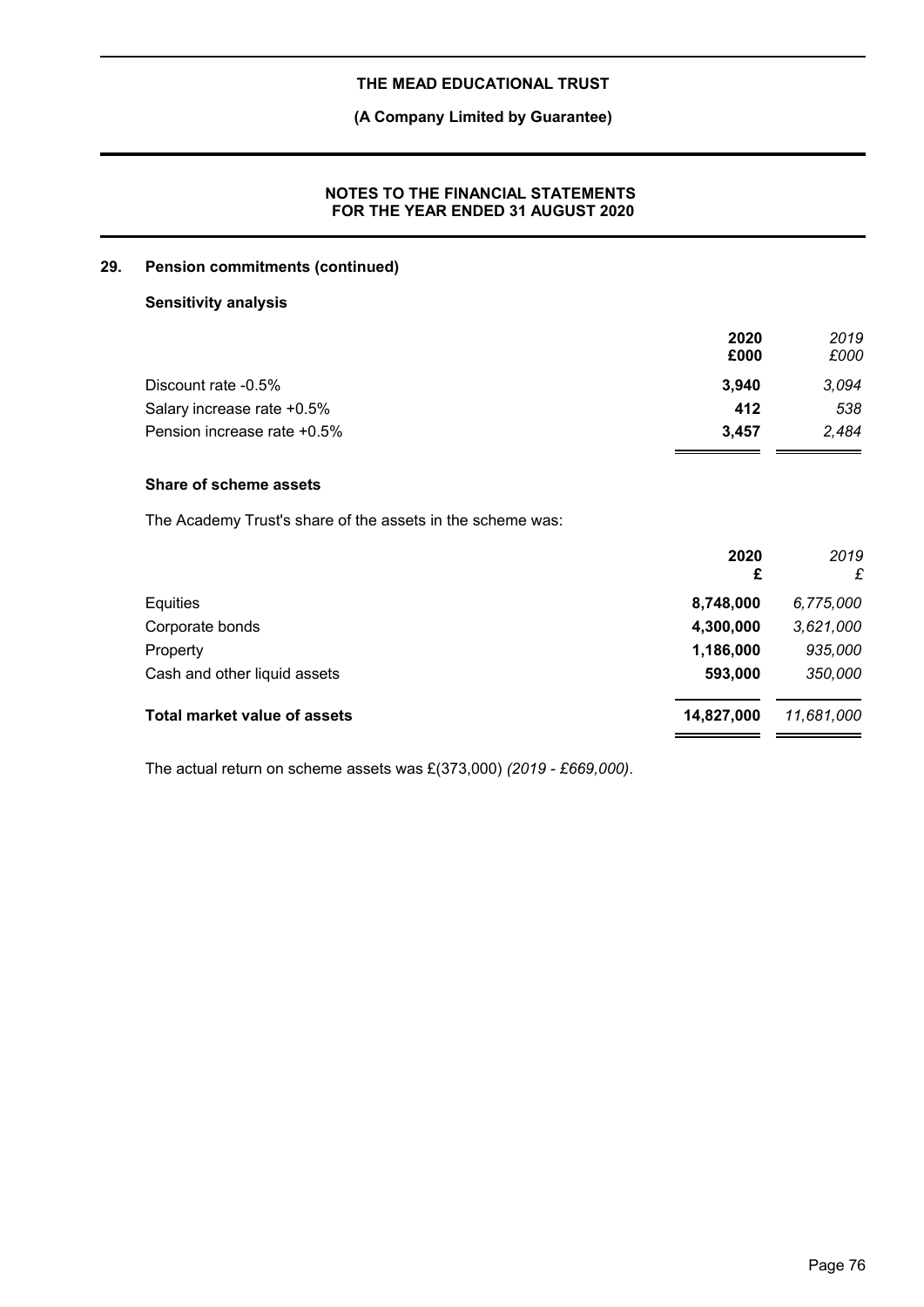## **(A Company Limited by Guarantee)**

## **NOTES TO THE FINANCIAL STATEMENTS FOR THE YEAR ENDED 31 AUGUST 2020**

#### **29. Pension commitments (continued)**

Expected returns on assets are calculated as follows:-

The figures shown in the standard FRS 102 report for fund employers are based on the actuary's recommended return assumptions which are derived from the Hymans Robertson Asset Model (HRAM), the proprietary stochastic asset model developed and maintained by Hymans Robertson LLP.

#### **Asset model**

The HRAM type of model is known as an economic scenario generator and uses probability distributions to project a range of possible outcomes for the future behaviour of asset returns and economic variables. Some of the parameters of the model are dependent on the current state of financial markets and are updated each month (for example, the current level of equity market volatility) while other more subjective parameters do not change with different calibrations of the model.

Key subjective assumptions are:

- the average excess equity return over the risk free asset (tending to approximately 3% p.a. as the investment horizon is increased).
- the volatility of equity returns (approximately 18% p.a. over the long term) and the level and volatility of yields, credit spreads, inflation and expected (breakeven) inflation, which affect the projected value placed on the liabilities and bond returns.
- the output of the model is also affected by other more subtle effects, such as the correlations between economic and financial variables.

The only exception to the use of HRAM is in deriving the expected return on bond assets: instead of the HRAM output, the actuary has used the yields applicable at the accounting date on suitable bond indices.

The expected return on assets is based on the long-term future expected investment return for each asset class as at the beginning of the period (i.e. as at 1 September 2019 for the year to 31 August 2020, or date of joining the fund if later).

The amounts recognised in the Statement of Financial Activities are as follows:

|                                                                  | 2020        | 2019<br>£     |
|------------------------------------------------------------------|-------------|---------------|
| Current service cost                                             | (3.059,000) | (1,761,000)   |
| Past service cost                                                | (6,000)     | (330,000)     |
| Interest income                                                  | 273,000     | 289,000       |
| Interest cost                                                    | (532,000)   | (485,000)     |
| Total amount recognised in the Statement of Financial Activities | (3,324,000) | (2, 287, 000) |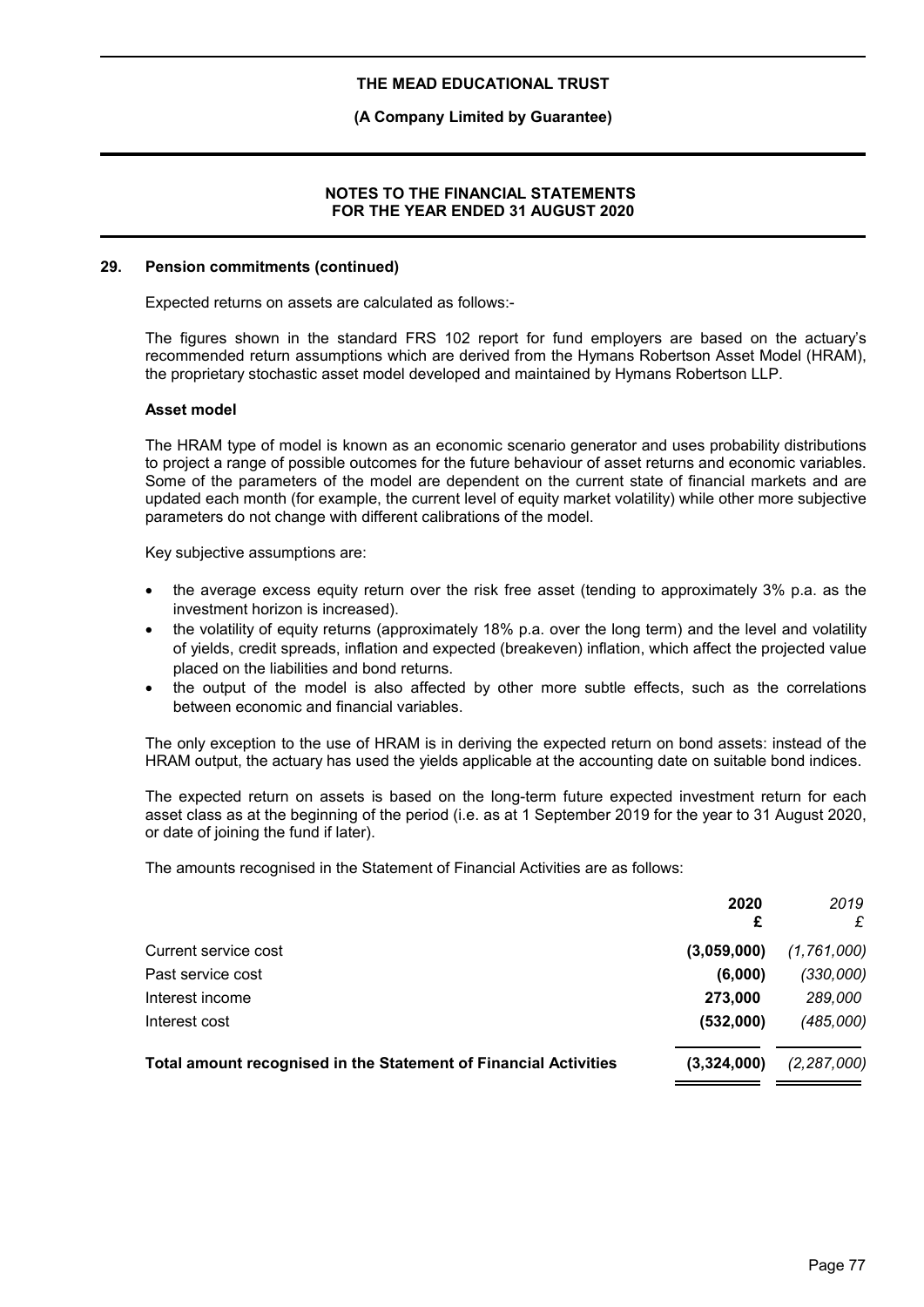**(A Company Limited by Guarantee)**

# **NOTES TO THE FINANCIAL STATEMENTS FOR THE YEAR ENDED 31 AUGUST 2020**

# **29. Pension commitments (continued)**

Changes in the present value of the defined benefit obligations were as follows:

|                              | 2020<br>£  | 2019<br>£  |
|------------------------------|------------|------------|
| At 1 September               | 22,707,000 | 16,347,000 |
| Conversion of academy trusts | 3,649,000  |            |
| Current service cost         | 3,059,000  | 1,761,000  |
| Interest cost                | 532,000    | 485,000    |
| Employee contributions       | 390,000    | 293,000    |
| Actuarial (gains)/losses     | (476,000)  | 3,562,000  |
| Benefits paid                | (208,000)  | (71,000)   |
| Past service costs           | 6,000      | 330,000    |
| At 31 August                 | 29,659,000 | 22,707,000 |

Changes in the fair value of the Academy Trust's share of scheme assets were as follows:

|                               | 2020<br>£  | 2019<br>£  |
|-------------------------------|------------|------------|
| At 1 September                | 11,681,000 | 9,664,000  |
| Conversion of academy trusts  | 1,798,000  |            |
| Interest income               | 273,000    | 289,000    |
| Actuarial (losses)/gains      | (646,000)  | 380,000    |
| <b>Employer contributions</b> | 1,539,000  | 1,126,000  |
| Employee contributions        | 390,000    | 293,000    |
| Benefits paid                 | (208,000)  | (71,000)   |
| At 31 August                  | 14,827,000 | 11,681,000 |

# **30. Operating lease commitments**

At 31 August 2020 the Academy Trust had commitments to make future minimum lease payments under non-cancellable operating leases as follows:

|                                              | 2020<br>£ | 2019<br>£ |
|----------------------------------------------|-----------|-----------|
| Not later than 1 year                        | 39,178    | 34,886    |
| Later than 1 year and not later than 5 years | 13.636    | 35,221    |
|                                              | 52.814    | 70,107    |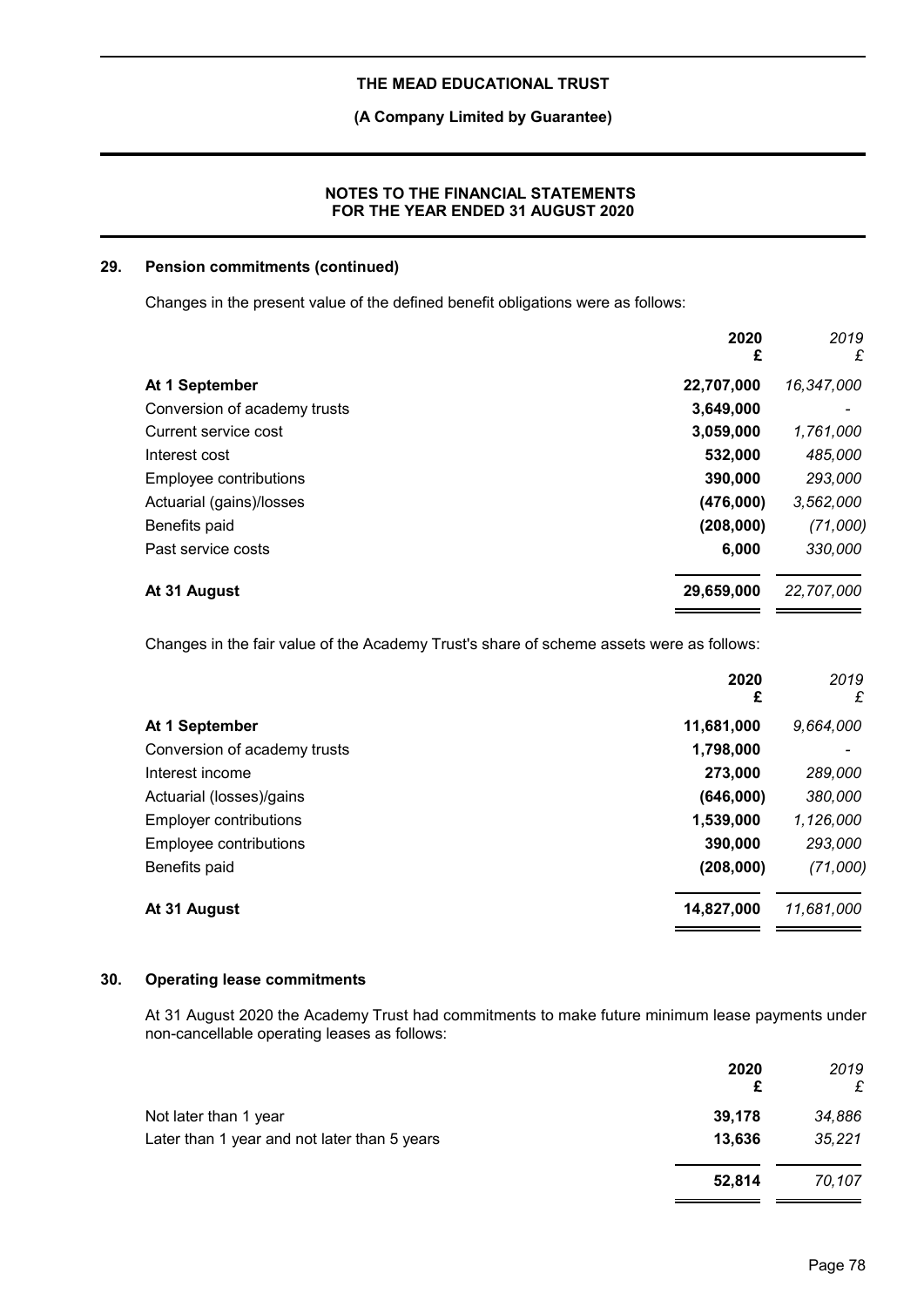# **(A Company Limited by Guarantee)**

# **NOTES TO THE FINANCIAL STATEMENTS FOR THE YEAR ENDED 31 AUGUST 2020**

### **31. Members' liability**

Each member of the charitable company undertakes to contribute to the assets of the company in the event of it being wound up while he/she is a member, or within one year after he/she ceases to be a member, such amount as may be required, not exceeding £10 for the debts and liabilities contracted before he/she ceases to be a member.

#### **32. Related party transactions**

Owing to the nature of the Academy Trust and the composition of the Board of Trustees being drawn from local public and private sector organisations, transactions may take place with organisations in which the trustees have an interest. All transactions involving such organisations are conducted in accordance with the requirements of the Academies Financial Handbook, including notifying the ESFA of all transactions made on or after 1 April 2019 and obtaining their approval where required, and with the Academy Trust's financial regulations and normal procurement procedures relating to connected and related party transactions.

#### **Expenditure related party transactions**

Adam Glover, son of Anthony Glover, Chair of Trustees of the Academy Trust, is employed by the Academy Trust as a Deputy Head. Adam Glover's appointment was made in open competition and Anthony Glover was not involved in the decision making process regarding appointment. Adam Glover is paid within the normal pay scale for his role and receives no special treatment as a result of his relationship to a Trustee.

Claire Bishop, daughter of Victoria Bishop, a Trustee who resigned on 25 September 2019, is employed by the Academy Trust as a teacher. Claire Bishop's appointment was made in open competition and Victoria Bishop was not involved in the decision making process regarding appointment. Claire Bishop is paid within the normal pay scale for her role and receives no special treatment as a result of her relationship to a Trustee.

No other related party transactions took place in either the current or prior year, other than certain Trustees' remuneration and expenses disclosed in note 12.

#### **33. Post balance sheet events**

At the balance sheet date the world was suffering a COVID-19 outbreak, and volatility in the economy as a result. The Trustees have considered the effect this may have on the Academy Trust post year end, and although unclear what impact this will have in the longer term they are informed by the Government's guidance that the issue will be time limited. This will continue to be a developing situation and as such a reasonable estimate of the financial effect of this outbreak on the Academy Trust cannot feasibly be made. The Trustees have assessed the situation and on the basis that core funding from both the Government and Local Authorities is expected to continue, they consider the Academy Trust to be a going concern.